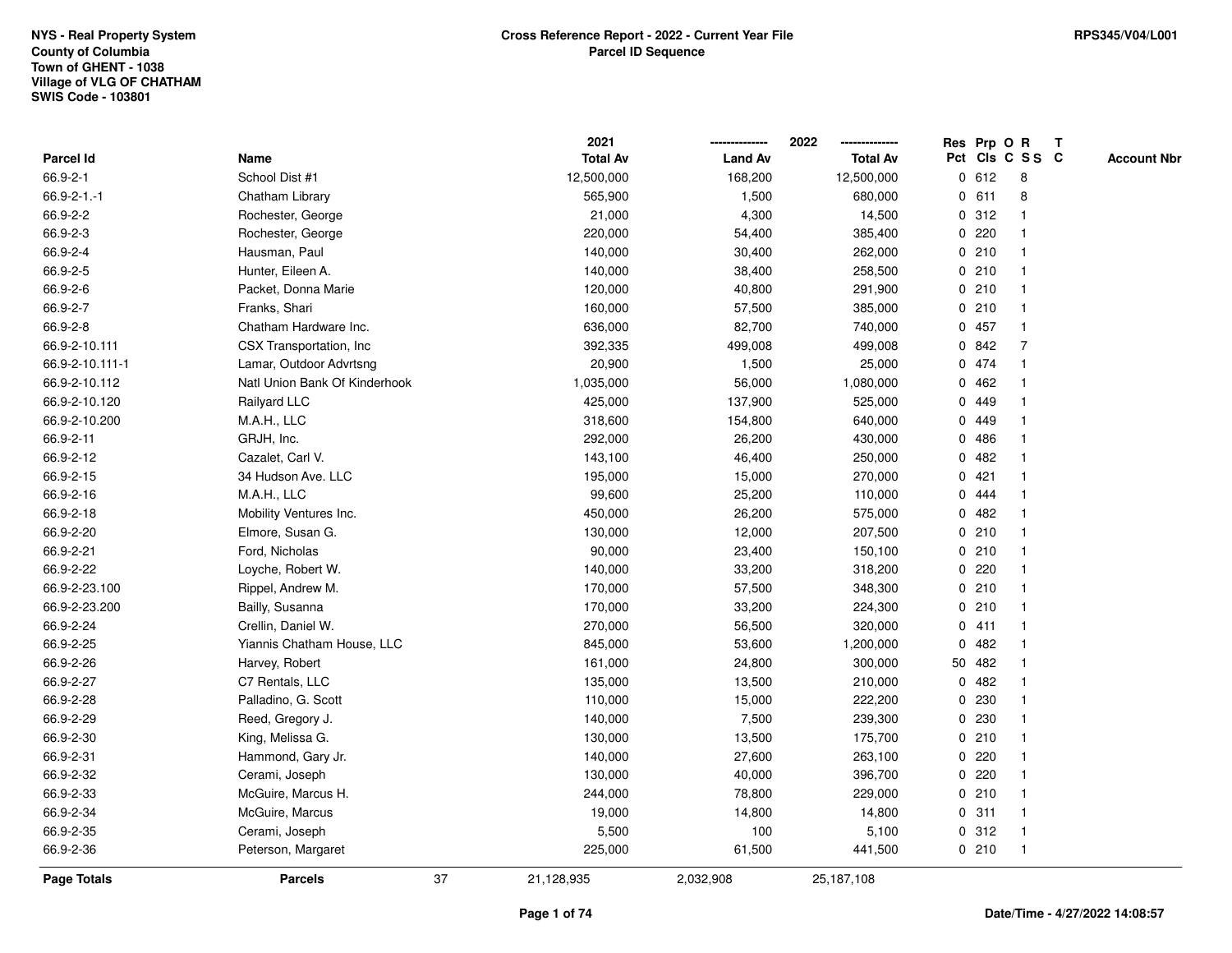|                    |                             |    | 2021            |                | 2022            |   | Res Prp O R |                 | Т |                    |
|--------------------|-----------------------------|----|-----------------|----------------|-----------------|---|-------------|-----------------|---|--------------------|
| Parcel Id          | Name                        |    | <b>Total Av</b> | <b>Land Av</b> | <b>Total Av</b> |   |             | Pct Cls C S S C |   | <b>Account Nbr</b> |
| 66.9-2-37          | Vazac, Walter               |    | 272,500         | 61,500         | 320,000         | 0 | 411         | $\mathbf{1}$    |   |                    |
| 66.9-2-38          | Juhre, Alexander            |    | 225,000         | 56,000         | 300,000         | 0 | 411         | $\mathbf 1$     |   |                    |
| 66.9-2-39          | 65 Hudson Ave. Holdings LLC |    | 225,000         | 48,000         | 280,000         |   | 0411        | $\mathbf 1$     |   |                    |
| 66.9-2-40          | Shackelton, Richard E.      |    | 100,000         | 51,200         | 183,400         |   | 0210        | $\mathbf 1$     |   |                    |
| 66.9-2-41          | Kravitz, Marcus             |    | 180,000         | 43,200         | 180,000         |   | 0411        |                 |   |                    |
| 66.9-2-42          | CCRC, Inc.                  |    | 170,000         | 68,700         | 311,100         |   | $0$ 220     | 8               |   |                    |
| 66.9-2-43          | Jones, Maxwell E.           |    | 165,000         | 41,600         | 244,300         |   | 0210        |                 |   |                    |
| 66.9-2-44          | Simmons, Brian R.           |    | 153,000         | 29,000         | 236,600         |   | 0210        | $\mathbf{1}$    |   |                    |
| 66.9-2-45          | Village Of Chatham          |    | 60,000          | 80,100         | 108,600         |   | 0 960       | 8               |   |                    |
| 66.9-3-3           | Gavin, Thomas M.            |    | 210,000         | 34,600         | 373,600         |   | 0210        | $\mathbf 1$     |   |                    |
| 66.9-3-4           | O'Connor, David J.          |    | 250,000         | 40,800         | 481,400         |   | 0210        | -1              |   |                    |
| 66.9-3-5           | O'Brien, Laura              |    | 250,000         | 40,800         | 369,000         |   | 0.220       | -1              |   |                    |
| 66.9-3-6           | School District #1          |    | 5,506,500       | 284,500        | 6,000,000       |   | 0 612       | 8               |   |                    |
| 66.9-3-7           | School District #1          |    | 7,100           | 18,000         | 18,000          | 0 | 330         | 8               |   |                    |
| 66.9-3-8           | School Dist. #1             |    | 17,000          | 41,300         | 73,000          | 0 | 331         | 8               |   |                    |
| 66.9-3-9           | Central School Dist 1       |    | 30,000          | 55,200         | 55,200          | 0 | 330         | 8               |   |                    |
| 66.9-3-10          | American Legion Post 42     |    | 181,400         | 73,600         | 210,000         | 0 | 534         | 8               |   |                    |
| 66.9-3-11          | Keller, Karen               |    | 144,000         | 48,000         | 248,500         |   | 0210        | -1              |   |                    |
| 66.9-3-12          | Keller, Grace               |    | 160,000         | 42,400         | 251,600         |   | 0210        |                 |   |                    |
| 66.9-3-13          | O'Connor, Mary P.           |    | 210,000         | 40,000         | 336,800         |   | 0210        |                 |   |                    |
| 66.9-3-14          | Engel, Steven W.            |    | 264,000         | 52,800         | 385,000         |   | 0210        |                 |   |                    |
| 66.9-3-15          | Howe, John F.               |    | 214,000         | 44,000         | 246,900         |   | 0210        | $\mathbf 1$     |   |                    |
| 66.9-3-16          | Slocum, Eileen J.           |    | 90,000          | 27,600         | 220,000         | 0 | 220         | $\mathbf{1}$    |   |                    |
| 66.9-3-17          | Powers, Elizabeth           |    | 185,000         | 36,000         | 359,900         |   | 0210        | $\mathbf{1}$    |   |                    |
| 66.9-3-18          | Powers, Jason A.            |    | 4,300           | 10,000         | 10,000          |   | 0.311       | $\mathbf 1$     |   |                    |
| 66.9-3-19          | Hutchinson, Fred            |    | 228,000         | 33,200         | 337,600         |   | 0210        | 1               |   |                    |
| 66.9-3-20          | McEachern, William          |    | 130,000         | 33,200         | 267,800         |   | 0210        |                 |   |                    |
| 66.9-3-21          | Vogel, Gary Lee             |    | 140,000         | 44,800         | 234,900         |   | 0210        |                 |   |                    |
| 66.9-3-22          | Zwingelberg, Michael L.     |    | 140,000         | 33,200         | 274,600         |   | 0210        | 1               |   |                    |
| 66.9-3-23          | St. Luke's Episcopal Church |    | 325,200         | 51,200         | 350,000         |   | 0620        | 8               |   |                    |
| 66.9-3-24          | Warshaw, Neal               |    | 220,000         | 31,800         | 402,200         |   | 0210        | $\mathbf{1}$    |   |                    |
| 66.9-3-25          | Blass-Wolczanski, Gail      |    | 190,000         | 27,600         | 312,200         |   | 0210        | -1              |   |                    |
| 66.9-3-26          | O'Mara-Garcia, Ralph        |    | 205,000         | 40,800         | 330,600         |   | 0210        | 1               |   |                    |
| 66.9-3-27          | Humber, Norman              |    | 180,000         | 38,400         | 361,300         |   | 0210        | 1               |   |                    |
| 66.9-3-28          | O'Mara-Garcia, Ralph        |    | 800             | 700            | 700             |   | 0.311       |                 |   |                    |
| 66.9-3-29          | Wilcox, James E.            |    | 1,800           | 1,600          | 1,600           |   | 0.311       | $\mathbf{1}$    |   |                    |
| 66.9-3-30          | Wilcox, James E.            |    | 140,000         | 33,200         | 232,700         |   | 0210        | $\mathbf{1}$    |   |                    |
| <b>Page Totals</b> | <b>Parcels</b>              | 37 | 11,174,600      | 1,738,600      | 14,909,100      |   |             |                 |   |                    |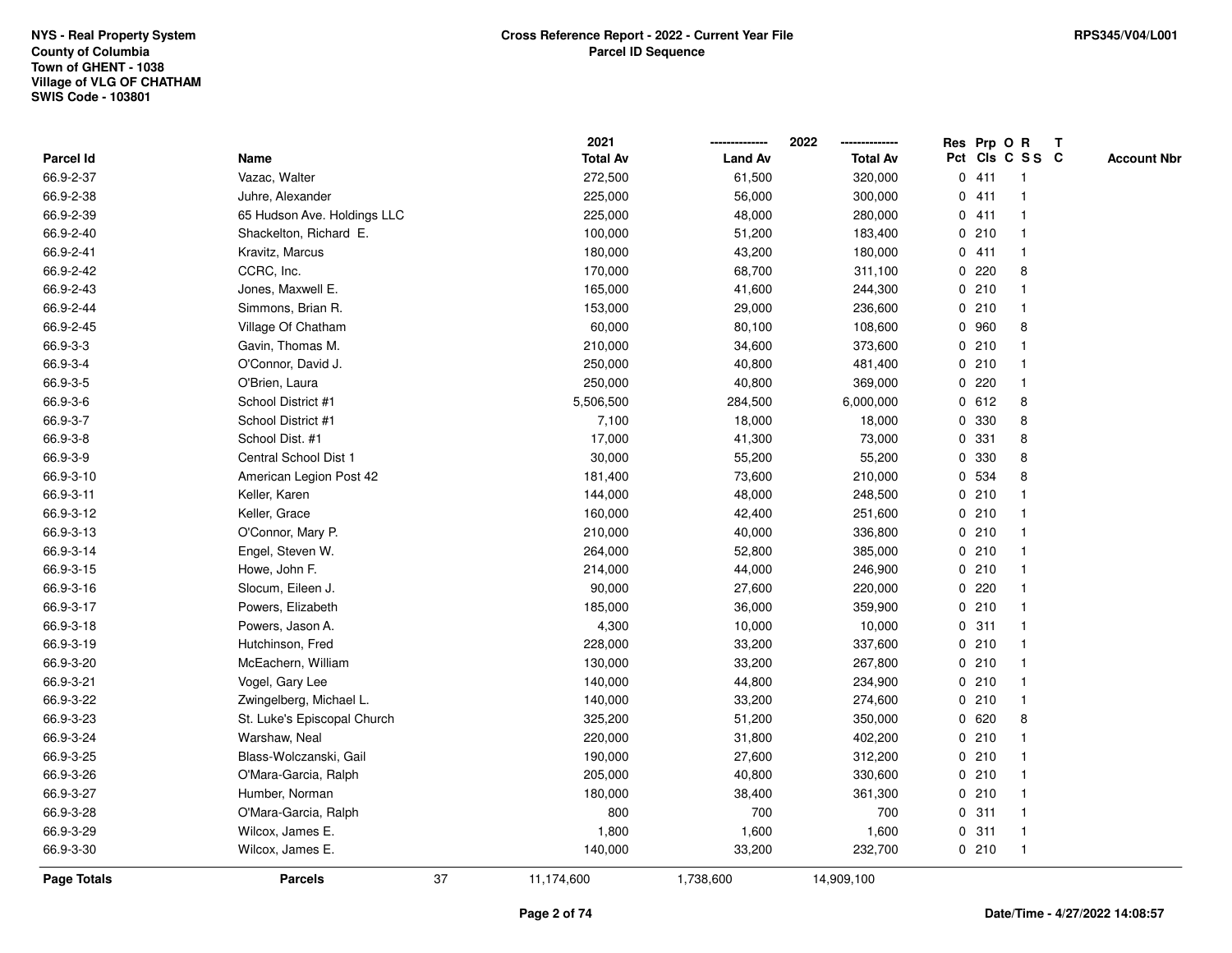|                    |                                | 2021            |                | 2022            |              |        | Res Prp O R     | Т |                    |
|--------------------|--------------------------------|-----------------|----------------|-----------------|--------------|--------|-----------------|---|--------------------|
| Parcel Id          | Name                           | <b>Total Av</b> | <b>Land Av</b> | <b>Total Av</b> |              |        | Pct Cls C S S C |   | <b>Account Nbr</b> |
| 66.9-3-31          | Generao-Klinger, Jennifer      | 210,000         | 29,000         | 343,000         | 0            | 230    | -1              |   |                    |
| 66.9-3-32          | Bass Rev Trust, John R.        | 240,000         | 63,500         | 610,500         |              | 0210   | -1              |   |                    |
| 66.9-3-33          | McNeill, Henry                 | 165,000         | 24,800         | 222,500         |              | 0210   | $\mathbf 1$     |   |                    |
| 66.9-3-34          | Pond Hill Properties LLC       | 70,000          | 19,200         | 218,500         |              | 0210   |                 |   |                    |
| 66.9-3-35          | Schrader, Mark                 | 180,000         | 53,600         | 240,000         |              | 0411   |                 |   |                    |
| 66.9-3-36          | Kneller Irr. Trust, Betsy H.   | 170,000         | 22,000         | 252,000         |              | 0210   |                 |   |                    |
| 66.9-3-37          | Harshbarger, Thad R.           | 250,000         | 29,000         | 358,000         |              | 0210   |                 |   |                    |
| 66.9-3-38          | Schassler, Steven G.           | 150,000         | 38,400         | 277,500         | 0            | 220    |                 |   |                    |
| 66.9-3-39          | Rommel, Gage F.                | 350,000         | 49,000         | 691,500         | 0            | 281    | -1              |   |                    |
| 66.9-3-40          | Davis, Sam Jr.                 | 325,000         | 36,000         | 545,000         |              | 0210   | $\mathbf 1$     |   |                    |
| 66.9-3-41          | Hamm, Jeremiah                 | 120,000         | 26,200         | 252,300         |              | 0210   | -1              |   |                    |
| 66.9-3-42          | Searl, Eliot R.                | 140,000         | 22,000         | 236,100         |              | 0210   |                 |   |                    |
| 66.9-3-43          | Waddell, Iris F.               | 140,000         | 26,200         | 205,200         |              | 0210   |                 |   |                    |
| 66.9-3-44          | Jennings, Christopher          | 190,000         | 12,000         | 417,200         |              | 35 220 |                 |   |                    |
| 66.9-3-45          | Greenhouse Properties, LLC     | 180,000         | 60,500         | 280,000         |              | 0411   |                 |   |                    |
| 66.9-3-46          | Levine, Jason                  | 165,000         | 23,400         | 240,000         |              | 0210   | -1              |   |                    |
| 66.9-3-47          | Olenick, Tracy                 | 275,000         | 20,600         | 350,000         |              | 0210   | -1              |   |                    |
| 66.9-3-48          | Fiero, Richard A.              | 90,000          | 20,600         | 198,100         |              | 0210   | -1              |   |                    |
| 66.9-3-49          | Bleichert, Kelly               | 110,000         | 12,000         | 195,500         |              | 0210   |                 |   |                    |
| 66.9-3-50          | Wemitt, Patrick & Joan         | 2,500           | 2,500          | 2,500           |              | 0.314  |                 |   |                    |
| 66.9-3-51          | Frederick, Carol               | 3,000           | 3,000          | 3,000           |              | 0.311  | $\overline{1}$  |   |                    |
| 66.10-3-2          | Blasl, Michael                 | 5,200           | 5,200          | 18,200          | $\mathbf{0}$ | 438    |                 |   |                    |
| 66.10-3-3          | Chatham Village Apartments LLC | 240,000         | 44,200         | 462,800         |              | 0411   | -1              |   |                    |
| 66.10-3-4          | Clad Holdings LLC              | 250,300         | 31,800         | 240,000         | 0            | 484    | -1              |   |                    |
| 66.10-3-5          | Haner, Philip                  | 180,000         | 33,200         | 280,000         |              | 0411   | -1              |   |                    |
| 66.10-3-6          | <b>JPRP</b>                    | 174,800         | 17,800         | 355,000         |              | 0 483  |                 |   |                    |
| 66.10-3-7          | 3 Railroad LLC                 | 126,000         | 12,000         | 150,000         |              | 0.482  |                 |   |                    |
| 66.10-3-8          | Campbell, Stephen              | 352,000         | 36,000         | 600,000         | 0            | 482    |                 |   |                    |
| 66.10-3-9          | White Wolf Ventures NY, LLC    | 390,000         | 15,000         | 450,000         | 0            | 481    |                 |   |                    |
| 66.10-3-10         | NiMax, LLC                     | 395,000         | 16,400         | 525,000         | 0            | 481    | -1              |   |                    |
| 66.10-3-11         | Watson, Ernest A. III.         | 130,000         | 7,500          | 220,100         |              | 0210   | -1              |   |                    |
| 66.10-3-12         | White Wolf Ventures NY, LLC    | 140,000         | 7,500          | 349,600         |              | 0.220  | -1              |   |                    |
| 66.10-3-13         | Silvernale, Sue A.             | 140,000         | 16,400         | 214,700         |              | 0210   |                 |   |                    |
| 66.10-3-14         | Nerney, Audrey                 | 170,000         | 31,800         | 446,800         |              | 0210   |                 |   |                    |
| 66.10-3-15         | Price, Christopher M.          | 180,000         | 30,400         | 240,000         |              | 0411   | $\mathbf 1$     |   |                    |
| 66.10-3-16         | Gardner, Edison M. Jr.         | 135,000         | 42,400         | 243,000         |              | 0210   | $\mathbf{1}$    |   |                    |
| 66.10-3-17         | Taconic Telephone Corp.        | 623,195         | 21,400         | 623,195         |              | 0 831  | 6               |   |                    |
| <b>Page Totals</b> | <b>Parcels</b>                 | 37<br>7,156,995 | 962,500        | 11,556,795      |              |        |                 |   |                    |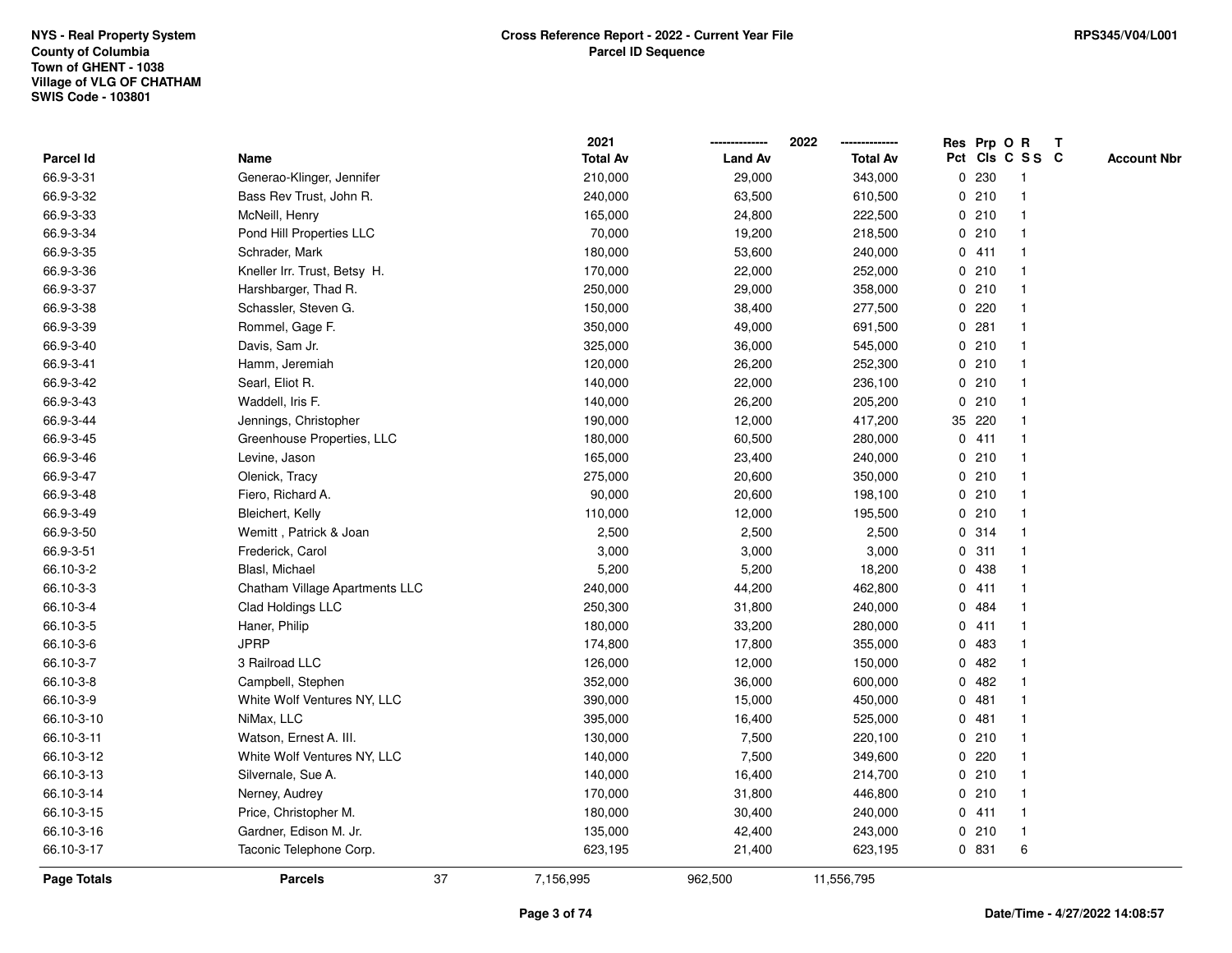|                    |                                  |    | 2021            |                | 2022            |   | Res Prp O R |                 | Т |                    |
|--------------------|----------------------------------|----|-----------------|----------------|-----------------|---|-------------|-----------------|---|--------------------|
| Parcel Id          | Name                             |    | <b>Total Av</b> | <b>Land Av</b> | <b>Total Av</b> |   |             | Pct Cls C S S C |   | <b>Account Nbr</b> |
| 66.10-3-19         | Harrison, Richard G.             |    | 85,000          | 26,200         | 481,800         |   | 0210        | $\mathbf{1}$    |   |                    |
| 66.10-3-20         | Bruneau, Christopher M.          |    | 182,000         | 23,400         | 227,500         |   | 0210        | $\mathbf{1}$    |   |                    |
| 66.10-3-21         | Bruneau, Christopher M.          |    | 79,000          | 63,500         | 121,200         |   | 0.312       | $\mathbf{1}$    |   |                    |
| 66.10-3-22         | Manz, Lari A.                    |    | 120,000         | 20,600         | 180,500         |   | 0210        | -1              |   |                    |
| 66.10-3-23         | Zakin, Susan                     |    | 205,000         | 48,000         | 343,600         |   | 0220        |                 |   |                    |
| 66.10-3-24         | 31 Thomas Street Holdings LLC    |    | 140,000         | 52,800         | 170,500         |   | 0210        |                 |   |                    |
| 66.10-3-25.1       | Braun, Lucas A.                  |    | 250,000         | 150,300        | 513,300         |   | 0210        | $\mathbf 1$     |   |                    |
| 66.10-3-25.200     | <b>Chatham Limited Partnersh</b> |    | 1,025,000       | 101,900        | 750,000         |   | 0411        | $\mathbf{1}$    |   |                    |
| 66.10-3-26         | Schassler, Karyn                 |    | 110,000         | 69,100         | 172,900         |   | 0210        | $\mathbf{1}$    |   |                    |
| 66.10-3-27         | Locke, Lael M.                   |    | 140,000         | 70,000         | 242,100         |   | 0210        | $\mathbf{1}$    |   |                    |
| 66.10-3-28         | Nordloh, Fred                    |    | 7,800           | 20,000         | 20,000          |   | 0.311       | $\mathbf 1$     |   |                    |
| 66.10-3-29         | Nordloh, Eva                     |    | 160,000         | 44,000         | 212,800         |   | 0210        | 1               |   |                    |
| 66.10-3-30         | Green, Richard                   |    | 150,000         | 50,400         | 239,300         |   | 0210        |                 |   |                    |
| 66.10-3-31         | McPhail, Ryan W.                 |    | 105,000         | 36,800         | 229,500         |   | 0210        | $\mathbf 1$     |   |                    |
| 66.10-3-32         | Cappelletti, Richard             |    | 40,000          | 36,000         | 100,000         |   | 0210        | $\mathbf 1$     |   |                    |
| 66.10-3-33         | Bemiss, Robert L. Jr.            |    | 140,000         | 53,600         | 168,100         |   | 0210        | $\mathbf{1}$    |   |                    |
| 66.10-3-34         | McPhail, Amber C.                |    | 60,000          | 68,800         | 241,700         |   | 0210        | $\mathbf{1}$    |   |                    |
| 66.10-3-35         | Davis, Paul J.                   |    | 120,000         | 26,200         | 176,800         |   | 0210        | $\mathbf{1}$    |   |                    |
| 66.10-3-36         | Fallon, Edward                   |    | 250,000         | 63,500         | 402,700         |   | 0210        | $\mathbf 1$     |   |                    |
| 66.10-3-37         | Van Vliet, Albert                |    | 126,400         | 71,200         | 237,300         |   | 0210        |                 |   |                    |
| 66.10-3-38         | Sweetpea LLC                     |    | 140,000         | 52,000         | 218,600         |   | 0210        | $\mathbf{1}$    |   |                    |
| 66.10-3-39         | Croce, Megan                     |    | 135,000         | 55,200         | 202,700         |   | 0210        | $\mathbf 1$     |   |                    |
| 66.10-3-40         | Cappelletti, Richard R. Jr.      |    | 210,000         | 67,000         | 210,000         |   | 0 230       | $\mathbf{1}$    |   |                    |
| 66.10-3-41         | Michael, Lynne M.                |    | 310,000         | 63,500         | 383,500         |   | 0210        | $\mathbf{1}$    |   |                    |
| 66.10-3-42         | Trantel, Regina                  |    | 260,000         | 81,400         | 469,700         |   | $0$ 220     | $\mathbf 1$     |   |                    |
| 66.10-3-43         | Kim, Katherine J.                |    | 250,000         | 74,900         | 219,200         |   | 0210        | $\mathbf 1$     |   |                    |
| 66.10-3-44         | Korda, Leslie                    |    | 208,000         | 74,200         | 266,900         |   | 0210        | $\mathbf 1$     |   |                    |
| 66.10-3-45         | <b>Chatham Cemetery</b>          |    | 157,500         | 266,000        | 266,000         |   | 0 695       | 8               |   |                    |
| 66.10-3-46         | Bordens Pond Reserve Inc.        |    | 20,000          | 56,900         | 56,900          |   | 0 590       | 8               |   |                    |
| 66.10-3-47         | Vispo, Conrad                    |    | 160,000         | 94,400         | 252,300         |   | 0210        | $\mathbf{1}$    |   |                    |
| 66.10-3-49         | Village Of Chatham               |    | 115,000         | 113,800        | 115,000         | 0 | 822         | 8               |   |                    |
| 66.10-3-51         | Miles, as Trustee, John G.       |    | 70,000          | 38,400         | 198,300         |   | 0210        | $\mathbf{1}$    |   |                    |
| 66.13-1-1          | Stony Island, LLC                |    | 90,000          | 46,400         | 257,200         |   | 0210        | $\mathbf 1$     |   |                    |
| 66.13-1-2          | Moore, John G.                   |    | 150,000         | 56,000         | 271,100         |   | $0$ 220     |                 |   |                    |
| 66.13-1-4          | Proniske, Betty Lou              |    | 93,900          | 29,000         | 133,900         |   | 0210        | $\mathbf{1}$    |   |                    |
| 66.13-1-5          | Sherman, Mark                    |    | 187,400         | 36,000         | 249,100         |   | 0210        | $\mathbf{1}$    |   |                    |
| 66.13-1-6          | Wallin, Peter Sr                 |    | 280,100         | 56,200         | 470,000         |   | 0710        | $\mathbf{1}$    |   |                    |
| <b>Page Totals</b> | <b>Parcels</b>                   | 37 | 6,332,100       | 2,357,600      | 9,472,000       |   |             |                 |   |                    |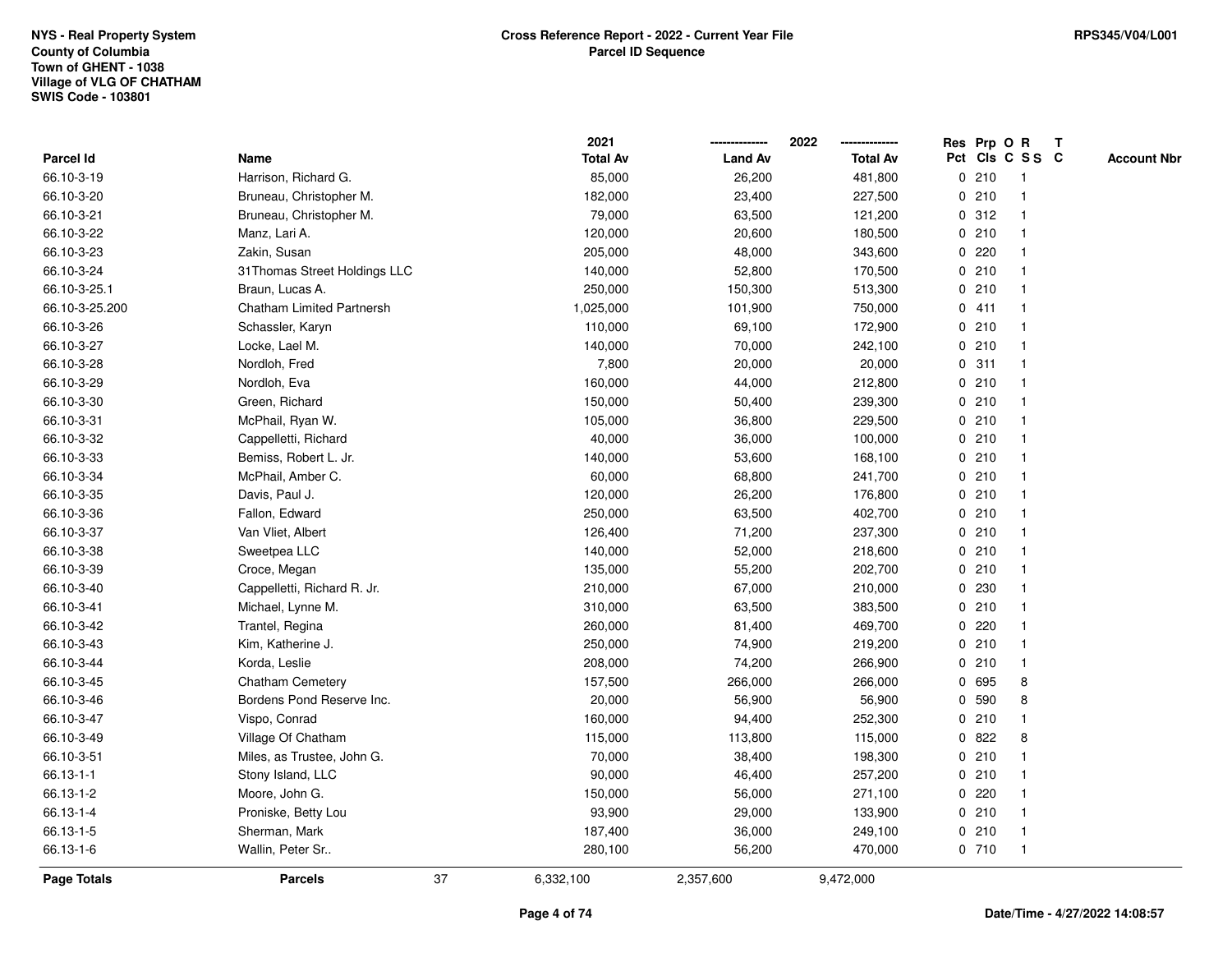|                |                              |    | 2021            |                | 2022            |   |        | Res Prp O R     | Т |                    |
|----------------|------------------------------|----|-----------------|----------------|-----------------|---|--------|-----------------|---|--------------------|
| Parcel Id      | Name                         |    | <b>Total Av</b> | <b>Land Av</b> | <b>Total Av</b> |   |        | Pct Cls C S S C |   | <b>Account Nbr</b> |
| 66.13-1-7      | Rubio, Dorothy               |    | 175,000         | 36,000         | 335,500         |   | 0210   | $\mathbf{1}$    |   |                    |
| 66.13-1-8      | Top Form Holdings LLC        |    | 215,000         | 64,000         | 360,000         |   | 0 484  | $\mathbf 1$     |   |                    |
| 66.13-1-9      | Jones, Ariel                 |    | 143,900         | 56,000         | 226,600         |   | 0210   | $\mathbf{1}$    |   |                    |
| 66.13-1-10     | Faxon, Thomas                |    | 140,000         | 66,500         | 292,900         |   | 0220   |                 |   |                    |
| 66.13-1-11     | Baggenstoss, Angela M.       |    | 130,000         | 36,000         | 242,500         |   | 0210   |                 |   |                    |
| 66.13-1-12     | Baggenstoss, Angela M.       |    | 4,300           | 10,000         | 10,000          |   | 0.311  |                 |   |                    |
| 66.13-1-13     | Wall, James R.               |    | 155,000         | 68,500         | 283,000         |   | 0210   | $\mathbf 1$     |   |                    |
| 66.13-1-14     | Curry, Sharon W.             |    | 140,000         | 17,800         | 199,000         |   | 0210   | $\mathbf{1}$    |   |                    |
| 66.13-1-15     | Jones, Ariel                 |    | 220,000         | 35,600         | 291,400         |   | 0.281  | $\mathbf 1$     |   |                    |
| 66.13-1-16     | Martino, Ricardo J.          |    | 143,700         | 36,000         | 206,000         |   | 0210   | $\mathbf{1}$    |   |                    |
| 66.13-1-17     | Buccheri, Christopher B.     |    | 138,900         | 36,000         | 230,600         |   | 0210   | $\mathbf 1$     |   |                    |
| 66.13-1-18     | Koch, Paul Jr.               |    | 140,000         | 36,000         | 244,200         |   | 0210   |                 |   |                    |
| 66.13-1-19     | Prudence Properties, LLC     |    | 170,000         | 45,600         | 150,000         |   | 0 484  |                 |   |                    |
| 66.13-1-20     | Stewarts Shops Corp.         |    | 930,000         | 72,300         | 1,100,000       | 0 | 486    |                 |   |                    |
| 66.13-1-21     | Moore, John G. Jr.           |    | 160,000         | 30,400         | 293,900         | 0 | 220    | 1               |   |                    |
| 66.13-1-22     | Columbia County Agri Society |    | 180,000         | 44,000         | 240,000         |   | 25 411 | 8               |   |                    |
| 66.13-1-23     | Wade, Uel G.                 |    | 230,000         | 29,000         | 504,200         |   | 0210   | -1              |   |                    |
| 66.13-1-24     | Spock, James                 |    | 170,000         | 36,800         | 279,200         |   | 0210   | -1              |   |                    |
| 66.13-1-25     | Spock, James                 |    | 10,100          | 1,300          | 3,500           |   | 0.312  |                 |   |                    |
| 66.13-1-26     | Russell, Zakariah L.         |    | 174,200         | 67,500         | 278,900         |   | 0210   |                 |   |                    |
| 66.13-1-27     | Genovese, Frank J.           |    | 130,000         | 40,000         | 213,600         |   | 0210   | $\mathbf{1}$    |   |                    |
| 66.13-1-28     | Jones, Ariel                 |    | 160,500         | 46,600         | 530,000         |   | 0.280  |                 |   |                    |
| 66.13-1-29     | Hoopes, Leslie A.            |    | 180,000         | 46,400         | 267,900         |   | 0210   | $\mathbf{1}$    |   |                    |
| 66.13-1-30     | Tyski, Lester M.             |    | 140,000         | 36,000         | 208,500         |   | 0210   | $\mathbf 1$     |   |                    |
| 66.13-1-31     | Berninger, Steven            |    | 70,000          | 40,800         | 153,000         |   | 0210   | $\mathbf 1$     |   |                    |
| 66.13-1-32     | Fiero, Paul K.               |    | 80,000          | 40,800         | 178,200         |   | 0210   |                 |   |                    |
| 66.13-1-33     | Strobel, Alan                |    | 140,000         | 69,100         | 295,000         |   | 0210   |                 |   |                    |
| 66.13-1-34     | Heeps, Colin                 |    | 150,000         | 41,600         | 240,600         |   | 0210   | $\mathbf 1$     |   |                    |
| 66.13-1-35     | Houseman Ave, LLC            |    | 230,000         | 55,200         | 270,000         |   | 0 230  | $\mathbf 1$     |   |                    |
| 66.13-1-36     | Gerrain, Jill                |    | 100,000         | 24,800         | 187,900         |   | 0210   | 1               |   |                    |
| 66.13-1-40     | O'Neil, Elizabeth Keely      |    | 143,000         | 69,400         | 274,500         |   | 0210   | 1               |   |                    |
| 66.13-1-41     | Daddazio, Nicole             |    | 210,000         | 58,500         | 246,500         |   | 0210   | $\mathbf 1$     |   |                    |
| 66.13-1-42     | Behn, Donald C. Jr.          |    | 150,000         | 24,800         | 140,300         |   | 0210   |                 |   |                    |
| 66.13-1-43     | O'Leary, Dana                |    | 130,000         | 20,600         | 205,000         |   | 0210   |                 |   |                    |
| 66.13-1-44.100 | Giftos, Deborah A.           |    | 125,000         | 20,600         | 258,300         |   | 0210   | $\mathbf 1$     |   |                    |
| 66.13-1-45     | Linton, Gregory              |    | 200,000         | 43,200         | 264,900         |   | 0210   | $\mathbf{1}$    |   |                    |
| 66.13-1-46     | Winn, Debora                 |    | 84,000          | 22,000         | 136,000         |   | 0210   | $\mathbf{1}$    |   |                    |
| Page Totals    | <b>Parcels</b>               | 37 | 6,192,600       | 1,525,700      | 9,841,600       |   |        |                 |   |                    |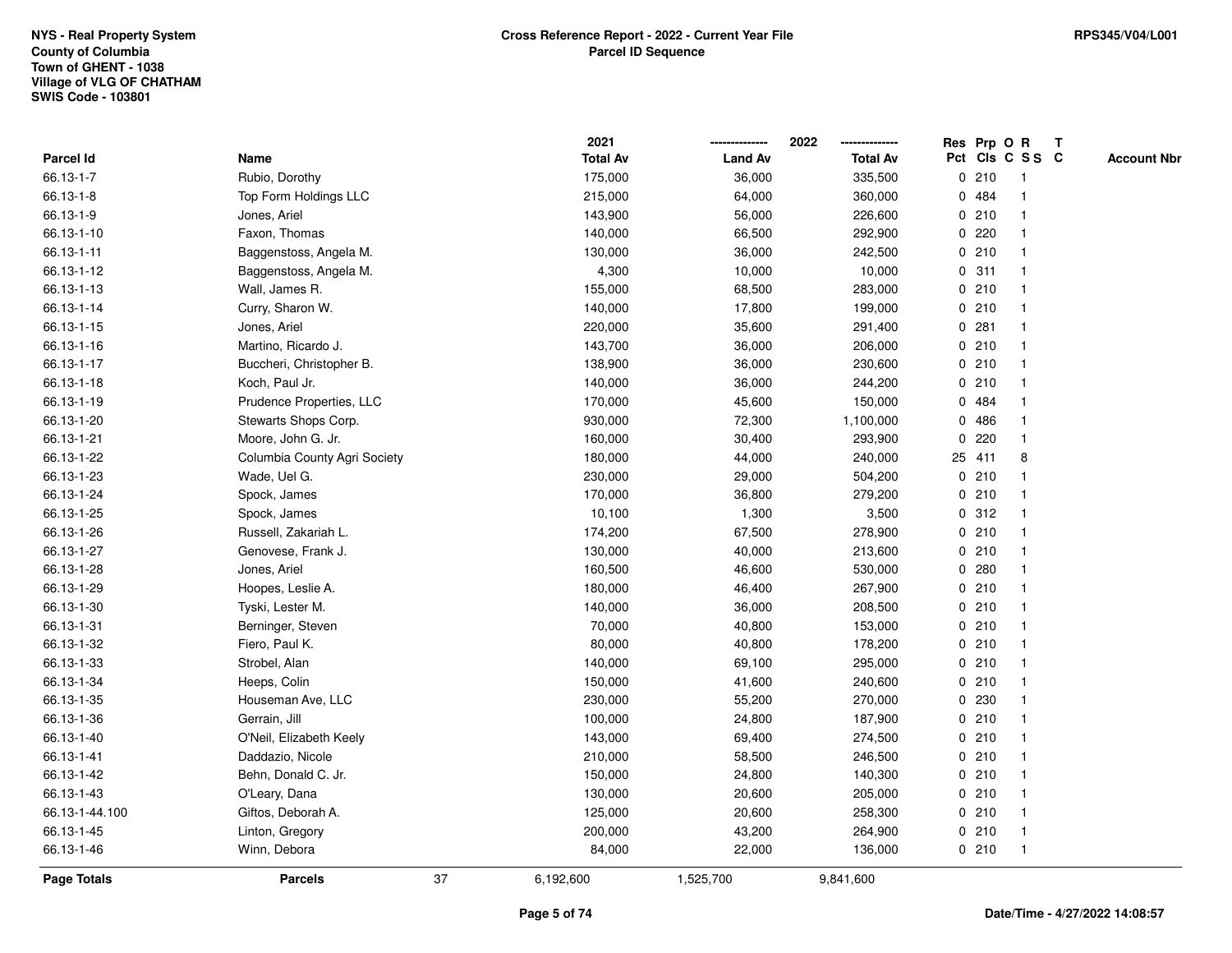|                    |                              |    | 2021            |                | 2022            |             |         | Res Prp O R     | Т |                    |
|--------------------|------------------------------|----|-----------------|----------------|-----------------|-------------|---------|-----------------|---|--------------------|
| Parcel Id          | Name                         |    | <b>Total Av</b> | <b>Land Av</b> | <b>Total Av</b> |             |         | Pct Cls C S S C |   | <b>Account Nbr</b> |
| 66.13-1-47         | Adams, Robert S.             |    | 126,000         | 22,000         | 190,800         |             | 0210    | $\mathbf{1}$    |   |                    |
| 66.13-1-48         | Haywood, Barbara J.          |    | 210,000         | 24,800         | 316,300         | 0           | 220     | -1              |   |                    |
| 66.13-1-49         | Haywood, Barbara J.          |    | 3,700           | 6,800          | 6,800           |             | 0.311   | $\mathbf 1$     |   |                    |
| 66.13-1-50         | Hatch, Jonathan E.           |    | 170,000         | 38,400         | 356,400         |             | 0210    |                 |   |                    |
| 66.13-1-51         | Strohl, Heather Davis        |    | 2,800           | 3,000          | 3,000           |             | 0.311   |                 |   |                    |
| 66.13-1-54         | Sanchez, Penelope            |    | 140,000         | 24,800         | 219,800         |             | 0210    |                 |   |                    |
| 66.13-1-55         | Artist, Jeffrey S.           |    | 165,000         | 39,200         | 236,000         |             | 0210    |                 |   |                    |
| 66.13-1-56         | Liberati-Conant, Christopher |    | 110,000         | 33,200         | 179,400         |             | 0210    |                 |   |                    |
| 66.13-1-57         | Trantel, Stephen F.          |    | 195,000         | 24,800         | 348,900         |             | 0220    | -1              |   |                    |
| 66.13-1-58         | Sanzi, Mary                  |    | 120,000         | 24,800         | 169,300         |             | 0210    | $\mathbf 1$     |   |                    |
| 66.13-1-59         | Northup, Charles E.          |    | 150,000         | 24,800         | 265,500         |             | 0210    | -1              |   |                    |
| 66.13-1-60         | Charron, David H.            |    | 180,000         | 29,000         | 275,400         |             | 0210    |                 |   |                    |
| 66.13-1-64         | Sweatt, Eugene               |    | 140,000         | 49,600         | 319,100         | 0           | 220     |                 |   |                    |
| 66.13-1-67         | Columbia Cty Agricultural    |    | 2,530,000       | 650,000        | 2,800,000       |             | 0 531   | 8               |   |                    |
| 66.13-1-68         | Duso, Christopher            |    | 140,000         | 36,000         | 285,600         |             | 0210    |                 |   |                    |
| 66.13-2-1          | Hahn, Louis C.               |    | 140,000         | 34,600         | 260,000         | 0           | 220     |                 |   |                    |
| 66.13-2-2          | Spock, James M.              |    | 180,000         | 17,800         | 289,800         | $\mathbf 0$ | 220     | -1              |   |                    |
| 66.13-2-3          | Gaylord, Aaron               |    | 140,000         | 20,600         | 271,300         |             | 50 220  |                 |   |                    |
| 66.13-2-4          | Great Blue Enterprises, Ltd. |    | 190,000         | 21,600         | 536,300         |             | 0.281   |                 |   |                    |
| 66.13-2-5          | Great Blue Enterprises Inc.  |    | 150,000         | 22,000         | 392,400         |             | 0.220   |                 |   |                    |
| 66.13-2-6          | Elsasser, Donald J.          |    | 110,000         | 34,600         | 159,500         |             | 0210    |                 |   |                    |
| 66.13-2-7          | RR Town Properties LLC       |    | 85,000          | 30,400         | 208,000         |             | 0.281   |                 |   |                    |
| 66.13-2-8          | Koblenzer, Lee A.            |    | 150,000         | 17,800         | 197,600         |             | 0210    | -1              |   |                    |
| 66.13-2-9          | Ball, Sean M.                |    | 60,000          | 16,400         | 165,000         |             | 0210    | $\mathbf 1$     |   |                    |
| 66.13-2-10         | Stalker, Linda               |    | 90,000          | 43,200         | 164,400         |             | 0210    | $\mathbf 1$     |   |                    |
| 66.13-2-11         | Mac-Haydn Theatre, Inc       |    | 160,000         | 30,400         | 341,700         |             | $0$ 220 | 8               |   |                    |
| 66.13-2-12         | Creech, Jane Kavanaugh       |    | 135,000         | 55,200         | 401,900         |             | 0210    |                 |   |                    |
| 66.13-2-13         | Baccaro, Kelly S.            |    | 120,000         | 26,200         | 280,600         |             | 0.220   |                 |   |                    |
| 66.13-2-14         | Maston, Warren A.            |    | 110,000         | 24,800         | 225,000         |             | 0210    | -1              |   |                    |
| 66.13-2-15         | Morris, Lucy                 |    | 190,000         | 36,000         | 264,600         |             | 0210    | -1              |   |                    |
| 66.13-2-16         | Caproni, Lisa                |    | 160,000         | 24,800         | 244,200         |             | 0210    | -1              |   |                    |
| 66.13-2-17         | Baccaro, Kenneth             |    | 160,000         | 16,400         | 266,100         |             | 0210    | -1              |   |                    |
| 66.13-2-18         | Grannis, Oliver              |    | 170,000         | 16,400         | 273,200         |             | 0210    |                 |   |                    |
| 66.13-2-19         | Wagner, Elizabeth Ann        |    | 230,000         | 16,400         | 282,000         |             | 0210    |                 |   |                    |
| 66.13-2-20         | Ferber, Pamela               |    | 130,000         | 60,000         | 258,000         |             | 0210    | -1              |   |                    |
| 66.13-2-21         | Kelly, Alma                  |    | 100,000         | 16,400         | 212,600         |             | 0210    | -1              |   |                    |
| 66.13-2-22         | Boehme, Paul J.              |    | 130,000         | 37,600         | 222,600         |             | 0210    | $\mathbf{1}$    |   |                    |
| <b>Page Totals</b> | <b>Parcels</b>               | 37 | 7,472,500       | 1,650,800      | 11,889,100      |             |         |                 |   |                    |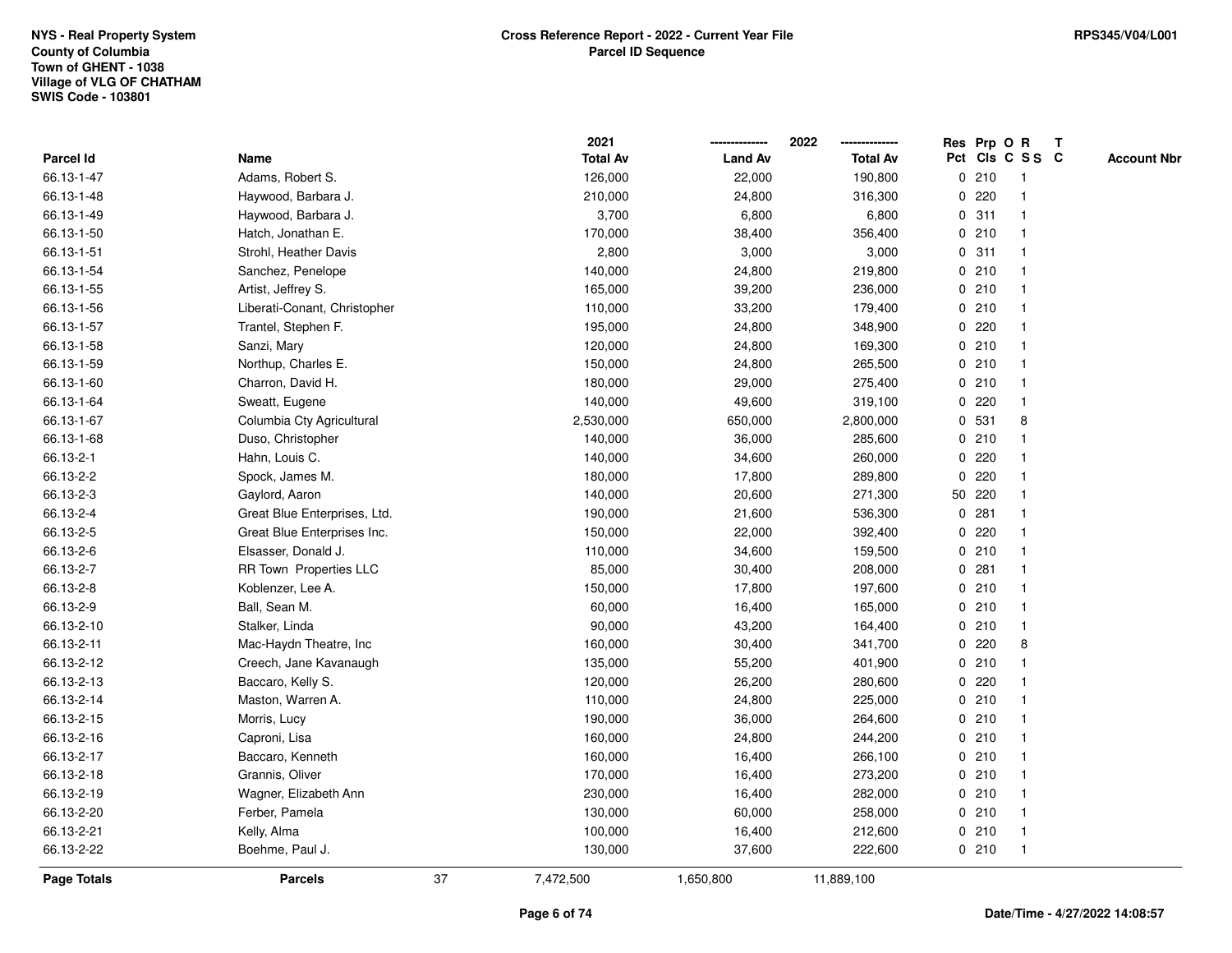|             |                                       | 2021            |                | 2022            |   |        | Res Prp O R     | Т |                    |
|-------------|---------------------------------------|-----------------|----------------|-----------------|---|--------|-----------------|---|--------------------|
| Parcel Id   | Name                                  | <b>Total Av</b> | <b>Land Av</b> | <b>Total Av</b> |   |        | Pct Cls C S S C |   | <b>Account Nbr</b> |
| 66.13-2-23  | Cozza, Tate A.                        | 145,000         | 37,600         | 204,700         |   | 0210   | $\mathbf{1}$    |   |                    |
| 66.13-2-24  | Quirino, Shannon                      | 140,000         | 37,600         | 194,900         |   | 0210   | 1               |   |                    |
| 66.13-2-25  | Perdue, Marlene                       | 150,000         | 20,600         | 223,700         |   | 0210   | $\mathbf 1$     |   |                    |
| 66.13-2-26  | Tubbs, Lynn, Trustee                  | 130,000         | 23,400         | 241,500         |   | 0210   | -1              |   |                    |
| 66.13-2-27  | Connor, James W.                      | 140,000         | 22,000         | 247,100         |   | 0210   |                 |   |                    |
| 66.13-2-28  | Goodman, Lisa                         | 215,000         | 22,000         | 299,000         |   | 0210   |                 |   |                    |
| 66.13-2-29  | Stockman, Scott                       | 125,000         | 26,200         | 250,800         |   | 0210   | $\mathbf 1$     |   |                    |
| 66.13-2-30  | Adams, Robert S.                      | 190,000         | 24,800         | 341,300         |   | 0210   | $\mathbf{1}$    |   |                    |
| 66.13-2-31  | Borut, Kyle                           | 245,000         | 22,600         | 450,000         |   | 0 230  | $\mathbf 1$     |   |                    |
| 66.13-2-32  | Glennan, Meaghan                      | 200,000         | 7,500          | 225,000         |   | 0210   | $\mathbf 1$     |   |                    |
| 66.13-2-33  | Terracciano, Anthony J.               | 140,000         | 36,000         | 240,300         |   | 0210   | $\mathbf 1$     |   |                    |
| 66.13-2-34  | Greco, Louisa                         | 150,000         | 24,800         | 254,600         |   | 0210   |                 |   |                    |
| 66.13-2-35  | Damia, Jeanne                         | 145,000         | 17,800         | 179,900         |   | 0210   |                 |   |                    |
| 66.13-2-36  | Lareau, Anthony                       | 130,000         | 17,800         | 206,400         |   | 0210   | $\mathbf 1$     |   |                    |
| 66.13-2-37  | Chatham Real Food Market, Co-Op, Inc. | 100,000         | 22,000         | 135,000         |   | 0210   | $\mathbf 1$     |   |                    |
| 66.13-2-38  | Chatham Real Food Market, Co-Op, Inc. | 245,200         | 16,400         | 265,800         |   | 0457   | $\mathbf{1}$    |   |                    |
| 66.13-2-39  | Klaiber Llc                           | 130,000         | 19,200         | 262,600         | 0 | 220    | -1              |   |                    |
| 66.13-2-40  | Akin, Joshua                          | 140,000         | 31,800         | 330,800         |   | 0220   | -1              |   |                    |
| 66.13-2-41  | Simmons, Keith                        | 103,000         | 13,500         | 130,000         |   | 0 483  |                 |   |                    |
| 66.13-2-42  | Destino LLC                           | 387,500         | 24,800         | 450,000         |   | 0422   |                 |   |                    |
| 66.13-2-43  | 54 Main LLC                           | 450,000         | 73,900         | 420,000         | 0 | 421    |                 |   |                    |
| 66.13-2-44  | Cohen, Yonathan                       | 1,400           | 1,400          | 1,400           |   | 0 438  |                 |   |                    |
| 66.13-2-45  | Cohen, Yonathan                       | 150,000         | 40,000         | 270,000         | 0 | 220    | 1               |   |                    |
| 66.13-2-46  | 110 Hudson Ave Holdings LLC           | 170,000         | 42,400         | 314,100         | 0 | 230    | $\mathbf 1$     |   |                    |
| 66.13-2-47  | Fire Co Of Village                    | 534,600         | 56,000         | 720,000         |   | 0 662  | 8               |   |                    |
| 66.13-2-48  | Geel, Scott                           | 150,000         | 31,800         | 259,500         |   | 0.220  |                 |   |                    |
| 66.13-2-49  | Smith, Harry S.                       | 70,000          | 34,600         | 178,300         |   | 0270   |                 |   |                    |
| 66.13-2-50  | Young, Joseph F.                      | 110,000         | 19,200         | 249,000         | 0 | 220    |                 |   |                    |
| 66.13-2-51  | Padula, Betty Ann                     | 180,000         | 56,200         | 409,600         |   | 50 281 | $\mathbf 1$     |   |                    |
| 66.13-2-52  | Mountain Family Ventures, LLC         | 233,800         | 59,500         | 395,000         | 0 | 483    | 1               |   |                    |
| 66.13-2-53  | Mountain Family Ventures, LLC         | 136,000         | 63,000         | 160,000         | 0 | 484    | 1               |   |                    |
| 66.13-2-54  | Gregory, Anthony N.                   | 195,200         | 62,000         | 300,000         |   | 0 465  | -1              |   |                    |
| 66.13-2-55  | Fisch, Robert                         | 160,000         | 73,600         | 250,000         |   | 0210   | -1              |   |                    |
| 66.13-2-56  | St James Church Rc                    | 2,600,000       | 72,300         | 2,600,000       |   | 0 620  | 8               |   |                    |
| 66.13-2-57  | Trotta, Elizabeth W.                  | 998,000         | 83,300         | 1,200,000       |   | 0 453  | -1              |   |                    |
| 66.13-2-58  | Chatham 203 Holdings LLC              | 203,000         | 246,000        | 246,000         | 0 | 322    | 1               |   |                    |
| 66.13-2-59  | Kenagy, Trenton Reed                  | 240,000         | 77,500         | 725,000         |   | 0210   | $\mathbf{1}$    |   |                    |
| Page Totals | 37<br><b>Parcels</b>                  | 9,932,700       | 1,561,100      | 13,831,300      |   |        |                 |   |                    |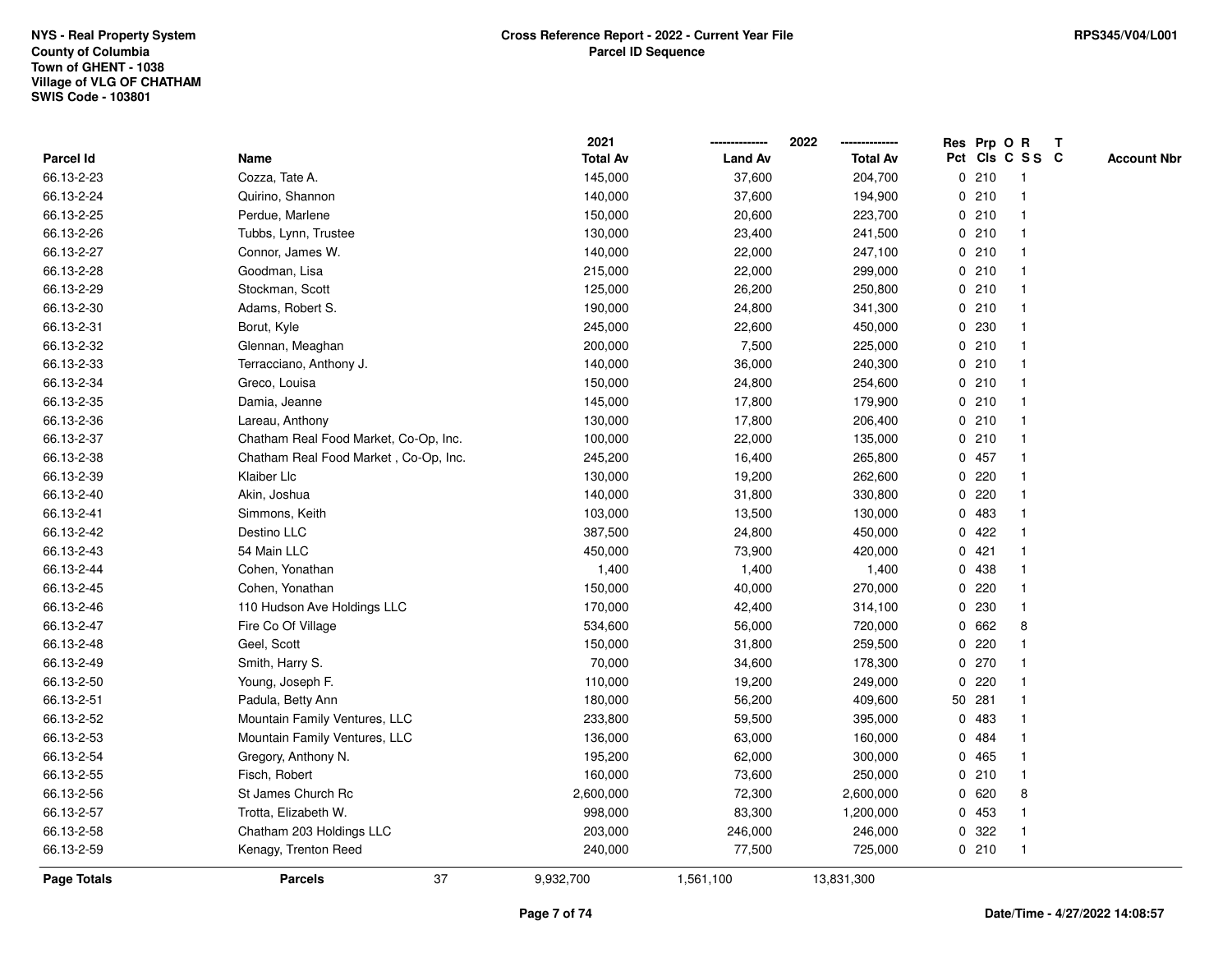|                    |                                   |    | 2021            |                | 2022            |             |         | Res Prp O R             | Т |                    |
|--------------------|-----------------------------------|----|-----------------|----------------|-----------------|-------------|---------|-------------------------|---|--------------------|
| Parcel Id          | Name                              |    | <b>Total Av</b> | <b>Land Av</b> | <b>Total Av</b> |             |         | Pct Cls C S S C         |   | <b>Account Nbr</b> |
| 66.13-2-60         | Cohen, Yonathan                   |    | 1,400           | 1,000          | 1,000           | $\mathbf 0$ | 311     | -1                      |   |                    |
| 66.13-2-61         | Boehme, Paul J.                   |    | 15,000          | 18,400         | 18,400          | 0           | 311     | -1                      |   |                    |
| 66.13-3-1          | Tuthill, David                    |    | 130,000         | 36,800         | 189,100         |             | 0210    | $\mathbf{1}$            |   |                    |
| 66.13-3-2          | <b>Black Point Associates LLC</b> |    | 140,000         | 36,000         | 216,200         |             | 0210    |                         |   |                    |
| 66.13-3-3          | <b>Black Point Associates LLC</b> |    | 140,000         | 26,200         | 250,500         |             | 0210    |                         |   |                    |
| 66.13-3-4          | Kneller, Susan                    |    | 160,000         | 30,400         | 236,900         |             | 0210    |                         |   |                    |
| 66.13-3-5          | <b>Black Point Associates LLC</b> |    | 229,300         | 22,000         | 370,000         |             | 0.483   |                         |   |                    |
| 66.13-3-6          | Milap Seema Realty Corp.          |    | 289,000         | 60,000         | 720,000         | $\mathbf 0$ | 486     |                         |   |                    |
| 66.13-3-7          | Nancyscans Corporation            |    | 504,300         | 59,500         | 600,000         |             | 0 484   | -1                      |   |                    |
| 66.13-3-9          | Herrick, Daniel K.                |    | 200,000         | 85,300         | 517,500         |             | 0 230   | $\mathbf 1$             |   |                    |
| 66.13-3-10         | Collins, Arthur D.                |    | 180,000         | 72,300         | 441,600         |             | 0.220   | -1                      |   |                    |
| 66.13-3-11         | Zeissett, Donald R.               |    | 100,000         | 72,300         | 255,300         |             | 0210    |                         |   |                    |
| 66.13-3-12         | Doyle, Daniel                     |    | 210,000         | 76,200         | 400,000         |             | 0 230   |                         |   |                    |
| 66.13-3-13.1       | Gress, Erin                       |    | 1,700           | 4,400          | 4,400           |             | 0.311   | -1                      |   |                    |
| 66.13-3-13.2       | Aissi, Jalila                     |    | 179,000         | 44,000         | 242,300         |             | 0210    |                         |   |                    |
| 66.13-3-14         | Wood, Deborah                     |    | 228,000         | 63,000         | 450,000         |             | 0210    | $\mathbf{1}$            |   |                    |
| 66.13-3-15         | Bass, Kristin A.                  |    | 140,000         | 36,800         | 190,100         |             | 0210    | $\overline{\mathbf{1}}$ |   |                    |
| 66.13-3-16         | Van Alstyne, Ronald               |    | 180,000         | 41,600         | 351,500         |             | 0220    |                         |   |                    |
| 66.13-3-17         | Boehme, Kevin                     |    | 140,000         | 38,400         | 205,200         |             | 0210    |                         |   |                    |
| 66.13-3-18         | Jones, Ariel                      |    | 170,000         | 36,000         | 384,200         |             | 0.220   |                         |   |                    |
| 66.13-3-19         | Cox, Jo Ellen                     |    | 180,000         | 69,700         | 492,900         |             | 0210    |                         |   |                    |
| 66.13-3-20         | Hughes, Steven M.                 |    | 130,000         | 69,100         | 278,600         |             | 0210    |                         |   |                    |
| 66.13-3-21         | Gaylord, Aaron                    |    | 130,000         | 41,600         | 358,000         |             | 0210    | -1                      |   |                    |
| 66.13-3-22         | Usyk, Richard                     |    | 60,000          | 20,600         | 115,000         |             | 0210    | $\mathbf 1$             |   |                    |
| 66.13-3-23         | 28 Moore Ave. LLC                 |    | 190,000         | 52,000         | 418,700         |             | $0$ 220 | -1                      |   |                    |
| 66.13-3-24         | Forget, Melonie R.                |    | 170,000         | 52,000         | 360,000         |             | 0210    |                         |   |                    |
| 66.13-3-26         | Chatham Rescue Squad Inc.         |    | 136,800         | 52,000         | 200,000         |             | 0 662   | 8                       |   |                    |
| 66.13-3-27         | Maxcy, Lora J.                    |    | 170,000         | 30,400         | 309,000         |             | 0210    |                         |   |                    |
| 66.13-3-28         | Weir, Carol                       |    | 130,000         | 30,400         | 232,900         |             | 0210    | -1                      |   |                    |
| 66.13-3-29         | Gress, Erin                       |    | 200,000         | 59,500         | 276,800         |             | 0210    | -1                      |   |                    |
| 66.13-3-30         | Dixon, Eric                       |    | 220,000         | 68,500         | 413,400         | 0           | 220     | -1                      |   |                    |
| 66.13-3-31         | Vazac, Walter A.                  |    | 360,000         | 79,100         | 450,000         |             | 0411    | -1                      |   |                    |
| 66.13-3-32         | Ivy Frost LLC                     |    | 187,000         | 69,400         | 245,000         |             | 0.230   |                         |   |                    |
| 66.13-3-33         | Layton, James                     |    | 140,000         | 56,000         | 335,300         |             | 0210    |                         |   |                    |
| 66.13-3-34         | Lin, Xiufang                      |    | 300,000         | 58,000         | 637,700         |             | 0.281   |                         |   |                    |
| 66.13-3-35         | McDermott, Thomas M.              |    | 160,000         | 61,000         | 334,300         |             | 0210    | -1                      |   |                    |
| 66.13-3-36         | Mason, Perry                      |    | 150,000         | 61,000         | 260,800         |             | 0210    | $\mathbf{1}$            |   |                    |
| <b>Page Totals</b> | <b>Parcels</b>                    | 37 | 6,351,500       | 1,790,900      | 11,762,600      |             |         |                         |   |                    |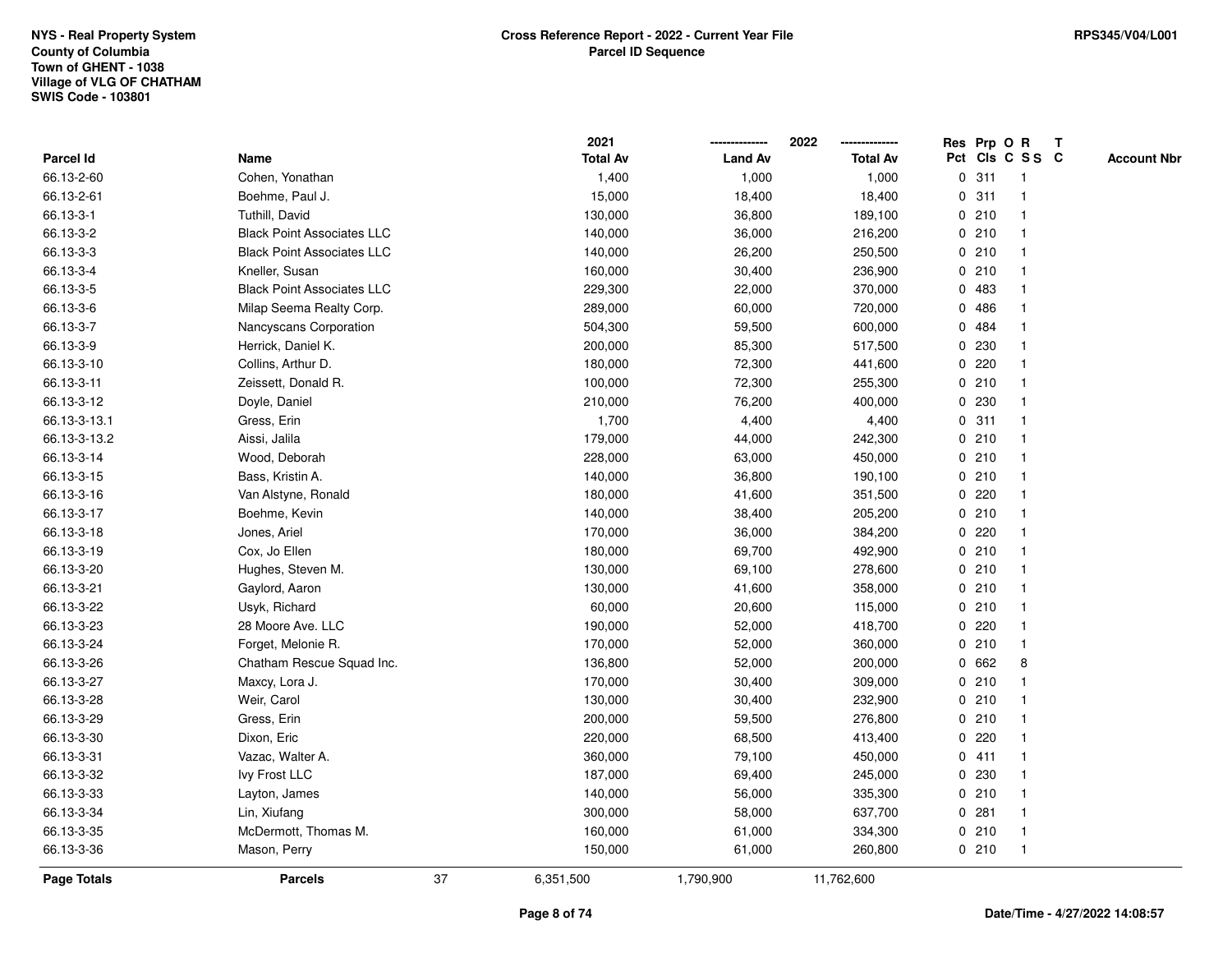|                 |                                   |    | 2021            |                | 2022            |   |       | Res Prp O R     | Т |                    |
|-----------------|-----------------------------------|----|-----------------|----------------|-----------------|---|-------|-----------------|---|--------------------|
| Parcel Id       | Name                              |    | <b>Total Av</b> | <b>Land Av</b> | <b>Total Av</b> |   |       | Pct Cls C S S C |   | <b>Account Nbr</b> |
| 66.13-3-37      | Opitz, Eric S.                    |    | 160,000         | 36,000         | 262,600         |   | 0210  | $\mathbf{1}$    |   |                    |
| 66.13-3-38      | Davis, Terrance                   |    | 140,000         | 43,200         | 245,400         |   | 0210  | $\mathbf 1$     |   |                    |
| 66.13-3-39      | Annas, Tommy                      |    | 220,000         | 41,600         | 428,100         |   | 0210  | $\mathbf 1$     |   |                    |
| 66.13-3-40      | Simmons, James                    |    | 150,000         | 50,400         | 257,000         |   | 0210  |                 |   |                    |
| 66.13-3-41      | Dittmar, Christina M.             |    | 240,000         | 48,800         | 307,000         |   | 0210  |                 |   |                    |
| 66.13-3-42      | Barnett-Mulligan Rev Trust        |    | 250,000         | 48,800         | 325,800         |   | 0210  |                 |   |                    |
| 66.13-3-43      | Witthoft, Charles M. III.         |    | 220,000         | 52,000         | 340,000         |   | 0210  | $\mathbf 1$     |   |                    |
| 66.13-3-44      | <b>Black Point Associates LLC</b> |    | 167,500         | 44,000         | 330,000         |   | 0220  |                 |   |                    |
| 66.13-3-45      | Haley, Joseph R.                  |    | 280,000         | 48,800         | 370,400         | 0 | 230   | 1               |   |                    |
| 66.13-3-46      | Martin, Paul                      |    | 175,500         | 56,000         | 333,600         |   | 0210  | $\mathbf{1}$    |   |                    |
| 66.13-3-47      | St James Church                   |    | 440,000         | 68,700         | 540,000         |   | 0210  | 8               |   |                    |
| 66.13-3-50      | Verma Corp.                       |    | 364,000         | 58,500         | 540,000         |   | 0486  |                 |   |                    |
| 66.13-3-51      | First Niagara Bank                |    | 830,000         | 72,300         | 1,200,000       | 0 | 462   |                 |   |                    |
| 66.13-3-52      | St. James Church                  |    | 88,200          | 67,500         | 97,500          | 0 | 438   | 8               |   |                    |
| 66.13-3-53      | Lippera, Monica E.                |    | 325,000         | 65,000         | 421,600         |   | 0210  | $\mathbf 1$     |   |                    |
| 66.13-3-54      | Shields, Rose Marie               |    | 200,000         | 44,000         | 349,400         |   | 0210  | 1               |   |                    |
| 66.13-3-55      | Rosenthal, Raymond T.             |    | 325,000         | 70,800         | 458,800         |   | 0210  | $\mathbf{1}$    |   |                    |
| 66.13-3-57      | McKeon, Maura Ann                 |    | 240,000         | 40,800         | 291,400         |   | 0210  | -1              |   |                    |
| 66.13-3-58      | Hausamann, Sara J.                |    | 170,000         | 40,800         | 210,200         |   | 0210  |                 |   |                    |
| 66.13-3-59      | Charron, Wallace                  |    | 240,000         | 46,400         | 337,800         |   | 0210  |                 |   |                    |
| 66.13-3-60      | Mildenberg, Jonathan S.           |    | 210,000         | 46,400         | 238,300         |   | 0210  | $\mathbf{1}$    |   |                    |
| 66.13-3-61      | Holsapple, Scott A.               |    | 180,000         | 46,400         | 222,800         |   | 0210  |                 |   |                    |
| 66.13-3-62      | Wightman, Steven                  |    | 246,000         | 60,500         | 297,900         |   | 0210  | $\mathbf{1}$    |   |                    |
| 66.13-3-63      | Wenk, Peter L.                    |    | 423,300         | 76,200         | 525,000         |   | 0471  | $\mathbf 1$     |   |                    |
| 66.13-3-64      | Payn Memorial Foundation          |    | 1,550,000       | 157,000        | 1,900,000       |   | 0 633 | 8               |   |                    |
| 66.13-3-65      | Witthoft, Charles                 |    | 2,600           | 3,000          | 3,000           |   | 0.311 |                 |   |                    |
| 66.13-3-66      | Sitzer, Amy M.                    |    | 185,000         | 33,200         | 290,000         |   | 0210  |                 |   |                    |
| 66.13-3-67      | Village Of Chatham                |    | 36,900          | 17,200         | 17,200          |   | 0 692 | 8               |   |                    |
| 66.13-3-68      | Village Of Chatham                |    | 46,200          | 30,600         | 30,600          | 0 | 692   | 8               |   |                    |
| $66.14 - 1 - 1$ | Carr, Timothy                     |    | 255,000         | 99,600         | 457,200         |   | 0210  | 1               |   |                    |
| 66.17-1-1       | Chatham Assoc. of Albany LP       |    | 10,000          | 10,500         | 10,500          | 0 | 330   | 1               |   |                    |
| 66.17-1-2.111   | <b>HLF GDP Chatham NY LLC</b>     |    | 1,750,000       | 103,800        | 2,100,000       |   | 0452  | -1              |   |                    |
| 66.17-1-2.112   | HLF GDP Chatham NY LLC            |    | 1,275,100       | 105,300        | 1,700,000       |   | 0452  |                 |   |                    |
| 66.17-1-2.120   | <b>NYSEG</b>                      |    | 3,000,000       | 235,800        | 3,000,000       |   | 0 871 | 6               |   |                    |
| 66.17-1-3       | Stalker, Linda                    |    | 220,000         | 57,500         | 265,000         |   | 0210  | $\mathbf 1$     |   |                    |
| 66.17-1-4       | Crine, Kelly                      |    | 220,000         | 60,500         | 369,200         |   | 0220  | 1               |   |                    |
| 66.17-1-5       | Anderson Family Irr Trust         |    | 230,000         | 60,500         | 430,400         |   | 0210  | $\mathbf{1}$    |   |                    |
| Page Totals     | <b>Parcels</b>                    | 37 | 15,065,300      | 2,248,400      | 19,503,700      |   |       |                 |   |                    |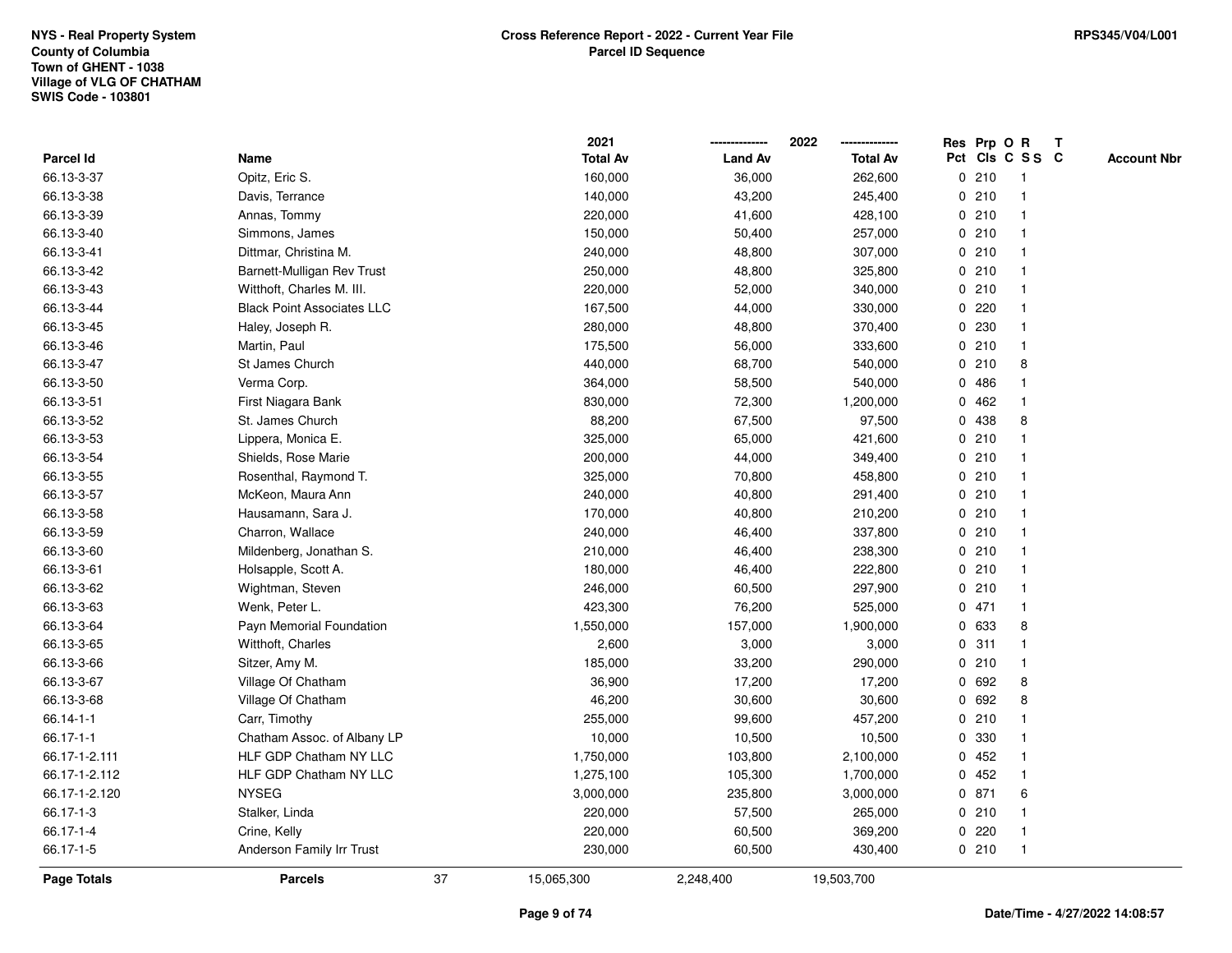|               |                                | 2021            |                | 2022            |   |       | Res Prp O R     | Т |                    |
|---------------|--------------------------------|-----------------|----------------|-----------------|---|-------|-----------------|---|--------------------|
| Parcel Id     | Name                           | <b>Total Av</b> | <b>Land Av</b> | <b>Total Av</b> |   |       | Pct Cls C S S C |   | <b>Account Nbr</b> |
| 66.17-1-6     | Henderson, Arthur Sr. & Elaine | 270,000         | 54,400         | 334,700         |   | 0210  | $\mathbf{1}$    |   |                    |
| 66.17-1-7     | Anderson Family Irr Trust      | 37,000          | 19,200         | 110,000         |   | 0.283 | $\mathbf{1}$    |   |                    |
| 66.17-1-8     | Stalker, Linda L.              | 120,000         | 69,400         | 267,500         |   | 0.220 | $\mathbf{1}$    |   |                    |
| 66.17-1-9     | Contento, Daniel               | 130,000         | 66,000         | 275,300         |   | 0210  | -1              |   |                    |
| 66.17-1-10    | Ross, Arthur M.                | 179,000         | 71,200         | 450,600         |   | 0210  |                 |   |                    |
| 66.17-1-11    | Wallin, Mariel C.              | 200,000         | 55,200         | 260,000         |   | 0220  |                 |   |                    |
| 66.17-1-12    | Mead, Timothy                  | 160,000         | 73,600         | 300,400         |   | 0210  | $\mathbf{1}$    |   |                    |
| 66.17-1-13    | Lectorium Rosicrucianum        | 246,400         | 69,400         | 260,000         |   | 0 620 | 8               |   |                    |
| 66.17-1-14    | 28 Moore Ave. LLC              | 145,000         | 69,000         | 356,900         | 0 | 220   | $\mathbf{1}$    |   |                    |
| 66.17-1-15    | Godoy, Geydi V.                | 140,000         | 29,000         | 250,000         |   | 0210  | $\mathbf{1}$    |   |                    |
| 66.17-1-16    | Schmitt, Martin G.             | 210,000         | 36,000         | 540,900         |   | 0210  | $\mathbf 1$     |   |                    |
| 66.17-1-17    | Cassidy, Loretta               | 140,000         | 19,200         | 195,000         |   | 0210  |                 |   |                    |
| 66.17-1-18    | Scannell, William Mark         | 140,000         | 22,000         | 343,500         |   | 0210  |                 |   |                    |
| 66.17-1-19    | Schmitt, Martin G.             | 120,000         | 36,800         | 196,500         |   | 0210  | $\mathbf 1$     |   |                    |
| 66.17-1-20.1  | Rose, Wayne L.                 | 240,000         | 41,600         | 346,600         |   | 0210  | $\mathbf{1}$    |   |                    |
| 66.17-1-20.2  | Madsen, Peter W.               | 25,000          | 39,200         | 39,200          | 0 | 311   | $\mathbf{1}$    |   |                    |
| 66.17-1-21    | Madsen, Peter                  | 285,000         | 61,000         | 424,800         |   | 0210  | $\mathbf{1}$    |   |                    |
| 66.17-1-22    | 156 Hudson Ave Ltd             | 225,000         | 65,000         | 300,000         |   | 0411  | -1              |   |                    |
| 66.17-1-23    | Sigireddi, Meenakshi Rao       | 217,000         | 55,200         | 348,300         |   | 0210  | $\mathbf 1$     |   |                    |
| 66.17-1-24    | Kern, Elizabeth                | 253,600         | 58,000         | 311,400         |   | 0210  |                 |   |                    |
| 66.17-1-25    | Gaylord, Brandon               | 270,000         | 34,600         | 320,000         |   | 0210  | $\mathbf{1}$    |   |                    |
| 66.17-1-26    | <b>COARC</b>                   | 380,000         | 37,600         | 444,100         |   | 0210  | 8               |   |                    |
| 66.17-1-27    | Folmsbee, Terry R.             | 30,000          | 8,400          | 29,000          |   | 0.312 | $\mathbf{1}$    |   |                    |
| 66.17-1-28    | Folmsbee, Terry                | 160,000         | 30,400         | 315,000         |   | 0210  | $\mathbf 1$     |   |                    |
| 66.17-1-29    | Ranalli, George                | 150,000         | 24,800         | 172,500         |   | 0210  | $\mathbf 1$     |   |                    |
| 66.17-1-30    | Sesma, Jennifer A.             | 260,000         | 36,800         | 263,400         |   | 0210  | -1              |   |                    |
| 66.17-1-31    | DeMarco, Maria                 | 260,000         | 29,000         | 374,700         |   | 0 230 |                 |   |                    |
| 66.17-1-32    | Klein, Michele A.              | 200,000         | 29,000         | 257,000         |   | 0210  | $\mathbf 1$     |   |                    |
| 66.17-1-33    | Bartholomew, John Jr.          | 210,000         | 48,000         | 300,300         |   | 0210  | $\mathbf{1}$    |   |                    |
| 66.17-1-34    | Bassett, Eleanor H.            | 190,000         | 48,000         | 300,000         |   | 0210  | $\mathbf 1$     |   |                    |
| 66.17-1-35    | Heilmann, Debra J.             | 220,000         | 33,200         | 246,500         |   | 0210  | $\mathbf{1}$    |   |                    |
| 66.17-1-36    | Endicott, Rebecca              | 210,000         | 33,200         | 381,500         |   | 0210  | $\mathbf{1}$    |   |                    |
| 66.17-1-37    | Squier, Michael C.             | 200,000         | 53,600         | 292,300         |   | 0210  | $\mathbf 1$     |   |                    |
| 66.17-1-38    | RDC Associates-Limited Partner | 1,280,000       | 138,900        | 1,900,000       |   | 0411  | 8               |   |                    |
| 66.17-2-2.2   | Willows Alexander J            | 208,200         | 52,000         | 60,000          |   | 0 682 | 8               |   |                    |
| 66.17-2-2.111 | Greenburger, Francis J.        | 205,000         | 93,100         | 292,600         |   | 0210  | $\mathbf{1}$    |   |                    |
| 66.17-2-2.121 | Chatwood I, LLC, Trustco       | 835,000         | 64,000         | 1,200,000       |   | 0461  | $\mathbf{1}$    |   |                    |
| Page Totals   | 37<br><b>Parcels</b>           | 8,751,200       | 1,805,000      | 13,060,500      |   |       |                 |   |                    |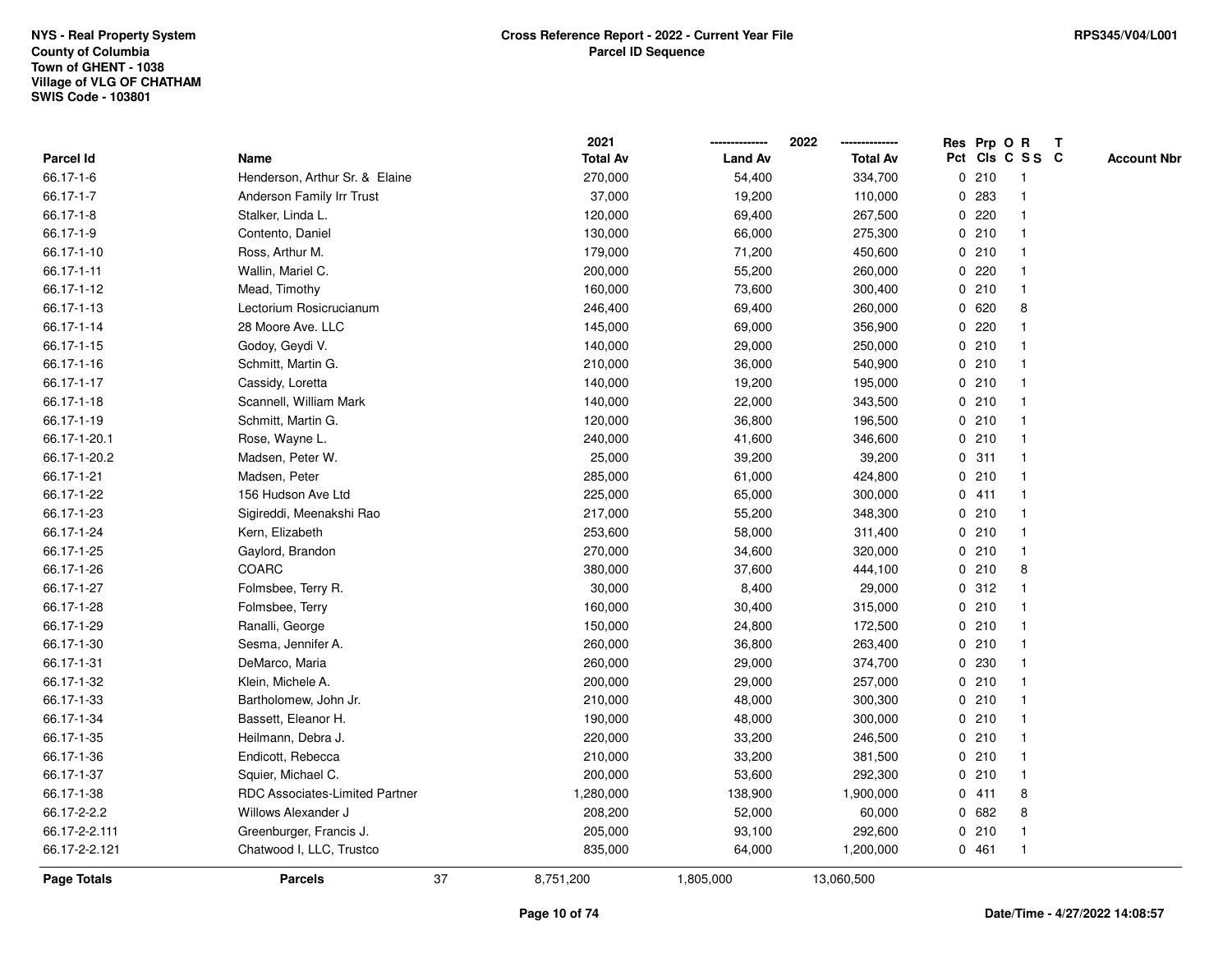|                           |                                  |    | 2021            |                | 2022            |   |       | Res Prp O R     | Т |                    |
|---------------------------|----------------------------------|----|-----------------|----------------|-----------------|---|-------|-----------------|---|--------------------|
| <b>Parcel Id</b>          | Name                             |    | <b>Total Av</b> | <b>Land Av</b> | <b>Total Av</b> |   |       | Pct Cls C S S C |   | <b>Account Nbr</b> |
| 66.17-2-2.122             | Chatwood II, LLC                 |    | 138,000         | 72,500         | 72,500          |   | 0 314 | $\mathbf{1}$    |   |                    |
| 66.17-2-3                 | Lanphear, Cheryl                 |    | 225,000         | 73,600         | 270,000         |   | 0 433 | $\mathbf 1$     |   |                    |
| 66.17-2-5                 | Moore, Christopher               |    | 160,000         | 60,500         | 269,400         |   | 0210  | $\mathbf 1$     |   |                    |
| 66.17-2-6                 | Wilhelm, Margaret                |    | 190,000         | 47,200         | 295,000         |   | 0210  |                 |   |                    |
| 66.17-2-7                 | Alexander, Bruce C.              |    | 150,000         | 48,000         | 246,700         |   | 0210  |                 |   |                    |
| 66.17-2-8                 | Silliman, David C.               |    | 170,000         | 48,000         | 305,000         |   | 0210  |                 |   |                    |
| 66.17-2-9                 | Knight, Margaret                 |    | 140,000         | 48,000         | 249,400         |   | 0210  |                 |   |                    |
| 66.17-2-10                | Westfall, Janet                  |    | 180,000         | 33,200         | 276,100         |   | 0210  | -1              |   |                    |
| 66.17-2-11                | Patel, Heenaben                  |    | 210,000         | 63,000         | 371,000         |   | 0210  | -1              |   |                    |
| 66.17-2-12                | Reidy, Mary Ellen                |    | 270,000         | 72,300         | 408,000         |   | 0210  | -1              |   |                    |
| 66.17-2-13                | Packet, William                  |    | 260,000         | 56,000         | 382,200         |   | 0210  | $\mathbf 1$     |   |                    |
| 66.17-2-14                | Lal, Girdhari                    |    | 200,000         | 44,800         | 373,900         |   | 0.210 |                 |   |                    |
| 66.17-2-15                | Wied, Robert M.                  |    | 90,000          | 39,200         | 194,500         |   | 0210  |                 |   |                    |
| 66.17-2-16                | Village Of Chatham Water         |    | 16,700          | 69,900         | 275,000         | 0 | 822   | 8               |   |                    |
| 66.17-2-17                | Haley, Joseph R.                 |    | 180,000         | 42,400         | 273,600         |   | 0210  |                 |   |                    |
| 66.17-2-18                | Semlear, Diana                   |    | 245,000         | 57,500         | 460,700         | 0 | 210   | $\mathbf 1$     |   |                    |
| 66.17-2-19                | Hanson, Carol G.                 |    | 190,000         | 37,600         | 306,300         | 0 | 210   | $\mathbf 1$     |   |                    |
| 66.17-2-20                | Layton, Deborah Lee              |    | 190,000         | 37,600         | 296,800         |   | 0210  | $\mathbf 1$     |   |                    |
| 66.17-2-21                | Minahan, Peter M.                |    | 220,000         | 37,600         | 354,800         |   | 0210  |                 |   |                    |
| 66.17-2-22                | Tuthill, Winifred                |    | 230,000         | 72,300         | 303,900         |   | 0210  |                 |   |                    |
| 66.17-2-23                | Sawyer, Dennis J.                |    | 140,000         | 57,000         | 240,000         |   | 0210  |                 |   |                    |
| 66.17-2-24                | Wofford, Trinity Mouzon          |    | 308,000         | 58,000         | 495,000         |   | 0210  |                 |   |                    |
| 66.17-2-25                | Acevedo, Edgardo                 |    | 2,700           | 6,800          | 6,800           | 0 | 311   | -1              |   |                    |
| 66.17-2-26                | Crosby, Barbara                  |    | 220,000         | 55,200         | 337,400         |   | 0210  | -1              |   |                    |
| 66.17-2-27                | Acevedo, Edgardo                 |    | 240,000         | 53,600         | 318,000         |   | 0210  | -1              |   |                    |
| 66.17-2-28                | Wollowitz, Michael               |    | 170,000         | 52,800         | 286,900         |   | 0210  | -1              |   |                    |
| 66.17-2-29                | Knowles, Carolyn A.              |    | 12,000          | 18,400         | 18,400          |   | 0.312 |                 |   |                    |
| 66.17-2-30                | Knowles, Carolyn A.              |    | 300,000         | 55,200         | 392,500         |   | 0210  |                 |   |                    |
| 66.17-2-31                | Willen Oaks LLC                  |    | 130,000         | 59,500         | 242,600         | 0 | 283   |                 |   |                    |
| 66.17-2-32                | Francis, Robert                  |    | 53,000          | 111,000        | 111,000         | 0 | 311   | 1               |   |                    |
| 66.17-2-35                | VanAlstyne, Elizabeth            |    | 400,000         | 72,800         | 450,000         | 0 | 210   | $\mathbf 1$     |   |                    |
| 66.17-2-36                | Francis, Wanda                   |    | 210,000         | 73,600         | 393,800         | 0 | 210   | $\mathbf 1$     |   |                    |
| 66.17-2-37                | Acciani, Stephen                 |    | 225,000         | 52,000         | 367,800         |   | 0210  | $\mathbf 1$     |   |                    |
| 66.17-2-38                | VanAlstyne, Elizabeth            |    | 15,800          | 37,200         | 37,200          |   | 0.314 |                 |   |                    |
| 66.17-2-39                | VanAlstyne, Elizabeth            |    | 44,500          | 72,500         | 72,500          |   | 0.311 |                 |   |                    |
| 66.17-2-40                | Gelfenbien, Gary                 |    | 219,300         | 69,100         | 299,500         |   | 0210  | $\mathbf{1}$    |   |                    |
| 638.001-0000-628.350-1881 | <b>MCI</b> Telecommunications Co |    | 4,715           | 0              | 4,524           |   | 0 836 | 6               |   |                    |
| Page Totals               | <b>Parcels</b>                   | 37 | 6,349,715       | 1,965,900      | 10,058,724      |   |       |                 |   |                    |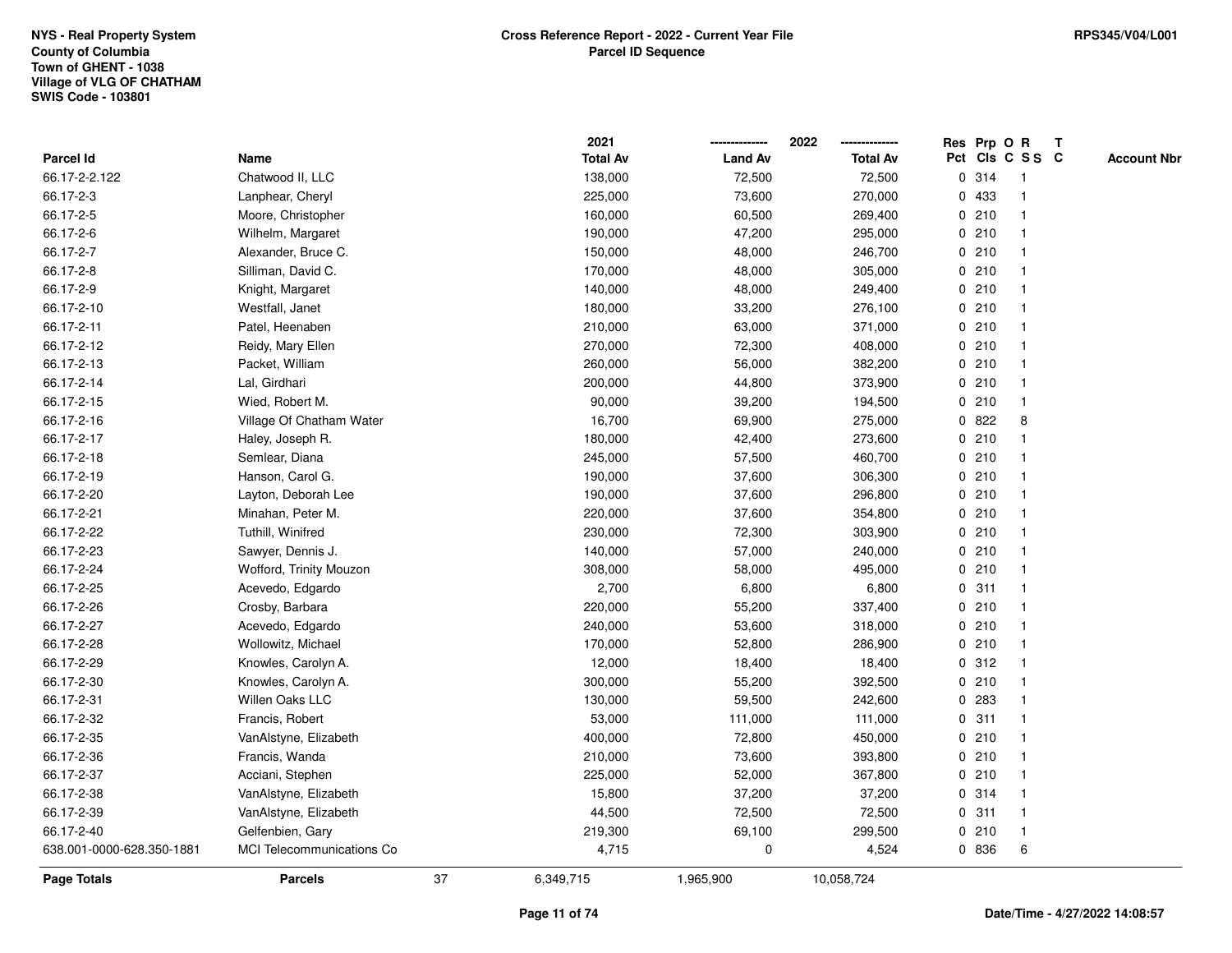## **Town of GHENT - 1038 Village of VLG OF CHATHAMSWIS Code - 103801NYS - Real Property SystemCounty of Columbia**

|                           |                               |     | 2021            | -------------- | 2022<br>--------------- |       | Res Prp O R     |                    |
|---------------------------|-------------------------------|-----|-----------------|----------------|-------------------------|-------|-----------------|--------------------|
| <b>Parcel Id</b>          | Name                          |     | <b>Total Av</b> | <b>Land Av</b> | <b>Total Av</b>         |       | Pct Cls C S S C | <b>Account Nbr</b> |
| 638.001-0000-644.550-1881 | Taconic Telephone Corp.       |     | 26,754          | 0              | 26,754                  | 0 836 | 6               |                    |
| 638.001-0000-738.100-1881 | Global Crossing North Ame     |     | 6,305           | 0              | 5,722                   | 0 836 | 6               |                    |
| 638.001-0000-745.000-1881 | Century Link Comm. LLC        |     | 25,675          | $\Omega$       | 24,277                  | 0 836 | 6               |                    |
| 638.001-0000-746.120-1881 | T-Mobile                      |     | 1,087           | $\Omega$       | 1,072                   | 0 836 | 6               |                    |
| 638.1-9999-131.600-1881   | <b>NYSEG</b>                  |     | 377,050         | $\Omega$       | 327,597                 | 0 884 | 6               |                    |
| 638.1-9999-727.-1881      | Level 3 Communications        |     | 6,069           | 6,069          | 6,069                   | 0 830 | 6               |                    |
| 666.-1-5                  | Bachrach, Harry               |     | 3,600           | 10,000         | 10,000                  | 0.311 |                 |                    |
| 777.-4-2                  | Taconic Telephone Corp.       |     | 121,139         | 0              | 139,035                 | 0 830 | 5               |                    |
| 777.-5-2                  | <b>NYSEG</b>                  |     | 387,356         | $\Omega$       | 417,716                 | 0861  | 5               |                    |
| 777.-6-2                  | <b>Charter Communications</b> |     | 0               | 0              | $\Omega$                | 0 835 | 5               |                    |
| 777.-10-1                 | Time Warner                   |     | 8,443           | $\Omega$       | 10,162                  | 0 860 | 5               |                    |
| $777 - 11 - 1$            | Crown Castle Fiber LLC        |     |                 | 0              | 92,982                  | 0860  | 5               |                    |
| <b>Village Totals</b>     | <b>Parcels</b>                | 419 | 106,871,623     | 19,655,477     | 152,133,913             |       |                 |                    |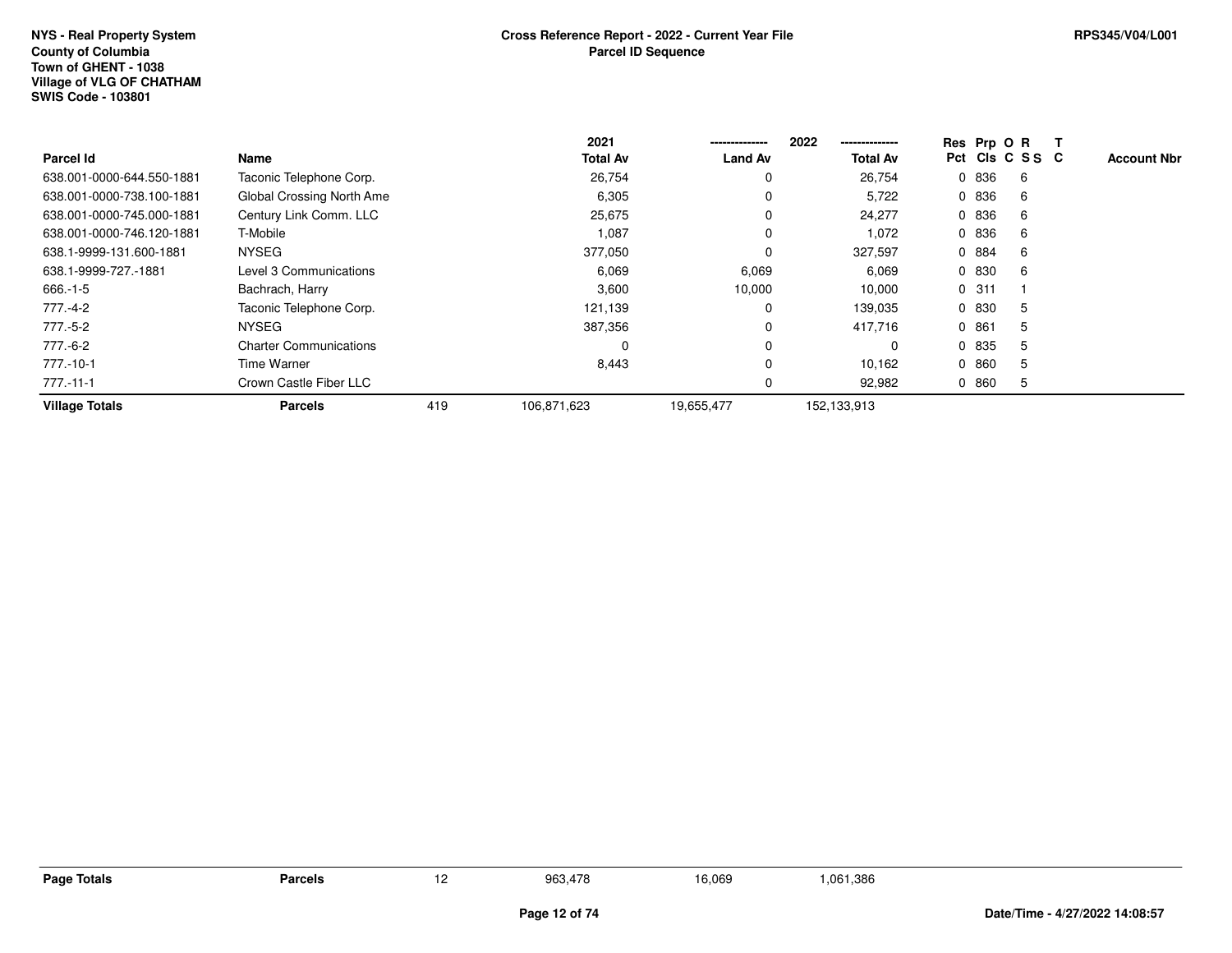|                 |                                            | 2021            |                | 2022<br>-------------- |   | Res Prp O R |                 | T |                    |
|-----------------|--------------------------------------------|-----------------|----------------|------------------------|---|-------------|-----------------|---|--------------------|
| Parcel Id       | Name                                       | <b>Total Av</b> | <b>Land Av</b> | <b>Total Av</b>        |   |             | Pct Cls C S S C |   | <b>Account Nbr</b> |
| $64 - 1 - 1.2$  | Leggett Rev Trust No.1 of 2019, Theresa M. | 330,000         | 37,000         | 417,900                |   | 0210        | $\mathbf{1}$    |   |                    |
| $64 - 1 - 1.12$ | Leggett Rev Trust No.1of 2019, Theresa M.  | 31,000          | 34,100         | 34,100                 | 0 | 314         | $\mathbf{1}$    |   |                    |
| $64.-1-1.111$   | Campbell, Andrew G.                        | 140,000         | 56,700         | 295,500                |   | 0210        | $\mathbf{1}$    |   |                    |
| 64.-1-1.112     | Leggett, Richard                           | 102,000         | 46,900         | 180,000                |   | 0270        | $\mathbf{1}$    |   |                    |
| $64.-1-2.1$     | Bayer, Ronald                              | 220,000         | 61,700         | 417,200                |   | 0210        | $\mathbf 1$     |   |                    |
| $64.-1-2.2$     | Currimbhoy, Tarik                          | 418,200         | 51,800         | 583,700                |   | 0210        |                 |   |                    |
| $64.-1-3$       | Burrows, William Jr.                       | 220,000         | 42,000         | 390,400                |   | 0210        | $\mathbf 1$     |   |                    |
| 64.-1-4.100     | Evans, Sheldon                             | 30,000          | 33,400         | 33,400                 |   | 0.314       | $\mathbf{1}$    |   |                    |
| 64.-1-4.200     | Bourgeois, David                           | 379,000         | 77,000         | 812,100                |   | 0210        | $\mathbf{1}$    |   |                    |
| $64.-1-5.1$     | Mabey Farm LLC                             | 91,000          | 69,800         | 69,800                 |   | 0.314       | $\mathbf{1}$    |   |                    |
| 64.-1-5.200     | Evans, Sheldon                             | 428,000         | 76,300         | 566,800                |   | 0210        | $\mathbf{1}$    |   |                    |
| $64.-1-6$       | Carmody, Christopher                       | 440,000         | 109,200        | 385,300                |   | 0.240       | -1              |   |                    |
| $64 - 1 - 7.1$  | Peduzzi, Robert E.                         | 212,000         | 180,400        | 223,600                |   | 0.312       |                 |   |                    |
| $64.-1-7.2$     | Peduzzi, Robert E.                         | 180,000         | 43,400         | 306,700                |   | 0210        | $\mathbf 1$     |   |                    |
| $64.-1-8$       | Lippert, Kevin                             | 357,000         | 139,800        | 643,000                |   | 0.240       | $\mathbf 1$     |   |                    |
| $64.-1-10$      | Gardner, Ralph                             | 959,000         | 813,200        | 1,296,900              |   | 0.240       | $\mathbf{1}$    |   |                    |
| $64.-1-11$      | Lev, Aura                                  | 720,000         | 996,400        | 1,818,400              |   | 0.281       | $\mathbf{1}$    |   |                    |
| 64.-1-13.111    | Rees-Roberts, Lucien                       | 330,000         | 236,400        | 528,200                |   | 0.240       | $\mathbf{1}$    |   |                    |
| 64.-1-13.112    | Varriale, Vincent                          | 34,000          | 34,000         | 34,000                 |   | 0.314       |                 |   |                    |
| 64.-1-13.121    | Shulman, Burton                            | 190,000         | 51,200         | 271,100                |   | 0210        |                 |   |                    |
| 64.-1-13.122    | Powell, William A.                         | 165,000         | 37,700         | 239,700                |   | 0210        | $\mathbf{1}$    |   |                    |
| 64.-1-13.200    | Egnasher, Brian                            | 13,000          | 14,400         | 14,400                 |   | 0.314       | $\mathbf{1}$    |   |                    |
| $64 - 1 - 14$   | Fermaint Living Trust, Carmen              | 480,000         | 188,000        | 697,300                |   | 0.240       | $\mathbf{1}$    |   |                    |
| $64.-1-15$      | Ohl, Richard Jr.                           | 390,000         | 142,600        | 601,200                |   | 0210        | $\mathbf{1}$    |   |                    |
| $64 - 1 - 16$   | Bristol, Erin L.                           | 180,000         | 48,000         | 199,900                |   | 0210        | $\mathbf{1}$    |   |                    |
| $64.-1-17$      | Law, Jane-Marie                            | 52,000          | 43,000         | 43,000                 |   | 0.314       | -1              |   |                    |
| $64.-1-18$      | Law, Jane-Marie                            | 180,000         | 53,000         | 294,600                |   | 0210        |                 |   |                    |
| $64.-1-19$      | Geddes, William                            | 312,000         | 73,000         | 331,200                |   | 0210        | $\mathbf{1}$    |   |                    |
| 64.-1-20        | Keats, Karen Crumley                       | 140,000         | 53,000         | 128,500                |   | 0.260       | $\mathbf 1$     |   |                    |
| $64.-1-21$      | Blume, Jean                                | 95,000          | 53,000         | 67,500                 |   | 0270        | $\mathbf{1}$    |   |                    |
| $64.-1-22$      | Nahman, Allan                              | 240,000         | 53,000         | 244,200                |   | 0210        | $\mathbf{1}$    |   |                    |
| $64.-1-23$      | Nahman, Allan                              | 52,000          | 43,000         | 43,000                 |   | 0.314       | $\mathbf{1}$    |   |                    |
| $64 - 1 - 24$   | Jackson, David K.                          | 325,000         | 53,000         | 572,400                |   | 0210        | $\mathbf{1}$    |   |                    |
| 64.-1-25.1      | Kathawala, Rene A.                         | 230,000         | 49,400         | 695,000                |   | 0210        | $\mathbf 1$     |   |                    |
| 64.-1-25.2      | Gearity, Margaret F.                       | 50,000          | 42,300         | 42,300                 |   | 0.314       | $\mathbf{1}$    |   |                    |
| 64.-1-26.100    | Kahn, Sara                                 | 200,000         | 41,100         | 268,100                |   | 0210        | $\mathbf{1}$    |   |                    |
| 64.-1-26.200    | Kahn, Sara                                 | 28,000          | 30,900         | 30,900                 |   | 0.314       | $\mathbf{1}$    |   |                    |
| Page Totals     | 37<br><b>Parcels</b>                       | 8,943,200       | 4,209,100      | 13,821,300             |   |             |                 |   |                    |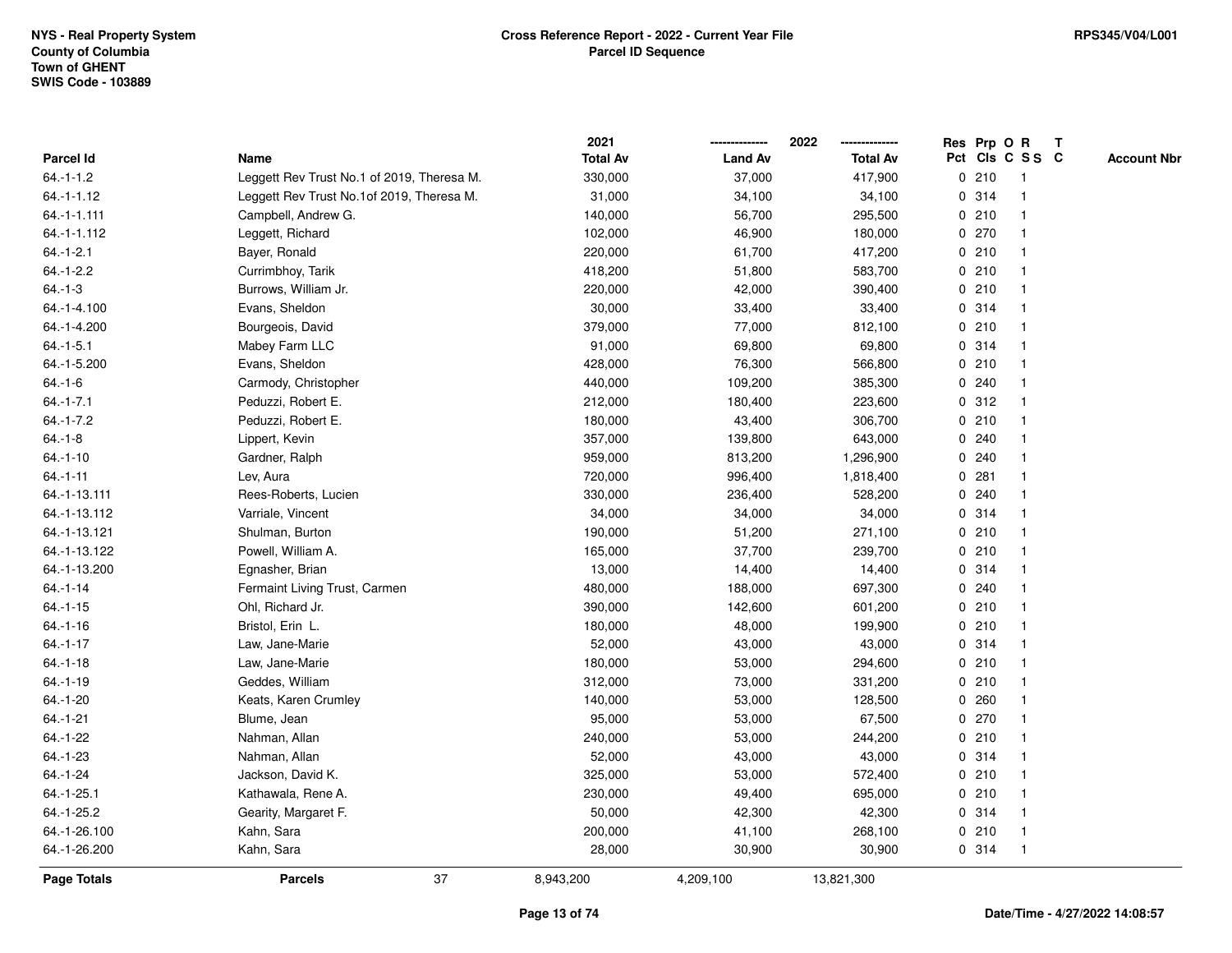| Pct Cls C S S C<br><b>Total Av</b><br><b>Land Av</b><br>Parcel Id<br>Name<br><b>Total Av</b><br>0.311<br>$64.-1-27$<br>Simonich, Justin<br>100,000<br>53,100<br>53,100<br>$\overline{\mathbf{1}}$<br>$64.-1-28$<br>Kinderhook, Sportsmen's Cl<br>258,000<br>280,000<br>300,000<br>0 920<br>$\overline{\mathbf{1}}$<br>0.240<br>64.-1-29<br>O'Grady, Thomas<br>210,000<br>131,600<br>309,500<br>1<br>Trapanese, Paul M.<br>34,000<br>34,000<br>0.314<br>$64.-1-30$<br>34,000<br>0.314<br>$64 - 1 - 31$<br>Holtzman, Joseph<br>22,000<br>35,200<br>35,200<br>0210<br>64.-1-32<br>Nelson, Mark C.<br>220,000<br>47,300<br>363,100<br>$64.-1-33$<br>8,500<br>18,400<br>0.314<br>Holtzman, Joseph<br>18,400<br>-1<br>0.312<br>64.-1-34.2<br>Holtzman, Joseph<br>116,000<br>133,000<br>222,900<br>$\overline{1}$<br>0210<br>64.-1-34.11<br>Holtzman, Joseph<br>230,000<br>28,000<br>333,200<br>$\overline{1}$<br>0.281<br>64.-1-34.12<br>580,000<br>100,100<br>786,200<br>Holtzman, Joseph<br>0.311<br>64.-1-35.2<br>Holtzman, Joseph<br>381,000<br>324,300<br>324,300<br>0.240<br>64.-1-36.111<br>Newkirk, Bonnie<br>260,000<br>99,900<br>385,000<br>64.-1-36.112<br>202,000<br>242,300<br>0.311<br>Fishman, Alan H.<br>242,300<br>64.-1-36.120<br>402,900<br>90,600<br>489,500<br>0.240<br>Doniger, Darcy<br>64.-1-36.200<br>322<br>Kinderhook, Sportsmen's Cl<br>45,000<br>57,500<br>57,500<br>0<br>1<br>0 105<br>1,163,200<br>64.-1-37<br>Fishman, Alan H.<br>629,000<br>1,163,200<br>$\mathbf{1}$<br>0.314<br>$64. -1 - 38.1$<br>Rees-Roberts, Lucien<br>17,000<br>40,600<br>40,600<br>317,700<br>0.240<br>64.-1-39.1<br>Kato, Alexander P.<br>220,000<br>54,200<br>0210<br>64.-1-39.2<br>Schneider, Ronald G. Jr.<br>340,000<br>45,200<br>362,100<br>$64 - 1 - 41$<br>Quirino, Sandra M.<br>19,000<br>26,800<br>26,800<br>0.314<br>-1<br>2,455,800<br>$0$ 112<br>$65.-1-1.1$<br>Kinderhook Farm LLC<br>1,590,000<br>3,091,200<br>$65.-1-1.2$<br>191,000<br>124,500<br>322<br>Holtzman, Joseph<br>124,500<br>0<br>-1<br>0210<br>$65.-1-2$<br>Kinderhook Farm LLC<br>130,000<br>39,800<br>365,300<br>1<br>0210<br>$65.-1-3$<br>Fuss, John H. Jr.<br>246,000<br>58,400<br>343,900<br>Kinderhook Farm LLC<br>597,000<br>1,107,400<br>1,107,400<br>0 105<br>$65 - 1 - 4.1$<br>$65.-1-4.2$<br>0.240<br>Huebener, Roslyn B.<br>790,000<br>113,500<br>580,200<br>0210<br>$65.-1-5$<br>Mal, Manoranjan Kumar<br>180,000<br>37,600<br>347,200<br>Kinderhook Farm LLC<br>12,000<br>22,200<br>0.314<br>$65.-1-6$<br>22,200<br>$65.-1-7$<br>Kinderhook Farm, LLC<br>0.314<br>36,000<br>26,400<br>26,400<br>$\overline{1}$<br>7,000<br>0.314<br>$65.-1-9.2$<br>6,800<br>7,000<br>Gregg, Lorraine<br>$\mathbf{1}$<br>0210<br>$65.-1-9.12$<br>Fredericks, Ronald A.<br>460,000<br>94,500<br>519,900<br>1<br>65.-1-9.111<br>Dubois, Family Irt<br>470,000<br>127,300<br>472,800<br>0.240<br>0210<br>65.-1-9.112<br>Bailey, Bonner<br>340,000<br>62,300<br>403,900<br>0.322<br>$65 - 1 - 11$<br>Oakes, Donald<br>180,000<br>213,600<br>213,600<br>-1<br>0.312<br>$65.-1-13$<br>Gleason, Raymond S.<br>45,000<br>28,500<br>47,900<br>-1<br>$65.-1-14$<br>Drake, David M.<br>275,000<br>35,700<br>356,500<br>0210<br>$\overline{1}$<br>0210<br>$65.-1-16$<br>Eigenbrodt, Roberta<br>160,000<br>35,000<br>218,600<br>$\overline{1}$<br>37<br><b>Page Totals</b><br><b>Parcels</b><br>10,003,200<br>7,594,800<br>14,113,100 |  | 2021 | 2022 | Res Prp O R | T |                    |
|-------------------------------------------------------------------------------------------------------------------------------------------------------------------------------------------------------------------------------------------------------------------------------------------------------------------------------------------------------------------------------------------------------------------------------------------------------------------------------------------------------------------------------------------------------------------------------------------------------------------------------------------------------------------------------------------------------------------------------------------------------------------------------------------------------------------------------------------------------------------------------------------------------------------------------------------------------------------------------------------------------------------------------------------------------------------------------------------------------------------------------------------------------------------------------------------------------------------------------------------------------------------------------------------------------------------------------------------------------------------------------------------------------------------------------------------------------------------------------------------------------------------------------------------------------------------------------------------------------------------------------------------------------------------------------------------------------------------------------------------------------------------------------------------------------------------------------------------------------------------------------------------------------------------------------------------------------------------------------------------------------------------------------------------------------------------------------------------------------------------------------------------------------------------------------------------------------------------------------------------------------------------------------------------------------------------------------------------------------------------------------------------------------------------------------------------------------------------------------------------------------------------------------------------------------------------------------------------------------------------------------------------------------------------------------------------------------------------------------------------------------------------------------------------------------------------------------------------------------------------------------------------------------------------------------------------------------------------------------------------------------------------------------------------------------------------------------------------------------------------------------------------------------------------------------------------------------------------------------------------------------------------------------------------------------------------------------------------------------------------------------------------------------|--|------|------|-------------|---|--------------------|
|                                                                                                                                                                                                                                                                                                                                                                                                                                                                                                                                                                                                                                                                                                                                                                                                                                                                                                                                                                                                                                                                                                                                                                                                                                                                                                                                                                                                                                                                                                                                                                                                                                                                                                                                                                                                                                                                                                                                                                                                                                                                                                                                                                                                                                                                                                                                                                                                                                                                                                                                                                                                                                                                                                                                                                                                                                                                                                                                                                                                                                                                                                                                                                                                                                                                                                                                                                                                       |  |      |      |             |   | <b>Account Nbr</b> |
|                                                                                                                                                                                                                                                                                                                                                                                                                                                                                                                                                                                                                                                                                                                                                                                                                                                                                                                                                                                                                                                                                                                                                                                                                                                                                                                                                                                                                                                                                                                                                                                                                                                                                                                                                                                                                                                                                                                                                                                                                                                                                                                                                                                                                                                                                                                                                                                                                                                                                                                                                                                                                                                                                                                                                                                                                                                                                                                                                                                                                                                                                                                                                                                                                                                                                                                                                                                                       |  |      |      |             |   |                    |
|                                                                                                                                                                                                                                                                                                                                                                                                                                                                                                                                                                                                                                                                                                                                                                                                                                                                                                                                                                                                                                                                                                                                                                                                                                                                                                                                                                                                                                                                                                                                                                                                                                                                                                                                                                                                                                                                                                                                                                                                                                                                                                                                                                                                                                                                                                                                                                                                                                                                                                                                                                                                                                                                                                                                                                                                                                                                                                                                                                                                                                                                                                                                                                                                                                                                                                                                                                                                       |  |      |      |             |   |                    |
|                                                                                                                                                                                                                                                                                                                                                                                                                                                                                                                                                                                                                                                                                                                                                                                                                                                                                                                                                                                                                                                                                                                                                                                                                                                                                                                                                                                                                                                                                                                                                                                                                                                                                                                                                                                                                                                                                                                                                                                                                                                                                                                                                                                                                                                                                                                                                                                                                                                                                                                                                                                                                                                                                                                                                                                                                                                                                                                                                                                                                                                                                                                                                                                                                                                                                                                                                                                                       |  |      |      |             |   |                    |
|                                                                                                                                                                                                                                                                                                                                                                                                                                                                                                                                                                                                                                                                                                                                                                                                                                                                                                                                                                                                                                                                                                                                                                                                                                                                                                                                                                                                                                                                                                                                                                                                                                                                                                                                                                                                                                                                                                                                                                                                                                                                                                                                                                                                                                                                                                                                                                                                                                                                                                                                                                                                                                                                                                                                                                                                                                                                                                                                                                                                                                                                                                                                                                                                                                                                                                                                                                                                       |  |      |      |             |   |                    |
|                                                                                                                                                                                                                                                                                                                                                                                                                                                                                                                                                                                                                                                                                                                                                                                                                                                                                                                                                                                                                                                                                                                                                                                                                                                                                                                                                                                                                                                                                                                                                                                                                                                                                                                                                                                                                                                                                                                                                                                                                                                                                                                                                                                                                                                                                                                                                                                                                                                                                                                                                                                                                                                                                                                                                                                                                                                                                                                                                                                                                                                                                                                                                                                                                                                                                                                                                                                                       |  |      |      |             |   |                    |
|                                                                                                                                                                                                                                                                                                                                                                                                                                                                                                                                                                                                                                                                                                                                                                                                                                                                                                                                                                                                                                                                                                                                                                                                                                                                                                                                                                                                                                                                                                                                                                                                                                                                                                                                                                                                                                                                                                                                                                                                                                                                                                                                                                                                                                                                                                                                                                                                                                                                                                                                                                                                                                                                                                                                                                                                                                                                                                                                                                                                                                                                                                                                                                                                                                                                                                                                                                                                       |  |      |      |             |   |                    |
|                                                                                                                                                                                                                                                                                                                                                                                                                                                                                                                                                                                                                                                                                                                                                                                                                                                                                                                                                                                                                                                                                                                                                                                                                                                                                                                                                                                                                                                                                                                                                                                                                                                                                                                                                                                                                                                                                                                                                                                                                                                                                                                                                                                                                                                                                                                                                                                                                                                                                                                                                                                                                                                                                                                                                                                                                                                                                                                                                                                                                                                                                                                                                                                                                                                                                                                                                                                                       |  |      |      |             |   |                    |
|                                                                                                                                                                                                                                                                                                                                                                                                                                                                                                                                                                                                                                                                                                                                                                                                                                                                                                                                                                                                                                                                                                                                                                                                                                                                                                                                                                                                                                                                                                                                                                                                                                                                                                                                                                                                                                                                                                                                                                                                                                                                                                                                                                                                                                                                                                                                                                                                                                                                                                                                                                                                                                                                                                                                                                                                                                                                                                                                                                                                                                                                                                                                                                                                                                                                                                                                                                                                       |  |      |      |             |   |                    |
|                                                                                                                                                                                                                                                                                                                                                                                                                                                                                                                                                                                                                                                                                                                                                                                                                                                                                                                                                                                                                                                                                                                                                                                                                                                                                                                                                                                                                                                                                                                                                                                                                                                                                                                                                                                                                                                                                                                                                                                                                                                                                                                                                                                                                                                                                                                                                                                                                                                                                                                                                                                                                                                                                                                                                                                                                                                                                                                                                                                                                                                                                                                                                                                                                                                                                                                                                                                                       |  |      |      |             |   |                    |
|                                                                                                                                                                                                                                                                                                                                                                                                                                                                                                                                                                                                                                                                                                                                                                                                                                                                                                                                                                                                                                                                                                                                                                                                                                                                                                                                                                                                                                                                                                                                                                                                                                                                                                                                                                                                                                                                                                                                                                                                                                                                                                                                                                                                                                                                                                                                                                                                                                                                                                                                                                                                                                                                                                                                                                                                                                                                                                                                                                                                                                                                                                                                                                                                                                                                                                                                                                                                       |  |      |      |             |   |                    |
|                                                                                                                                                                                                                                                                                                                                                                                                                                                                                                                                                                                                                                                                                                                                                                                                                                                                                                                                                                                                                                                                                                                                                                                                                                                                                                                                                                                                                                                                                                                                                                                                                                                                                                                                                                                                                                                                                                                                                                                                                                                                                                                                                                                                                                                                                                                                                                                                                                                                                                                                                                                                                                                                                                                                                                                                                                                                                                                                                                                                                                                                                                                                                                                                                                                                                                                                                                                                       |  |      |      |             |   |                    |
|                                                                                                                                                                                                                                                                                                                                                                                                                                                                                                                                                                                                                                                                                                                                                                                                                                                                                                                                                                                                                                                                                                                                                                                                                                                                                                                                                                                                                                                                                                                                                                                                                                                                                                                                                                                                                                                                                                                                                                                                                                                                                                                                                                                                                                                                                                                                                                                                                                                                                                                                                                                                                                                                                                                                                                                                                                                                                                                                                                                                                                                                                                                                                                                                                                                                                                                                                                                                       |  |      |      |             |   |                    |
|                                                                                                                                                                                                                                                                                                                                                                                                                                                                                                                                                                                                                                                                                                                                                                                                                                                                                                                                                                                                                                                                                                                                                                                                                                                                                                                                                                                                                                                                                                                                                                                                                                                                                                                                                                                                                                                                                                                                                                                                                                                                                                                                                                                                                                                                                                                                                                                                                                                                                                                                                                                                                                                                                                                                                                                                                                                                                                                                                                                                                                                                                                                                                                                                                                                                                                                                                                                                       |  |      |      |             |   |                    |
|                                                                                                                                                                                                                                                                                                                                                                                                                                                                                                                                                                                                                                                                                                                                                                                                                                                                                                                                                                                                                                                                                                                                                                                                                                                                                                                                                                                                                                                                                                                                                                                                                                                                                                                                                                                                                                                                                                                                                                                                                                                                                                                                                                                                                                                                                                                                                                                                                                                                                                                                                                                                                                                                                                                                                                                                                                                                                                                                                                                                                                                                                                                                                                                                                                                                                                                                                                                                       |  |      |      |             |   |                    |
|                                                                                                                                                                                                                                                                                                                                                                                                                                                                                                                                                                                                                                                                                                                                                                                                                                                                                                                                                                                                                                                                                                                                                                                                                                                                                                                                                                                                                                                                                                                                                                                                                                                                                                                                                                                                                                                                                                                                                                                                                                                                                                                                                                                                                                                                                                                                                                                                                                                                                                                                                                                                                                                                                                                                                                                                                                                                                                                                                                                                                                                                                                                                                                                                                                                                                                                                                                                                       |  |      |      |             |   |                    |
|                                                                                                                                                                                                                                                                                                                                                                                                                                                                                                                                                                                                                                                                                                                                                                                                                                                                                                                                                                                                                                                                                                                                                                                                                                                                                                                                                                                                                                                                                                                                                                                                                                                                                                                                                                                                                                                                                                                                                                                                                                                                                                                                                                                                                                                                                                                                                                                                                                                                                                                                                                                                                                                                                                                                                                                                                                                                                                                                                                                                                                                                                                                                                                                                                                                                                                                                                                                                       |  |      |      |             |   |                    |
|                                                                                                                                                                                                                                                                                                                                                                                                                                                                                                                                                                                                                                                                                                                                                                                                                                                                                                                                                                                                                                                                                                                                                                                                                                                                                                                                                                                                                                                                                                                                                                                                                                                                                                                                                                                                                                                                                                                                                                                                                                                                                                                                                                                                                                                                                                                                                                                                                                                                                                                                                                                                                                                                                                                                                                                                                                                                                                                                                                                                                                                                                                                                                                                                                                                                                                                                                                                                       |  |      |      |             |   |                    |
|                                                                                                                                                                                                                                                                                                                                                                                                                                                                                                                                                                                                                                                                                                                                                                                                                                                                                                                                                                                                                                                                                                                                                                                                                                                                                                                                                                                                                                                                                                                                                                                                                                                                                                                                                                                                                                                                                                                                                                                                                                                                                                                                                                                                                                                                                                                                                                                                                                                                                                                                                                                                                                                                                                                                                                                                                                                                                                                                                                                                                                                                                                                                                                                                                                                                                                                                                                                                       |  |      |      |             |   |                    |
|                                                                                                                                                                                                                                                                                                                                                                                                                                                                                                                                                                                                                                                                                                                                                                                                                                                                                                                                                                                                                                                                                                                                                                                                                                                                                                                                                                                                                                                                                                                                                                                                                                                                                                                                                                                                                                                                                                                                                                                                                                                                                                                                                                                                                                                                                                                                                                                                                                                                                                                                                                                                                                                                                                                                                                                                                                                                                                                                                                                                                                                                                                                                                                                                                                                                                                                                                                                                       |  |      |      |             |   |                    |
|                                                                                                                                                                                                                                                                                                                                                                                                                                                                                                                                                                                                                                                                                                                                                                                                                                                                                                                                                                                                                                                                                                                                                                                                                                                                                                                                                                                                                                                                                                                                                                                                                                                                                                                                                                                                                                                                                                                                                                                                                                                                                                                                                                                                                                                                                                                                                                                                                                                                                                                                                                                                                                                                                                                                                                                                                                                                                                                                                                                                                                                                                                                                                                                                                                                                                                                                                                                                       |  |      |      |             |   |                    |
|                                                                                                                                                                                                                                                                                                                                                                                                                                                                                                                                                                                                                                                                                                                                                                                                                                                                                                                                                                                                                                                                                                                                                                                                                                                                                                                                                                                                                                                                                                                                                                                                                                                                                                                                                                                                                                                                                                                                                                                                                                                                                                                                                                                                                                                                                                                                                                                                                                                                                                                                                                                                                                                                                                                                                                                                                                                                                                                                                                                                                                                                                                                                                                                                                                                                                                                                                                                                       |  |      |      |             |   |                    |
|                                                                                                                                                                                                                                                                                                                                                                                                                                                                                                                                                                                                                                                                                                                                                                                                                                                                                                                                                                                                                                                                                                                                                                                                                                                                                                                                                                                                                                                                                                                                                                                                                                                                                                                                                                                                                                                                                                                                                                                                                                                                                                                                                                                                                                                                                                                                                                                                                                                                                                                                                                                                                                                                                                                                                                                                                                                                                                                                                                                                                                                                                                                                                                                                                                                                                                                                                                                                       |  |      |      |             |   |                    |
|                                                                                                                                                                                                                                                                                                                                                                                                                                                                                                                                                                                                                                                                                                                                                                                                                                                                                                                                                                                                                                                                                                                                                                                                                                                                                                                                                                                                                                                                                                                                                                                                                                                                                                                                                                                                                                                                                                                                                                                                                                                                                                                                                                                                                                                                                                                                                                                                                                                                                                                                                                                                                                                                                                                                                                                                                                                                                                                                                                                                                                                                                                                                                                                                                                                                                                                                                                                                       |  |      |      |             |   |                    |
|                                                                                                                                                                                                                                                                                                                                                                                                                                                                                                                                                                                                                                                                                                                                                                                                                                                                                                                                                                                                                                                                                                                                                                                                                                                                                                                                                                                                                                                                                                                                                                                                                                                                                                                                                                                                                                                                                                                                                                                                                                                                                                                                                                                                                                                                                                                                                                                                                                                                                                                                                                                                                                                                                                                                                                                                                                                                                                                                                                                                                                                                                                                                                                                                                                                                                                                                                                                                       |  |      |      |             |   |                    |
|                                                                                                                                                                                                                                                                                                                                                                                                                                                                                                                                                                                                                                                                                                                                                                                                                                                                                                                                                                                                                                                                                                                                                                                                                                                                                                                                                                                                                                                                                                                                                                                                                                                                                                                                                                                                                                                                                                                                                                                                                                                                                                                                                                                                                                                                                                                                                                                                                                                                                                                                                                                                                                                                                                                                                                                                                                                                                                                                                                                                                                                                                                                                                                                                                                                                                                                                                                                                       |  |      |      |             |   |                    |
|                                                                                                                                                                                                                                                                                                                                                                                                                                                                                                                                                                                                                                                                                                                                                                                                                                                                                                                                                                                                                                                                                                                                                                                                                                                                                                                                                                                                                                                                                                                                                                                                                                                                                                                                                                                                                                                                                                                                                                                                                                                                                                                                                                                                                                                                                                                                                                                                                                                                                                                                                                                                                                                                                                                                                                                                                                                                                                                                                                                                                                                                                                                                                                                                                                                                                                                                                                                                       |  |      |      |             |   |                    |
|                                                                                                                                                                                                                                                                                                                                                                                                                                                                                                                                                                                                                                                                                                                                                                                                                                                                                                                                                                                                                                                                                                                                                                                                                                                                                                                                                                                                                                                                                                                                                                                                                                                                                                                                                                                                                                                                                                                                                                                                                                                                                                                                                                                                                                                                                                                                                                                                                                                                                                                                                                                                                                                                                                                                                                                                                                                                                                                                                                                                                                                                                                                                                                                                                                                                                                                                                                                                       |  |      |      |             |   |                    |
|                                                                                                                                                                                                                                                                                                                                                                                                                                                                                                                                                                                                                                                                                                                                                                                                                                                                                                                                                                                                                                                                                                                                                                                                                                                                                                                                                                                                                                                                                                                                                                                                                                                                                                                                                                                                                                                                                                                                                                                                                                                                                                                                                                                                                                                                                                                                                                                                                                                                                                                                                                                                                                                                                                                                                                                                                                                                                                                                                                                                                                                                                                                                                                                                                                                                                                                                                                                                       |  |      |      |             |   |                    |
|                                                                                                                                                                                                                                                                                                                                                                                                                                                                                                                                                                                                                                                                                                                                                                                                                                                                                                                                                                                                                                                                                                                                                                                                                                                                                                                                                                                                                                                                                                                                                                                                                                                                                                                                                                                                                                                                                                                                                                                                                                                                                                                                                                                                                                                                                                                                                                                                                                                                                                                                                                                                                                                                                                                                                                                                                                                                                                                                                                                                                                                                                                                                                                                                                                                                                                                                                                                                       |  |      |      |             |   |                    |
|                                                                                                                                                                                                                                                                                                                                                                                                                                                                                                                                                                                                                                                                                                                                                                                                                                                                                                                                                                                                                                                                                                                                                                                                                                                                                                                                                                                                                                                                                                                                                                                                                                                                                                                                                                                                                                                                                                                                                                                                                                                                                                                                                                                                                                                                                                                                                                                                                                                                                                                                                                                                                                                                                                                                                                                                                                                                                                                                                                                                                                                                                                                                                                                                                                                                                                                                                                                                       |  |      |      |             |   |                    |
|                                                                                                                                                                                                                                                                                                                                                                                                                                                                                                                                                                                                                                                                                                                                                                                                                                                                                                                                                                                                                                                                                                                                                                                                                                                                                                                                                                                                                                                                                                                                                                                                                                                                                                                                                                                                                                                                                                                                                                                                                                                                                                                                                                                                                                                                                                                                                                                                                                                                                                                                                                                                                                                                                                                                                                                                                                                                                                                                                                                                                                                                                                                                                                                                                                                                                                                                                                                                       |  |      |      |             |   |                    |
|                                                                                                                                                                                                                                                                                                                                                                                                                                                                                                                                                                                                                                                                                                                                                                                                                                                                                                                                                                                                                                                                                                                                                                                                                                                                                                                                                                                                                                                                                                                                                                                                                                                                                                                                                                                                                                                                                                                                                                                                                                                                                                                                                                                                                                                                                                                                                                                                                                                                                                                                                                                                                                                                                                                                                                                                                                                                                                                                                                                                                                                                                                                                                                                                                                                                                                                                                                                                       |  |      |      |             |   |                    |
|                                                                                                                                                                                                                                                                                                                                                                                                                                                                                                                                                                                                                                                                                                                                                                                                                                                                                                                                                                                                                                                                                                                                                                                                                                                                                                                                                                                                                                                                                                                                                                                                                                                                                                                                                                                                                                                                                                                                                                                                                                                                                                                                                                                                                                                                                                                                                                                                                                                                                                                                                                                                                                                                                                                                                                                                                                                                                                                                                                                                                                                                                                                                                                                                                                                                                                                                                                                                       |  |      |      |             |   |                    |
|                                                                                                                                                                                                                                                                                                                                                                                                                                                                                                                                                                                                                                                                                                                                                                                                                                                                                                                                                                                                                                                                                                                                                                                                                                                                                                                                                                                                                                                                                                                                                                                                                                                                                                                                                                                                                                                                                                                                                                                                                                                                                                                                                                                                                                                                                                                                                                                                                                                                                                                                                                                                                                                                                                                                                                                                                                                                                                                                                                                                                                                                                                                                                                                                                                                                                                                                                                                                       |  |      |      |             |   |                    |
|                                                                                                                                                                                                                                                                                                                                                                                                                                                                                                                                                                                                                                                                                                                                                                                                                                                                                                                                                                                                                                                                                                                                                                                                                                                                                                                                                                                                                                                                                                                                                                                                                                                                                                                                                                                                                                                                                                                                                                                                                                                                                                                                                                                                                                                                                                                                                                                                                                                                                                                                                                                                                                                                                                                                                                                                                                                                                                                                                                                                                                                                                                                                                                                                                                                                                                                                                                                                       |  |      |      |             |   |                    |
|                                                                                                                                                                                                                                                                                                                                                                                                                                                                                                                                                                                                                                                                                                                                                                                                                                                                                                                                                                                                                                                                                                                                                                                                                                                                                                                                                                                                                                                                                                                                                                                                                                                                                                                                                                                                                                                                                                                                                                                                                                                                                                                                                                                                                                                                                                                                                                                                                                                                                                                                                                                                                                                                                                                                                                                                                                                                                                                                                                                                                                                                                                                                                                                                                                                                                                                                                                                                       |  |      |      |             |   |                    |
|                                                                                                                                                                                                                                                                                                                                                                                                                                                                                                                                                                                                                                                                                                                                                                                                                                                                                                                                                                                                                                                                                                                                                                                                                                                                                                                                                                                                                                                                                                                                                                                                                                                                                                                                                                                                                                                                                                                                                                                                                                                                                                                                                                                                                                                                                                                                                                                                                                                                                                                                                                                                                                                                                                                                                                                                                                                                                                                                                                                                                                                                                                                                                                                                                                                                                                                                                                                                       |  |      |      |             |   |                    |
|                                                                                                                                                                                                                                                                                                                                                                                                                                                                                                                                                                                                                                                                                                                                                                                                                                                                                                                                                                                                                                                                                                                                                                                                                                                                                                                                                                                                                                                                                                                                                                                                                                                                                                                                                                                                                                                                                                                                                                                                                                                                                                                                                                                                                                                                                                                                                                                                                                                                                                                                                                                                                                                                                                                                                                                                                                                                                                                                                                                                                                                                                                                                                                                                                                                                                                                                                                                                       |  |      |      |             |   |                    |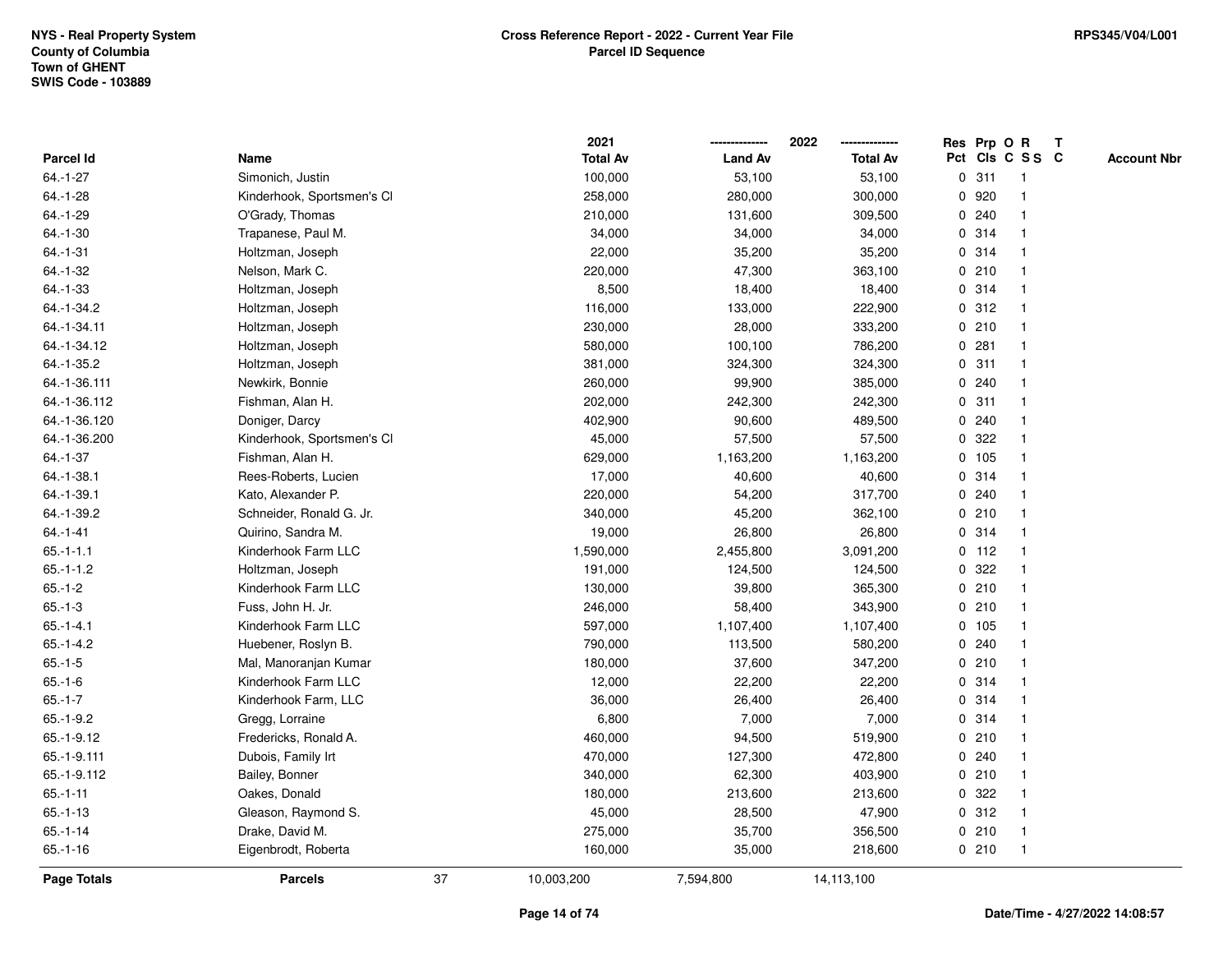|                    |                                |    | 2021            |                | 2022            |   |         | Res Prp O R     | $\mathbf{T}$ |                    |
|--------------------|--------------------------------|----|-----------------|----------------|-----------------|---|---------|-----------------|--------------|--------------------|
| Parcel Id          | Name                           |    | <b>Total Av</b> | <b>Land Av</b> | <b>Total Av</b> |   |         | Pct Cls C S S C |              | <b>Account Nbr</b> |
| $65.-1-17$         | Callander, Fredrick            |    | 120,000         | 40,600         | 121,900         |   | 0210    |                 |              |                    |
| $65.-1-19$         | Baccaro, Nicholas Jr.          |    | 100,000         | 17,400         | 273,500         |   | 0210    |                 |              |                    |
| $65.-1-20$         | Andrews, Lisa M.               |    | 250,000         | 69,300         | 224,300         |   | 0220    | -1              |              |                    |
| $65.-1-21$         | Fosby, Richard J.              |    | 160,000         | 25,400         | 181,200         | 0 | 210     | -1              |              |                    |
| $65.-1-22$         | Concrete Land LLC              |    | 304,000         | 33,800         | 350,000         |   | 0710    | $\mathbf 1$     |              |                    |
| $65.-1-23$         | Herzhauser, Roger              |    | 236,000         | 42,000         | 227,500         |   | 0210    | $\mathbf{1}$    |              |                    |
| $65.-1-24$         | Holden, Michael                |    | 270,000         | 34,400         | 261,100         |   | 0210    |                 |              |                    |
| $65.-1-26$         | Kane, Edward J.                |    | 160,000         | 31,000         | 182,200         |   | 0210    |                 |              |                    |
| $65.-1-27$         | Rotella, Joseph A.             |    | 320,000         | 637,500        | 961,500         |   | 0.240   |                 |              |                    |
| $65.-1-29$         | Sweet, Theodore K.             |    | 75,000          | 45,500         | 50,100          |   | $0$ 270 | -1              |              |                    |
| $65.-1-30$         | Kinderhook Farm LLC            |    | 90,000          | 18,200         | 138,700         |   | 0210    | $\mathbf{1}$    |              |                    |
| $65.-1-31$         | Kline Kill Airport             |    | 637,400         | 231,300        | 900,000         |   | 0 844   | -1              |              |                    |
| 65.-1-33.2         | Fishman, Alan H.               |    | 330,000         | 39,700         | 403,600         |   | 0210    | -1              |              |                    |
| 65.-1-33.12        | Applegate, Warren R.           |    | 330,000         | 106,400        | 350,400         |   | 0.240   |                 |              |                    |
| 65.-1-33.111       | Fishman, Alan H.               |    | 131,000         | 85,600         | 85,600          |   | 0.322   |                 |              |                    |
| 65.-1-33.112       | Kinderhook Farm, LLC           |    | 123,000         | 80,800         | 80,800          | 0 | 322     |                 |              |                    |
| $65.-1-34$         | Fishman, Alan                  |    | 368,000         | 469,500        | 469,500         | 0 | 322     |                 |              |                    |
| $65.-1-35$         | Fishman, Alan H.               |    | 1,150,000       | 353,500        | 1,030,100       |   | 0.240   | -1              |              |                    |
| $65.-1-36$         | MHC Acquisition Fund I, LLC    |    | 838,000         | 900,000        | 1,300,000       |   | 0416    | -1              |              |                    |
| $65.-1-37$         | VanEck, Richard E.             |    | 71,700          | 32,400         | 50,600          |   | 0270    | -1              |              |                    |
| $65.-1-38$         | Akin, William E.               |    | 150,000         | 35,700         | 299,900         |   | 0210    |                 |              |                    |
| $65.-1-39$         | Dingman, James N. Jr.          |    | 130,000         | 31,200         | 272,400         |   | 0210    |                 |              |                    |
| $65.-1-40$         | Kinderhook Farms LLC           |    | 150,000         | 29,200         | 295,000         |   | 0210    |                 |              |                    |
| $65.-1-41$         | Siter, Charles                 |    | 130,000         | 27,400         | 268,200         |   | 0210    | $\mathbf{1}$    |              |                    |
| $65.-1-42.1$       | Kinderhook Farm LLC            |    | 986,700         | 1,426,200      | 1,434,500       |   | 0.312   | -1              |              |                    |
| $65.-1-42.2$       | Conrad, Michelle               |    | 370,000         | 45,800         | 454,900         |   | 0210    | $\mathbf{1}$    |              |                    |
| $65.-1-43.1$       | Maranatha Evangelical Mis      |    | 330,000         | 54,600         | 390,000         |   | 0620    | 8               |              |                    |
| $65.-1-43.2$       | Maranatha Clinton Hill Equitie |    | 328,000         | 395,300        | 395,300         |   | 0.322   |                 |              |                    |
| $65.-1-44$         | Village Of Chatham             |    | 313,500         | 50,000         | 313,500         | 0 | 822     | 8               |              |                    |
| $65.-1-45$         | Fifth Garden Park LP           |    | 4,595,500       | 5,200,000      | 8,200,000       |   | 0416    | -1              |              |                    |
| $65.-1-45.-10$     | Gauthier, Roland S.            |    | 46,000          | $\mathbf{1}$   | 27,400          | 0 | 270     | -1              |              |                    |
| $65.-1-46$         | Parlman, Barry                 |    | 260,000         | 39,200         | 317,800         |   | 0210    | -1              |              |                    |
| 65.-1-47.11        | Myers, Joanne                  |    | 210,000         | 38,500         | 250,300         |   | $0$ 220 | -1              |              |                    |
| 65.-1-47.12        | Tuttle, Jeffrey E.             |    | 54,000          | 53,000         | 67,600          |   | 0.312   |                 |              |                    |
| 65.-1-47.200       | Hoy, David J.                  |    | 220,000         | 34,000         | 354,800         |   | 0210    |                 |              |                    |
| $65.-1-48$         | School Dist. #1                |    | 15,872,500      | 337,800        | 16,000,000      |   | 0 612   | 8               |              |                    |
| $65.-1-49$         | Perry, David                   |    | 158,000         | 18,600         | 180,400         |   | 0210    | -1              |              |                    |
| <b>Page Totals</b> | <b>Parcels</b>                 | 37 | 30,368,300      | 11,110,801     | 37,164,600      |   |         |                 |              |                    |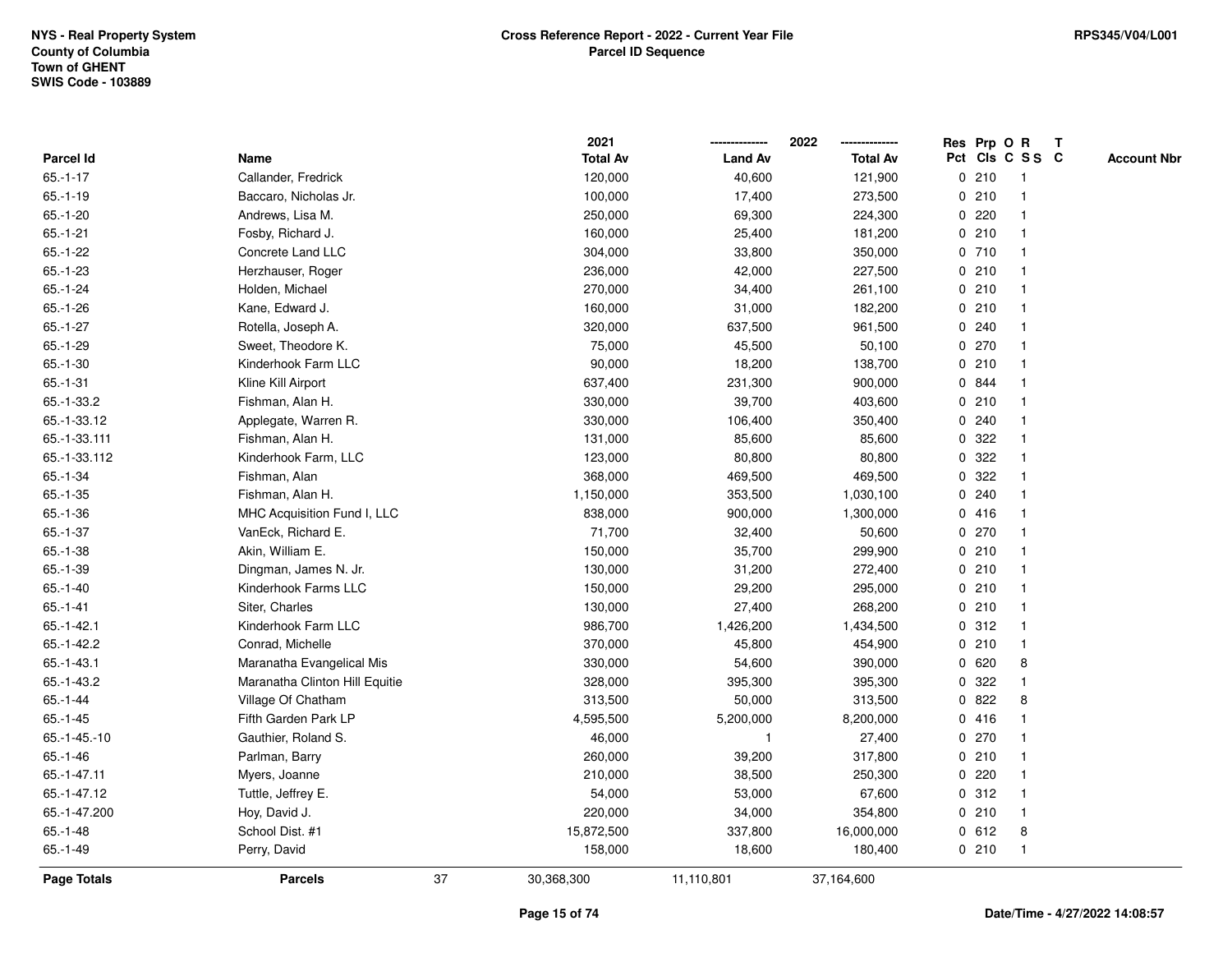|                    |                           |    | 2021            |                | 2022            |   |        | Res Prp O R     | Т |                    |
|--------------------|---------------------------|----|-----------------|----------------|-----------------|---|--------|-----------------|---|--------------------|
| Parcel Id          | Name                      |    | <b>Total Av</b> | <b>Land Av</b> | <b>Total Av</b> |   |        | Pct Cls C S S C |   | <b>Account Nbr</b> |
| $65.-1-50$         | Rokofsky, Michael         |    | 130,000         | 32,800         | 162,900         |   | 0210   | $\mathbf{1}$    |   |                    |
| 65.-1-51.100       | Huntington & Kildare Inc  |    | 197,500         | 32,700         | 250,000         |   | 0 464  | $\mathbf{1}$    |   |                    |
| 65.-1-51.200       | Kraft, Floyd              |    | 140,000         | 26,600         | 156,400         |   | 0210   | $\mathbf{1}$    |   |                    |
| $65.-1-52$         | Mochrie, Brian            |    | 50,000          | 21,800         | 184,800         |   | 0210   | $\mathbf{1}$    |   |                    |
| $65.-1-53$         | Mac-Haydn Theatre, Inc.   |    | 559,100         | 68,200         | 743,800         |   | 0, 511 | 8               |   |                    |
| $65.-1-54$         | Mac-Haydn Theatre, Inc.   |    | 200,000         | 33,700         | 291,800         |   | 0210   | 8               |   |                    |
| $65.-1-55$         | Haner, Philip E.          |    | 140,000         | 28,000         | 325,900         |   | 0 230  |                 |   |                    |
| $65.-1-56$         | Akin, Douglas             |    | 240,000         | 30,800         | 336,200         |   | 0210   | $\mathbf{1}$    |   |                    |
| $65.-1-57$         | Dodge, Cindy C.           |    | 166,000         | 27,200         | 256,000         |   | 0210   | $\mathbf{1}$    |   |                    |
| $65.-1-58$         | Walker, Glenroy M.        |    | 240,000         | 27,600         | 416,900         |   | 0210   | $\mathbf{1}$    |   |                    |
| $65.-1-59$         | French, George B.         |    | 140,000         | 21,000         | 248,500         |   | 0210   | $\mathbf 1$     |   |                    |
| $65.-1-60$         | Poole, Jennifer R.        |    | 140,000         | 21,800         | 289,600         |   | 0210   | 1               |   |                    |
| $65.-1-61$         | Tremblay, Thomas J.       |    | 210,000         | 31,600         | 371,700         |   | 0210   |                 |   |                    |
| $65.-1-62$         | Kernan, Michael J.        |    | 110,000         | 29,500         | 141,400         |   | 0210   | $\mathbf 1$     |   |                    |
| $65.-1-63$         | Dwyer, Mark T.            |    | 150,000         | 23,400         | 284,300         |   | 0210   | $\mathbf{1}$    |   |                    |
| $65.-1-64$         | Lent, Karen               |    | 150,000         | 23,400         | 243,800         |   | 0210   | $\mathbf{1}$    |   |                    |
| $65.-1-65$         | Shive, Aaron W.           |    | 140,000         | 49,700         | 202,000         |   | 0210   | $\mathbf{1}$    |   |                    |
| $65.-1-67$         | Columbia County           |    | 449,000         | 168,000        | 520,000         |   | 0 531  | 8               |   |                    |
| 65.-1-68.111       | Greenburger, Francis J.   |    | 587,000         | 876,400        | 876,400         |   | 0.322  | $\mathbf{1}$    |   |                    |
| $65.-1-69$         | CSX Transportation, Inc.  |    | 250,049         | 0              | 318,189         |   | 0 842  | $\overline{7}$  |   |                    |
| $65.-1-70$         | Village Of Chatham        |    | 39,000          | 33,750         | 39,000          |   | 0822   | 8               |   |                    |
| $65.-1-71$         | Village Of Chatham        |    | 33,750          | 33,750         | 33,750          |   | 0822   | 8               |   |                    |
| $65.-1-72$         | Collins, Christy M.       |    | 120,000         | 31,000         | 181,900         |   | 0210   | $\mathbf{1}$    |   |                    |
| $65.-1-73$         | O'Dell, Joseph T.         |    | 110,000         | 21,400         | 170,600         |   | 0210   | $\mathbf{1}$    |   |                    |
| $65.-1-74$         | Shillitto, Craig          |    | 16,000          | 25,400         | 25,400          |   | 0.314  | $\mathbf 1$     |   |                    |
| $65.-1-75$         | Lundy, Scott              |    | 525,000         | 57,100         | 728,800         |   | 0210   | -1              |   |                    |
| 66.-1-2.112        | Sansone, Andrew P. Jr.    |    | 23,000          | 36,200         | 36,200          |   | 0.314  | $\mathbf 1$     |   |                    |
| 66.-1-2.121        | Carroll, Pamela           |    | 92,000          | 119,600        | 119,600         |   | 0.322  | $\mathbf{1}$    |   |                    |
| 66.-1-2.122        | Miles, John G.            |    | 37,000          | 68,900         | 68,900          | 0 | 322    | $\mathbf{1}$    |   |                    |
| $66.-1-3$          | Columbia Land Conservancy |    | 84,000          | 65,600         | 65,600          |   | 0.314  | 8               |   |                    |
| $66.-1-4$          | Zwingelberg, Philip       |    | 320,000         | 42,000         | 278,600         |   | 0210   | $\mathbf{1}$    |   |                    |
| $66.-1-5$          | Amer, Andrew              |    | 290,000         | 42,700         | 379,200         |   | 0210   | $\mathbf{1}$    |   |                    |
| 66.-1-6.100        | Lemoine, Catherine        |    | 150,000         | 39,200         | 161,700         |   | 0210   | $\mathbf 1$     |   |                    |
| 66.-1-6.200        | Shadoian, George          |    | 90,000          | 31,000         | 184,800         |   | 0210   |                 |   |                    |
| $66.-1-7.2$        | VanHorn, George Michael   |    | 340,000         | 46,900         | 539,400         |   | 0210   | $\mathbf{1}$    |   |                    |
| $66.-1-7.11$       | Blandori, Peter           |    | 16,000          | 25,000         | 25,000          |   | 0.314  | $\mathbf{1}$    |   |                    |
| 66.-1-7.12         | VanHorn, George Michael   |    | 22,000          | 28,500         | 28,500          |   | 0.314  | $\mathbf{1}$    |   |                    |
| <b>Page Totals</b> | <b>Parcels</b>            | 37 | 6,696,399       | 2,322,200      | 9,687,539       |   |        |                 |   |                    |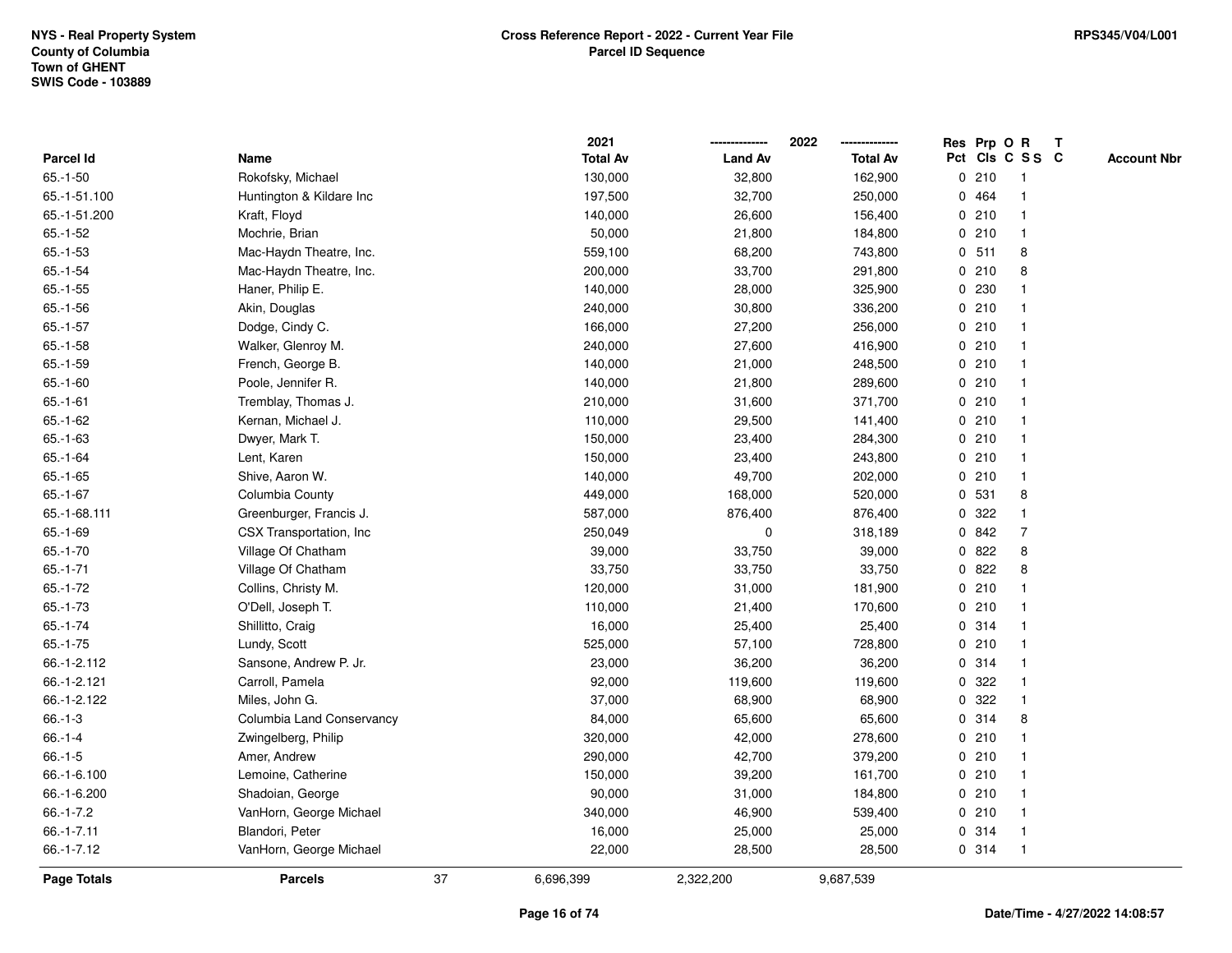|                  |                                  |    | 2021            |                | 2022            |   | Res Prp O R |                 | Т |                    |
|------------------|----------------------------------|----|-----------------|----------------|-----------------|---|-------------|-----------------|---|--------------------|
| Parcel Id        | Name                             |    | <b>Total Av</b> | <b>Land Av</b> | <b>Total Av</b> |   |             | Pct Cls C S S C |   | <b>Account Nbr</b> |
| $66.-1-9$        | Milinowicz Irrev Trust, Linda K. |    | 230,000         | 34,600         | 373,800         |   | 0210        | $\mathbf{1}$    |   |                    |
| $66.-1-10$       | Smith, Matthew P.                |    | 220,000         | 36,400         | 342,700         |   | 0210        | 1               |   |                    |
| $66. - 1 - 11$   | Weldon, Charles                  |    | 378,000         | 37,800         | 507,700         |   | 0210        | $\mathbf{1}$    |   |                    |
| $66.-1-12$       | Libsch, Lawrence R.              |    | 265,000         | 39,300         | 312,900         |   | 0210        | -1              |   |                    |
| $66.-1-13$       | Schwartz, Edward                 |    | 210,000         | 37,100         | 379,100         |   | 0210        |                 |   |                    |
| $66.-1-14$       | Wiehe, Raymond                   |    | 220,000         | 49,000         | 415,000         |   | 0210        |                 |   |                    |
| $66.-1-15$       | Dorman, Paul                     |    | 205,000         | 74,900         | 814,100         |   | 60 210      | -1              |   |                    |
| $66.-1-16$       | Mooney, Katherine                |    | 230,000         | 53,100         | 320,300         |   | 0210        | $\mathbf{1}$    |   |                    |
| $66. - 1 - 17.1$ | Kurtz, Bonnie                    |    | 142,300         | 178,300        | 185,300         |   | 0.312       | 1               |   |                    |
| $66.-1-17.2$     | Klafter, David                   |    | 830,000         | 76,900         | 834,300         |   | 0.281       | $\mathbf 1$     |   |                    |
| $66.-1-18$       | Wyatt, Judith                    |    | 330,000         | 42,000         | 506,500         |   | 0210        | $\mathbf 1$     |   |                    |
| $66.-1-19$       | Colarusso, Paul A.               |    | 775,000         | 249,000        | 1,157,400       |   | 0.250       | 1               |   |                    |
| $66.-1-21$       | Chatham Cemetery                 |    | 44,100          | 68,600         | 68,600          |   | 0 695       | 8               |   |                    |
| $66.-1-22$       | Chatham 203 Holdings LLC         |    | 77,000          | 61,400         | 61,400          |   | 0.311       | 1               |   |                    |
| 66.-1-23         | Goodermote, Raymond              |    | 110,000         | 28,000         | 142,000         |   | 0210        | 1               |   |                    |
| $66.-1-24$       | Gleason, Ronald O. Jr.           |    | 330,000         | 70,000         | 270,300         |   | 0210        | $\mathbf{1}$    |   |                    |
| $66.-1-25$       | VanAlstyne, Elizabeth            |    | 120,000         | 59,900         | 274,400         |   | 0210        | $\mathbf{1}$    |   |                    |
| 66.-1-26         | Willows Alexander J              |    | 178,200         | 166,600        | 210,000         |   | 0 592       | 8               |   |                    |
| $66.-1-27$       | McMurray, May                    |    | 170,000         | 44,200         | 271,200         |   | $0$ 220     |                 |   |                    |
| 66.-1-28.1       | <b>Bank of Greene County</b>     |    | 1,151,300       | 37,700         | 1,300,000       |   | 0461        |                 |   |                    |
| 66.-1-28.2       | Calcagno, Dev. LLC, Paul Jr.     |    | 26,000          | 27,400         | 27,400          |   | 0 330       |                 |   |                    |
| 66.-1-29         | Calcagno, Dev. LLC, Paul Jr.     |    | 31,000          | 32,400         | 32,400          |   | 0 330       |                 |   |                    |
| $66.-1-30$       | Calcagno Dev. LLC, Paul Jr       |    | 125,000         | 43,100         | 43,100          | 0 | 330         | $\mathbf{1}$    |   |                    |
| $66.-1-31$       | Huffer, Kenneth                  |    | 150,000         | 21,800         | 176,600         |   | 0210        | $\mathbf 1$     |   |                    |
| 66.-1-32.1       | Acciani, Susan C.                |    | 502,000         | 550,000        | 550,000         |   | 0.322       | $\mathbf 1$     |   |                    |
| 66.-1-32.2       | Acciani, Susan C.                |    | 410,000         | 80,100         | 474,900         |   | 0210        |                 |   |                    |
| 66.-1-33         | Hill, Nina S.                    |    | 380,000         | 36,400         | 550,100         |   | 0210        |                 |   |                    |
| 66.-1-34         | Dieffenbach, Patricia Lt         |    | 240,000         | 35,000         | 422,400         |   | 0210        | $\mathbf{1}$    |   |                    |
| $66. - 1 - 35$   | Rousseau, Paul                   |    | 200,000         | 36,400         | 417,400         |   | 0210        | $\mathbf{1}$    |   |                    |
| 66.-1-36.100     | Castaldo, Dean                   |    | 390,000         | 56,100         | 543,300         |   | 0210        | $\mathbf{1}$    |   |                    |
| 66.-1-36.210     | Columbia Land Conservancy        |    | 308,100         | 259,500        | 259,500         | 0 | 590         | 8               |   |                    |
| 66.-1-36.221     | Patrick, Robert J.               |    | 270,000         | 77,000         | 296,200         |   | 85 240      | -1              |   |                    |
| $66.-1-37$       | Waters, Patricia                 |    | 198,000         | 38,500         | 284,100         |   | 0210        |                 |   |                    |
| $66.-1-38$       | Haber, Floyd                     |    | 170,000         | 32,400         | 347,400         |   | 0210        |                 |   |                    |
| 66.-1-39         | Lalka, Joseph                    |    | 180,000         | 35,600         | 318,700         |   | 0210        | $\mathbf 1$     |   |                    |
| 66.-1-40         | Irvine, Barbara                  |    | 260,000         | 64,400         | 352,000         |   | 0210        | $\mathbf{1}$    |   |                    |
| $66.-1-44$       | Lindstedt-Simmons, Bethene       |    | 245,000         | 54,300         | 373,900         |   | 0210        | $\mathbf{1}$    |   |                    |
| Page Totals      | <b>Parcels</b>                   | 37 | 10,301,000      | 2,925,200      | 14,216,400      |   |             |                 |   |                    |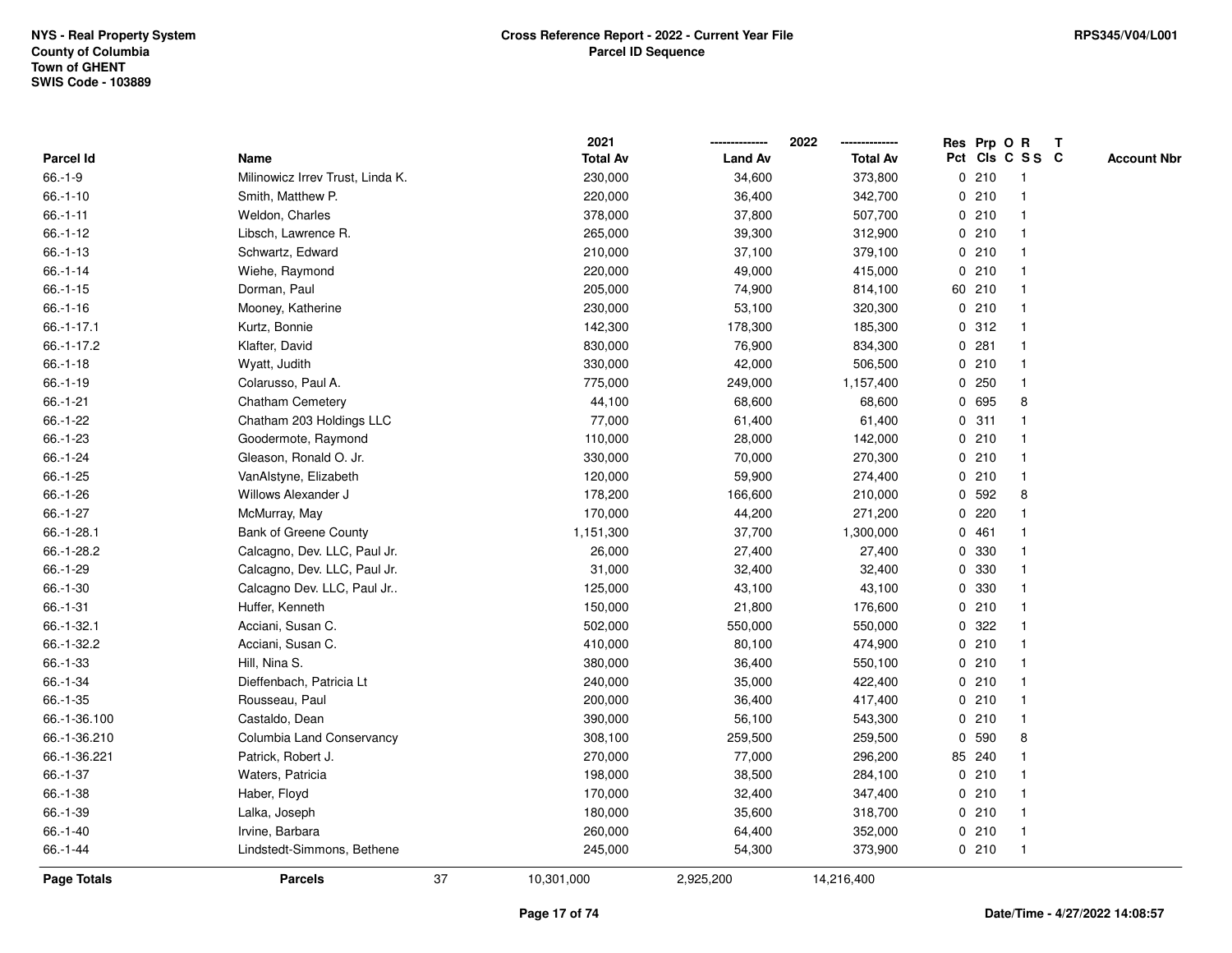|                    |                                |    | 2021            |                | 2022            |   |       | Res Prp O R     | $\mathsf{T}$ |                    |
|--------------------|--------------------------------|----|-----------------|----------------|-----------------|---|-------|-----------------|--------------|--------------------|
| Parcel Id          | Name                           |    | <b>Total Av</b> | <b>Land Av</b> | <b>Total Av</b> |   |       | Pct Cls C S S C |              | <b>Account Nbr</b> |
| $66.-1-45$         | Dunlop, Wayne R.               |    | 315,000         | 42,700         | 583,300         |   | 0210  |                 |              |                    |
| 66.-1-46           | Beck, Raymond C.               |    | 180,000         | 27,400         | 364,500         |   | 0210  |                 |              |                    |
| $66.-1-47$         | Thorne, William S. III.        |    | 454,000         | 398,400        | 682,600         |   | 0220  |                 |              |                    |
| 66.-1-48.2         | Meehan, Marie E.               |    | 500,000         | 391,300        | 680,000         | 0 | 220   | -1              |              |                    |
| 66.-1-48.112       | Meehan, Marie E.               |    | 102,000         | 86,600         | 86,600          |   | 0.314 | $\mathbf 1$     |              |                    |
| 66.-1-48.120       | Meehan, Marie E.               |    | 240,000         | 118,300        | 342,900         |   | 0.240 | -1              |              |                    |
| $66.-1-49$         | Turtora-Zagardo, Janice        |    | 79,900          | 58,900         | 58,900          |   | 0.311 |                 |              |                    |
| $66.-1-51$         | Pike, Howard                   |    |                 | 18,400         | 18,400          |   | 0.311 |                 |              |                    |
| 66.-1-52           | Wiehe, Raymond                 |    | 15,000          | 24,300         | 24,300          |   | 0.314 |                 |              |                    |
| 66.-1-53           | Lalka, Joseph P.               |    | 3,400           | 7,000          | 7,000           |   | 0.314 | -1              |              |                    |
| $66.-1-54$         | Carroll, Pamela                |    | 560,000         | 32,600         | 366,200         |   | 0210  | $\mathbf{1}$    |              |                    |
| $66.-1-55$         | Gleason, Ronald Jr.            |    | 180,000         | 84,000         | 375,700         |   | 0210  | $\mathbf 1$     |              |                    |
| 66.-1-56           | Columbia Land Conservancy      |    | 120,000         | 88,700         | 88,700          |   | 0.322 | 8               |              |                    |
| $66.-1-57$         | Miles, as Trustee, John G.     |    | 51,000          | 99,300         | 99,300          |   | 0.322 |                 |              |                    |
| 66.13-1-1          | Stroh, Heather Davis           |    | 124,100         | 17,900         | 288,500         |   | 0210  |                 |              |                    |
| 66.13-1-2          | Gleichauf, Barbara W.          |    | 87,600          | 16,100         | 112,700         |   | 0210  | -1              |              |                    |
| 66.13-1-3          | Collins, Patricia              |    | 90,000          | 13,000         | 187,600         |   | 0210  | -1              |              |                    |
| 66.13-1-4          | Armstrong, Hubakkuk            |    | 210,000         | 18,400         | 405,200         |   | 0210  | -1              |              |                    |
| 66.13-1-5          | Anderson, Carol G.             |    | 95,000          | 16,400         | 171,100         |   | 0210  | -1              |              |                    |
| 66.13-1-6          | Bulson, Lorraine C.            |    | 90,000          | 13,000         | 132,800         |   | 0210  | -1              |              |                    |
| 66.13-1-7          | Wilcox, Stanley                |    | 70,000          | 11,500         | 159,000         |   | 0210  |                 |              |                    |
| 66.13-1-8          | Gilbert, Brenda S.             |    | 80,000          | 13,000         | 205,500         |   | 0210  |                 |              |                    |
| 66.13-1-9          | Hogan, Melissa J.              |    | 170,000         | 13,000         | 375,900         |   | 0210  | -1              |              |                    |
| 66.13-1-10         | Aldrich, James                 |    | 111,400         | 13,000         | 146,200         |   | 0210  | $\mathbf{1}$    |              |                    |
| 66.13-1-11         | Miller, Betty A.               |    | 47,400          | 13,000         | 25,000          |   | 0270  | -1              |              |                    |
| 66.13-1-12         | Jackson, Aaron                 |    | 164,900         | 38,500         | 213,900         |   | 0210  | $\mathbf 1$     |              |                    |
| 66.13-1-13         | Vantassel, Susan               |    | 160,000         | 17,400         | 199,200         |   | 0210  |                 |              |                    |
| 66.13-1-14         | Heintz, Erica                  |    | 129,500         | 25,800         | 144,500         |   | 0210  |                 |              |                    |
| 66.13-1-15         | Szyjka, Xrystya                |    | 100,300         | 17,000         | 132,200         |   | 0210  |                 |              |                    |
| 66.13-1-16         | Clarkson, George H.            |    | 80,000          | 16,500         | 199,300         |   | 0210  | -1              |              |                    |
| 66.13-1-17         | Garrity, James P.              |    | 77,000          | 16,500         | 234,100         | 0 | 210   | -1              |              |                    |
| 66.13-1-18         | Knott, Donald                  |    | 116,700         | 16,000         | 192,300         |   | 0210  | -1              |              |                    |
| $73.-1-1$          | Richards, Joshua               |    | 130,000         | 44,500         | 173,600         |   | 0210  | $\mathbf{1}$    |              |                    |
| $73 - 1 - 2$       | Longe, Scott Jr.               |    | 75,000          | 120,000        | 120,000         |   | 0 105 |                 |              |                    |
| $73.-1-3$          | <b>Wayward Wind Properties</b> |    | 218,000         | 160,000        | 160,000         |   | 0.322 |                 |              |                    |
| $73.-1-11$         | Conner, Kim M.                 |    | 80,000          | 38,000         | 175,000         |   | 0270  | -1              |              |                    |
| $73.-1-12.1$       | JJ Meltz Properties, LLC       |    | 155,900         | 57,400         | 265,000         |   | 0 475 | -1              |              |                    |
| <b>Page Totals</b> | <b>Parcels</b>                 | 37 | 5,463,100       | 2,203,800      | 8,197,000       |   |       |                 |              |                    |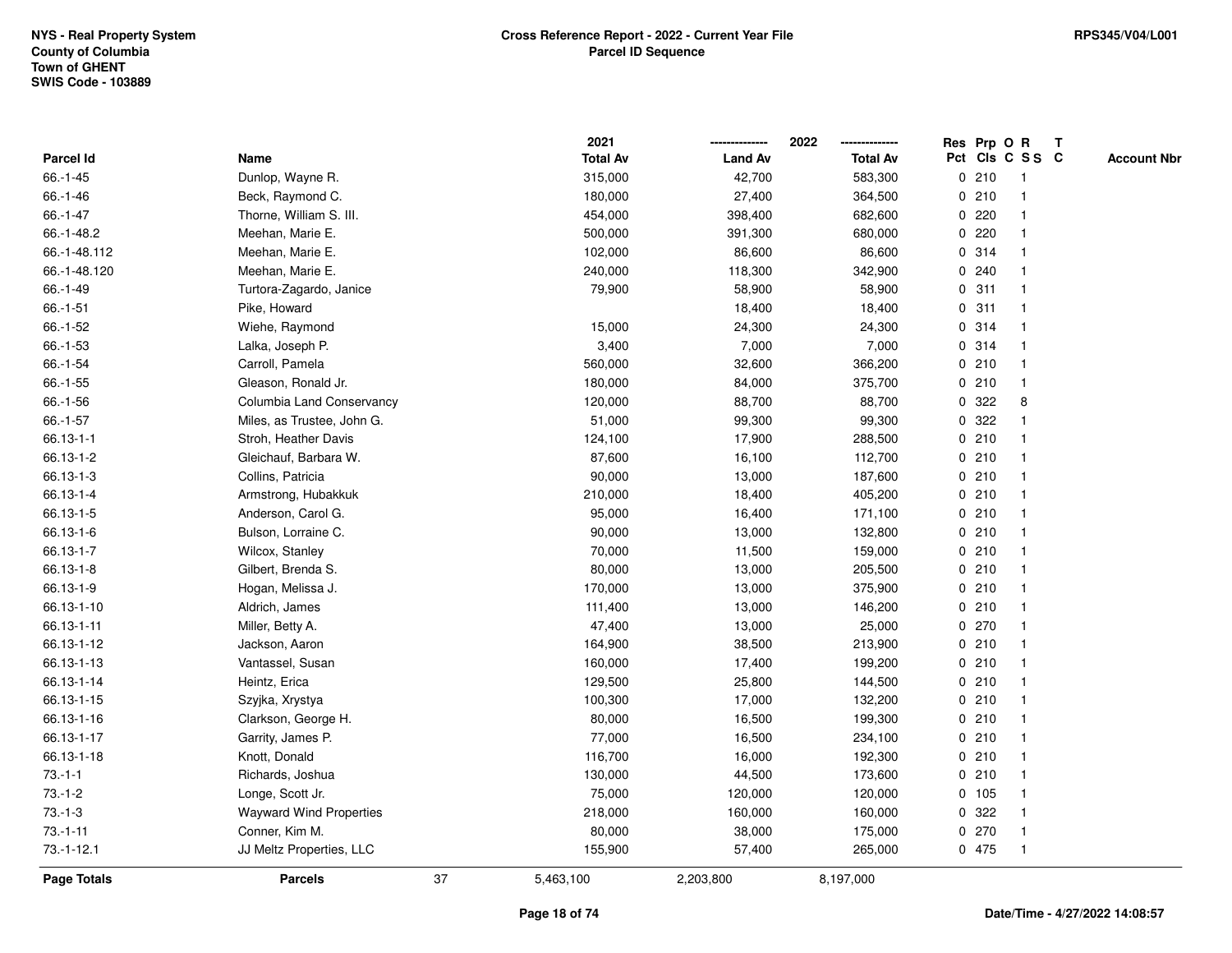|              |                                |    | 2021            |                | 2022            |              |       | Res Prp O R     | Т |                    |
|--------------|--------------------------------|----|-----------------|----------------|-----------------|--------------|-------|-----------------|---|--------------------|
| Parcel Id    | Name                           |    | <b>Total Av</b> | <b>Land Av</b> | <b>Total Av</b> |              |       | Pct Cls C S S C |   | <b>Account Nbr</b> |
| 73.-1-12.2   | JJ Meltz Properties, LLC       |    | 28,000          | 42,000         | 42,000          | 0            | 340   | $\mathbf{1}$    |   |                    |
| $73.-1-14.2$ | Heyer, Thomas P.               |    | 335,000         | 66,800         | 334,300         |              | 0210  | 1               |   |                    |
| 73.-1-14.12  | Demarest, Laurie               |    | 237,000         | 214,500        | 214,500         |              | 0.322 | $\mathbf{1}$    |   |                    |
| $73.-1-15$   | In Flight, Inc.                |    | 340,000         | 72,400         | 524,500         |              | 0210  | 8               |   |                    |
| $73.-1-17$   | Woodward, Peter                |    | 227,700         | 56,300         | 324,900         |              | 0.240 |                 |   |                    |
| $73.-1-21$   | Phillips, Steven               |    | 190,000         | 91,000         | 95,300          |              | 0270  |                 |   |                    |
| 73.-1-22     | Mottola, Raffaella             |    | 213,000         | 96,900         | 392,300         |              | 0.240 | $\mathbf 1$     |   |                    |
| $73.-1-23.1$ | Mottola, Angelo                |    | 320,000         | 60,800         | 556,500         |              | 0210  | $\mathbf{1}$    |   |                    |
| 73.-1-23.2   | Giannattasio, Raffaele         |    | 119,000         | 79,100         | 79,100          | 0            | 322   | 1               |   |                    |
| $73.-1-25$   | Whithem, Frank                 |    | 50,000          | 33,000         | 35,300          |              | 0270  | $\mathbf{1}$    |   |                    |
| $73.-1-26$   | Sharpe, Ralph C.               |    | 55,000          | 37,400         | 60,000          |              | 0270  | $\mathbf 1$     |   |                    |
| $73.-1-27$   | Kelsey, Frank                  |    | 140,000         | 33,900         | 222,700         |              | 0210  |                 |   |                    |
| $73.-1-28$   | Shufelt, Breanna M.            |    | 90,000          | 65,600         | 85,200          |              | 0270  |                 |   |                    |
| $73.-1-30$   | Shufelt, Jeffery               |    | 180,000         | 41,800         | 273,800         |              | 0210  | 1               |   |                    |
| $73.-1-38$   | Krein, Lea M.                  |    | 120,000         | 46,300         | 221,600         |              | 0210  | $\mathbf{1}$    |   |                    |
| 73.-1-39.2   | Bassakalis, Dimitri C.         |    | 180,000         | 92,000         | 366,400         |              | 0210  | $\mathbf{1}$    |   |                    |
| 73.-1-39.11  | Bassakalis, Dimitri C.         |    | 180,000         | 55,800         | 209,100         |              | 0210  | $\mathbf{1}$    |   |                    |
| 73.-1-39.12  | Mc Cagg, Michael               |    | 72,000          | 45,200         | 56,400          |              | 0.312 | 1               |   |                    |
| $73.-1-40$   | Olshena, Wanda U.              |    | 140,000         | 38,000         | 207,300         |              | 0210  |                 |   |                    |
| $73.-1-41$   | Perlik, Frank                  |    | 140,000         | 30,800         | 160,700         |              | 0210  |                 |   |                    |
| 73.-1-43.21  | Longe, Scott Brian Jr.         |    | 46,200          | 54,200         | 54,200          |              | 0 105 | $\mathbf{1}$    |   |                    |
| 73.-1-43.22  | Draper, Richard                |    | 265,000         | 65,900         | 406,300         |              | 0210  | $\mathbf{1}$    |   |                    |
| 73.-1-43.212 | Benziger, James E.             |    | 265,000         | 48,900         | 369,900         |              | 0210  | $\mathbf{1}$    |   |                    |
| $73.-1-89$   | Blake, Harry A.                |    | 37,000          | 40,000         | 40,000          | $\mathbf{0}$ | 322   | $\mathbf 1$     |   |                    |
| $73.-1-91$   | Pooch HQ, LLC                  |    | 200,500         | 59,500         | 225,000         |              | 0472  | $\mathbf 1$     |   |                    |
| $73.-2-5.1$  | Thorsey, Louise                |    | 33,000          | 35,700         | 35,700          |              | 0 105 | -1              |   |                    |
| $73.-2-5.2$  | Baker, Gearold                 |    | 230,000         | 35,000         | 416,900         |              | 0210  |                 |   |                    |
| $73.-2-6.1$  | <b>Wayward Wind Properties</b> |    | 1,030,000       | 579,500        | 1,260,000       |              | 0.281 | $\mathbf{1}$    |   |                    |
| $73.-2-6.2$  | Gilligan, Patrick E. Jr        |    | 180,000         | 38,000         | 299,200         |              | 0210  | $\mathbf{1}$    |   |                    |
| $73.-2-8$    | Makoske, Alexandra             |    | 195,000         | 30,800         | 243,500         |              | 0210  | $\mathbf{1}$    |   |                    |
| $73.-2-9$    | Walters, Christopher J.        |    | 160,000         | 36,800         | 212,100         |              | 0210  | 1               |   |                    |
| $73.-2-10$   | Brrousseau, Robert O.          |    | 180,000         | 34,000         | 280,800         |              | 0210  | $\mathbf 1$     |   |                    |
| 73.-2-13.12  | Mabey Farm Llc                 |    | 91,000          | 63,400         | 63,400          |              | 0.314 |                 |   |                    |
| 73.-2-13.111 | Coon, Kevin                    |    | 79,000          | 63,800         | 63,800          |              | 0.311 |                 |   |                    |
| 73.-2-13.112 | Blake, Harry A.                |    | 190,000         | 65,000         | 302,500         |              | 0210  | $\mathbf 1$     |   |                    |
| $73.-2-16$   | Habeck Group LLC               |    | 2,800,000       | 215,200        | 3,500,000       | 0            | 431   | 1               |   |                    |
| 73.-2-37.1   | 4 C's Realty LLC               |    | 1,702,000       | 207,200        | 3,300,000       |              | 0.442 | $\mathbf{1}$    |   |                    |
| Page Totals  | <b>Parcels</b>                 | 37 | 11,040,400      | 2,972,500      | 15,535,200      |              |       |                 |   |                    |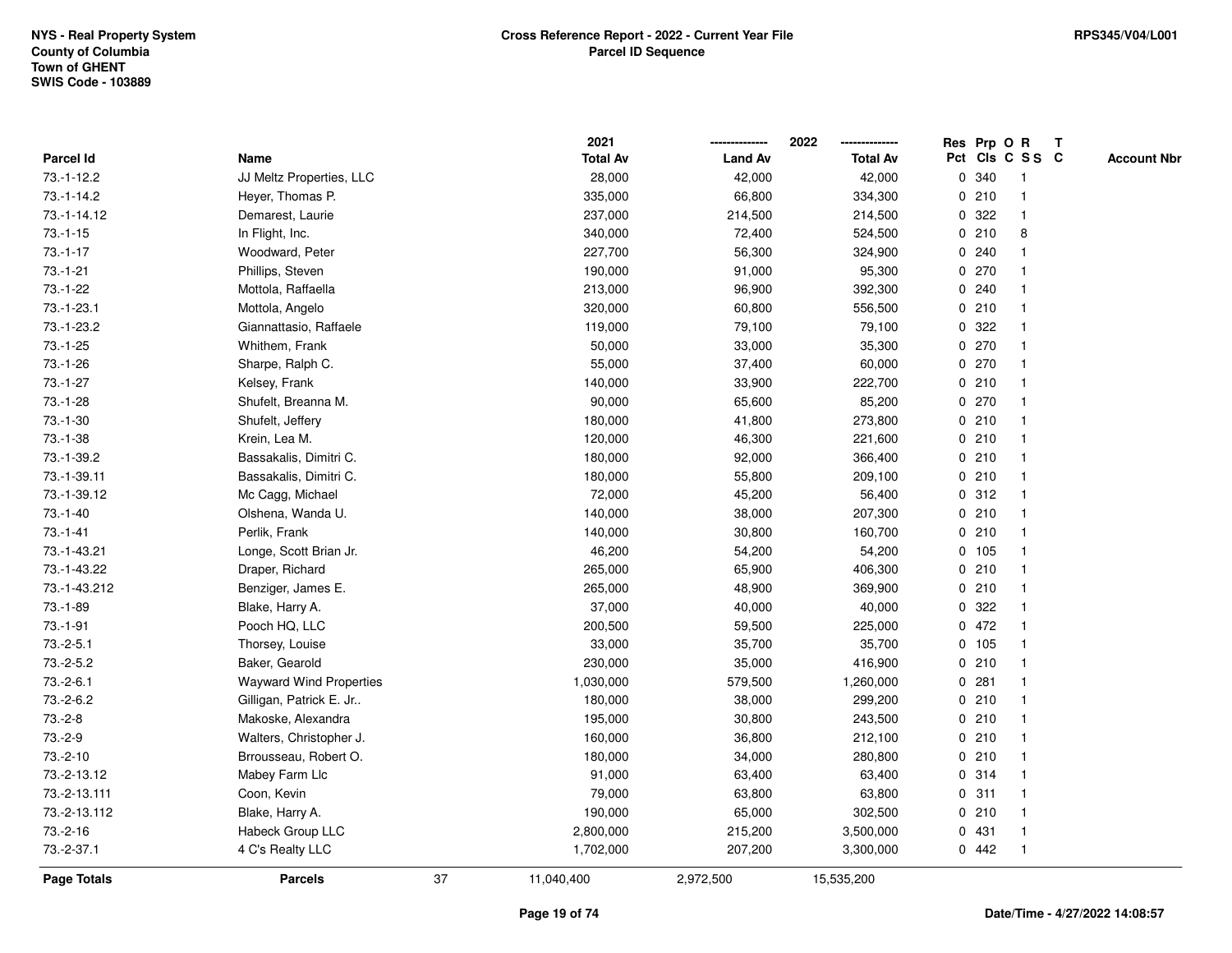|                    |                               |    | 2021            |                | 2022            |             | Res Prp O R |                 | Т |                    |
|--------------------|-------------------------------|----|-----------------|----------------|-----------------|-------------|-------------|-----------------|---|--------------------|
| Parcel Id          | Name                          |    | <b>Total Av</b> | <b>Land Av</b> | <b>Total Av</b> |             |             | Pct Cls C S S C |   | <b>Account Nbr</b> |
| 73.-2-42           | Johnson, Mark                 |    | 120,000         | 36,400         | 225,400         |             | 0210        | -1              |   |                    |
| 73.-2-43.3         | Johnson, Trustee, Craig       |    | 515,000         | 191,000        | 652,000         | 0           | 240         | -1              |   |                    |
| 73.-2-43.4         | Johnson, Mark                 |    | 51,400          | 80,700         | 80,700          |             | 0.311       | $\mathbf 1$     |   |                    |
| 73.-2-43.5         | Johnson, Mark                 |    | 67,800          | 80,000         | 80,000          |             | 0.311       |                 |   |                    |
| $73.-2-44$         | Powell, William J. Jr.        |    | 125,000         | 13,500         | 191,800         |             | 0210        |                 |   |                    |
| $73.-2-45$         | Fingar, Janice M.             |    | 25,000          | 30,800         | 33,100          |             | 0270        |                 |   |                    |
| 73.-2-46.1         | Fingar, Janice M.             |    | 410,000         | 159,000        | 339,900         |             | 0.240       |                 |   |                    |
| 73.-2-46.2         | Brody, Marlene Rev            |    | 410,000         | 517,400        | 720,100         |             | 0270        |                 |   |                    |
| 73.-2-47           | Fingar, Janice M.             |    | 170,000         | 16,000         | 208,900         |             | 0210        | -1              |   |                    |
| 73.-2-49           | Van Alstyne, Richard G. Jr.   |    | 210,000         | 37,400         | 319,500         |             | 0210        | $\mathbf 1$     |   |                    |
| $73.-2-50$         | Mink, William J.              |    | 180,000         | 57,700         | 224,200         |             | 0210        | -1              |   |                    |
| $73.-2-51$         | Eggleston, Frederick W.       |    | 200,000         | 44,000         | 241,700         |             | 0210        |                 |   |                    |
| 73.-2-52           | Sanders, Michael L.           |    | 180,000         | 33,200         | 221,700         |             | 0210        |                 |   |                    |
| 73.-2-53.2         | Persico, Frank S.             |    | 220,000         | 35,700         | 310,000         |             | 0210        |                 |   |                    |
| 73.-2-53.111       | 440 Old Post Road, LLC        |    | 74,000          | 125,000        | 125,000         | 0           | 322         |                 |   |                    |
| 73.-2-53.112       | Brody, Marlene Rev            |    | 172,000         | 274,200        | 274,200         |             | 0 105       | $\mathbf{1}$    |   |                    |
| $73.-2-54.1$       | Rivenburgh Agency, Inc, David |    | 225,000         | 35,700         | 300,000         | $\mathbf 0$ | 464         | -1              |   |                    |
| 73.-2-54.2         | Rivenburgh Agency, Inc, David |    | 205,000         | 37,800         | 380,000         |             | 0 464       |                 |   |                    |
| $73.-2-55$         | Rivenburgh Agency, Inc. David |    | 24,000          | 19,900         | 19,900          |             | 0 330       |                 |   |                    |
| 73.-2-56.111       | Kuhns, James S.               |    | 245,000         | 64,400         | 358,500         |             | 0210        |                 |   |                    |
| $73.-2-57$         | Paulin, Todd A.               |    | 175,000         | 36,800         | 261,700         |             | 0210        |                 |   |                    |
| $73.-2-58$         | Goold, Randy W.               |    | 200,000         | 42,800         | 279,800         |             | 0210        |                 |   |                    |
| 73.-2-59           | Shufelt, Peter E.             |    | 230,000         | 44,000         | 457,100         |             | 0210        | -1              |   |                    |
| 73.-2-61           | Messina, Thomas               |    | 230,000         | 38,600         | 369,800         |             | 0210        | -1              |   |                    |
| 73.-2-62           | Ward, Richard                 |    | 93,300          | 38,000         | 431,000         |             | 0210        | -1              |   |                    |
| 73.-2-63           | Ward, Richard                 |    | 18,000          | 26,200         | 26,200          |             | 0.314       |                 |   |                    |
| 73.-2-64           | Karasoulas, Konstantinos      |    | 145,000         | 35,600         | 242,400         |             | 0210        |                 |   |                    |
| 73.-2-65.1         | Swift, Kathleen C.            |    | 370,000         | 132,600        | 363,000         |             | 0.240       |                 |   |                    |
| 73.-2-65.2         | <b>SBT Enterprises LLC</b>    |    | 75,000          | 35,100         | 135,000         | 0           | 331         |                 |   |                    |
| 73.-2-68           | Poliakine, Boris              |    | 110,000         | 34,600         | 113,200         |             | 0210        | -1              |   |                    |
| $73.-2-71$         | White, Stanley                |    | 100,000         | 52,700         | 137,400         | 0           | 281         | -1              |   |                    |
| 73.-2-72           | Ponkos, Randy                 |    | 220,000         | 80,400         | 369,000         |             | 0210        | -1              |   |                    |
| 73.-2-73.1         | Leggett, Scott D.             |    | 220,000         | 38,000         | 357,300         |             | 0210        |                 |   |                    |
| 73.-2-73.2         | Rafferty, Robert P.           |    | 240,000         | 41,000         | 300,400         |             | 0210        |                 |   |                    |
| 73.-2-74           | White, Stanley                |    | 54,000          | 66,400         | 66,400          |             | 0.311       | -1              |   |                    |
| $73.-2-75$         | Knull, Patrick                |    | 170,000         | 37,300         | 256,200         |             | 0210        | -1              |   |                    |
| $73.-2-77$         | Glesta, Paul                  |    | 230,000         | 36,200         | 320,700         |             | 0210        | $\mathbf{1}$    |   |                    |
| <b>Page Totals</b> | <b>Parcels</b>                | 37 | 6,709,500       | 2,706,100      | 9,793,200       |             |             |                 |   |                    |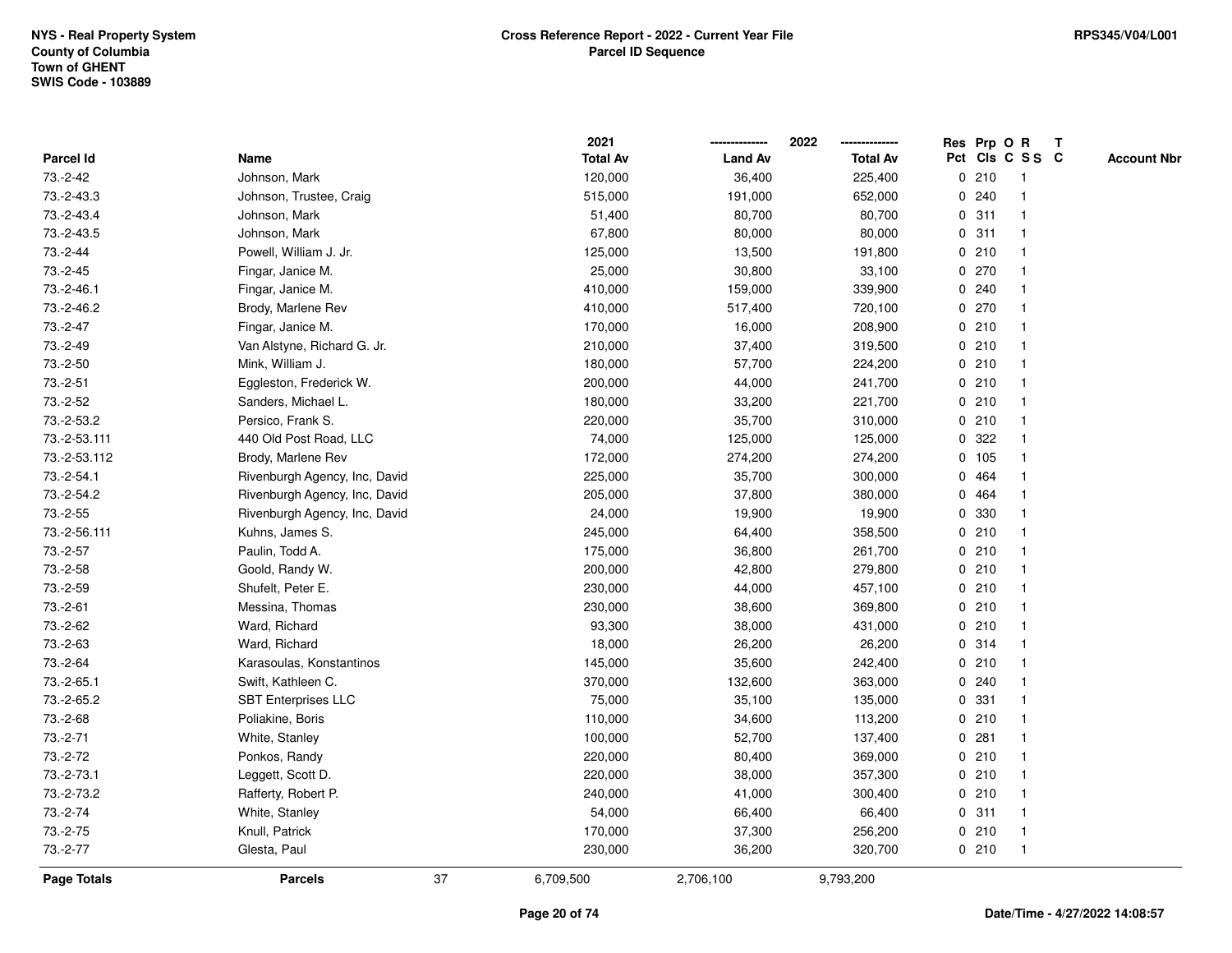|                  |                                       | 2021            |                | 2022<br>-------------- |             | Res Prp O R |                         | $\mathbf{T}$ |                    |
|------------------|---------------------------------------|-----------------|----------------|------------------------|-------------|-------------|-------------------------|--------------|--------------------|
| <b>Parcel Id</b> | Name                                  | <b>Total Av</b> | <b>Land Av</b> | <b>Total Av</b>        |             |             | Pct Cls C S S C         |              | <b>Account Nbr</b> |
| 73.-2-80         | Shapiro, Michael                      | 295,000         | 47,900         | 480,100                |             | 0210        | -1                      |              |                    |
| 73.-2-83         | Johnson, Robert B. Jr.                | 110,000         | 43,300         | 59,700                 |             | 0270        |                         |              |                    |
| 73.-2-84         | Haley, John                           | 230,000         | 41,200         | 313,600                |             | 0210        | -1                      |              |                    |
| 73.-2-88         | Hamilton, Alan T.                     | 130,000         | 35,000         | 90,700                 |             | 0270        | $\mathbf{1}$            |              |                    |
| 73.-2-90         | Blake, William F. Jr.                 | 180,000         | 55,000         | 271,800                |             | 0210        | $\overline{1}$          |              |                    |
| 73.-2-92         | Moore, Michael W.                     | 127,000         | 83,200         | 83,200                 |             | 0.322       |                         |              |                    |
| 73.-2-94         | Glesta, Paul                          | 80,000          | 40,000         | 44,600                 |             | 0.312       |                         |              |                    |
| 73.-2-96         | Restifo, Mark J.                      | 210,000         | 47,000         | 276,200                |             | 0.240       |                         |              |                    |
| 73.-2-97         | Schoenfeld, Carrie                    | 660,000         | 210,100        | 940,400                |             | 0210        |                         |              |                    |
| 73.-2-98         | Ressler, Kami L.                      | 105,000         | 47,000         | 130,400                |             | 0210        | $\overline{\mathbf{1}}$ |              |                    |
| $73.-3-1$        | Wolfe, Wesley I.                      | 174,000         | 142,400        | 142,400                | $\mathbf 0$ | 311         | $\mathbf{1}$            |              |                    |
| $73.-3-7$        | SWM Land Development LLC              | 195,000         | 50,000         | 310,000                |             | 0440        |                         |              |                    |
| 73.-3-14.111     | Otty, John & Barbara                  | 143,000         | 292,000        | 302,000                |             | 0.312       |                         |              |                    |
| 73.-3-14.112     | Wolfe, Wesley                         | 353,000         | 59,600         | 428,300                |             | 0210        |                         |              |                    |
| $73.-3-18$       | Woodward, Peter                       | 3,200           | 3,500          | 3,500                  |             | 0.314       |                         |              |                    |
| 73.-3-19         | Switzer, Charles J. Jr.               | 230,000         | 60,400         | 436,800                |             | 0210        |                         |              |                    |
| 73.-3-20         | Engel, Robert                         | 150,000         | 32,000         | 240,600                |             | 0210        | $\mathbf{1}$            |              |                    |
| 73.-3-31         | 230 Falls Rd. LLC                     | 146,000         | 72,800         | 257,300                |             | 0210        | $\mathbf{1}$            |              |                    |
| 73.-3-32         | Otty, John & Barbara                  | 115,000         | 91,600         | 91,600                 |             | 0.322       | $\mathbf{1}$            |              |                    |
| 73.-3-33         | Cohn, Christine B.                    | 125,000         | 106,600        | 106,600                |             | 0.322       |                         |              |                    |
| 73.-3-34         | Voltz, Kimberly                       | 660,000         | 862,800        | 872,400                |             | 0 105       |                         |              |                    |
| $73.-3-35$       | Garvey, John & Gail                   | 190,000         | 36,900         | 283,400                |             | 0210        |                         |              |                    |
| 73.-3-36         | Poucher, Frederica                    | 190,000         | 33,300         | 349,200                |             | 0210        |                         |              |                    |
| 73.-3-37.3       | Summit Development Group, Ltd.        | 223,140         | 157,900        | 157,900                |             | 0 330       |                         |              |                    |
| 73.-3-37.4       | Ferrell Gas, LP                       | 41,400          | 48,200         | 100,000                |             | 0400        |                         |              |                    |
| 73.-3-37.5       | Cohen, Jon J.                         |                 | 86,000         | 86,000                 |             | 0.311       |                         |              |                    |
| 73.-3-37.22      | Smith Thomas H Inc                    | 490,000         | 66,500         | 600,000                |             | 0710        |                         |              |                    |
| 73.-3-37.212     | Washburn, George W. Jr                | 270,000         | 57,300         | 400,000                |             | 0 433       |                         |              |                    |
| 73.-3-76         | UFP Real Estate, LLC                  | 792,700         | 103,700        | 1,800,000              |             | 0710        |                         |              |                    |
| 73.-3-78         | Cohen Realty Investments, LLC         | 1,278,000       | 350,000        | 1,278,000              |             | 0 449       |                         |              |                    |
| 73.-3-78.3       | Cohen Realty Investments, LLC         |                 | 98,000         | 2,200,000              |             | 0 449       |                         |              |                    |
| 73.-3-79         | 230 Falls Rd. LLC                     | 58,000          | 72,000         | 72,000                 |             | 0.322       | $\mathbf{1}$            |              |                    |
| $73.-3-81$       | TCI Realty of NY, LLC                 | 98,375          | 70,000         | 90,000                 |             | 0 331       |                         |              |                    |
| 73.-3-82         | PBB, LLC                              | 736,000         | 59,900         | 1,100,000              |             | 0710        |                         |              |                    |
| 73.-3-85         | JEM Woodworking & Cabinets Inc, J.E.M | 923,000         | 61,600         | 1,100,000              |             | 0 449       |                         |              |                    |
| 73.-3-86         | Glencadia Holding Company, In         | 242,000         | 42,000         | 450,000                |             | 0440        | $\mathbf{1}$            |              |                    |
| 73.-3-87         | Long Oil Heat Inc.                    | 45,000          | 24,400         | 32,400                 |             | 0 331       | $\overline{1}$          |              |                    |
| Page Totals      | 36<br><b>Parcels</b>                  | 8,720,815       | 3,441,100      | 14,703,100             |             |             |                         |              |                    |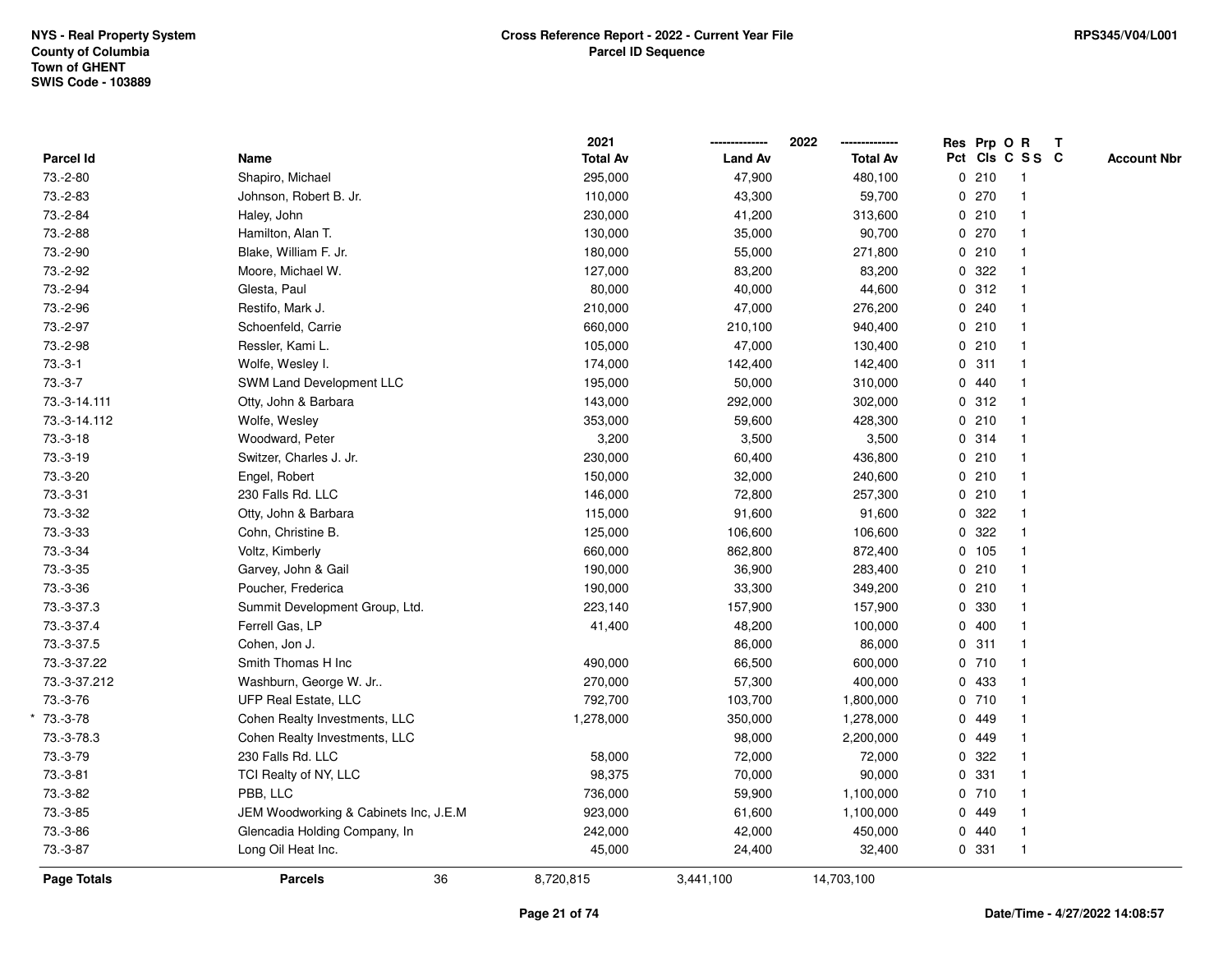|                    |                           | 2021            |                | 2022            |   |         | Res Prp O R     | $\mathbf{T}$ |                    |
|--------------------|---------------------------|-----------------|----------------|-----------------|---|---------|-----------------|--------------|--------------------|
| Parcel Id          | Name                      | <b>Total Av</b> | <b>Land Av</b> | <b>Total Av</b> |   |         | Pct Cls C S S C |              | <b>Account Nbr</b> |
| 73.-3-88           | <b>NYSEG</b>              | 250,000         | 0              | 886,013         |   | 0 380   | 6               |              |                    |
| 73.-3-93           | Samuel Joseph & Co, Ltd.  | 47,000          | 53,600         | 53,600          | 0 | 330     | $\mathbf{1}$    |              |                    |
| 73.-3-95.1         | Wolfe, Wesley             | 23,000          | 34,900         | 34,900          |   | 0.314   | $\mathbf{1}$    |              |                    |
| 73.-3-98           | Ordway, Joseph L.         | 224,000         | 48,000         | 200,000         |   | 0400    | $\mathbf 1$     |              |                    |
| 73.-3-99           | SWM Land Development, LLC | 34,000          | 60,000         | 60,000          |   | 0 330   |                 |              |                    |
| $74.-1-1$          | Mabey Farm Llc            | 1,057,000       | 906,000        | 2,191,300       |   | $0$ 117 | $\mathbf{1}$    |              |                    |
| $74.-1-2.1$        | Mabey Farm Llc            | 105,000         | 78,900         | 78,900          |   | 0.314   | $\mathbf{1}$    |              |                    |
| $74.-1-2.2$        | Brody, Marlene Rev        | 180,000         | 42,000         | 173,200         |   | 0210    | $\mathbf{1}$    |              |                    |
| $* 74. - 1 - 2.10$ | Colarusso, Robert C. III. |                 | 53,000         | 53,000          |   | 0.311   | $\mathbf{1}$    |              |                    |
| $74 - 1 - 3.1$     | Schroeder, Frederick C.   | 510,000         | 105,000        | 345,300         |   | 0.240   | $\mathbf{1}$    |              |                    |
| $74.-1-3.2$        | Brody, Marlene Rev        | 90,000          | 153,300        | 153,300         |   | 0 105   |                 |              |                    |
| $74.-1-4.2$        | Cassidy, James            | 270,000         | 74,500         | 338,100         |   | 0210    |                 |              |                    |
| $74.-1-4.11$       | Hickey, Kevin M.          | 310,000         | 70,700         | 406,800         |   | 0210    |                 |              |                    |
| 74.-1-4.121        | Fuss, Barbara             | 200,000         | 49,200         | 267,900         |   | 0210    | $\mathbf{1}$    |              |                    |
| 74.-1-4.122        | Fuss, Richard E. Jr.      | 208,000         | 48,900         | 235,100         |   | 0210    | $\mathbf{1}$    |              |                    |
| $74 - 1 - 6.2$     | Metcalf, Stephen          | 540,000         | 92,400         | 413,400         |   | 0210    | $\mathbf{1}$    |              |                    |
| $74.-1-6.11$       | Clinton Hill Equities Gro | 330,000         | 398,800        | 398,800         |   | 0.322   | $\mathbf{1}$    |              |                    |
| 74.-1-6.12         | Brody, Marlene Rev        | 159,000         | 289,800        | 289,800         |   | 0 105   | $\mathbf 1$     |              |                    |
| $74.-1-7.2$        | Time, Equities Associates | 539,000         | 787,200        | 787,200         |   | 0.322   |                 |              |                    |
| $74.-1-7.11$       | Russino, Pietro           | 530,000         | 70,700         | 397,600         |   | 0210    |                 |              |                    |
| 74.-1-7.12         | Greenburger, Francis J.   | 440,000         | 66,100         | 303,700         |   | 0210    | $\mathbf{1}$    |              |                    |
| $74.-1-8$          | Leggett, James T.         | 238,750         | 78,000         | 321,400         |   | 0210    | $\mathbf{1}$    |              |                    |
| $74.-1-9$          | Deligdisch, Gregory       | 470,000         | 85,500         | 360,500         |   | 0210    | $\mathbf{1}$    |              |                    |
| $74.-1-10$         | Maybee, John A.           | 220,000         | 48,300         | 425,000         |   | 0210    | $\mathbf{1}$    |              |                    |
| $74.-1-11.1$       | Omi 104 Quinn Lane LLC    | 275,000         | 100,700        | 100,700         |   | 0.311   | 8               |              |                    |
| 74.-1-11.2         | Art Omi Inc               | 132,000         | 180,800        | 180,800         |   | 0.322   | 8               |              |                    |
| $*$ 74.-1-12.3     | <b>LCK Charm LLC</b>      | 147,000         | 48,100         | 48,100          |   | 0.311   |                 |              |                    |
| 74.-1-12.4         | LCK Charm, LLC            | 157,700         | 38,500         | 237,300         |   | 0210    | $\mathbf{1}$    |              |                    |
| $74.-1-12.5$       | Blake, Paul               | 385,000         | 63,600         | 429,100         |   | 0210    | $\mathbf{1}$    |              |                    |
| 74.-1-12.6         | Mabey, Kyle Douglas       | 68,000          | 64,200         | 64,200          |   | 0.311   | $\mathbf{1}$    |              |                    |
| $74.-1-12.7$       | LCK Charm, LLC            | 119,000         | 75,200         | 75,200          |   | 0.311   | $\mathbf{1}$    |              |                    |
| $74.-1-12.8$       | LCK Charm LLC             |                 | 43,300         | 43,300          |   | 0.311   | $\mathbf{1}$    |              |                    |
| 74.-1-12.9         | Leggett, James T.         |                 | 40,400         | 40,400          |   | 0.311   |                 |              |                    |
| 74.-1-12.10        | Colarusso, Robert C. III. |                 | 55,700         | 55,700          |   | 0.311   | $\mathbf{1}$    |              |                    |
| $74. - 1 - 13$     | Sauceda, Juan             | 110,000         | 39,600         | 400,000         |   | 0210    | $\mathbf{1}$    |              |                    |
| $74 - 1 - 14$      | Battaglia, Joseph J.      | 270,000         | 301,000        | 400,000         |   | 0.240   | $\mathbf{1}$    |              |                    |
| $74.-1-16$         | Sidel, Henry C.           | 209,000         | 56,000         | 422,900         |   | 0210    | $\mathbf{1}$    |              |                    |
| <b>Page Totals</b> | <b>Parcels</b>            | 35<br>8,700,450 | 4,700,800      | 11,571,413      |   |         |                 |              |                    |
|                    |                           |                 |                |                 |   |         |                 |              |                    |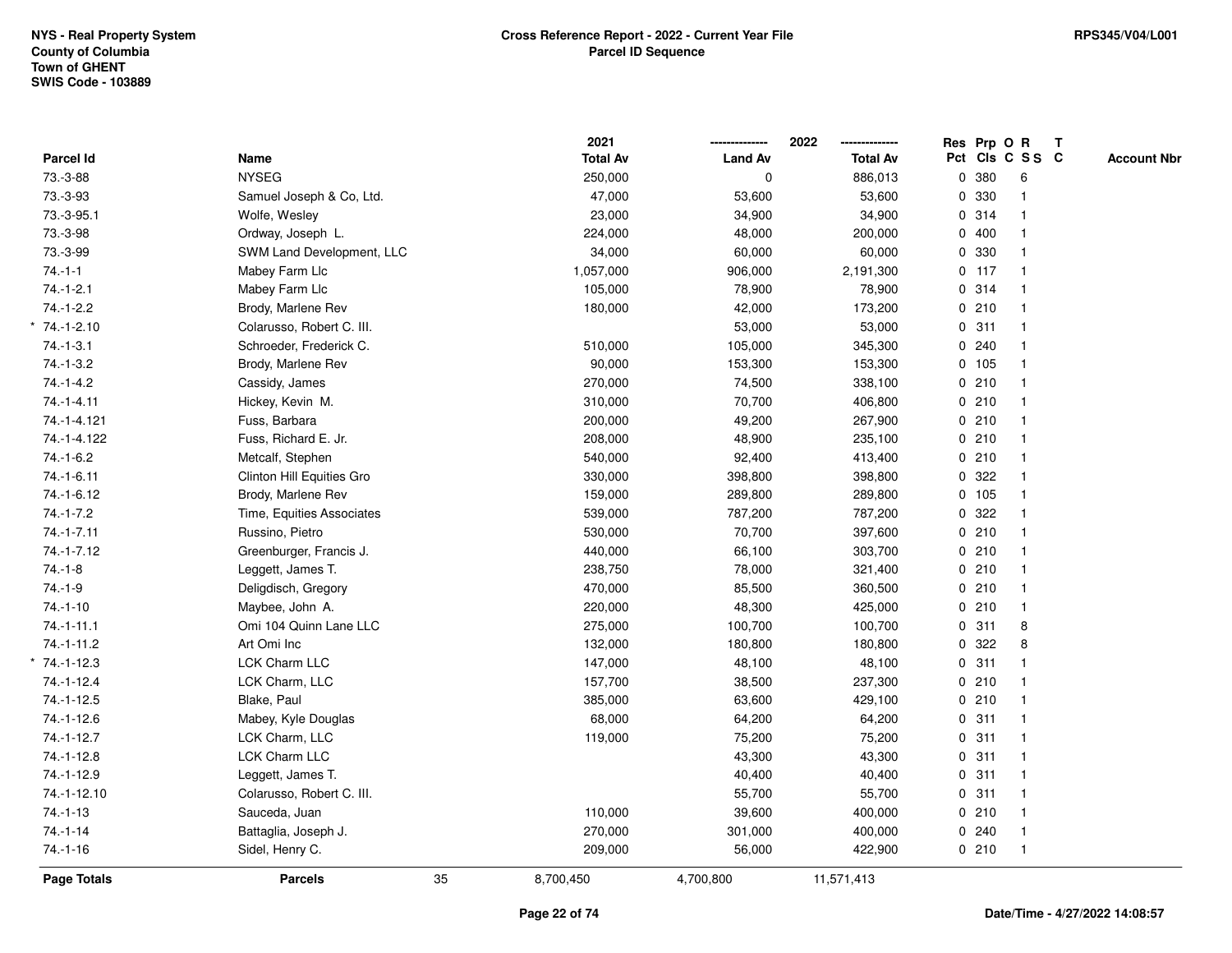|                  |                                            | 2021            |                | 2022            |         | Res Prp O R     | Т |                    |
|------------------|--------------------------------------------|-----------------|----------------|-----------------|---------|-----------------|---|--------------------|
| Parcel Id        | Name                                       | <b>Total Av</b> | <b>Land Av</b> | <b>Total Av</b> |         | Pct Cls C S S C |   | <b>Account Nbr</b> |
| 74.-1-17.3       | Zlomek, Christopher                        | 133,000         | 141,200        | 142,500         | 0.312   | $\overline{1}$  |   |                    |
| $74. - 1 - 17.4$ | Karagiorgas, Eva                           | 350,000         | 89,000         | 399,800         | 0210    | 1               |   |                    |
| 74.-1-17.211     | Schools, Jon David                         | 110,000         | 73,000         | 200,100         | 0210    | $\mathbf{1}$    |   |                    |
| 74.-1-17.212     | Simons, Oliver                             | 280,000         | 47,100         | 378,000         | 0210    | -1              |   |                    |
| 74.-1-17.220     | Taylor, Kyle                               | 180,000         | 47,100         | 253,400         | 99 210  |                 |   |                    |
| 74.-1-18.111     | Fedorowicz, Laura                          | 68,000          | 57,000         | 474,300         | 0.312   |                 |   |                    |
| 74.-1-18.112     | Witherell, Alice H.                        | 347,000         | 105,700        | 458,200         | 0.240   |                 |   |                    |
| 74.-1-18.121     | Jordan, Veronica                           | 280,000         | 75,600         | 543,100         | 0.240   | $\mathbf{1}$    |   |                    |
| 74.-1-18.122     | Krueger, Cathe S.                          | 250,000         | 42,000         | 336,000         | 0210    | 1               |   |                    |
| 74.-1-18.200     | Sidel, Henry C.                            | 110,000         | 88,000         | 88,000          | 0.322   | $\mathbf 1$     |   |                    |
| $74. - 1 - 19$   | Rochlin, Arlyne                            | 240,000         | 58,100         | 345,500         | 0210    | $\mathbf 1$     |   |                    |
| 74.-1-20.11      | Bahn, Curtis                               | 420,000         | 88,900         | 419,500         | 0210    |                 |   |                    |
| 74.-1-20.22      | Garafalo, Daryl J.                         | 250,000         | 59,000         | 294,300         | 0210    |                 |   |                    |
| 74.-1-20.121     | Kittle Irr Trust, Betty J.                 | 375,000         | 315,700        | 644,100         | 0210    | $\mathbf 1$     |   |                    |
| 74.-1-20.122     | Kittle, Gary                               | 190,000         | 54,600         | 168,400         | 0210    | $\mathbf{1}$    |   |                    |
| 74.-1-20.211     | Habeck Credit Shelter Trust, Edward W. Jr. | 196,000         | 132,500        | 134,500         | 0.312   | $\mathbf{1}$    |   |                    |
| 74.-1-20.212     | Witherell, Charles                         | 365,000         | 58,500         | 334,500         | $0$ 220 | $\mathbf{1}$    |   |                    |
| $74.-1-21$       | Andrews, James D.                          | 320,000         | 72,800         | 375,300         | 0.240   | -1              |   |                    |
| 74.-1-22.1       | Doty, Brad M.                              | 130,000         | 37,100         | 329,700         | 0210    |                 |   |                    |
| 74.-1-22.2       | Doty, Gerald E.                            | 180,000         | 37,800         | 303,700         | 0210    |                 |   |                    |
| 74.-1-23.2       | Bozik, Daniel                              | 280,000         | 41,900         | 321,900         | 0210    | $\mathbf{1}$    |   |                    |
| 74.-1-23.12      | Klebanoff, Nina B.                         | 419,000         | 37,800         | 704,000         | 0210    | 1               |   |                    |
| 74.-1-23.111     | VanEck, Roger                              | 250,000         | 45,400         | 393,300         | 0210    | $\mathbf{1}$    |   |                    |
| 74.-1-23.112     | Bozik, Daniel                              | 265,100         | 218,000        | 218,000         | 0.314   | $\mathbf{1}$    |   |                    |
| 74.-1-24.111     | Bowie, Devon                               | 313,000         | 360,200        | 360,200         | 0.322   | $\mathbf 1$     |   |                    |
| 74.-1-24.112     | Murtha, John J. Jr.                        | 260,000         | 49,400         | 429,000         | 0210    |                 |   |                    |
| 74.-1-24.121     | Boulay, Victoria J.                        | 220,000         | 42,000         | 237,100         | 0210    |                 |   |                    |
| 74.-1-24.122     | Art Omi Inc                                | 1,395,000       | 941,800        | 3,616,100       | 0 681   | 8               |   |                    |
| $74.-1-25$       | Brody, Marlene Rev                         | 880,000         | 664,500        | 1,385,200       | 0.240   | $\mathbf{1}$    |   |                    |
| 74.-1-26.2       | Sartori, Polly J.                          | 21,000          | 28,000         | 28,000          | 0.314   | 1               |   |                    |
| 74.-1-26.111     | Coan, Peter                                | 92,000          | 70,500         | 70,500          | 0.314   | $\mathbf 1$     |   |                    |
| 74.-1-26.112     | Coan, Peter                                | 650,000         | 238,000        | 556,200         | 0.240   | 1               |   |                    |
| 74.-1-26.121     | Brody, Trustee, Marlene                    | 317,000         | 587,500        | 587,500         | 0 105   |                 |   |                    |
| 74.-1-26.122     | Garcia, Alvaro                             | 280,000         | 42,600         | 336,800         | 0210    |                 |   |                    |
| $74.-1-27$       | Blank, Walter T.                           | 420,000         | 492,900        | 791,000         | 0.240   | $\mathbf 1$     |   |                    |
| 74.-1-28         | Witaszek, John                             | 173,000         | 37,100         | 244,800         | 0210    | $\mathbf{1}$    |   |                    |
| 74.-1-29         | Brabeck, Michael C.                        | 360,000         | 52,900         | 234,800         | 0210    | $\mathbf{1}$    |   |                    |
| Page Totals      | 37<br><b>Parcels</b>                       | 11,369,100      | 5,631,200      | 17,137,300      |         |                 |   |                    |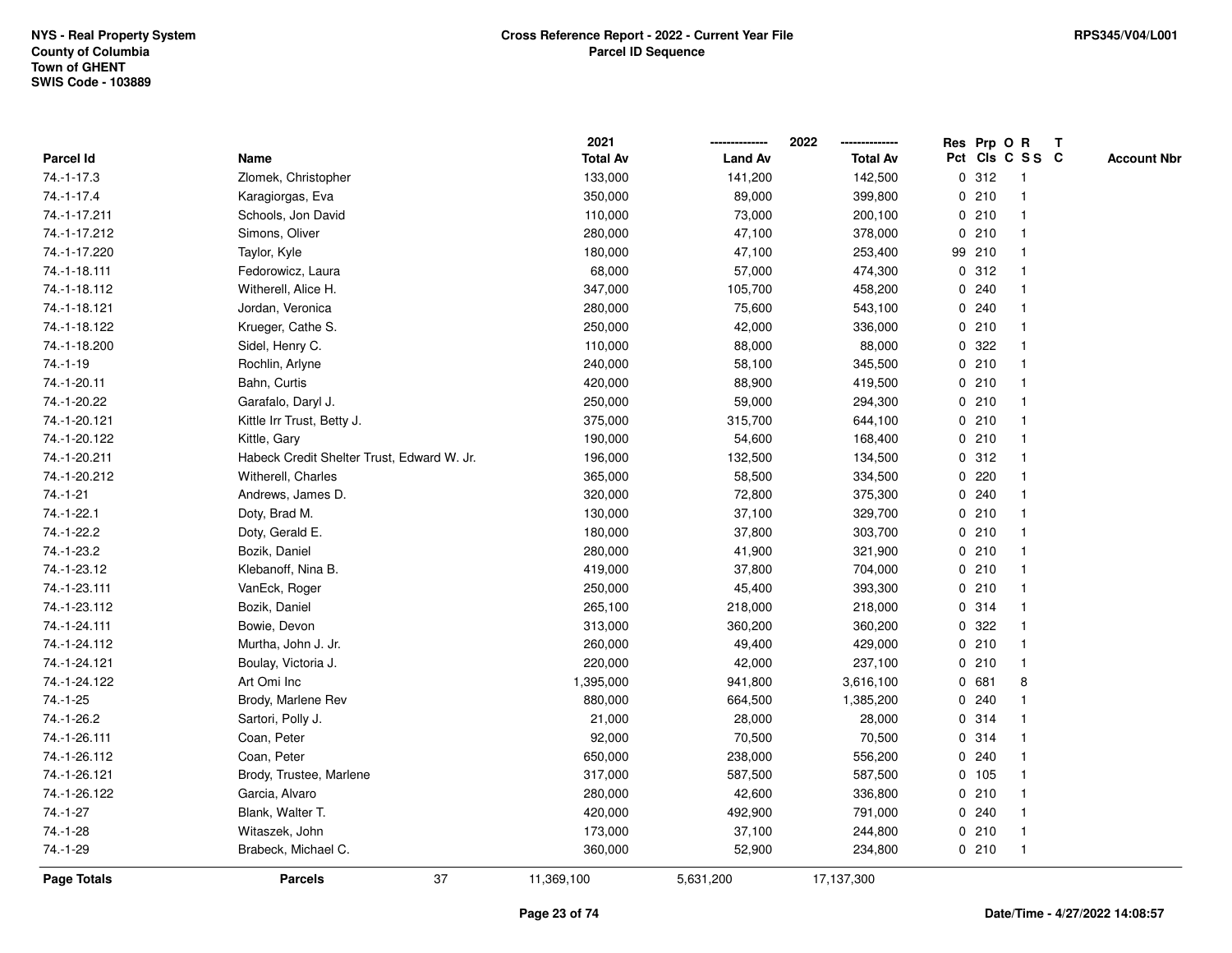|                |                                |    | 2021            |                | 2022            |             |         | Res Prp O R             | $\mathbf{T}$ |                    |
|----------------|--------------------------------|----|-----------------|----------------|-----------------|-------------|---------|-------------------------|--------------|--------------------|
| Parcel Id      | Name                           |    | <b>Total Av</b> | <b>Land Av</b> | <b>Total Av</b> |             |         | Pct Cls C S S C         |              | <b>Account Nbr</b> |
| 74.-1-30       | Young, Thomas                  |    | 120,000         | 43,600         | 216,700         |             | 0.281   |                         |              |                    |
| $74.-1-31$     | Boughton, Andrew W.            |    | 210,000         | 38,500         | 333,200         |             | 0210    |                         |              |                    |
| 74.-1-32       | Slarskey, Janet                |    | 285,000         | 34,000         | 371,000         |             | 0210    | -1                      |              |                    |
| 74.-1-33       | Converse, Donald T.            |    | 190,000         | 52,500         | 375,800         | $\mathbf 0$ | 210     | -1                      |              |                    |
| 74.-1-34.1     | Sykes, Peter                   |    | 199,000         | 28,200         | 384,000         |             | 0210    | -1                      |              |                    |
| 74.-1-34.2     | Sykes, Peter J.                |    | 22,000          | 28,500         | 28,500          |             | 0.314   | -1                      |              |                    |
| $74.-1-35$     | Laspada, Giovanna              |    | 120,000         | 28,600         | 238,700         |             | 0210    |                         |              |                    |
| 74.-1-37       | Porter, Jane                   |    | 230,000         | 35,100         | 475,000         |             | 0210    |                         |              |                    |
| 74.-1-39.1     | Slater, Barbara & Walter       |    | 203,000         | 38,600         | 438,200         |             | 0210    |                         |              |                    |
| 74.-1-39.2     | McNeill, David                 |    | 345,000         | 101,300        | 598,700         |             | 0210    |                         |              |                    |
| $74.-1-40$     | Ranft, Walter T.               |    | 210,000         | 35,000         | 261,600         |             | 0210    | $\mathbf 1$             |              |                    |
| $74. - 1 - 41$ | Kurtz, Bradley                 |    | 150,000         | 36,400         | 171,300         |             | 0210    | $\mathbf 1$             |              |                    |
| 74.-1-42       | Holzer, Peter                  |    | 163,000         | 22,200         | 324,600         |             | 0210    | -1                      |              |                    |
| 74.-1-43.1     | Wilson, Roberta                |    | 266,000         | 68,900         | 337,700         |             | 0210    |                         |              |                    |
| 74.-1-43.2     | Pearce, Katherine L.           |    | 310,000         | 56,400         | 507,800         |             | 0210    |                         |              |                    |
| 74.-1-45.1     | Dunbar Irrev. Trust, Marian C. |    | 357,000         | 139,000        | 434,700         |             | $0$ 170 | -1                      |              |                    |
| 74.-1-45.2     | Tomlin, Josephine V.           |    | 160,000         | 44,100         | 310,100         | $\mathbf 0$ | 210     | $\overline{\mathbf{1}}$ |              |                    |
| 74.-1-46       | Bishop, Robert C.              |    | 195,000         | 48,300         | 317,200         |             | 0210    | -1                      |              |                    |
| $74. - 1 - 47$ | Dunbar, Jonathon L.            |    | 260,000         | 70,000         | 561,900         |             | 0210    | $\mathbf 1$             |              |                    |
| 74.-1-48.1     | Bartel, Carol D.               |    | 190,000         | 58,500         | 322,600         |             | 0210    |                         |              |                    |
| 74.-1-48.2     | Kerner, Sharon Wendy           |    | 230,000         | 44,400         | 252,800         |             | 0210    |                         |              |                    |
| 74.-1-49       | Youmans, Matthew               |    | 288,000         | 65,800         | 396,700         |             | 0210    |                         |              |                    |
| $74.-1-50$     | Schmidt, Herman                |    | 320,000         | 56,000         | 414,000         |             | 0210    |                         |              |                    |
| $74.-1-51$     | Schermerhorn, Robert           |    | 350,000         | 119,000        | 476,300         |             | 70 283  | $\mathbf{1}$            |              |                    |
| $74 - 1 - 52$  | Schermerhorn, Robert           |    | 74,000          | 59,300         | 59,300          | 0           | 314     | -1                      |              |                    |
| 74.-1-53       | Gevertz, Brenda                |    | 263,500         | 45,500         | 410,400         |             | 0210    | $\mathbf 1$             |              |                    |
| $74.-1-54$     | Blinn, Adrianne M.             |    | 160,000         | 39,200         | 206,500         |             | 0210    |                         |              |                    |
| $74.-1-55.1$   | Bailey, Ford                   |    | 255,000         | 35,000         | 525,000         |             | 0210    |                         |              |                    |
| 74.-1-55.2     | Wallace, John                  |    | 190,000         | 38,500         | 230,800         |             | 0210    |                         |              |                    |
| 74.-1-56       | Zito, Layla                    |    | 180,000         | 42,000         | 270,600         |             | 0210    |                         |              |                    |
| 74.-1-57.100   | Katsoulis, Timothy             |    | 288,000         | 65,000         | 356,700         |             | 0210    | -1                      |              |                    |
| 74.-1-57.200   | Andrews-Prack, Leah            |    | 128,700         | 40,600         | 124,800         |             | 0270    | $\mathbf 1$             |              |                    |
| 74.-1-58       | Silver, Michael G.             |    | 270,000         | 58,800         | 286,800         |             | 0210    |                         |              |                    |
| 74.-1-59       | Jackson, Lee M.                |    | 340,000         | 71,400         | 280,900         |             | 0210    |                         |              |                    |
| 74.-1-60       | Kohler, Ronald M.              |    | 94,000          | 71,900         | 71,900          |             | 0.314   |                         |              |                    |
| $74.-1-61$     | Kohler, Ronald M.              |    | 240,000         | 63,000         | 357,900         |             | 0210    | $\mathbf 1$             |              |                    |
| 74.-1-62       | Fenoff, Harold                 |    | 280,000         | 46,600         | 246,300         |             | 0210    | -1                      |              |                    |
| Page Totals    | <b>Parcels</b>                 | 37 | 8,136,200       | 1,969,700      | 11,977,000      |             |         |                         |              |                    |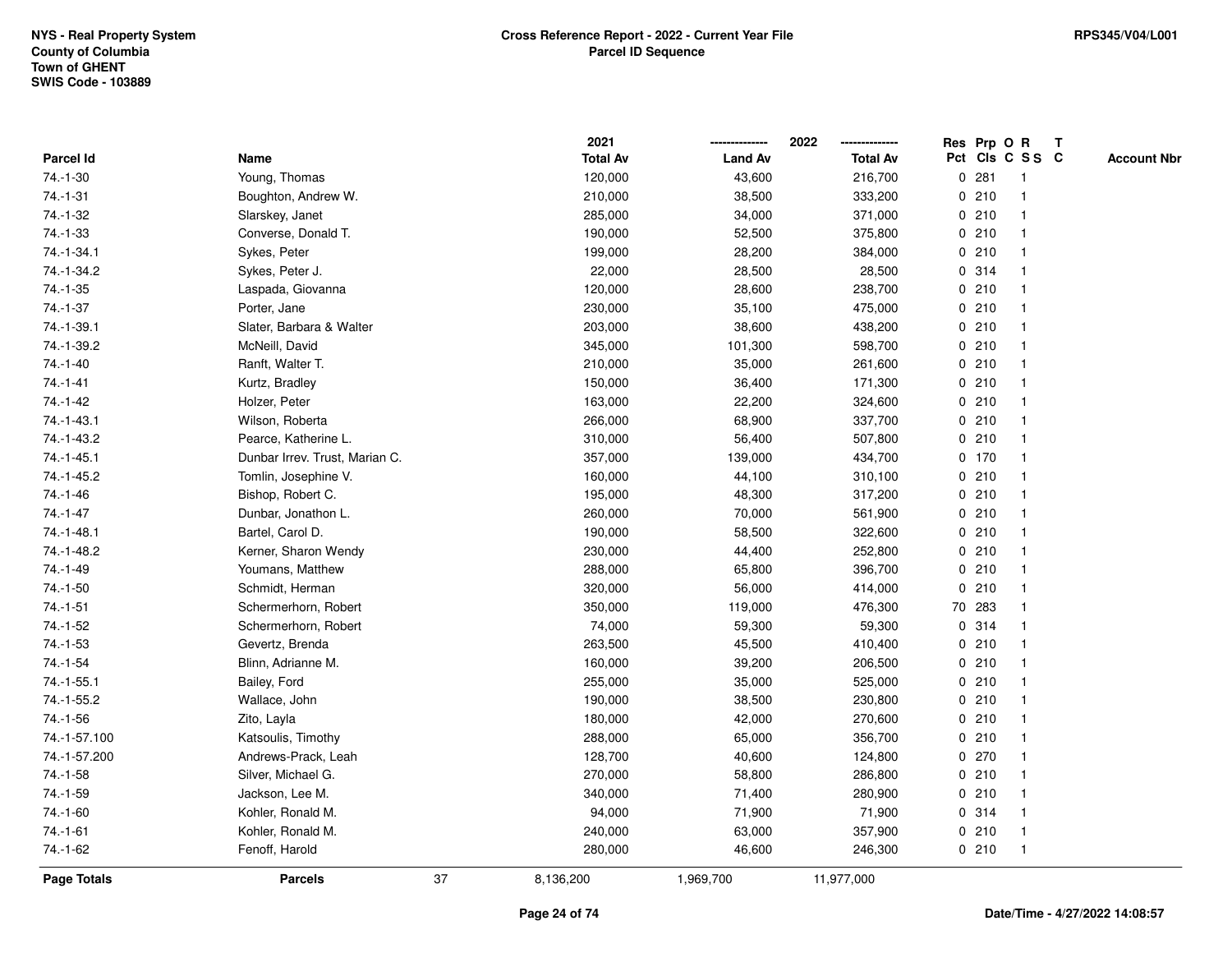|                |                             |    | 2021            |                | 2022            |       | Res Prp O R     | Т |                    |
|----------------|-----------------------------|----|-----------------|----------------|-----------------|-------|-----------------|---|--------------------|
| Parcel Id      | Name                        |    | <b>Total Av</b> | <b>Land Av</b> | <b>Total Av</b> |       | Pct Cls C S S C |   | <b>Account Nbr</b> |
| 74.-1-63       | Devine, Daniel              |    | 227,000         | 35,100         | 320,100         | 0210  | $\mathbf{1}$    |   |                    |
| $74. - 1 - 65$ | <b>Equity Trust Company</b> |    | 130,000         | 42,400         | 333,700         | 0210  | 1               |   |                    |
| 74.-1-66       | Meade, Henry T.             |    | 269,000         | 91,700         | 424,800         | 0210  | $\mathbf{1}$    |   |                    |
| $74.-1-67$     | Cohn, Nicholas A.           |    | 495,000         | 163,500        | 624,100         | 0.240 | -1              |   |                    |
| 74.-1-68       | Devine, Daniel R.           |    | 18,000          | 48,500         | 48,500          | 0.314 |                 |   |                    |
| 74.-1-70.2     | Daugherty, Katharine Byron  |    | 360,000         | 63,000         | 719,600         | 0210  |                 |   |                    |
| 74.-1-70.12    | Sikora, Joseph C.           |    | 170,000         | 46,800         | 300,000         | 0210  | $\mathbf 1$     |   |                    |
| 74.-1-70.111   | Stoner, Jennifer            |    | 390,000         | 167,900        | 502,600         | 0.240 | $\mathbf{1}$    |   |                    |
| 74.-1-70.112   | Ewasick, Stephen            |    | 190,000         | 38,500         | 330,500         | 0210  | 1               |   |                    |
| $74.-1-71$     | Mabey Farm Llc              |    | 14,000          | 26,300         | 26,300          | 0 105 | $\mathbf{1}$    |   |                    |
| 74.-1-72       | Gran, Eliza                 |    | 160,000         | 82,600         | 250,200         | 0210  | $\mathbf 1$     |   |                    |
| 74.-1-73       | Godley, Douglas William     |    | 320,000         | 62,900         | 447,500         | 0210  |                 |   |                    |
| $74. - 1 - 74$ | Stoler, Jean Ward           |    | 340,000         | 74,800         | 427,900         | 0210  |                 |   |                    |
| $74.-1-75$     | Sidel, Henry C.             |    | 8,300           | 21,300         | 21,300          | 0.314 | 1               |   |                    |
| 74.-1-76       | Baeckmann, Peter            |    | 145,000         | 49,000         | 254,200         | 0210  | $\mathbf{1}$    |   |                    |
| $74. - 1 - 77$ | Horne, Donna E.             |    | 180,000         | 38,500         | 275,100         | 0210  | $\mathbf{1}$    |   |                    |
| 74.-1-78.1     | Art Omi Inc                 |    | 186,000         | 127,300        | 140,100         | 0.312 | 8               |   |                    |
| 74.-1-78.2     | Art Omi Inc                 |    | 156,000         | 119,200        | 141,200         | 0.312 | 8               |   |                    |
| 74.-1-79.2     | Harris, James               |    | 329,500         | 55,800         | 344,600         | 0210  | -1              |   |                    |
| 74.-1-79.12    | Williams, Lana              |    | 202,000         | 56,000         | 284,100         | 0210  |                 |   |                    |
| 74.-1-79.111   | Stetz, Peter A.             |    | 170,000         | 48,300         | 228,800         | 0210  | $\mathbf{1}$    |   |                    |
| 74.-1-79.112   | Pottenburgh, Deborah        |    | 230,000         | 37,500         | 476,000         | 0210  | $\mathbf{1}$    |   |                    |
| 74.-1-82       | Barnett, Richard            |    | 28,000          | 32,000         | 32,000          | 0.314 | $\mathbf{1}$    |   |                    |
| 74.-1-83       | Barnett, Richard            |    | 450,000         | 65,400         | 787,000         | 0210  | $\mathbf 1$     |   |                    |
| 74.-1-84       | Kittle, Gary                |    | 340,000         | 157,500        | 575,600         | 0.240 | $\mathbf 1$     |   |                    |
| $74.-1-85$     | Keyser, Benjamin D.         |    | 273,000         | 45,200         | 381,600         | 0210  |                 |   |                    |
| 74.-1-86       | Caponetto, Margaret         |    | 305,000         | 72,800         | 597,400         | 0210  |                 |   |                    |
| 74.-1-87.3     | Opshanski, George           |    | 428,000         | 152,800        | 496,400         | 0210  | $\mathbf{1}$    |   |                    |
| 74.-1-88       | Schools, Jon D.             |    | 90,000          | 54,400         | 81,400          | 0.312 | $\mathbf{1}$    |   |                    |
| 74.-1-89       | Art Omi, Inc.               |    | 90,000          | 91,000         | 91,000          | 0.311 | $\mathbf{1}$    |   |                    |
| $75.-1-1.1$    | Fishman, Alan M.            |    | 875,000         | 1,398,400      | 1,402,200       | 0.312 | 1               |   |                    |
| $75.-1-1.2$    | Clearman, Stephen J.        |    | 1,800,000       | 263,000        | 1,337,200       | 0.281 | $\mathbf 1$     |   |                    |
| $75.-1-2$      | Fishman, Alan M.            |    | 98,000          | 74,700         | 74,700          | 0.314 |                 |   |                    |
| 75.-1-3.12     | Uhll, Michael               |    | 340,000         | 70,000         | 396,000         | 0210  |                 |   |                    |
| 75.-1-3.22     | Uhll, Michael               |    | 10,000          | 8,300          | 8,300           | 0.314 | $\mathbf 1$     |   |                    |
| 75.-1-3.110    | Laudi, Jane Tina            |    | 590,000         | 341,600        | 720,200         | 0.240 | $\mathbf{1}$    |   |                    |
| 75.-1-3.211    | Westfall, Oliver            |    | 138,000         | 71,200         | 124,500         | 0.312 | $\mathbf{1}$    |   |                    |
| Page Totals    | <b>Parcels</b>              | 37 | 10,544,800      | 4,395,200      | 14,026,700      |       |                 |   |                    |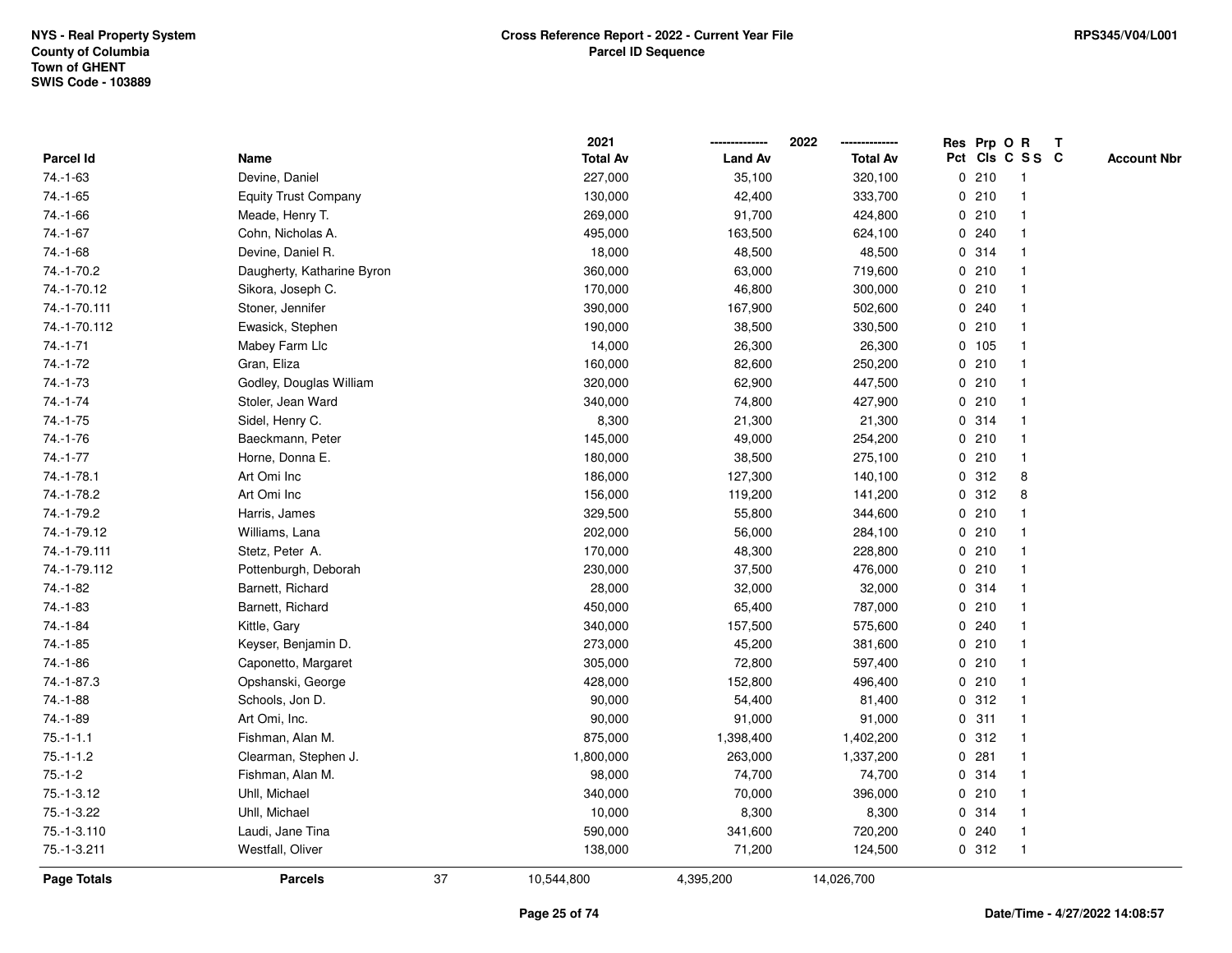|               |                        |    | 2021            |                | 2022            |   |       | Res Prp O R     | Т |                    |
|---------------|------------------------|----|-----------------|----------------|-----------------|---|-------|-----------------|---|--------------------|
| Parcel Id     | Name                   |    | <b>Total Av</b> | <b>Land Av</b> | <b>Total Av</b> |   |       | Pct Cls C S S C |   | <b>Account Nbr</b> |
| 75.-1-3.212   | Brennan, Heidi Lee     |    | 240,000         | 115,500        | 320,400         |   | 0210  | $\mathbf{1}$    |   |                    |
| $75.-1-4$     | Lamarre, Daniel        |    | 175,000         | 46,500         | 310,000         |   | 0210  | 1               |   |                    |
| $75.-1-5$     | Schlegel, Chad D.      |    | 200,000         | 48,500         | 289,800         |   | 0210  | $\mathbf{1}$    |   |                    |
| $75.-1-6.3$   | Lester, Matthew        |    | 230,000         | 57,300         | 308,000         |   | 0210  | -1              |   |                    |
| $75.-1-6.4$   | Walters, Jonathan      |    | 56,900          | 46,500         | 46,500          |   | 0.311 |                 |   |                    |
| 75.-1-6.111   | Zito, Sheila           |    | 226,000         | 81,300         | 375,700         |   | 0210  |                 |   |                    |
| 75.-1-6.112   | Berry Lane Farm LLC    |    | 689,000         | 331,800        | 689,400         |   | 0.240 |                 |   |                    |
| 75.-1-6.210   | Colglazier, Duane      |    | 108,000         | 120,200        | 120,200         | 0 | 322   | $\mathbf{1}$    |   |                    |
| 75.-1-6.220   | Laudi, Jane Tina       |    | 86,000          | 67,000         | 67,000          |   | 0.314 | 1               |   |                    |
| $75.-1-7$     | Schnackenberg, Miranda |    | 167,000         | 54,600         | 338,600         |   | 0210  | $\mathbf{1}$    |   |                    |
| $75.-1-8$     | Gerber, Paul R.        |    | 170,000         | 35,000         | 221,400         |   | 0210  | $\mathbf 1$     |   |                    |
| $75.-1-9$     | Faust, Richard         |    | 240,000         | 63,700         | 355,000         |   | 0210  |                 |   |                    |
| $75.-1-10$    | Fredericks, Ronald A.  |    | 239,700         | 35,000         | 280,000         |   | 0 433 |                 |   |                    |
| 75.-1-11.12   | Fishman, Alan H.       |    | 307,000         | 356,800        | 356,800         |   | 0.322 | $\mathbf 1$     |   |                    |
| 75.-1-11.22   | Anderson, Andrew R.    |    | 89,000          | 47,600         | 101,200         | 0 | 312   | $\mathbf{1}$    |   |                    |
| 75.-1-11.111  | Schemer, Martin R.     |    | 68,000          | 55,800         | 55,800          |   | 0.314 | $\mathbf{1}$    |   |                    |
| 75.-1-11.112  | Schemer, Martin R.     |    | 138,000         | 67,000         | 68,800          |   | 0.312 | $\mathbf{1}$    |   |                    |
| 75.-1-11.211  | Tesson, John E.        |    | 260,000         | 38,500         | 265,800         |   | 0210  | $\mathbf 1$     |   |                    |
| 75.-1-11.212  | Adee, Joseph P.        |    | 150,000         | 46,200         | 339,900         |   | 0210  |                 |   |                    |
| $75.-1-12.2$  | Scafuro, Kathleen      |    | 330,000         | 63,700         | 409,900         |   | 0210  |                 |   |                    |
| $75.-1-12.11$ | Wiczek, William C.     |    | 420,000         | 668,200        | 880,200         |   | 0.240 | $\mathbf{1}$    |   |                    |
| 75.-1-12.12   | Moore, Robert L. Jr.   |    | 125,000         | 91,500         | 91,500          |   | 0.311 | 1               |   |                    |
| $75.-1-13$    | Herrmann, George H.    |    | 190,000         | 35,000         | 330,000         |   | 0210  | $\mathbf{1}$    |   |                    |
| $75.-1-14$    | Schermerhorn, Brenda   |    | 334,000         | 28,200         | 365,600         |   | 0210  | $\mathbf{1}$    |   |                    |
| $75.-1-15.1$  | Conway, Edward J.      |    | 200,000         | 53,900         | 288,400         |   | 0210  | $\mathbf 1$     |   |                    |
| $75.-1-15.2$  | Schermerhorn, Brenda   |    | 32,000          | 34,800         | 34,800          |   | 0.314 |                 |   |                    |
| $75.-1-16$    | Schechter, Stuart      |    | 244,000         | 662,800        | 662,800         |   | 0 322 |                 |   |                    |
| $75.-1-18$    | Camphill Ghent, Inc.   |    | 2,325,000       | 285,000        | 6,005,000       |   | 0 633 | 8               |   |                    |
| $75.-1-19.2$  | Simmons, Brian         |    | 248,000         | 49,700         | 274,100         |   | 0210  | $\mathbf{1}$    |   |                    |
| 75.-1-19.11   | Wayne Blue LLC         |    | 3,207,000       | 1,468,100      | 4,215,800       |   | 0.281 | 1               |   |                    |
| 75.-1-19.12   | VanAlstyne, Toby M.    |    | 215,000         | 35,300         | 312,100         |   | 0210  | 1               |   |                    |
| $75.-1-20$    | Wayne Blue LLC         |    | 50,000          | 146,000        | 146,000         |   | 0.322 | $\mathbf 1$     |   |                    |
| $75.-1-21.2$  | 60 Garage Place LLC    |    | 250,000         | 53,900         | 300,000         |   | 0465  |                 |   |                    |
| 75.-1-21.110  | Jones, Ariel           |    | 80,000          | 74,700         | 74,700          |   | 0.322 |                 |   |                    |
| 75.-1-21.120  | Eberly, Gerald L.      |    | 246,000         | 67,100         | 348,800         |   | 0210  | $\mathbf 1$     |   |                    |
| 75.-1-23.2    | Scheu, Christian F.    |    | 408,000         | 98,000         | 405,200         |   | 0.240 | $\mathbf{1}$    |   |                    |
| 75.-1-23.111  | Ganson, Charles R.     |    | 190,000         | 102,200        | 115,800         |   | 0270  | $\mathbf{1}$    |   |                    |
| Page Totals   | <b>Parcels</b>         | 37 | 12,933,600      | 5,732,900      | 20,171,000      |   |       |                 |   |                    |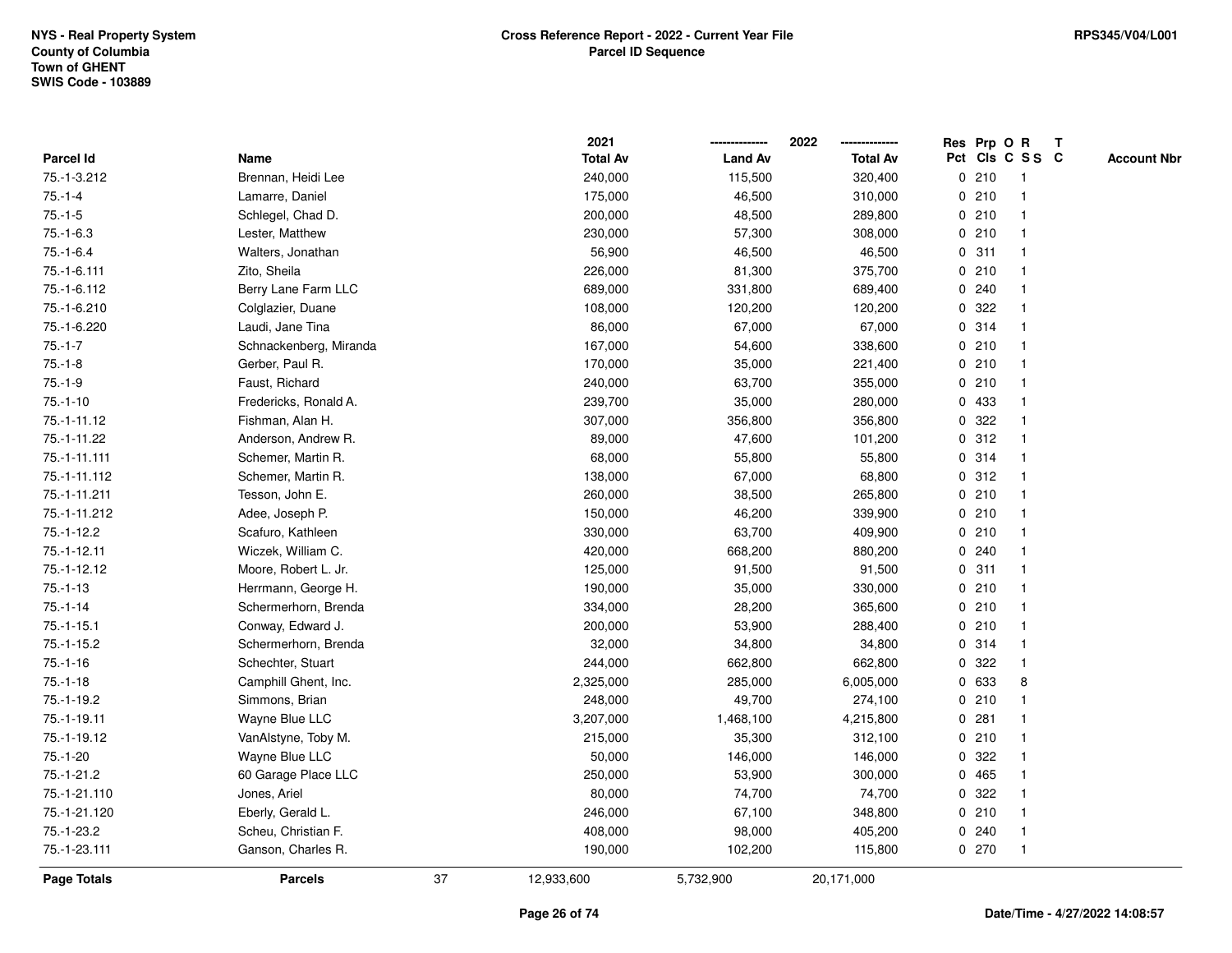|                |                              |    | 2021            |                | 2022            |   |         | Res Prp O R             | Т |                    |
|----------------|------------------------------|----|-----------------|----------------|-----------------|---|---------|-------------------------|---|--------------------|
| Parcel Id      | Name                         |    | <b>Total Av</b> | <b>Land Av</b> | <b>Total Av</b> |   |         | Pct Cls C S S C         |   | <b>Account Nbr</b> |
| 75.-1-23.112   | Fugman, Gary M.              |    | 500,000         | 111,300        | 611,900         |   | 0.240   | $\mathbf{1}$            |   |                    |
| 75.-1-23.120   | Columbia Land Conservancy    |    | 331,000         | 400,200        | 400,200         | 0 | 322     | 8                       |   |                    |
| $75.-1-25$     | Bingham, Daniel A.           |    | 180,000         | 36,600         | 426,100         |   | 0.281   | $\mathbf 1$             |   |                    |
| $75.-1-27$     | Taylor, Ann M.               |    | 46,300          | 41,100         | 41,100          |   | 0.312   |                         |   |                    |
| $75.-1-28$     | Taylor, Ann                  |    | 110,000         | 19,000         | 154,800         |   | 0210    |                         |   |                    |
| $75.-1-29$     | Red Door Management Llc      |    | 96,000          | 25,800         | 128,400         |   | 0210    |                         |   |                    |
| 75.-1-30.2     | Berry Lane Farm, LLC         |    | 27,335          | 42,900         | 42,900          |   | 0.314   | $\overline{\mathbf{1}}$ |   |                    |
| 75.-1-30.12    | Berry Lane Farm, LLC         |    | 24,181          | 39,800         | 39,800          | 0 | 314     |                         |   |                    |
| 75.-1-30.111   | Berry Lane Farm, LLC         |    | 210,263         | 272,100        | 273,000         |   | 0, 105  | -1                      |   |                    |
| 75.-1-30.112   | Berry Lane Farm, LLC         |    | 28,386          | 43,500         | 43,500          |   | 0.314   | $\mathbf{1}$            |   |                    |
| $75.-1-31$     | <b>SRADS LLC</b>             |    | 965,000         | 537,900        | 2,712,400       |   | 90 240  |                         |   |                    |
| $75.-1-32$     | Rochester, Clara             |    | 160,000         | 68,600         | 100,000         |   | $0$ 271 |                         |   |                    |
| $75.-1-33$     | McMurray, Teshia A.          |    | 140,000         | 42,700         | 236,200         |   | 0270    |                         |   |                    |
| $75.-1-34$     | Star Splitter Farm LLC       |    | 177,000         | 141,200        | 141,200         |   | 0 322   |                         |   |                    |
| $75.-1-35$     | Fishman, Judith R.           |    | 105,000         | 35,000         | 233,800         |   | 0210    | $\overline{\mathbf{1}}$ |   |                    |
| 75.-1-36.2     | Ravetch, Trustee, Jeffrey V. |    | 399,000         | 122,200        | 455,300         | 0 | 240     |                         |   |                    |
| 75.-1-36.3     | Star Splitter Farm LLC       |    | 1,329,700       | 887,400        | 1,440,000       |   | 0.240   | $\mathbf 1$             |   |                    |
| $75.-1-37$     | Bowker, Carl                 |    | 90,000          | 35,000         | 53,100          |   | 0.270   |                         |   |                    |
| $75.-1-38$     | Star Splitter Farm LLC       |    | 37,000          | 35,000         | 35,000          |   | 0.311   |                         |   |                    |
| $75.-1-39$     | Star Splitter Farm LLC       |    | 47,000          | 42,800         | 42,800          |   | 0.311   |                         |   |                    |
| 75.-1-40.3     | Star Splitter Farm LLC       |    | $\mathbf 0$     | 49,000         | 91,800          |   | 0270    | $\mathbf 1$             |   |                    |
| 75.-1-40.3-22  | Star Splitter Farm LLC       |    |                 | 49,000         | 91,800          |   | 0.270   | 9                       |   |                    |
| 75.-1-40.11    | Star Splitter Farm LLC       |    | 97,000          | 71,600         | 71,600          |   | 0.311   | $\mathbf{1}$            |   |                    |
| 75.-1-40.12    | Thibeault, Brittany D.       |    | 280,000         | 67,100         | 355,600         |   | 0210    | $\mathbf 1$             |   |                    |
| $75. - 1 - 41$ | Ordway, Richard W.           |    | 130,000         | 40,600         | 142,500         |   | 0.270   | -1                      |   |                    |
| 75.-1-42.2     | Sheak, Dale J.               |    | 180,000         | 59,500         | 289,200         |   | 0210    |                         |   |                    |
| 75.-1-42.12    | Star Splitter Farm LLC       |    | 229,000         | 211,900        | 211,900         |   | 0.322   |                         |   |                    |
| 75.-1-42.111   | Star Splitter Farm LLC       |    | 104,000         | 174,800        | 174,800         |   | 0 105   |                         |   |                    |
| 75.-1-42.112   | Star Splitter Farm LLC       |    | 293,000         | 330,200        | 330,200         | 0 | 322     |                         |   |                    |
| $75.-1-43$     | Dolgin, Stephen E.           |    | 420,000         | 60,900         | 521,800         |   | 0210    | $\mathbf{1}$            |   |                    |
| $75.-1-44$     | Felpel, Kevin C.             |    | 120,000         | 41,800         | 214,900         |   | 0210    | $\mathbf{1}$            |   |                    |
| $75.-1-45$     | Miglio, Thomas F.            |    | 250,000         | 71,000         | 365,000         |   | 0210    | -1                      |   |                    |
| $75.-1-46$     | 259 Snyder Road, LLC         |    | 895,000         | 275,400        | 1,150,000       |   | 0.281   |                         |   |                    |
| $75.-1-47$     | Habeck, Brinder K.           |    | 330,000         | 147,700        | 318,300         |   | 0.240   |                         |   |                    |
| $75.-1-49$     | Snyder, George A.            |    | 389,000         | 210,000        | 419,300         |   | 0.240   |                         |   |                    |
| $75.-1-51$     | Del Peral, Sonya             |    | 250,000         | 91,900         | 400,000         |   | 0210    | -1                      |   |                    |
| $75.-1-52$     | <b>SRADS LLC</b>             |    | 39,000          | 52,300         | 52,300          |   | 0.314   | $\mathbf{1}$            |   |                    |
| Page Totals    | <b>Parcels</b>               | 37 | 9,009,165       | 4,984,800      | 12,812,500      |   |         |                         |   |                    |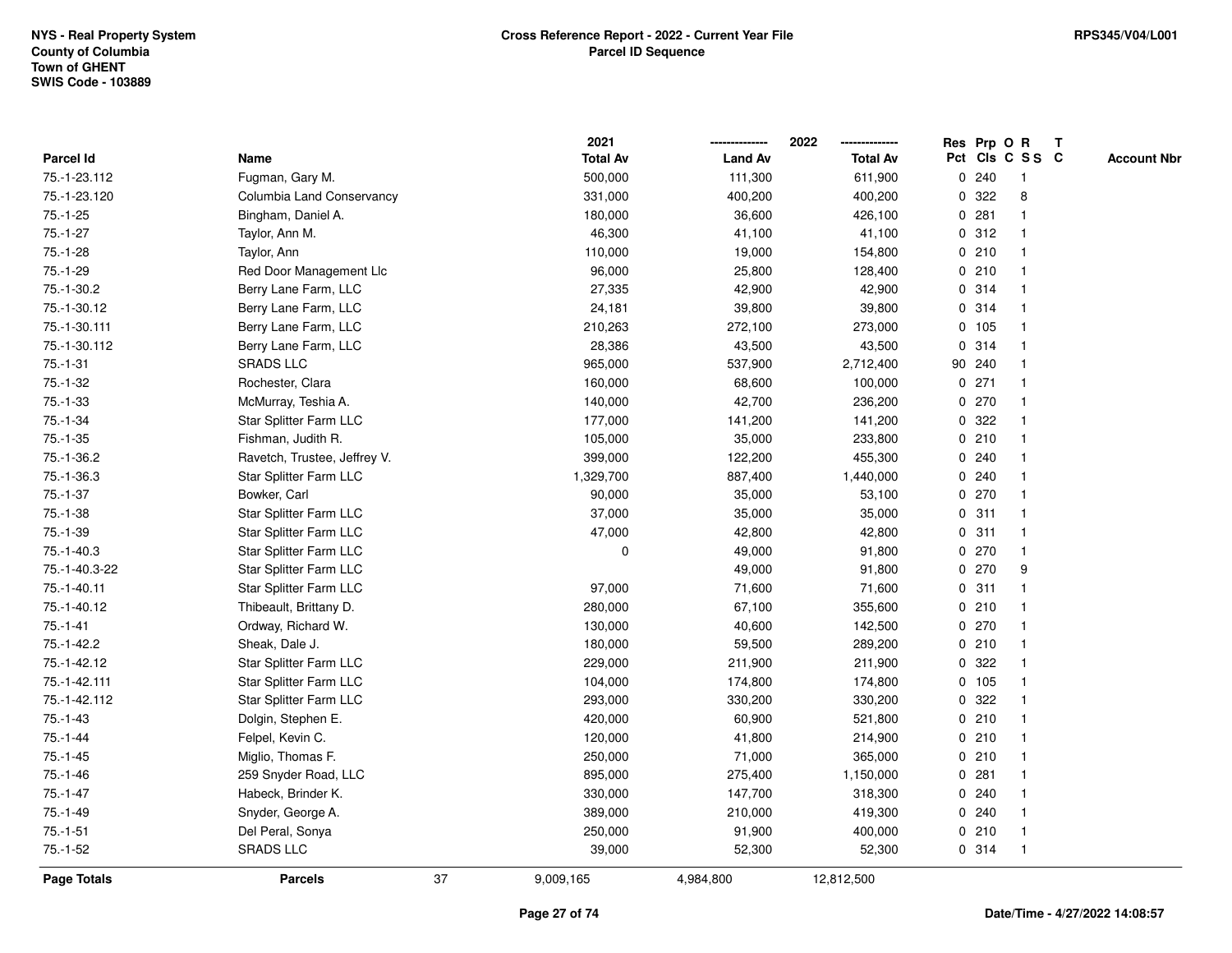|                    |                                            | 2021            |                | 2022            | Res Prp O R     |     |              | Т |                    |
|--------------------|--------------------------------------------|-----------------|----------------|-----------------|-----------------|-----|--------------|---|--------------------|
| Parcel Id          | Name                                       | <b>Total Av</b> | <b>Land Av</b> | <b>Total Av</b> | Pct Cls C S S C |     |              |   | <b>Account Nbr</b> |
| 75.-1-53.1         | Snyder, George Jr.                         | 245,000         | 220,600        | 220,600         | 0               | 322 | $\mathbf{1}$ |   |                    |
| 75.-1-53.2         | Graziano, Ralph L.                         | 330,000         | 46,900         | 343,400         | 0210            |     | $\mathbf{1}$ |   |                    |
| $75.-1-55.1$       | Berry Lane Farm LLC                        | 250,000         | 688,400        | 688,400         | 0 105           |     | $\mathbf{1}$ |   |                    |
| $75.-1-55.2$       | Gallagher, Sarah K.                        | 160,000         | 40,300         | 243,700         | 0210            |     | $\mathbf{1}$ |   |                    |
| $75.-1-56$         | Habeck Credit Shelter Trust, Edward W. Jr. | 88,000          | 68,100         | 68,100          | 0.322           |     |              |   |                    |
| $75.-1-57$         | Berry Lane Farm, LLC                       | 27,335          | 40,600         | 40,600          | 0.314           |     |              |   |                    |
| $75.-1-58$         | Cranna, Pamela A.                          | 200,000         | 35,000         | 225,100         | 0210            |     | $\mathbf{1}$ |   |                    |
| $75.-1-59$         | Whiteman Irrev Trust, Roberta              | 310,000         | 171,000        | 366,100         | 0210            |     | $\mathbf{1}$ |   |                    |
| $75.-1-60$         | Camphill Ghent, Inc.                       | 31,000          | 34,100         | 34,100          | 0.314           |     | 8            |   |                    |
| $75.-1-61$         | Baer, Susan G.                             | 200,000         | 48,300         | 435,600         | 0210            |     | $\mathbf{1}$ |   |                    |
| 75.-1-62           | Steward, Joel T.                           | 172,000         | 37,100         | 332,100         | 0210            |     | -1           |   |                    |
| $75.-1-63$         | Akin, Donald Jr.                           | 184,000         | 37,100         | 307,200         | 0210            |     |              |   |                    |
| $75.-1-65$         | Star Splitter Farm LLC                     | 60,000          | 54,900         | 54,900          | 0.322           |     |              |   |                    |
| $75.-1-66$         | Zito, Sheila                               | 16,000          | 25,000         | 25,000          | 0.314           |     | $\mathbf{1}$ |   |                    |
| $75.4 - 1 - 1.1$   | Byrum, Debbye                              | 310,000         | 41,500         | 320,200         | 0               | 210 | $\mathbf{1}$ |   |                    |
| $75.4 - 1 - 1.2$   | Surowiec, Lukasz                           | 190,000         | 35,400         | 325,000         | 0210            |     | $\mathbf{1}$ |   |                    |
| $75.4 - 1 - 2$     | Engel, Jean C.                             | 158,000         | 29,000         | 210,700         | 0270            |     | $\mathbf{1}$ |   |                    |
| $75.4 - 1 - 3$     | Stalker, Courtney L.                       | 179,000         | 36,500         | 326,600         | 0210            |     | -1           |   |                    |
| $75.4 - 1 - 4$     | Gauthier, Russell                          | 305,000         | 28,200         | 447,100         | 0210            |     |              |   |                    |
| $75.4 - 1 - 5$     | Gauthier, Russell                          | 9,600           | 19,800         | 19,800          | 0.311           |     |              |   |                    |
| $75.4 - 1 - 6$     | Gerber, Vincent                            | 160,000         | 26,800         | 289,000         | 0210            |     | $\mathbf{1}$ |   |                    |
| $75.4 - 1 - 7$     | Morse, Leonard David& Diane                | 210,000         | 27,000         | 283,300         | 0210            |     | $\mathbf{1}$ |   |                    |
| $75.4 - 1 - 8$     | Shaw, Christopher                          | 140,000         | 30,200         | 248,900         | 0210            |     | $\mathbf{1}$ |   |                    |
| 75.4-1-9.11        | Verschelden, Jennifer                      | 115,000         | 32,200         | 218,000         | 0210            |     | $\mathbf{1}$ |   |                    |
| 75.4-1-9.12        | VanAlstyne, Travis N.                      | 145,000         | 26,300         | 304,500         | 0210            |     | -1           |   |                    |
| 75.4-1-9.200       | Engel, Walter F.                           | 140,000         | 31,600         | 267,800         | 0210            |     |              |   |                    |
| 75.4-1-10          | Bacon, Corey Robert                        | 145,000         | 31,600         | 263,100         | 0210            |     |              |   |                    |
| $75.4 - 1 - 11$    | Mashaw, Stephen E.                         | 150,000         | 31,000         | 215,000         | 0210            |     | $\mathbf{1}$ |   |                    |
| $75.4 - 1 - 12$    | <b>Bible Baptist Church</b>                | 200,000         | 26,500         | 310,500         | 0210            |     | 8            |   |                    |
| 75.4-1-13          | Gleason, Joel R.                           | 55,000          | 25,000         | 33,400          | 0270            |     | $\mathbf{1}$ |   |                    |
| $75.4 - 1 - 14$    | Russo, Joelle                              | 160,000         | 27,500         | 327,700         | 0210            |     | $\mathbf{1}$ |   |                    |
| 75.4-1-15.1        | Bernstein, Gary P.                         | 375,000         | 98,000         | 416,800         | 0210            |     | -1           |   |                    |
| 75.4-1-15.2        | Rowe, Dean A.                              | 235,000         | 42,000         | 287,800         | 0210            |     |              |   |                    |
| 75.4-1-16          | Moore, Robert                              | 180,000         | 22,200         | 216,600         | 0210            |     |              |   |                    |
| $75.4 - 1 - 17$    | Voltz, David P.                            | 200,000         | 43,400         | 322,100         | 0210            |     | $\mathbf{1}$ |   |                    |
| $75.4 - 1 - 18$    | Dunham, John                               | 180,000         | 24,200         | 290,100         | 0210            |     | $\mathbf{1}$ |   |                    |
| 75.4-1-19          | Hopkins, Stacey E.                         | 120,000         | 18,600         | 299,300         | 0210            |     | $\mathbf{1}$ |   |                    |
| <b>Page Totals</b> | 37<br><b>Parcels</b>                       | 6,334,935       | 2,301,900      | 9,628,200       |                 |     |              |   |                    |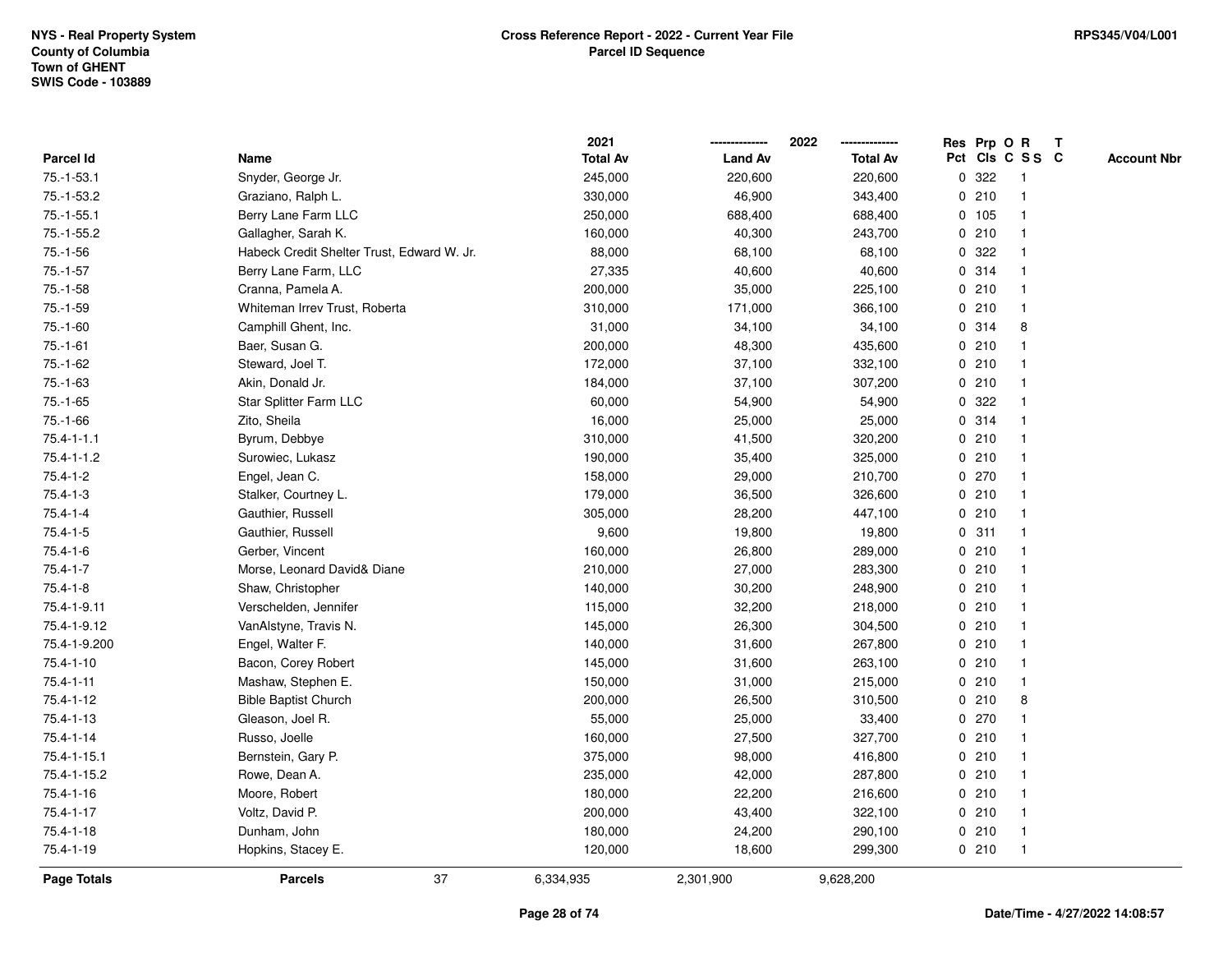|               |                             |    | 2021            |                | 2022            |   |       | Res Prp O R     | Т |                    |
|---------------|-----------------------------|----|-----------------|----------------|-----------------|---|-------|-----------------|---|--------------------|
| Parcel Id     | Name                        |    | <b>Total Av</b> | <b>Land Av</b> | <b>Total Av</b> |   |       | Pct Cls C S S C |   | <b>Account Nbr</b> |
| 75.4-1-20     | Ellis, Wayne R.             |    | 150,000         | 32,000         | 264,300         |   | 0210  | $\mathbf{1}$    |   |                    |
| 75.4-1-21     | Pechacek, Steve M.          |    | 200,000         | 25,000         | 248,200         |   | 0210  | $\mathbf{1}$    |   |                    |
| 75.4-1-22     | Gerber, Lance V.            |    | 180,000         | 26,000         | 233,200         |   | 0210  | $\mathbf{1}$    |   |                    |
| 75.4-1-23     | <b>Bible Baptist Church</b> |    | 555,800         | 29,300         | 750,000         |   | 0620  | 8               |   |                    |
| 75.4-1-24     | <b>Bible Baptist Church</b> |    | 3,400           | 1,800          | 1,800           |   | 0 438 | 8               |   |                    |
| 75.4-1-25     | <b>Bible Baptist Church</b> |    | 250,000         | 30,600         | 438,600         |   | 0210  | 8               |   |                    |
| 75.4-1-26     | Wilson, Robert C.           |    | 130,000         | 23,400         | 176,800         |   | 0210  | $\mathbf 1$     |   |                    |
| 75.4-1-27     | Collins, Richard J.         |    | 130,000         | 29,900         | 286,900         |   | 0210  | $\mathbf{1}$    |   |                    |
| 75.4-1-28     | Brennan, Keith J.           |    | 398,000         | 98,000         | 720,300         |   | 0210  | $\mathbf{1}$    |   |                    |
| 75.4-1-30     | Rich, Joseph E.             |    | 2,300           | 12,900         | 12,900          |   | 0.311 | $\mathbf{1}$    |   |                    |
| 75.4-1-31     | Rich, Joseph E.             |    | 190,000         | 26,200         | 305,300         |   | 0210  | -1              |   |                    |
| 75.4-1-32     | Lanphear, Darin             |    | 120,000         | 32,700         | 156,600         |   | 0210  |                 |   |                    |
| 75.4-1-33     | Benvenuto, Michael          |    | 160,000         | 35,000         | 297,100         |   | 0210  | $\mathbf 1$     |   |                    |
| 75.4-1-34     | Taconic Telephone Corp.     |    | 50,400          | 4,440          | 50,400          |   | 0 831 | 6               |   |                    |
| 75.4-1-35     | Ghent Volunteer Fire Co     |    | 489,000         | 40,500         | 570,000         | 0 | 662   | 8               |   |                    |
| 75.4-1-36     | Ghent Volunteer Fire Co     |    | 48,100          | 34,300         | 48,100          |   | 0 662 | 8               |   |                    |
| 75.4-1-37     | Cooley, Adam C.             |    | 80,000          | 18,600         | 101,500         |   | 0210  | $\mathbf{1}$    |   |                    |
| 75.4-1-38     | Deluca, Jessie              |    | 190,000         | 17,800         | 167,600         |   | 0210  | -1              |   |                    |
| 75.4-1-39     | Kraham, Zachary             |    | 200,000         | 35,000         | 320,800         |   | 0210  |                 |   |                    |
| 75.4-1-40     | Gaustad, Susan              |    | 180,000         | 33,300         | 259,300         |   | 0210  | $\mathbf 1$     |   |                    |
| 75.4-1-41     | Prior, David                |    | 160,000         | 25,900         | 254,400         |   | 0210  | $\mathbf{1}$    |   |                    |
| 75.4-1-42     | Provost, Peter              |    | 161,000         | 20,600         | 295,000         |   | 0210  | $\mathbf{1}$    |   |                    |
| 75.4-1-43     | Smith, Albert Jr.           |    | 150,000         | 32,800         | 287,400         |   | 0210  | $\mathbf{1}$    |   |                    |
| 75.4-1-44     | Caprio, Jennifer K.         |    | 130,000         | 25,500         | 192,100         |   | 0210  | $\mathbf{1}$    |   |                    |
| 75.4-1-45     | Sitzer, Richard             |    | 140,000         | 29,600         | 185,300         |   | 0210  | -1              |   |                    |
| 75.4-1-46     | Szczesniuk, Orest           |    | 182,500         | 27,600         | 286,900         |   | 0210  |                 |   |                    |
| 75.4-1-47     | Engel, Brian                |    | 170,000         | 26,800         | 292,600         |   | 0210  |                 |   |                    |
| 75.4-1-48     | Collier, Michael R.         |    | 160,000         | 26,500         | 337,700         |   | 0210  | $\mathbf{1}$    |   |                    |
| 75.4-1-49     | Young, Tammy J.             |    | 160,000         | 29,400         | 222,500         |   | 0210  | $\mathbf{1}$    |   |                    |
| 75.4-1-50     | Halstead, Gail              |    | 55,000          | 30,200         | 156,300         |   | 0270  | $\mathbf{1}$    |   |                    |
| 75.4-1-51.1   | Shurtleff, Scott E.         |    | 185,000         | 31,200         | 265,600         |   | 0210  | $\mathbf{1}$    |   |                    |
| 75.4-1-51.2   | Szczesniuk, Orest           |    | 64,000          | 38,800         | 74,800          |   | 0.312 | -1              |   |                    |
| 75.4-1-52     | Kemp, Aaron J.              |    | 155,000         | 43,200         | 373,600         |   | 0210  |                 |   |                    |
| 75.4-1-53     | Orozco, Rebecca L.          |    | 130,000         | 25,700         | 200,500         |   | 0210  |                 |   |                    |
| 75.4-1-54.100 | Ghent Self Storage Inc.     |    | 603,900         | 69,300         | 900,000         |   | 0.442 | $\mathbf{1}$    |   |                    |
| 75.4-1-54.200 | Long Oil Heat Inc           |    | 209,100         | 29,200         | 225,000         |   | 0.441 | $\mathbf{1}$    |   |                    |
| 75.4-1-56     | Card, David                 |    | 125,000         | 30,400         | 280,300         |   | 0210  | $\mathbf{1}$    |   |                    |
| Page Totals   | <b>Parcels</b>              | 37 | 6,647,500       | 1,129,440      | 10,239,700      |   |       |                 |   |                    |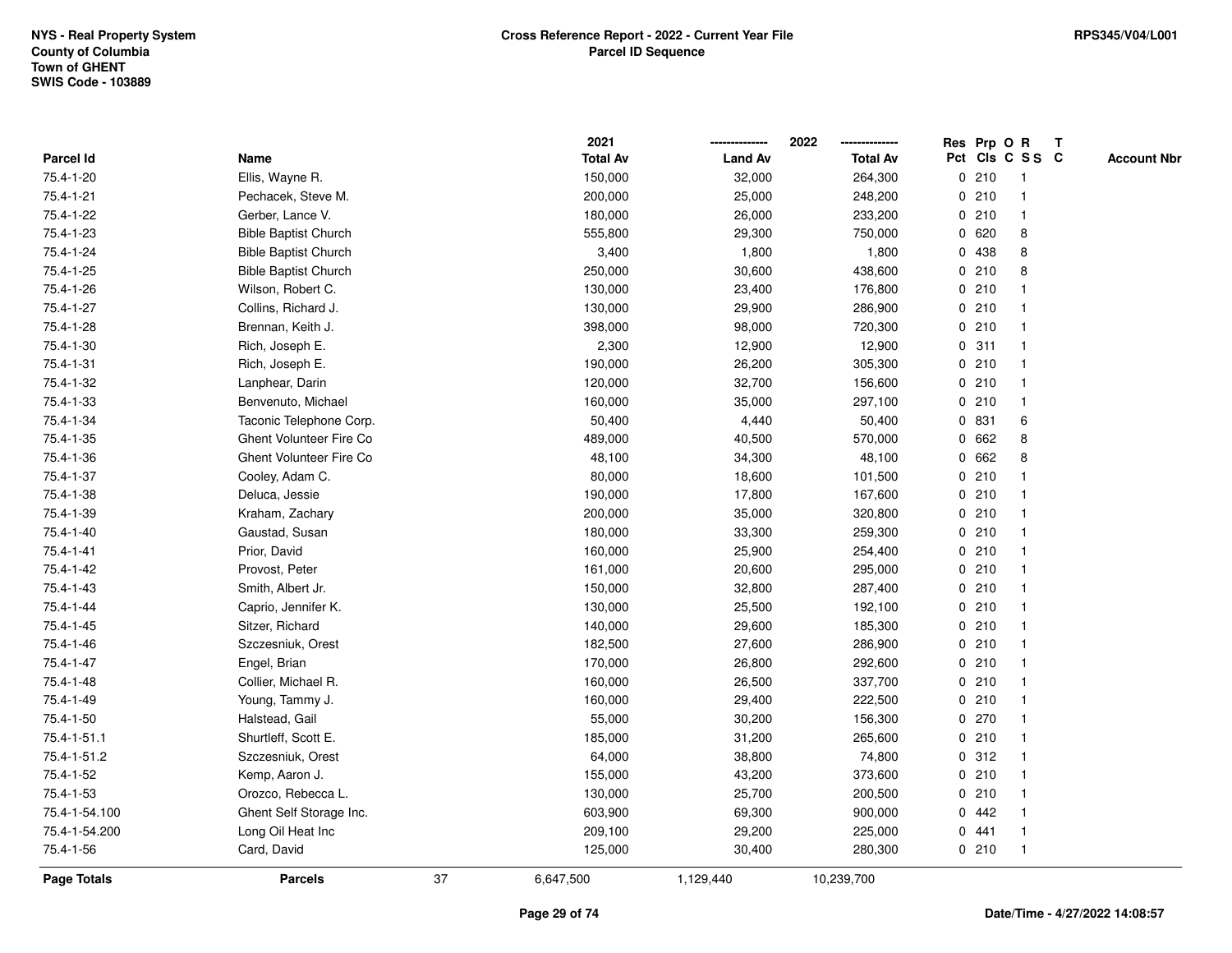|                    |                                             | 2021            |                | 2022            |   |       | Res Prp O R     | Т |                    |
|--------------------|---------------------------------------------|-----------------|----------------|-----------------|---|-------|-----------------|---|--------------------|
| Parcel Id          | Name                                        | <b>Total Av</b> | <b>Land Av</b> | <b>Total Av</b> |   |       | Pct Cls C S S C |   | <b>Account Nbr</b> |
| 75.4-1-57          | Valdina, Eric J.                            | 45,000          | 35,000         | 206,000         |   | 0210  | $\mathbf{1}$    |   |                    |
| 75.4-1-58          | Ghent Playhouse Inc.                        | 119,600         | 23,400         | 170,000         | 0 | 511   | 8               |   |                    |
| 75.4-1-60          | Valdina, Eric                               | 110,000         | 15,000         | 140,000         |   | 0 484 | -1              |   |                    |
| 75.4-1-61          | Little Pine LLC                             | 87,200          | 18,200         | 110,000         |   | 0 484 |                 |   |                    |
| 75.4-1-62          | Little Pine LLC                             | 600             | 3,700          | 3,700           |   | 0.311 |                 |   |                    |
| 75.4-1-63          | Veterans Of Foreign Wars                    | 458,400         | 48,300         | 500,000         |   | 0 534 | 8               |   |                    |
| 75.4-1-64          | Ghent Sportsman Association                 | 2,300           | 3,000          | 3,000           |   | 0 920 |                 |   |                    |
| 75.4-1-65          | Schermerhorn Family Trust                   | 120,000         | 31,300         | 143,100         |   | 0210  |                 |   |                    |
| 75.4-1-66          | Myers, Mark C.                              | 130,000         | 26,200         | 170,100         |   | 0220  |                 |   |                    |
| 75.4-1-67          | Harris, David                               | 200,000         | 28,300         | 310,200         |   | 0210  | $\mathbf 1$     |   |                    |
| 75.4-1-68          | Keller, Robert H.                           | 110,000         | 19,800         | 173,800         |   | 0210  |                 |   |                    |
| 75.4-1-69          | Haner, Philip                               | 360,000         | 38,800         | 701,300         |   | 0210  |                 |   |                    |
| 75.4-1-70          | Agostinello Corp                            | 168,000         | 27,200         | 300,000         |   | 0411  |                 |   |                    |
| 75.4-1-71          | Keller, Robert H.                           | 97,400          | 3,700          | 36,300          |   | 0210  |                 |   |                    |
| 75.4-1-72          | 3 X 66, LLC                                 | 131,500         | 13,000         | 160,000         |   | 0 483 |                 |   |                    |
| 75.4-1-73          | Nieto, Barry                                | 160,000         | 10,000         | 280,100         |   | 0210  | -1              |   |                    |
| 75.4-1-74          | Pulver, George A.                           | 90,000          | 11,500         | 144,400         |   | 0210  | -1              |   |                    |
| 75.4-1-75          | 2261 Route 66 Holdings LLC                  | 120,000         | 11,000         | 195,000         |   | 0220  |                 |   |                    |
| 75.4-1-76          | Friedman, Jonathan                          | 170,000         | 43,200         | 212,600         |   | 0220  |                 |   |                    |
| 75.4-1-77          | Lanier, Ruth A.                             | 180,000         | 19,000         | 272,400         |   | 0210  |                 |   |                    |
| 75.4-1-78          | Nacamulli, Robert                           | 180,000         | 16,500         | 334,000         |   | 0210  |                 |   |                    |
| 75.4-1-79          | Hess Trust No. 1 of 2019, Charles H & Linda | 150,000         | 18,200         | 214,100         |   | 0210  |                 |   |                    |
| 75.4-1-80          | Card, Harold                                | 130,000         | 22,200         | 154,900         |   | 0210  | -1              |   |                    |
| 75.4-1-81          | McCaffrey, Patrick F.                       | 120,000         | 13,000         | 300,000         |   | 0210  | -1              |   |                    |
| 75.4-1-82          | Agar, John                                  | 110,000         | 19,800         | 127,100         |   | 0210  | -1              |   |                    |
| 75.4-1-83          | Sheerin, John                               | 150,000         | 26,800         | 202,300         |   | 0210  |                 |   |                    |
| 75.4-1-84          | Kennedy, Daniel F.                          | 120,000         | 26,200         | 125,700         |   | 0210  |                 |   |                    |
| 75.4-1-85          | Berninger, Eric                             | 120,000         | 26,900         | 156,900         |   | 0210  |                 |   |                    |
| 75.4-1-86          | Haner, Phillip                              | 65,000          | 27,300         | 78,600          |   | 0270  | -1              |   |                    |
| 75.4-1-87          | Hogan, James P.                             | 90,000          | 30,400         | 92,000          |   | 0270  | -1              |   |                    |
| 75.4-1-88          | Knapp, Daniel L.                            | 65,000          | 25,600         | 59,100          |   | 0270  | -1              |   |                    |
| 75.4-1-89          | Akin, William E. III.                       | 40,000          | 26,700         | 31,500          |   | 0270  | -1              |   |                    |
| 75.4-1-90          | Gneiting, Pedro                             | 130,000         | 19,400         | 137,000         |   | 0210  |                 |   |                    |
| 75.4-1-91          | Browne, Robert                              | 170,000         | 35,000         | 368,700         |   | 0210  |                 |   |                    |
| 75.4-1-92          | Brookside Mobil Home Park                   | 380,000         | 420,000        | 590,000         |   | 0416  |                 |   |                    |
| 75.4-1-93          | Castro, Luis A.                             | 205,000         | 31,400         | 232,500         |   | 0210  | -1              |   |                    |
| $75.4 - 2 - 1$     | Galvin, William J.                          | 300,000         | 137,200        | 388,100         |   | 0.240 | $\mathbf{1}$    |   |                    |
| <b>Page Totals</b> | 37<br><b>Parcels</b>                        | 5,385,000       | 1,352,200      | 7,824,500       |   |       |                 |   |                    |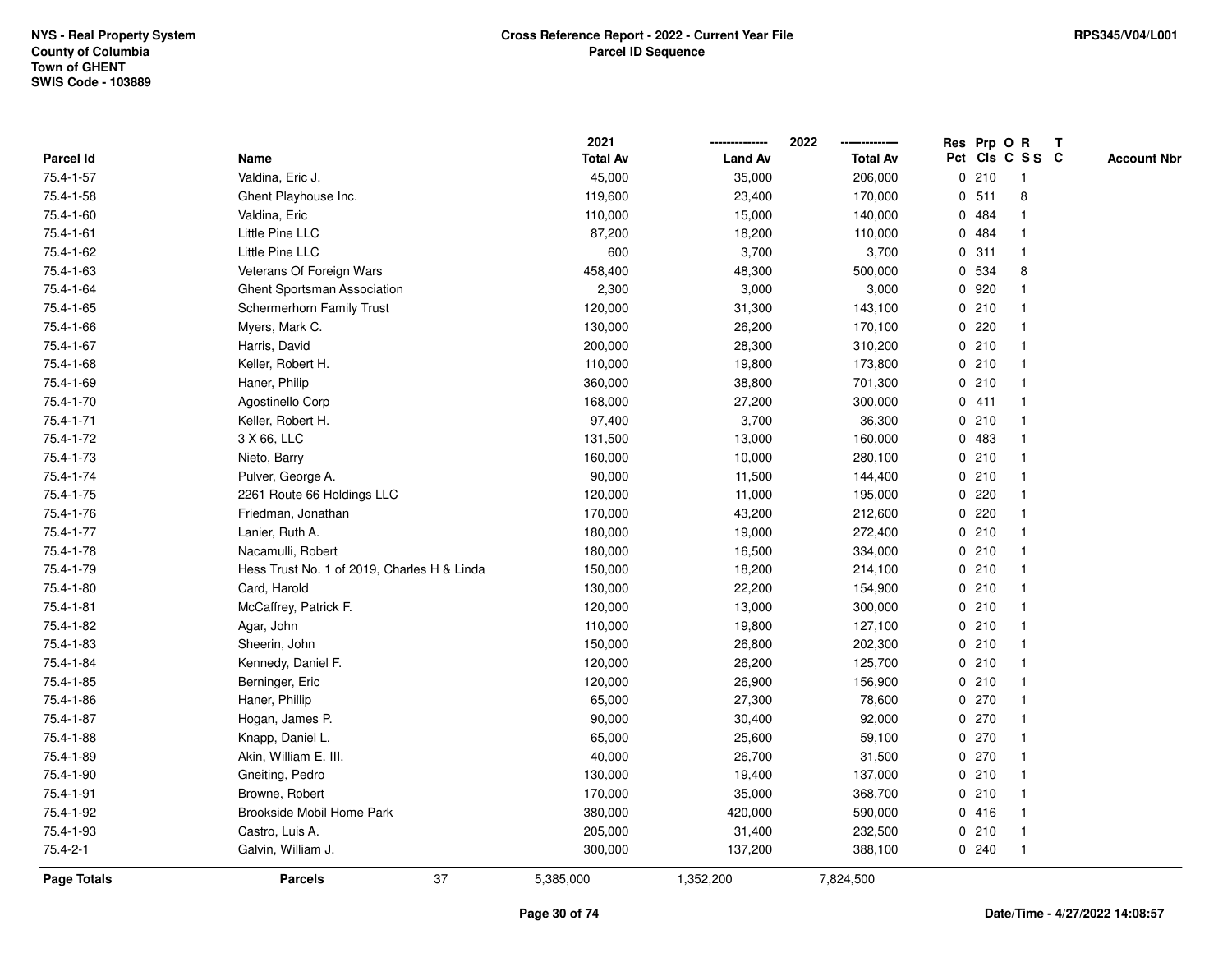|               |                                   |    | 2021            |                | 2022            |   | Res Prp O R |                 | Т |                    |
|---------------|-----------------------------------|----|-----------------|----------------|-----------------|---|-------------|-----------------|---|--------------------|
| Parcel Id     | Name                              |    | <b>Total Av</b> | <b>Land Av</b> | <b>Total Av</b> |   |             | Pct Cls C S S C |   | <b>Account Nbr</b> |
| 75.4-2-3      | Barufaldi, Daniel R.              |    | 130,000         | 58,800         | 326,900         | 0 | 220         | $\mathbf{1}$    |   |                    |
| 75.4-2-4      | Fecteau, Edna                     |    | 70,000          | 43,400         | 50,600          | 0 | 270         | 1               |   |                    |
| 75.4-2-5      | Byler, Jerrold L.                 |    | 115,000         | 45,500         | 381,500         |   | 0210        | $\mathbf{1}$    |   |                    |
| 75.4-2-6      | Columbia County                   |    | 311,900         | 87,300         | 350,000         |   | 0 651       | 8               |   |                    |
| 75.4-2-7      | Ghent Town Of                     |    | 277,900         | 68,200         | 460,000         |   | 0 652       | 8               |   |                    |
| 75.4-2-8      | Bartlett House Holdings, LLC      |    | 820,000         | 36,400         | 950,000         |   | 0.482       |                 |   |                    |
| 75.4-2-10     | Dekype Properties LLC             |    | 160,000         | 11,000         | 120,900         |   | 0220        |                 |   |                    |
| 75.4-2-11     | Wood Family Irrev Trust           |    | 149,000         | 15,500         | 246,700         |   | 0210        | $\mathbf{1}$    |   |                    |
| 75.4-2-12     | Bortoluzzi, Kelly                 |    | 174,000         | 19,800         | 280,000         |   | 0210        | 1               |   |                    |
| 75.4-2-13     | Van Brunt, Lawrence               |    | 130,000         | 19,000         | 168,400         |   | 0210        | $\mathbf{1}$    |   |                    |
| 75.4-2-14     | Crouse, Tim Martin                |    | 190,000         | 40,600         | 380,300         |   | 0210        | $\mathbf 1$     |   |                    |
| 75.4-2-15     | Piccola, Robert J.                |    | 124,000         | 25,700         | 175,100         |   | 0210        |                 |   |                    |
| 75.4-2-16     | Wood, George E.                   |    | 150,000         | 25,400         | 460,200         |   | 0210        |                 |   |                    |
| 75.4-2-18     | Engel, Stanley T. Jr.             |    | 150,000         | 28,000         | 200,500         |   | 0210        | $\mathbf 1$     |   |                    |
| 75.4-2-19     | Francoeur, Ryan                   |    | 197,000         | 25,800         | 357,400         |   | 0210        | $\mathbf{1}$    |   |                    |
| 75.4-2-20     | Davis, Timothy                    |    | 80,000          | 27,000         | 192,400         |   | 0210        | $\mathbf{1}$    |   |                    |
| 75.4-2-21     | Town Of Ghent                     |    | 506,200         | 36,400         | 600,000         |   | 0 652       | 8               |   |                    |
| 75.4-2-22     | Wallace, Susan K.                 |    | 200,000         | 30,600         | 240,500         |   | 0 230       | -1              |   |                    |
| 75.4-2-23     | Armstrong, Jon M.                 |    | 200,000         | 22,600         | 353,800         |   | 0210        |                 |   |                    |
| 75.4-2-24     | Baynton, Kimberly A.              |    | 180,000         | 29,200         | 299,200         |   | 0210        |                 |   |                    |
| 75.4-2-25     | Buchan, Christopher B.            |    | 180,000         | 33,400         | 253,600         |   | 0210        | $\mathbf{1}$    |   |                    |
| 75.4-2-26     | Mc Gowan, John                    |    | 232,000         | 26,800         | 240,400         |   | 0210        | -1              |   |                    |
| 75.4-2-27     | Parlman, Barry                    |    | 200,000         | 48,600         | 236,500         |   | 0210        | $\mathbf{1}$    |   |                    |
| 75.4-2-28     | Lanphear, Richard                 |    | 160,000         | 28,100         | 287,200         |   | 0.220       | -1              |   |                    |
| 75.4-2-29     | Geel, Scott                       |    | 200,000         | 27,700         | 354,400         |   | $0$ 220     | $\mathbf 1$     |   |                    |
| 75.4-2-30.-10 | Ghent Centre Inc                  |    | 327,200         | 42,000         | 380,000         |   | 0 464       |                 |   |                    |
| 75.4-2-30.-20 | Ghent Centre Inc                  |    | 107,800         | 32,600         | 180,000         |   | 0.485       |                 |   |                    |
| 75.4-2-31     | Ghent Land Company LLC            |    | 360,000         | 42,200         | 490,000         | 0 | 482         |                 |   |                    |
| 75.4-2-32     | Ordway, Wendy                     |    | 260,000         | 109,200        | 397,600         |   | 0.240       | $\mathbf{1}$    |   |                    |
| 75.4-2-33     | St. James Cemetery (Old)          |    | 41,850          | 65,100         | 65,100          | 0 | 695         | 8               |   |                    |
| 75.4-2-34     | Niles, Charles D.                 |    | 180,000         | 38,500         | 306,700         |   | 0210        | $\mathbf 1$     |   |                    |
| 75.4-2-35     | Fay, Brian C.                     |    | 210,000         | 36,200         | 301,700         |   | 0210        | 1               |   |                    |
| 75.4-2-37     | Bly, David                        |    | 212,500         | 32,000         | 300,600         |   | 0210        |                 |   |                    |
| 75.4-2-38     | <b>Blue Stream Properties LLC</b> |    | 43,000          | 34,800         | 41,600          |   | 0.312       |                 |   |                    |
| 75.4-2-39     | Van Tassel, Timothy               |    | 150,000         | 28,300         | 269,700         |   | 0210        | $\mathbf 1$     |   |                    |
| 75.4-2-40     | Harvey, Nathan                    |    | 185,000         | 25,500         | 329,300         |   | 0210        | $\mathbf{1}$    |   |                    |
| 75.4-2-41     | Pierce, Joshua M.                 |    | 180,000         | 32,000         | 234,400         |   | 0210        | $\mathbf{1}$    |   |                    |
| Page Totals   | <b>Parcels</b>                    | 37 | 7,544,350       | 1,379,200      | 11,263,200      |   |             |                 |   |                    |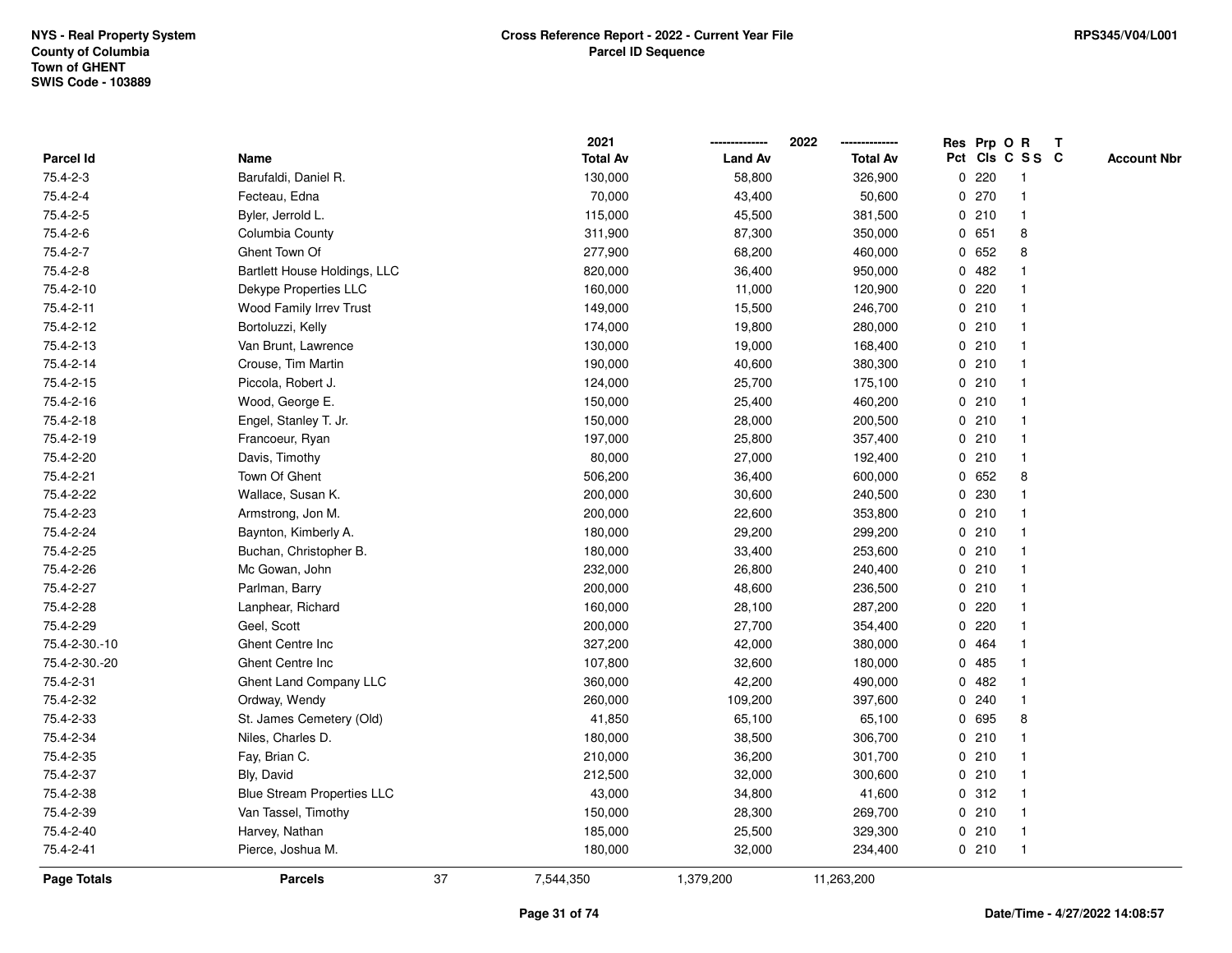|                |                                           | 2021            |                | 2022            |   |       | Res Prp O R     | $\mathbf{T}$ |                    |
|----------------|-------------------------------------------|-----------------|----------------|-----------------|---|-------|-----------------|--------------|--------------------|
| Parcel Id      | Name                                      | <b>Total Av</b> | <b>Land Av</b> | <b>Total Av</b> |   |       | Pct Cls C S S C |              | <b>Account Nbr</b> |
| 75.4-2-42      | Everetts, Carolyn                         | 95,000          | 26,200         | 167,100         |   | 0270  | -1              |              |                    |
| 75.4-2-43      | Oakes, Kevin                              | 150,000         | 26,600         | 185,000         |   | 0210  |                 |              |                    |
| 75.4-2-44      | Cockcroft, Powers                         | 258,500         | 29,200         | 380,000         |   | 0411  | -1              |              |                    |
| 75.4-2-45      | Murphy, Randy R.                          | 175,000         | 23,800         | 198,900         |   | 0210  | $\mathbf{1}$    |              |                    |
| 75.4-2-46      | Nesbitt, Michael J.                       | 160,000         | 21,400         | 196,900         |   | 0210  | $\mathbf{1}$    |              |                    |
| 75.4-2-47      | Nesbitt, Michael J.                       | 22,000          | 14,600         | 15,100          |   | 0.312 | 1               |              |                    |
| 75.4-2-48      | Hermann, Jason                            | 120,000         | 29,000         | 196,500         |   | 0210  | $\mathbf 1$     |              |                    |
| 75.4-2-49      | Ordway, William                           | 160,000         | 26,500         | 263,600         |   | 0210  |                 |              |                    |
| 75.4-2-50      | Kowalik, Michael J.                       | 130,000         | 26,000         | 94,900          |   | 0210  | $\mathbf{1}$    |              |                    |
| 75.4-2-51      | Mesick, Jody                              | 155,000         | 26,200         | 291,700         |   | 0210  | $\mathbf{1}$    |              |                    |
| 75.4-2-52      | Mesick, Jody                              | 9,100           | 19,300         | 19,300          |   | 0.312 | $\mathbf{1}$    |              |                    |
| 75.4-2-53      | Barbato, Edward S.                        | 260,000         | 37,600         | 363,400         |   | 0210  | $\mathbf{1}$    |              |                    |
| 75.4-2-54      | Geel, Bryan                               | 341,600         | 39,200         | 540,000         |   | 0455  | -1              |              |                    |
| 75.4-2-58      | Wilber Trust 2022, Russell G. & Sharon M. | 100,000         | 27,500         | 109,600         |   | 0210  |                 |              |                    |
| 75.4-2-59      | Wilber, Russell G.                        | 140,000         | 26,300         | 250,500         |   | 0210  |                 |              |                    |
| 75.4-2-60      | Pitcher, Christine E.                     | 220,000         | 39,900         | 280,700         |   | 0220  | $\mathbf 1$     |              |                    |
| 75.4-2-61      | Sheehan, Michael G.                       | 210,000         | 38,800         | 341,100         |   | 0210  | $\mathbf{1}$    |              |                    |
| 75.4-2-62      | Cataldo, Joseph                           | 50,000          | 30,000         | 125,300         |   | 0210  | 1               |              |                    |
| 75.4-2-64.100  | Columbia Land Conservancy                 | 14,000          | 15,300         | 15,300          |   | 0 330 | $\mathbf{1}$    |              |                    |
| 75.4-2-64.200  | Columbia Land Conservancy, In             | 4,400           | 4,200          | 4,200           |   | 0 330 |                 |              |                    |
| 75.4-2-65      | Miller, Gavin                             | 170,000         | 34,800         | 205,000         |   | 0210  |                 |              |                    |
| $75.4 - 3 - 1$ | JDS Properties of Ghent, LLC              | 60,000          | 14,000         | 210,000         |   | 0 484 |                 |              |                    |
| 75.4-3-2       | McCutcheon, Roland Cory III.              | 220,000         | 17,800         | 275,200         |   | 0220  | $\mathbf 1$     |              |                    |
| 75.4-3-3       | Hudson Valley Menonite Church             | 205,000         | 12,500         | 168,600         |   | 0210  | 8               |              |                    |
| 75.4-3-4       | Russell, Thomas F C.                      | 200,000         | 27,600         | 338,900         |   | 0210  | $\mathbf 1$     |              |                    |
| 75.4-3-5       | Hudson Valley Menonite Church             | 380,000         | 17,800         | 400,000         |   | 0620  | 8               |              |                    |
| 75.4-3-6       | Young, Kenneth                            | 130,000         | 27,200         | 194,700         |   | 0210  | -1              |              |                    |
| 75.4-3-7       | Wilber, Kyle F.                           | 290,000         | 35,700         | 349,000         |   | 0220  |                 |              |                    |
| 75.4-3-8       | Main, Robert                              | 165,000         | 27,000         | 253,300         |   | 0210  | $\mathbf{1}$    |              |                    |
| 75.4-3-9       | Haner, Philip E.                          | 160,000         | 19,800         | 257,100         |   | 0.281 |                 |              |                    |
| 75.4-3-10      | Pietrak, Douglas                          | 168,000         | 34,000         | 299,700         |   | 0210  | $\mathbf{1}$    |              |                    |
| 75.4-3-11      | O'Dell, Dawn                              | 120,000         | 16,500         | 187,600         |   | 0210  | $\mathbf 1$     |              |                    |
| 75.4-3-12      | Anderson, Andrew R.                       | 280,000         | 25,700         | 354,000         |   | 0210  | $\mathbf 1$     |              |                    |
| 75.4-3-13      | <b>MJS Food Services Llc</b>              | 254,600         | 33,800         | 410,000         |   | 0426  |                 |              |                    |
| 75.4-3-14      | Rensselaer Estate LLC                     | 510,000         | 32,200         | 620,000         |   | 0486  |                 |              |                    |
| 75.4-3-15      | Maple Leaf Valley Properties, LLC         | 159,000         | 35,700         | 200,000         | 0 | 436   | 1               |              |                    |
| 75.4-3-16      | Sarandin Inc                              | 367,600         | 35,600         | 420,000         |   | 0421  | 1               |              |                    |
| Page Totals    | 37<br><b>Parcels</b>                      | 6,613,800       | 975,300        | 9,182,200       |   |       |                 |              |                    |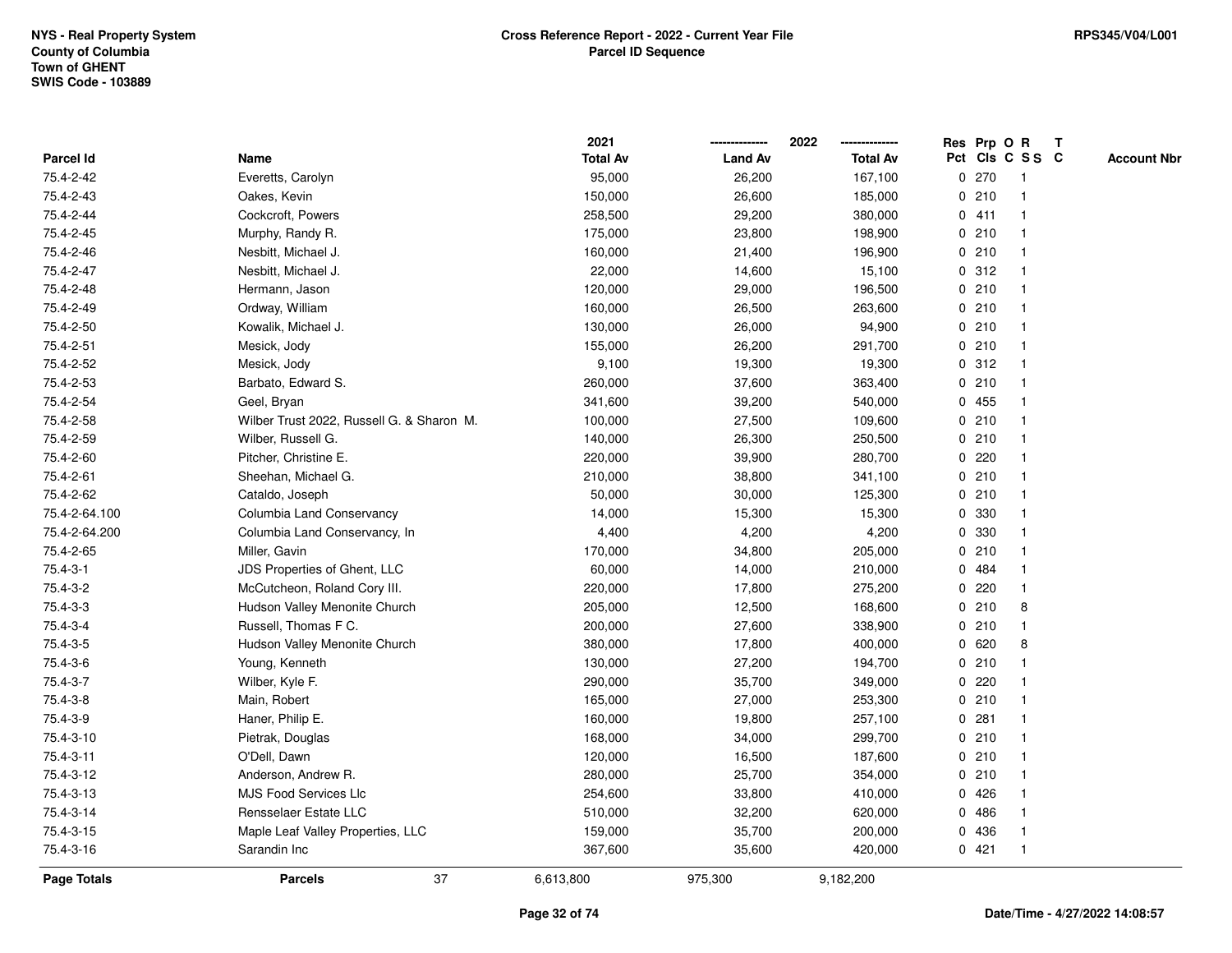|                    |                                       |    | 2021            |                | 2022            |             |       | Res Prp O R             | $\mathsf{T}$ |                    |
|--------------------|---------------------------------------|----|-----------------|----------------|-----------------|-------------|-------|-------------------------|--------------|--------------------|
| Parcel Id          | Name                                  |    | <b>Total Av</b> | <b>Land Av</b> | <b>Total Av</b> |             |       | Pct Cls C S S C         |              | <b>Account Nbr</b> |
| 75.4-3-17          | Bertram, James E.                     |    | 120,000         | 15,500         | 298,300         |             | 0210  | -1                      |              |                    |
| 75.4-3-18          | Wilson, Terry L.                      |    | 107,000         | 19,000         | 265,400         |             | 0210  |                         |              |                    |
| 75.4-3-19          | Ulrich, Nancy A.                      |    | 100,000         | 17,000         | 264,000         |             | 0210  | -1                      |              |                    |
| 75.4-3-20          | Pulver, Kate E.                       |    | 140,000         | 16,000         | 280,300         |             | 0210  | $\mathbf{1}$            |              |                    |
| 75.4-3-21          | Nelson, Eric H.                       |    | 190,000         | 57,400         | 328,700         |             | 0210  | $\mathbf{1}$            |              |                    |
| 75.4-3-22          | Piester, Ronald                       |    | 190,000         | 27,600         | 342,000         |             | 0210  | -1                      |              |                    |
| 75.4-3-24          | Myers, Scott C.                       |    | 164,000         | 23,400         | 354,100         |             | 0210  |                         |              |                    |
| 75.4-3-26          | Davis, Diane                          |    | 220,000         | 42,200         | 515,200         |             | 0.281 |                         |              |                    |
| 75.4-3-27          | Lavaggi, Aldo                         |    | 225,000         | 39,800         | 259,000         |             | 0.220 | -1                      |              |                    |
| 75.4-3-28          | Schaff, Frank                         |    | 160,000         | 25,400         | 203,400         |             | 0210  |                         |              |                    |
| 75.4-3-29.2        | Davis, Bonnie J.                      |    | 180,000         | 25,400         | 305,200         |             | 0210  | $\mathbf{1}$            |              |                    |
| 75.4-3-30          | Collett, Linda M.                     |    | 190,000         | 27,400         | 276,500         |             | 0210  | $\overline{\mathbf{1}}$ |              |                    |
| 75.4-3-31          | Wharton, Patricia A.                  |    | 112,000         | 25,800         | 255,600         |             | 0210  | -1                      |              |                    |
| 75.4-3-32          | Kneller, Richard E.                   |    | 100,000         | 16,500         | 227,500         |             | 0210  |                         |              |                    |
| 75.4-3-33          | Madsen, Brian                         |    | 210,000         | 16,500         | 327,100         |             | 0210  |                         |              |                    |
| 75.4-3-34          | De Long, Charles                      |    | 240,000         | 16,000         | 286,400         |             | 0210  | -1                      |              |                    |
| 75.4-3-35          | Groom, James Aaron                    |    | 163,000         | 32,400         | 347,100         | $\mathbf 0$ | 210   | $\overline{\mathbf{1}}$ |              |                    |
| 75.4-3-36          | Flanagan, James III.                  |    | 140,000         | 28,700         | 225,000         |             | 0210  | -1                      |              |                    |
| 75.4-3-37          | Dicosmo, Patrick                      |    | 200,000         | 32,800         | 373,500         |             | 0210  | $\mathbf 1$             |              |                    |
| 75.4-3-38          | Maloy, Daniel P.                      |    | 150,000         | 25,800         | 295,000         |             | 0210  |                         |              |                    |
| 75.4-3-39          | Friss, Thomas E.                      |    | 110,000         | 34,600         | 177,000         |             | 0210  |                         |              |                    |
| 75.4-3-40          | Shea, John                            |    | 130,000         | 26,500         | 187,400         |             | 0210  |                         |              |                    |
| 75.4-3-41          | Nieto, Richard                        |    | 140,000         | 30,200         | 279,800         |             | 0210  | -1                      |              |                    |
| 75.4-3-42          | Bartholemew, John                     |    | 150,000         | 28,000         | 291,700         |             | 0210  | $\mathbf{1}$            |              |                    |
| 75.4-3-43          | Juliano, Richard                      |    | 190,000         | 28,500         | 402,900         |             | 0210  | -1                      |              |                    |
| 75.4-3-44          | 30 Maple Realty LLC                   |    | 180,000         | 25,800         | 304,900         |             | 0210  | -1                      |              |                    |
| 75.4-3-45          | Graziano, Michael                     |    | 150,000         | 25,600         | 226,500         |             | 0210  |                         |              |                    |
| 75.4-3-46          | Town Of Ghent                         |    | 113,900         | 66,500         | 150,000         |             | 0 591 | 8                       |              |                    |
| 75.4-3-47          | <b>Blueberry Fields of Austerlitz</b> |    | 160,000         | 27,100         | 209,500         |             | 0210  |                         |              |                    |
| 75.4-3-48          | Kaninenberg, Frank A.                 |    | 150,000         | 27,600         | 250,700         |             | 0210  |                         |              |                    |
| 75.4-3-49          | Juliano, Katelee                      |    | 160,000         | 28,600         | 298,900         |             | 0210  | $\mathbf{1}$            |              |                    |
| 75.4-3-50          | Town Of Ghent                         |    | 137,500         | 37,800         | 150,000         |             | 0 591 | 8                       |              |                    |
| 75.4-3-51          | Sorge, Allyson                        |    | 150,000         | 30,200         | 312,500         |             | 0210  | -1                      |              |                    |
| 75.4-3-52          | Marino, Michael                       |    | 140,000         | 29,000         | 303,600         |             | 0210  |                         |              |                    |
| 75.4-3-53          | Town Of Ghent                         |    | 6,900           | 6,900          | 6,900           |             | 0822  | 8                       |              |                    |
| 75.4-3-54          | Palladino, Shandra L.                 |    | 150,000         | 36,800         | 302,600         |             | 0210  | -1                      |              |                    |
| 75.4-3-55          | Reyome, Anthony D.                    |    | 130,000         | 33,900         | 248,300         |             | 0210  | -1                      |              |                    |
| <b>Page Totals</b> | <b>Parcels</b>                        | 37 | 5,649,300       | 1,054,200      | 10,132,500      |             |       |                         |              |                    |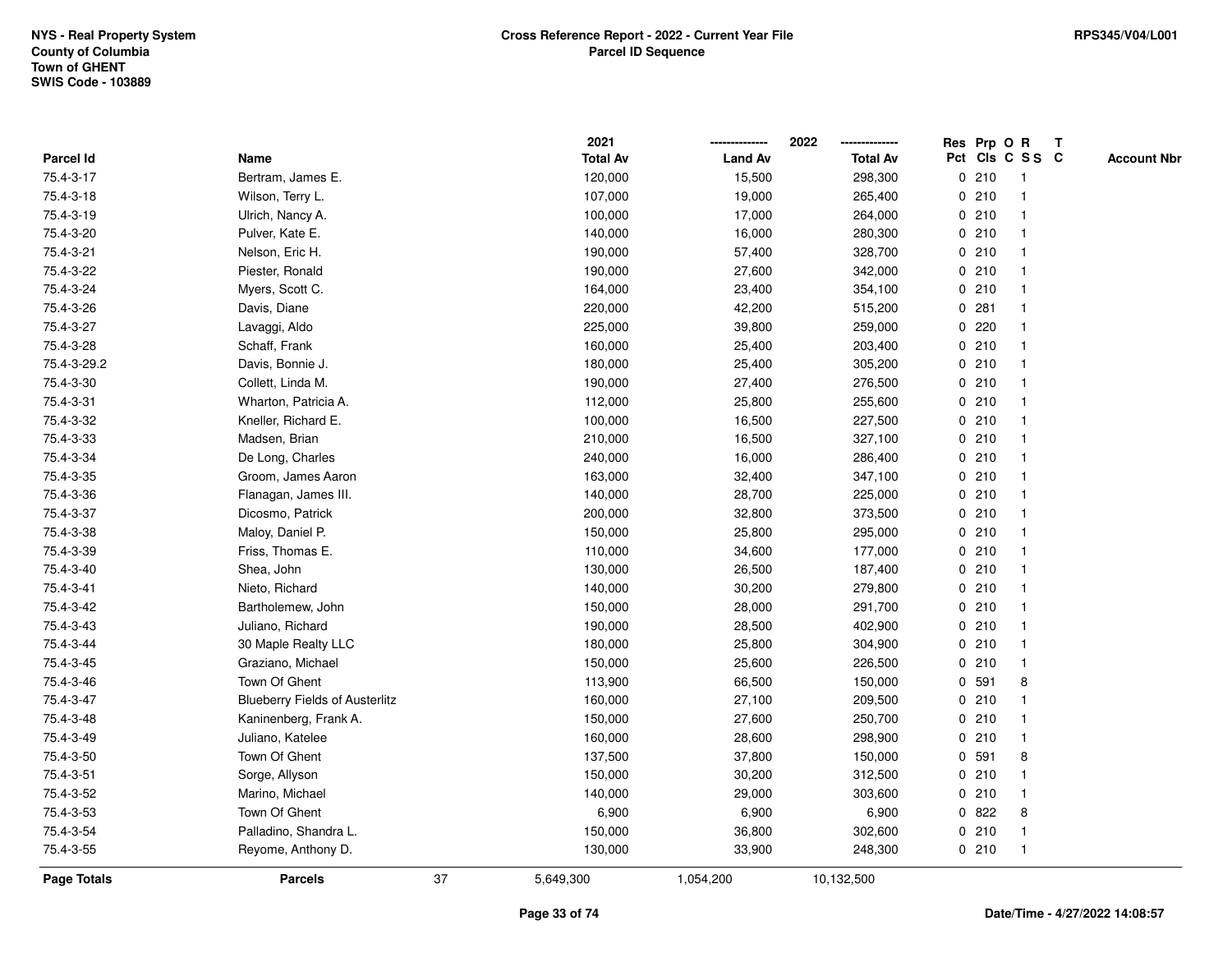|               |                           |    | 2021            |                | 2022            |              | Res Prp O R |                 | T |                    |
|---------------|---------------------------|----|-----------------|----------------|-----------------|--------------|-------------|-----------------|---|--------------------|
| Parcel Id     | Name                      |    | <b>Total Av</b> | <b>Land Av</b> | <b>Total Av</b> |              |             | Pct Cls C S S C |   | <b>Account Nbr</b> |
| 75.4-3-56     | Verenazi, Gregory W.      |    | 160,000         | 33,200         | 352,000         |              | 0210        | $\mathbf{1}$    |   |                    |
| 75.4-3-57     | Kibler, Jan               |    | 70,000          | 26,700         | 248,700         |              | 0210        | $\mathbf{1}$    |   |                    |
| 75.4-3-58     | McMahon, Patrick O'Malley |    | 220,000         | 32,200         | 300,000         |              | 0210        | $\mathbf{1}$    |   |                    |
| 75.4-3-59.1   | Barwell, Justin D.        |    | 200,000         | 32,000         | 280,000         |              | 0210        | $\mathbf 1$     |   |                    |
| 75.4-3-59.2   | Elcox, Leopold            |    | 170,000         | 27,000         | 193,100         |              | 0210        |                 |   |                    |
| 75.4-3-60     | Palmatier, George H.      |    | 150,000         | 26,500         | 208,600         |              | 0210        | $\mathbf 1$     |   |                    |
| 75.4-3-61.111 | Crowe, Nancy P.           |    | 108,000         | 26,500         | 246,200         |              | 0210        | $\mathbf{1}$    |   |                    |
| 75.4-3-61.112 | Quinn, Carl J.            |    | 98,000          | 26,700         | 259,100         |              | 0210        | $\mathbf{1}$    |   |                    |
| 75.4-3-61.200 | Pulsifer, Jessica         |    | 159,500         | 28,600         | 335,800         |              | 0210        | $\mathbf{1}$    |   |                    |
| 75.4-3-62.100 | Brust, Carolyn            |    | 130,000         | 28,600         | 195,900         |              | 0210        | $\mathbf{1}$    |   |                    |
| 75.4-3-62.200 | Gammerman, David          |    | 217,000         | 27,000         | 224,200         |              | 0210        |                 |   |                    |
| 75.4-3-63     | Westover, Jeffry G.       |    | 110,000         | 26,900         | 256,600         |              | 0210        |                 |   |                    |
| 75.4-3-64     | Sharron, Ivy M.           |    | 170,000         | 27,200         | 351,600         |              | 0210        | $\mathbf 1$     |   |                    |
| 75.4-3-65     | Radley, Charles           |    | 200,000         | 28,100         | 358,600         |              | 0210        | $\mathbf{1}$    |   |                    |
| 75.4-3-66     | Stieberitz, Sherrie A.    |    | 185,000         | 26,500         | 336,900         |              | 0210        | $\mathbf{1}$    |   |                    |
| 75.4-3-67     | Casanova, Isaac L.        |    | 110,000         | 26,500         | 228,800         |              | 0210        | $\mathbf{1}$    |   |                    |
| 75.4-3-68     | S.T. Omi Realty Corp.     |    | 550,700         | 37,800         | 650,000         |              | 0411        | $\mathbf 1$     |   |                    |
| 75.4-3-69     | Torrey, Debra A.          |    | 160,000         | 29,200         | 329,500         |              | 0210        | -1              |   |                    |
| 75.4-3-70     | Phippen, Nancy `.         |    | 190,000         | 32,700         | 179,500         |              | 0210        |                 |   |                    |
| 75.4-3-71     | Phippen, Taryn M.         |    | 140,000         | 50,100         | 125,000         |              | 0210        | $\mathbf{1}$    |   |                    |
| 75.4-3-73     | Merante, Peter D. Jr.     |    | 170,000         | 26,500         | 228,600         |              | 0210        | $\mathbf{1}$    |   |                    |
| 75.4-3-74     | Berry, Richard C.         |    | 290,000         | 28,400         | 369,900         |              | 0210        | $\mathbf{1}$    |   |                    |
| 75.4-3-76     | Koch, Myron H.            |    | 190,000         | 24,600         | 251,900         |              | 0210        | $\mathbf{1}$    |   |                    |
| 75.4-3-78     | Radley, Charles           |    | 190,000         | 11,500         | 174,300         |              | 0210        | $\mathbf{1}$    |   |                    |
| $76.-1-1$     | Threemcd, LLC             |    | 920,000         | 126,100        | 885,000         |              | 0 457       |                 |   |                    |
| $76.-1-4$     | Curl, Rodney J.           |    | 100,000         | 20,600         | 110,000         |              | 0210        |                 |   |                    |
| $76.-1-5$     | Curl 1 Enterprise, LLC    |    | 105,000         | 29,400         | 110,000         |              | 0210        | $\mathbf{1}$    |   |                    |
| $76.-1-6$     | Wright, Gary              |    | 120,000         | 33,700         | 209,300         |              | 0210        | $\mathbf{1}$    |   |                    |
| $76.-1-7$     | Valenty-Drowne, Mary      |    | 110,000         | 21,400         | 150,700         | $\mathbf{0}$ | 210         | $\mathbf{1}$    |   |                    |
| $76.-1-8$     | Roraback, Arthur E. III.  |    | 310,000         | 50,600         | 780,600         |              | 50 455      | $\mathbf{1}$    |   |                    |
| $76.-1-9$     | Roraback, Arthur E. III.  |    | 25,000          | 20,600         | 20,600          |              | 0 330       | $\mathbf{1}$    |   |                    |
| $76.-1-10$    | DellGrottaglia, Matthew   |    | 160,000         | 33,200         | 357,500         |              | 0210        | $\mathbf{1}$    |   |                    |
| $76.-1-11$    | Greene, Mary E.           |    | 150,000         | 32,700         | 242,000         |              | 0210        |                 |   |                    |
| $76.-1-12$    | Kraft, Patrick J. Sr      |    | 150,000         | 27,600         | 274,200         |              | 0210        | $\mathbf{1}$    |   |                    |
| 76.-1-13.2    | Mesick, Richard           |    | 190,000         | 50,100         | 297,200         |              | 0210        | $\mathbf{1}$    |   |                    |
| 76.-1-13.12   | Laffrey, Dane             |    | 43,000          | 37,700         | 37,700          | $\mathbf{0}$ | 312         | $\mathbf{1}$    |   |                    |
| 76.-1-13.111  | Barufaldi, Daniel R.      |    | 420,000         | 108,500        | 323,000         |              | 0.240       | $\mathbf{1}$    |   |                    |
| Page Totals   | <b>Parcels</b>            | 37 | 7,141,200       | 1,283,200      | 10,482,600      |              |             |                 |   |                    |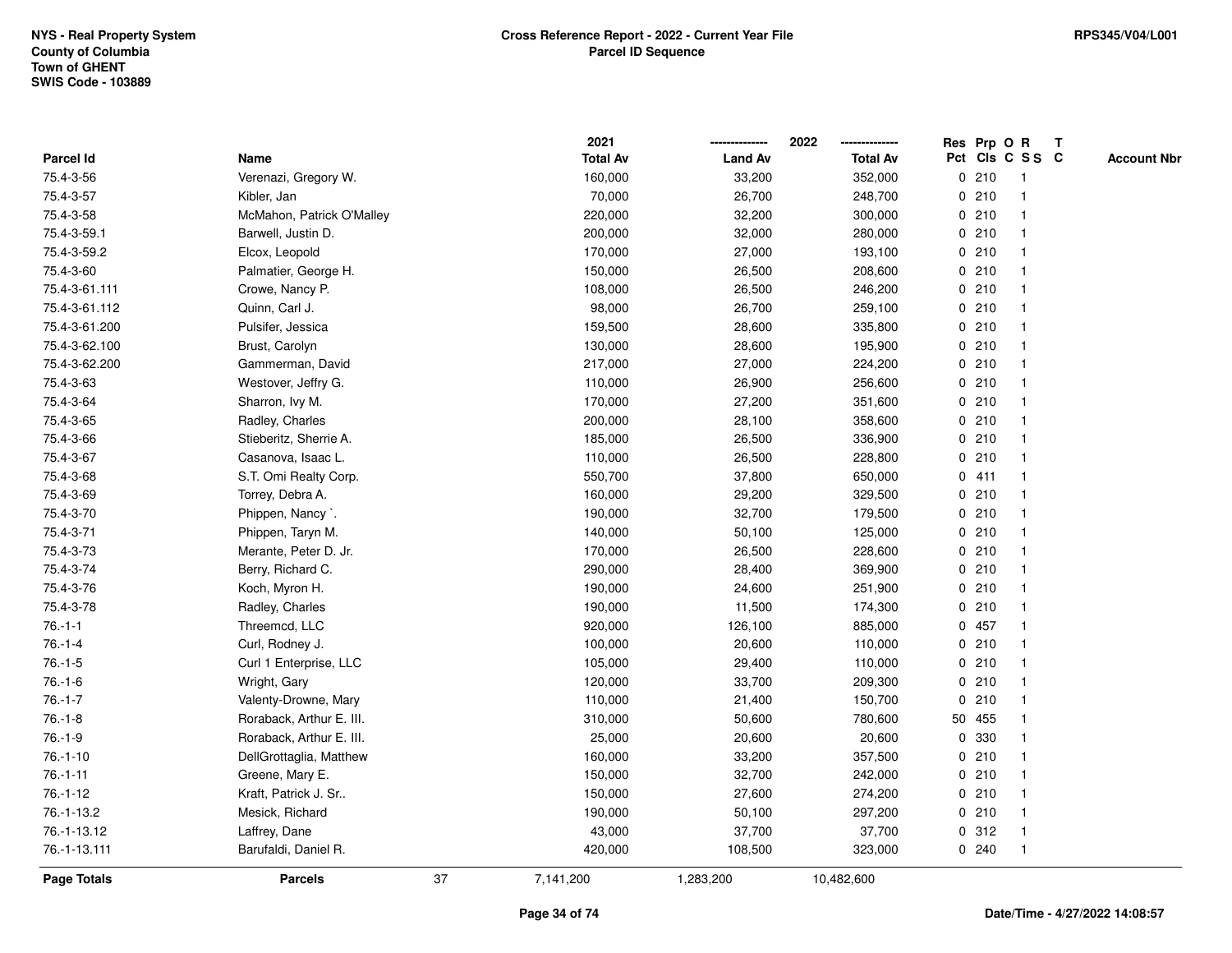|              |                                          | 2021            |                | 2022            | Res Prp O R |       |                 | $\mathbf{T}$ |                    |
|--------------|------------------------------------------|-----------------|----------------|-----------------|-------------|-------|-----------------|--------------|--------------------|
| Parcel Id    | Name                                     | <b>Total Av</b> | <b>Land Av</b> | <b>Total Av</b> |             |       | Pct Cls C S S C |              | <b>Account Nbr</b> |
| 76.-1-13.112 | Esposito, Domenick                       | 640,000         | 203,000        | 1,046,400       |             | 0.240 |                 |              |                    |
| $76.-1-14$   | Barnes, Brandy                           | 36,000          | 36,900         | 37,300          |             | 0.312 |                 |              |                    |
| $76.-1-15$   | Laffrey, Dane                            | 375,000         | 44,200         | 366,700         |             | 0210  | 1               |              |                    |
| $76.-1-16$   | Dolkart, Andrew S.                       | 210,000         | 27,200         | 235,600         | 0           | 210   | $\mathbf{1}$    |              |                    |
| $76.-1-17$   | Ruvinsky, Alisa L.                       | 430,000         | 39,300         | 480,000         |             |       | 0210W1          |              |                    |
| $76.-1-18$   | Back, Leon T.                            | 180,000         | 72,900         | 347,300         |             | 0210  | $\mathbf 1$     |              |                    |
| 76.-1-19.2   | Gronich, Neal                            | 490,000         | 168,300        | 649,600         |             | 0.240 | $\mathbf 1$     |              |                    |
| 76.-1-19.111 | McDowell, Robert                         | 524,500         | 424,700        | 791,500         |             | 0.240 |                 |              |                    |
| 76.-1-19.112 | Back, Leon T.                            | 240,000         | 63,000         | 274,300         |             | 0210  | $\mathbf{1}$    |              |                    |
| 76.-1-20     | Leather, Robert P.                       | 237,000         | 226,300        | 226,300         |             | 0.322 | $\mathbf{1}$    |              |                    |
| 76.-1-21.3   | Ackerman, Jill                           | 260,000         | 45,800         | 275,000         |             | 0210  | $\mathbf{1}$    |              |                    |
| 76.-1-21.4   | Fuss, John H. Jr                         | 191,400         | 124,300        | 124,300         |             | 0.311 | $\mathbf 1$     |              |                    |
| 76.-1-22     | Meuchner, Roy                            | 255,000         | 67,200         | 346,600         |             | 0210  | 1               |              |                    |
| 76.-1-23.1   | Loftus, Kirstin M.                       | 235,000         | 49,000         | 399,000         |             | 0210  |                 |              |                    |
| 76.-1-23.2   | Loftus, Barbara Anne                     | 45,000          | 42,000         | 146,700         |             | 0270  |                 |              |                    |
| 76.-1-24     | Acheson, Peter                           | 350,000         | 119,000        | 248,200         |             | 0.240 | $\mathbf 1$     |              |                    |
| $76.-1-25$   | Warnke, Anthony                          | 210,000         | 32,500         | 390,000         |             | 0210  | $\mathbf{1}$    |              |                    |
| 76.-1-26     | Hughes, Albert                           | 130,000         | 33,300         | 160,600         |             | 0210  | $\mathbf 1$     |              |                    |
| $76.-1-27$   | Daley, Elizabeth                         | 169,000         | 35,000         | 267,000         |             | 0210  | $\mathbf 1$     |              |                    |
| 76.-1-29     | Buckley, Thomas                          | 150,000         | 48,200         | 236,500         |             | 0210  |                 |              |                    |
| $76.-1-31$   | Veillette, Frances N.                    | 189,900         | 41,000         | 250,000         |             | 0 484 |                 |              |                    |
| 76.-1-33     | Valyant Auto LLC                         | 217,800         | 32,200         | 310,000         |             | 0431  |                 |              |                    |
| 76.-1-34     | Lill, Frank                              | 495,000         | 36,600         | 600,000         | 0           | 484   | $\mathbf 1$     |              |                    |
| 76.-1-36     | Chatham Lands Ltd                        | 440,000         | 71,400         | 500,000         | 0           | 443   | $\mathbf{1}$    |              |                    |
| 76.-1-38     | 226-230 Realty Company, LLC              | 205,000         | 41,300         | 240,000         | 0           | 484   | $\mathbf 1$     |              |                    |
| $76.-1-40$   | Dodge, Dennis                            | 120,000         | 26,200         | 214,500         |             | 0210  | $\mathbf 1$     |              |                    |
| 76.-1-42     | Camphill Village Copake, Foundation, Inc | 20,000          | 27,800         | 27,800          |             | 0.314 | 8               |              |                    |
| 76.-1-43     | Esposito, Michael                        | 420,000         | 308,000        | 840,300         |             | 0.240 |                 |              |                    |
| $76.-1-44$   | Wenk-Fallon, Kristin                     | 260,000         | 98,000         | 242,200         |             | 0.240 |                 |              |                    |
| 76.-1-45     | Hanson, Michael                          | 240,000         | 73,300         | 491,300         | 0           | 281   |                 |              |                    |
| 76.-1-46     | Barnes, Brandy                           | 200,000         | 13,000         | 374,600         |             | 0210  | $\mathbf{1}$    |              |                    |
| $76.-1-47$   | Craft, Cheryl                            | 43,000          | 35,000         | 101,900         |             | 0210  | 1               |              |                    |
| 76.-1-49.12  | Barbaro, Edward S.                       | 133,000         | 135,100        | 135,100         |             | 0.311 | $\mathbf 1$     |              |                    |
| 76.-1-49.111 | Smeraldo, Paris                          | 390,000         | 87,200         | 852,500         |             | 0.281 |                 |              |                    |
| 76.-1-49.112 | Davis, Jeffrey L.                        | 108,000         | 102,000        | 102,000         |             | 0.311 | $\mathbf 1$     |              |                    |
| $76.-1-50$   | Weiss, William H.                        | 440,000         | 231,700        | 764,400         |             | 0.240 | $\mathbf 1$     |              |                    |
| $76.-1-51$   | Weiss, William H.                        | 268,000         | 289,300        | 289,300         |             | 0.322 | 1               |              |                    |
| Page Totals  | 37<br><b>Parcels</b>                     | 9,547,600       | 3,551,200      | 13,384,800      |             |       |                 |              |                    |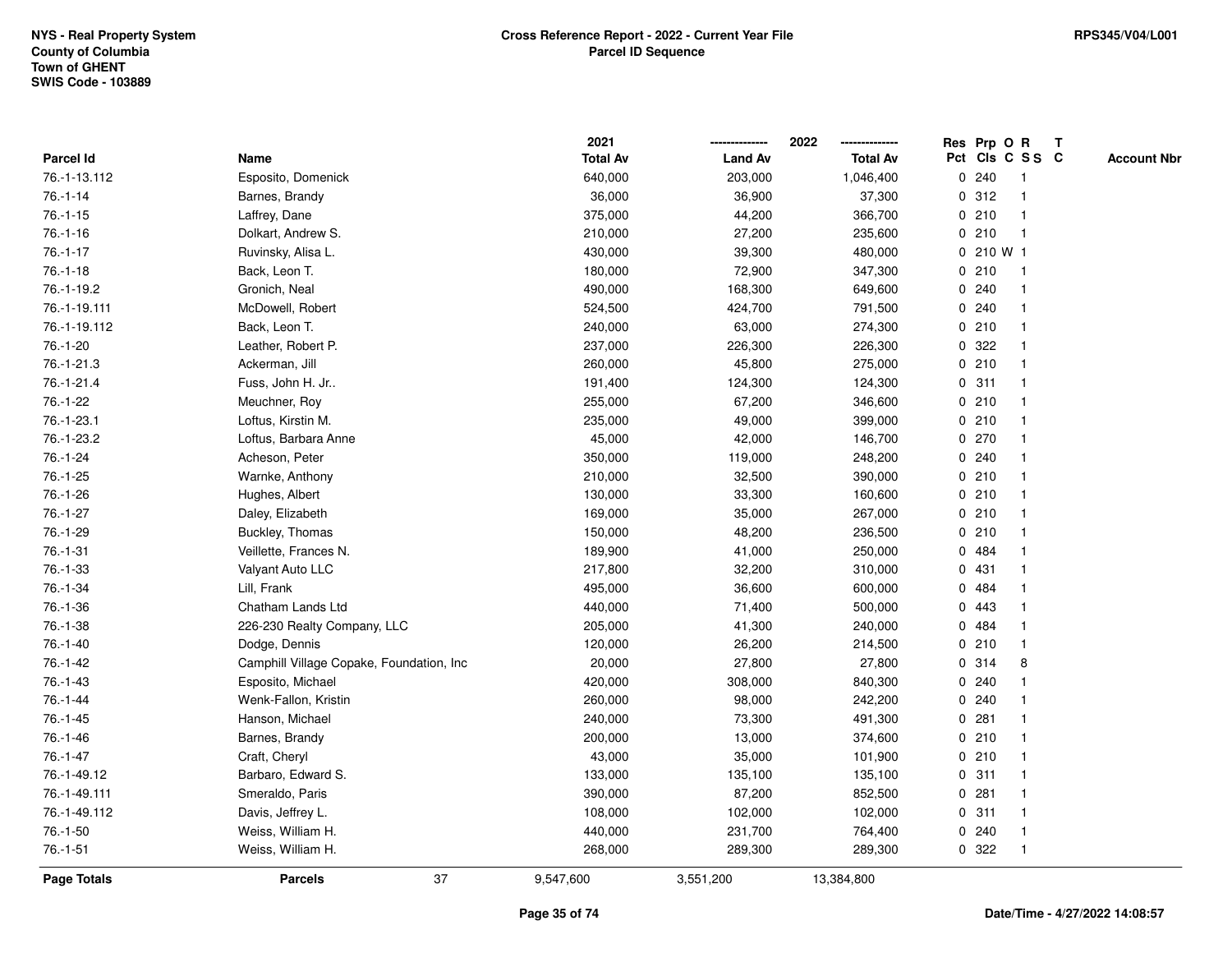|              |                             |    | 2021            |                | 2022            |   | Res Prp O R |                 | Т |                    |
|--------------|-----------------------------|----|-----------------|----------------|-----------------|---|-------------|-----------------|---|--------------------|
| Parcel Id    | Name                        |    | <b>Total Av</b> | <b>Land Av</b> | <b>Total Av</b> |   |             | Pct Cls C S S C |   | <b>Account Nbr</b> |
| 76.-1-52.2   | Dyer, Olaf Jr.              |    | 190,000         | 42,600         | 200,400         |   | 0210        | $\mathbf{1}$    |   |                    |
| 76.-1-52.12  | Hartzband, Meryl            |    | 112,000         | 204,000        | 204,000         | 0 | 322         | $\mathbf{1}$    |   |                    |
| 76.-1-52.111 | Dyer, Olaf S.               |    | 1,308,000       | 2,242,800      | 2,495,500       |   | $0$ 120     | $\mathbf{1}$    |   |                    |
| 76.-1-52.112 | Gillman, Arthur W.          |    | 520,000         | 276,500        | 886,700         |   | 0.240       | -1              |   |                    |
| 76.-1-53     | Mcmahon, James              |    | 800,000         | 476,000        | 988,600         |   | 0.240       |                 |   |                    |
| 76.-1-54     | Archetti, Dorothy J.        |    | 280,000         | 82,600         | 659,500         |   | 0210        |                 |   |                    |
| 76.-1-55.1   | Credit, Shelter             |    | 500,000         | 357,000        | 580,100         |   | 0.240       | $\mathbf 1$     |   |                    |
| 76.-1-55.2   | Webster, Dale M.            |    | 230,000         | 49,400         | 224,300         |   | 0210        | $\mathbf{1}$    |   |                    |
| 76.-1-56     | Masters, Deborah            |    | 420,000         | 133,000        | 552,200         |   | 0210        | $\mathbf{1}$    |   |                    |
| 76.-1-57.1   | 1861 Farm LLC               |    | 329,000         | 414,100        | 414,100         |   | 0 105       | $\mathbf{1}$    |   |                    |
| 76.-1-57.2   | 1861 Farm, LLC              |    | 130,000         | 284,100        | 284,100         |   | 0, 105      | $\mathbf 1$     |   |                    |
| 76.-1-58.1   | Ballinger, Stephen          |    | 280,000         | 249,200        | 522,700         |   | 0.240       |                 |   |                    |
| 76.-1-58.2   | Sokol, Leon                 |    | 500,000         | 246,400        | 862,800         |   | 0.240       |                 |   |                    |
| 76.-1-59.100 | Gronich, Neal               |    | 19,000          | 35,600         | 35,600          |   | 0.314       | $\mathbf 1$     |   |                    |
| 76.-1-59.200 | Snowden, Mazon              |    | 80,000          | 50,800         | 66,800          |   | 0270        | $\mathbf{1}$    |   |                    |
| 76.-1-60.1   | Maldonado, Donna            |    | 263,000         | 275,700        | 275,700         | 0 | 322         | $\mathbf{1}$    |   |                    |
| 76.-1-60.2   | Engel, Frederick W. Jr.     |    | 205,000         | 50,300         | 280,600         |   | 0210        | $\mathbf{1}$    |   |                    |
| $76.-1-61$   | Chatham Assoc. of Albany LP |    | 5,700,000       | 727,300        | 6,000,000       |   | 0 454       | -1              |   |                    |
| 76.-1-62     | Hartzband, Meryl D.         |    | 500,000         | 185,800        | 612,400         |   | 0.240       | -1              |   |                    |
| 76.-1-63     | Reynolds, Joyce A.          |    | 280,000         | 60,200         | 251,000         |   | 0210        |                 |   |                    |
| 76.-1-64     | Hartzband, Meryl D.         |    | 86,000          | 67,100         | 67,100          |   | 0.314       | $\mathbf{1}$    |   |                    |
| 76.-1-65     | Dyer, Todd S.               |    | 84,000          | 36,300         | 82,600          |   | 0270        | $\mathbf{1}$    |   |                    |
| $82 - 1 - 1$ | Voltz, Kimberly             |    | 136,000         | 136,200        | 136,200         |   | 0, 105      | $\mathbf{1}$    |   |                    |
| $82.-1-2.2$  | Brusie, John F.             |    | 580,000         | 61,500         | 487,600         |   | 0210        | $\mathbf{1}$    |   |                    |
| $82.-1-2.3$  | Grimaldi & Sons, LLC, M.    |    | 360,000         | 550,600        | 550,600         |   | $0$ 120     | $\mathbf 1$     |   |                    |
| $82.-1-2.4$  | Grimaldi, Joseph S.         |    | 288,000         | 89,100         | 375,700         |   | 0210        | -1              |   |                    |
| 82.-1-2.120  | Wood, Oliver                |    | 445,000         | 165,900        | 481,700         |   | 0.240       |                 |   |                    |
| $82.-1-3$    | Altomer, Charles E. Jr.     |    | 204,000         | 81,000         | 290,100         | 0 | 270         | $\mathbf{1}$    |   |                    |
| $82.-1-4.2$  | Camacho, Kelly              |    | 175,000         | 41,000         | 260,100         |   | 50 210      | $\mathbf{1}$    |   |                    |
| $82.-1-4.3$  | Coon, Richard W.            |    | 143,000         | 155,300        | 155,300         | 0 | 322         | 1               |   |                    |
| 82.-1-4.12   | Nacamulli, Mia              |    | 260,000         | 60,800         | 318,800         |   | 0210        | $\mathbf{1}$    |   |                    |
| 82.-1-4.112  | Mc Cagg, Jamie              |    | 400,000         | 53,000         | 334,300         |   | 0210        | $\mathbf{1}$    |   |                    |
| $82.-1-5$    | Sitser, Robert V.           |    | 198,000         | 55,400         | 270,000         |   | 0210        | $\mathbf 1$     |   |                    |
| $82.-1-6$    | White, Stanley              |    | 400,000         | 533,000        | 621,600         |   | 0.240       | -1              |   |                    |
| $82.-1-8$    | Town of Ghent               |    | 206,700         | 75,200         | 300,000         |   | 0 682       | 8               |   |                    |
| $82.-1-9$    | Ghent Reformed Church       |    | 509,900         | 27,000         | 550,000         |   | 0620        | 8               |   |                    |
| $82.-1-10$   | West Ghent Cemetery         |    | 36,850          | 51,100         | 55,000          |   | 0 695       | 8               |   |                    |
| Page Totals  | <b>Parcels</b>              | 37 | 17,158,450      | 8,682,900      | 21,733,800      |   |             |                 |   |                    |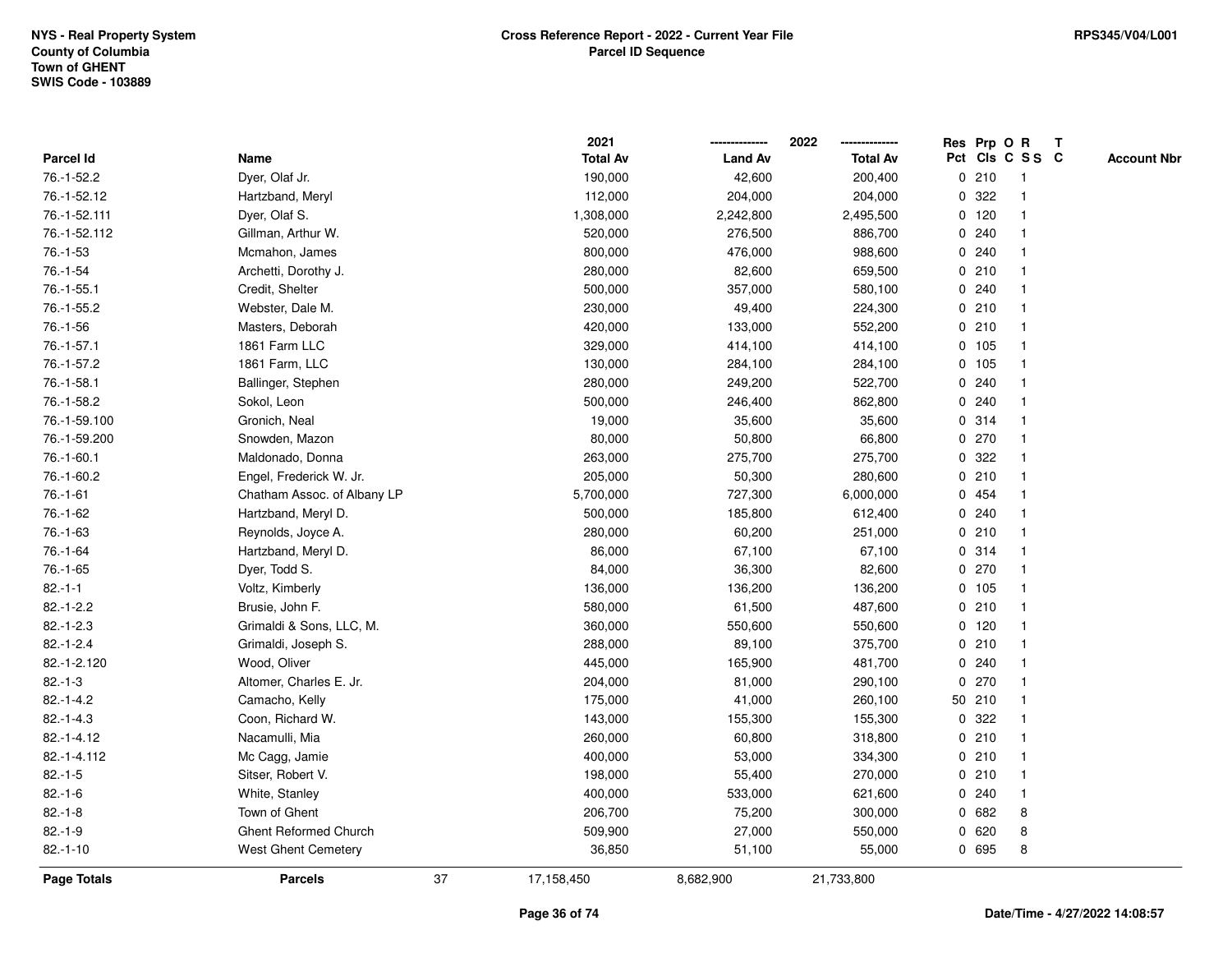|                    |                                     | 2021            |                | 2022            |   |         | Res Prp O R             | $\mathbf{T}$ |                    |
|--------------------|-------------------------------------|-----------------|----------------|-----------------|---|---------|-------------------------|--------------|--------------------|
| Parcel Id          | Name                                | <b>Total Av</b> | <b>Land Av</b> | <b>Total Av</b> |   |         | Pct Cls C S S C         |              | <b>Account Nbr</b> |
| $82.-1-11$         | Almstead, Richard E.                | 170,000         | 39,500         | 267,200         |   | 0210    | -1                      |              |                    |
| $82.-1-12$         | Pough, Robin Lee                    | 180,000         | 53,700         | 148,000         |   | 0.281   |                         |              |                    |
| $82.-1-14$         | Hickey, Marcus                      | 130,000         | 35,500         | 244,200         |   | 0210    | $\mathbf 1$             |              |                    |
| $82.-1-15$         | Shook, Marie F.                     | 100,000         | 37,400         | 123,500         |   | 0210    | $\mathbf{1}$            |              |                    |
| $82.-1-16.2$       | <b>Ghent Reformed Church</b>        | 170,000         | 35,000         | 287,600         |   | 0210    | 8                       |              |                    |
| $82.-1-16.3$       | Skettini, Sharon                    | 415,000         | 137,000        | 520,000         |   | 0.240   | -1                      |              |                    |
| $82.-1-16.4$       | Pin Oak, LLC                        | 104,000         | 138,600        | 138,600         |   | 0 105   |                         |              |                    |
| 82.-1-16.12        | Menegio, Tammi M.                   | 240,000         | 61,000         | 275,100         |   | 95 210  |                         |              |                    |
| 82.-1-16.112       | O'Gara, Michael                     | 280,000         | 69,000         | 501,000         |   | 0210    | $\mathbf{1}$            |              |                    |
| $82.-1-17$         | Coons, Raymond J.                   | 135,000         | 41,000         | 80,400          |   | 0270    |                         |              |                    |
| $82.-1-18$         | Johnson, Sean                       | 190,000         | 35,000         | 340,000         |   | 0210    | $\mathbf{1}$            |              |                    |
| $82.-1-19$         | Estabrook-Pollack, Jo-Elle          | 270,000         | 41,000         | 395,900         |   | 0210    | $\mathbf{1}$            |              |                    |
| $82.-1-20.1$       | Candyman Properties, LLC            | 465,000         | 66,700         | 476,500         |   | 0210    | $\mathbf 1$             |              |                    |
| 82.-1-20.2         | Haywood, Mark                       | 537,000         | 475,800        | 543,200         |   | 0.312   |                         |              |                    |
| $82.-1-21$         | Kelman, Andrew                      | 230,000         | 44,000         | 402,000         |   | 0210    |                         |              |                    |
| $82.-1-22$         | McCagg, Joseph                      | 6,200           | 6,200          | 6,200           |   | 0.311   | -1                      |              |                    |
| $82.-1-23$         | Mc Cagg, Barbara                    | 176,700         | 69,500         | 394,600         |   | 0210    | $\overline{\mathbf{1}}$ |              |                    |
| $82.-1-24$         | Deutsch, David                      | 208,000         | 152,200        | 152,200         | 0 | 322     | -1                      |              |                    |
| 82.-1-25.2         | Schrom, Michael S.                  | 218,000         | 167,400        | 167,400         |   | 0.322   | $\mathbf 1$             |              |                    |
| 82.-1-25.11        | Deutsch, David                      | 780,000         | 774,800        | 1,304,800       |   | 0.240   |                         |              |                    |
| 82.-1-25.12        | Sambunaris, Victoria                | 210,000         | 113,600        | 285,000         |   | 0210    |                         |              |                    |
| 82.-1-26.2         | Kelman, Andrew                      | 3,800           | 5,000          | 5,000           |   | 0.314   |                         |              |                    |
| 82.-1-26.3         | Town of Ghent                       |                 | 14,400         | 14,400          |   | 0.311   | 8                       |              |                    |
| 82.-1-26.12        | Caplan, Jonathan                    | 311,000         | 225,600        | 546,500         |   | 0.240   | $\overline{\mathbf{1}}$ |              |                    |
| 82.-1-26.111       | Burgin, Christine                   | 464,000         | 285,500        | 915,500         |   | 0.240   | -1                      |              |                    |
| 82.-1-26.112       | Schrom, Michael S.                  | 95,000          | 64,000         | 82,500          |   | 0.312   | -1                      |              |                    |
| $82.-1-27$         | G Family Passaic, LLC               | 1,600,000       | 537,800        | 2,609,200       |   | 0 151   |                         |              |                    |
| 82.-1-28.2         | Knapp, Daniel L.                    | 75,000          | 59,300         | 282,700         |   | 0210    |                         |              |                    |
| 82.-1-28.11        | Madison Trust Company, As Custodian | 412,000         | 723,700        | 723,700         |   | 0.311   | -1                      |              |                    |
| 82.-1-28.12        | Cardinale, Joseph P.                | 750,000         | 98,000         | 2,300,000       | 0 | 449     |                         |              |                    |
| $82.-1-29$         | Felpel, Richard                     | 170,000         | 32,600         | 261,800         |   | 0210    | $\mathbf{1}$            |              |                    |
| 82.-1-30.2         | Mottoshiski, Linda                  | 80,000          | 35,000         | 48,900          |   | 0270    | $\mathbf 1$             |              |                    |
| 82.-1-30.11        | Trued, Lyle                         | 150,000         | 63,900         | 178,400         |   | 0210    | -1                      |              |                    |
| 82.-1-30.12        | Felpel, Richard C.                  | 7,800           | 18,400         | 18,400          |   | 0.314   |                         |              |                    |
| $82.-1-31$         | Shaknes, Alexander                  | 1,100,000       | 67,300         | 786,600         |   | 0210    |                         |              |                    |
| 82.-1-32           | Schrom, Michael S.                  | 755,000         | 191,000        | 1,065,300       |   | 0.240   | $\mathbf{1}$            |              |                    |
| $82.-1-33$         | Bruno, Vincent                      | 990,000         | 1,007,000      | 1,349,800       |   | $0$ 112 | $\mathbf{1}$            |              |                    |
| <b>Page Totals</b> | 37<br><b>Parcels</b>                | 12,178,500      | 6,022,400      | 18,242,100      |   |         |                         |              |                    |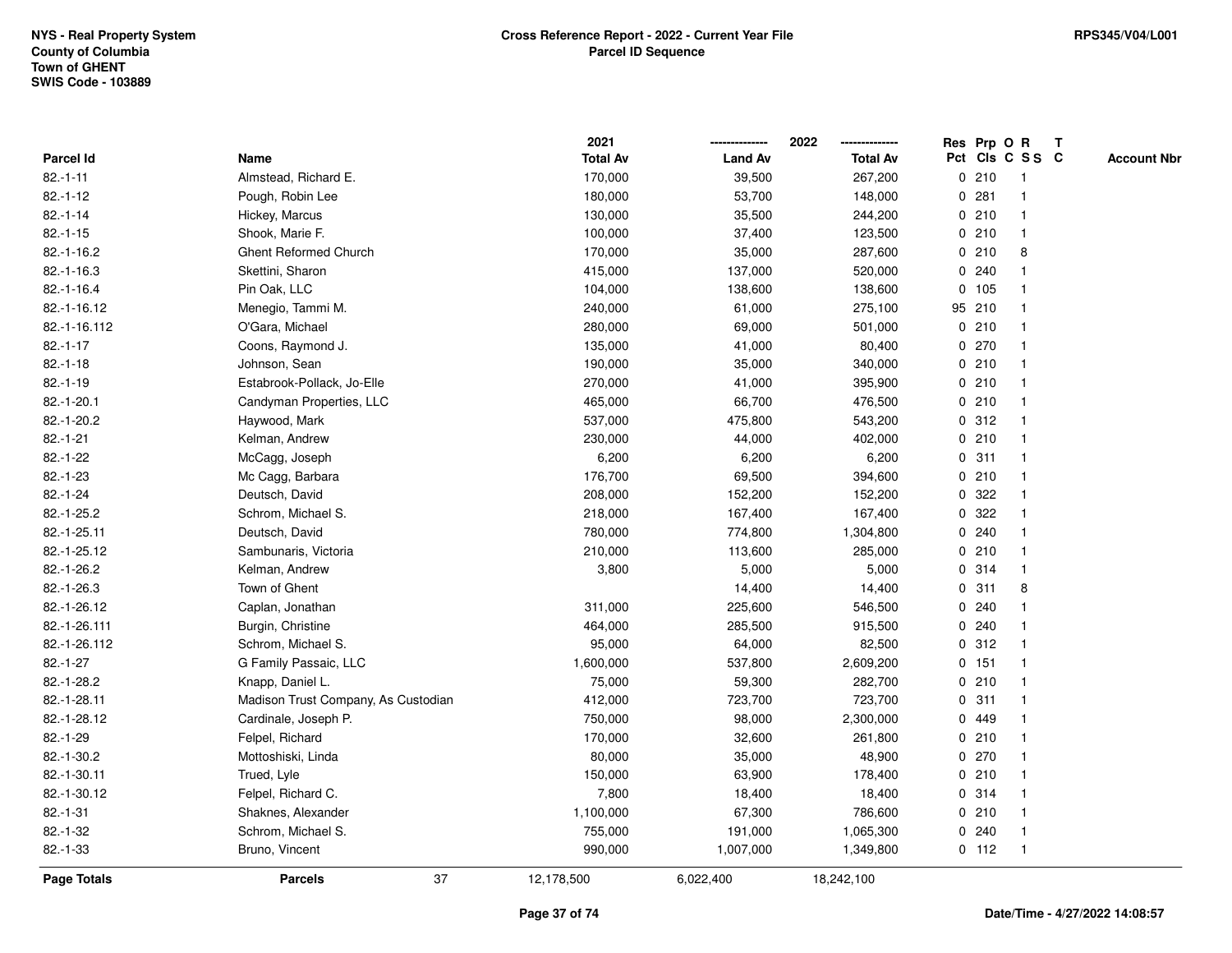|               |                             |    | 2021            |                | 2022            |             |       | Res Prp O R     | $\mathbf{T}$ |                    |
|---------------|-----------------------------|----|-----------------|----------------|-----------------|-------------|-------|-----------------|--------------|--------------------|
| Parcel Id     | Name                        |    | <b>Total Av</b> | <b>Land Av</b> | <b>Total Av</b> |             |       | Pct Cls C S S C |              | <b>Account Nbr</b> |
| $82.-1-34$    | Gabriel, Richard J.         |    | 9,200           | 10,000         | 10,000          |             | 0.311 |                 |              |                    |
| $82.-1-35$    | Stein, Daniel A.            |    | 200,000         | 69,100         | 347,600         | 0           | 281   |                 |              |                    |
| 82.-1-36.1    | Ordway, Joseph L.           |    | 220,000         | 82,700         | 286,100         |             | 0210  | -1              |              |                    |
| 82.-1-36.2    | Fedorowicz, Donald A. Sr.   |    | 21,000          | 28,400         | 28,400          | 0           | 311   | -1              |              |                    |
| $82.-1-38$    | Bruno, Vincent              |    | 76,000          | 60,600         | 60,600          |             | 0.314 | -1              |              |                    |
| $82.-1-39$    | Magliari, Francesco         |    | 210,000         | 35,000         | 326,800         |             | 0210  | -1              |              |                    |
| $82.-1-40$    | Devito, Anthony             |    | 250,000         | 36,400         | 340,400         |             | 0210  |                 |              |                    |
| $82.-1-41$    | Huber, Kenneth              |    | 16,000          | 25,000         | 25,000          |             | 0.314 |                 |              |                    |
| $82.-1-42$    | Huber Trust, Elizabeth A.   |    | 180,000         | 35,000         | 182,500         |             | 0210  | -1              |              |                    |
| $82.-1-43.1$  | Newhouse, Nancy A.          |    | 226,000         | 44,000         | 238,700         |             | 0210  |                 |              |                    |
| 82.-1-43.2    | Van Nostrand, Edward        |    | 206,000         | 43,800         | 186,300         |             | 0210  | -1              |              |                    |
| 82.-1-44.2    | Schrom, Michael S.          |    | 250,000         | 63,700         | 307,000         |             | 0210  | $\mathbf{1}$    |              |                    |
| 82.-1-44.11   | Schrom, Michael S.          |    | 20,000          | 27,100         | 27,100          |             | 0.314 | -1              |              |                    |
| 82.-1-44.12   | Schrom, Michael S.          |    | 190,000         | 85,300         | 268,800         |             | 0210  |                 |              |                    |
| $82.-1-45$    | Schrom, Michael             |    | 88,000          | 44,300         | 44,300          |             | 0.314 |                 |              |                    |
| $82.-1-46$    | McCagg, Scott               |    | 250,000         | 44,000         | 262,700         |             | 0210  | -1              |              |                    |
| $82.-1-47$    | Bruno, Stephen V.           |    | 160,000         | 38,000         | 239,300         | $\mathbf 0$ | 210   | -1              |              |                    |
| $82 - 1 - 48$ | Jehanno Real Property LLC   |    | 220,000         | 42,000         | 200,000         |             | 0421  | -1              |              |                    |
| $82.-1-49$    | Trued, Lyle                 |    | 250,000         | 38,600         | 171,800         |             | 0210  | -1              |              |                    |
| $82.-1-51$    | Marsh, John R.              |    | 105,000         | 78,900         | 78,900          |             | 0.314 |                 |              |                    |
| $82.-1-52$    | Mc Cagg, Michael A.         |    | 100,000         | 72,800         | 213,700         |             | 0270  |                 |              |                    |
| $82.-1-53$    | Walko, Cathy L.             |    | 160,000         | 54,800         | 113,400         |             | 0270  |                 |              |                    |
| $82.-1-54$    | Merante, Thomas             |    | 210,000         | 53,200         | 253,500         |             | 0210  | -1              |              |                    |
| $82.-1-56$    | Halstead, Adam              |    | 220,000         | 40,400         | 372,800         | $\mathbf 0$ | 210   | $\mathbf{1}$    |              |                    |
| 82.-1-57.12   | McCarthy, James             |    | 210,000         | 53,800         | 258,700         |             | 0210  | -1              |              |                    |
| 82.-1-57.21   | Birch Rev Trust, David      |    | 125,000         | 99,500         | 99,500          |             | 0.322 | -1              |              |                    |
| 82.-1-57.22   | Fox, Kasondra               |    | 15,000          | 30,200         | 30,200          |             | 0.322 |                 |              |                    |
| $82.-1-58$    | Hart, John                  |    | 410,000         | 102,800        | 401,300         |             | 0.240 |                 |              |                    |
| $82.-1-59$    | Banks, Thomas D.            |    | 625,000         | 149,000        | 556,800         | $\mathbf 0$ | 220   |                 |              |                    |
| $82.-1-60$    | Banks, Thomas               |    | 115,000         | 139,000        | 139,000         | 0           | 322   |                 |              |                    |
| $82.-1-61$    | Pough, Garrett              |    | 140,000         | 21,000         | 98,400          | 0           | 210   | -1              |              |                    |
| $82 - 1 - 62$ | White, Charles E. Jr.       |    | 120,000         | 19,000         | 195,000         |             | 0210  | -1              |              |                    |
| $82.-1-63$    | Pough, Robin Lee            |    | 5,300           | 14,400         | 14,400          |             | 0.314 |                 |              |                    |
| 82.-1-64.1    | Caplan, Jonathan            |    | 40,000          | 84,500         | 84,500          |             | 0.311 |                 |              |                    |
| 82.-1-64.2    | Hart, John N. Jr.           |    | 28,511          | 87,400         | 87,400          |             | 0.311 |                 |              |                    |
| $82.-1-65$    | McCagg, Steven              |    | 300,000         | 72,300         | 498,100         |             | 0210  | $\mathbf{1}$    |              |                    |
| $82.-1-66$    | McCagg Mowing & Repair Inc. |    | 45,000          | 72,200         | 72,200          |             | 0.311 | -1              |              |                    |
| Page Totals   | <b>Parcels</b>              | 37 | 6,016,011       | 2,098,200      | 7,121,200       |             |       |                 |              |                    |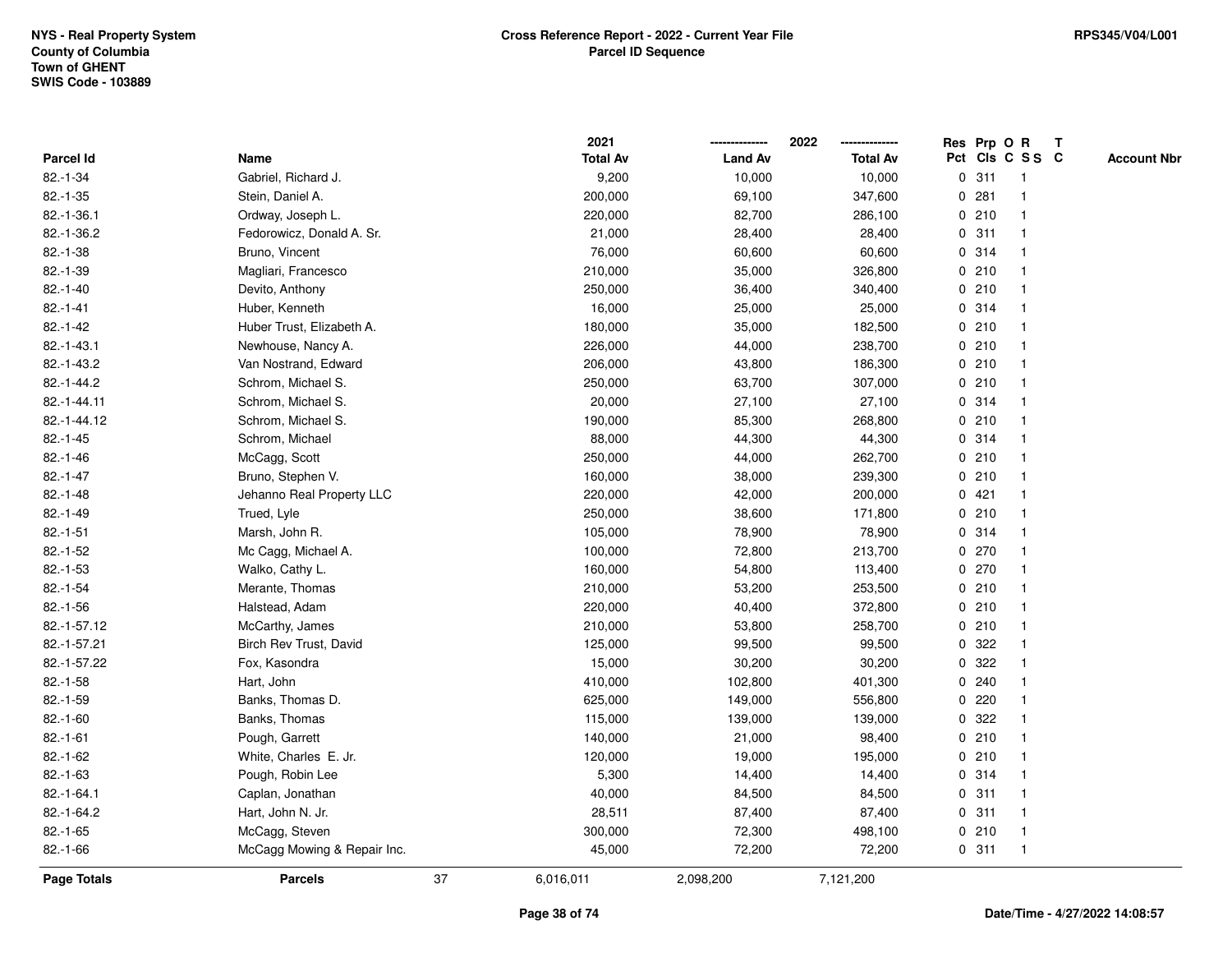|               |                                    |    | 2021            |                | 2022            |   |         | Res Prp O R     | $\mathbf{T}$ |                    |
|---------------|------------------------------------|----|-----------------|----------------|-----------------|---|---------|-----------------|--------------|--------------------|
| Parcel Id     | Name                               |    | <b>Total Av</b> | <b>Land Av</b> | <b>Total Av</b> |   |         | Pct Cls C S S C |              | <b>Account Nbr</b> |
| 82.-1-67.3    | Reed, Monica                       |    | 395,000         | 98,300         | 451,200         |   | 0210    | -1              |              |                    |
| $82.-1-68$    | Pin Oak LLC                        |    | 505,000         | 185,000        | 785,000         |   | 0 470   |                 |              |                    |
| $83.-1-1$     | Mack, Daniel P.                    |    | 250,000         | 46,200         | 502,100         |   | 0210    | $\mathbf 1$     |              |                    |
| $83.-1-2$     | Morel, James C.                    |    | 200,000         | 23,000         | 356,500         |   | 0210    | $\mathbf{1}$    |              |                    |
| $83.-1-3$     | Harrington, Roby IV.               |    | 300,000         | 42,000         | 390,300         |   | 0210    | $\mathbf{1}$    |              |                    |
| $83.-1-4$     | Mayer, Laura                       |    | 120,000         | 25,800         | 267,200         |   | 0210    | $\mathbf 1$     |              |                    |
| $83.-1-5$     | Swett, Benjamin C.                 |    | 515,000         | 190,400        | 449,600         |   | 0.240   |                 |              |                    |
| $83.-1-6.1$   | Oliver, Marcus                     |    | 900,000         | 183,600        | 1,200,000       |   | 0.240   |                 |              |                    |
| $83.-1-6.2$   | Gibson, F. Daniel                  |    | 419,000         | 564,700        | 564,700         |   | $0$ 120 | $\mathbf{1}$    |              |                    |
| 83.-1-9.111   | Heron, Richard                     |    | 210,000         | 98,000         | 348,000         |   | 0.240   |                 |              |                    |
| 83.-1-9.112   | Finkler, Dafne                     |    | 325,000         | 98,000         | 264,200         |   | 0.240   | $\mathbf{1}$    |              |                    |
| 83.-1-9.121   | S.T. Omi Realty Corp.              |    | 160,000         | 113,900        | 113,900         |   | 0.322   | $\mathbf 1$     |              |                    |
| 83.-1-9.122   | Macchiaroli, Thomas J.             |    | 265,000         | 49,000         | 350,400         |   | 0210    | 1               |              |                    |
| $83.-1-10$    | Freeman, Douglas S.                |    | 330,000         | 72,100         | 540,000         |   | 0210    |                 |              |                    |
| $83.-1-11.11$ | Nyfeler Irrevocable Trust #1, Jean |    | 284,000         | 527,100        | 527,100         |   | 0 105   |                 |              |                    |
| 83.-1-11.12   | Tanner, Ronald F.                  |    | 258,000         | 116,900        | 517,600         |   | 0.240   |                 |              |                    |
| 83.-1-11.200  | Jones, Christine E.                |    | 445,000         | 139,300        | 269,400         | 0 | 240     | $\mathbf{1}$    |              |                    |
| $83.-1-12.3$  | Nyfeler Irrevocable Trust, Jean    |    | 726,000         | 1,113,000      | 1,284,500       | 0 | 240     | $\mathbf 1$     |              |                    |
| $83.-1-13$    | Ohlerich, Gregg T.                 |    | 285,000         | 36,900         | 513,400         |   | 0210    | $\mathbf 1$     |              |                    |
| $83.-1-14$    | Habeck, Gloria                     |    | 44,000          | 70,600         | 70,600          |   | 0.314   |                 |              |                    |
| $83.-1-15$    | Kettle Pond Associates LLC         |    | 170,000         | 32,600         | 316,000         |   | 0210    |                 |              |                    |
| 83.-1-16.100  | Kelleher, Bonnie J.                |    | 180,000         | 39,900         | 348,000         |   | 0210    |                 |              |                    |
| 83.-1-16.200  | Kelleher, Bonnie J.                |    | 55,000          | 32,100         | 58,100          |   | 0270    | $\mathbf 1$     |              |                    |
| $83.-1-17$    | Calhoun, William W.                |    | 210,000         | 35,000         | 290,100         |   | 0210    | $\mathbf{1}$    |              |                    |
| 83.-1-18.100  | Calhoun, William W.                |    | 35,500          | 60,000         | 60,000          |   | 0.314   | $\mathbf 1$     |              |                    |
| 83.-1-18.200  | Haywood, Mark S.                   |    | 140,000         | 73,200         | 291,300         |   | 0210    | $\mathbf 1$     |              |                    |
| $83.-1-19$    | O'Brien, Thomas                    |    | 120,000         | 18,600         | 201,100         |   | 0210    | -1              |              |                    |
| $83.-1-20$    | Edwards, Lee                       |    | 110,000         | 29,200         | 233,400         |   | 0210    |                 |              |                    |
| 83.-1-21.22   | Moore, Jennifer                    |    | 420,000         | 238,000        | 646,200         |   | 0.241   | $\mathbf{1}$    |              |                    |
| 83.-1-21.112  | Pavlov, Elena                      |    | 200,000         | 69,700         | 300,100         |   | 0210    | 1               |              |                    |
| 83.-1-21.120  | Habeck, Edward                     |    | 143,000         | 103,400        | 103,400         | 0 | 322     | $\mathbf{1}$    |              |                    |
| 83.-1-21.211  | Baumann, Robert D.                 |    | 249,000         | 248,300        | 248,300         | 0 | 322     | 1               |              |                    |
| 83.-1-21.212  | Gibson, F. Daniel                  |    | 313,000         | 368,000        | 368,000         |   | 0, 120  | $\mathbf 1$     |              |                    |
| $83 - 1 - 22$ | Harmon, Roy A.                     |    | 295,000         | 56,000         | 265,700         |   | 0210    |                 |              |                    |
| 83.-1-23.100  | Frick, Deborah L.                  |    | 45,000          | 38,500         | 55,000          |   | 0270    | -1              |              |                    |
| 83.-1-23.200  | Frick, Richard                     |    | 148,000         | 38,500         | 160,000         |   | 0210    | $\mathbf{1}$    |              |                    |
| $83.-1-24$    | Howard, W Thomas                   |    | 100,000         | 44,900         | 187,200         |   | 0210    | $\mathbf{1}$    |              |                    |
| Page Totals   | <b>Parcels</b>                     | 37 | 9,869,500       | 5,319,700      | 13,897,600      |   |         |                 |              |                    |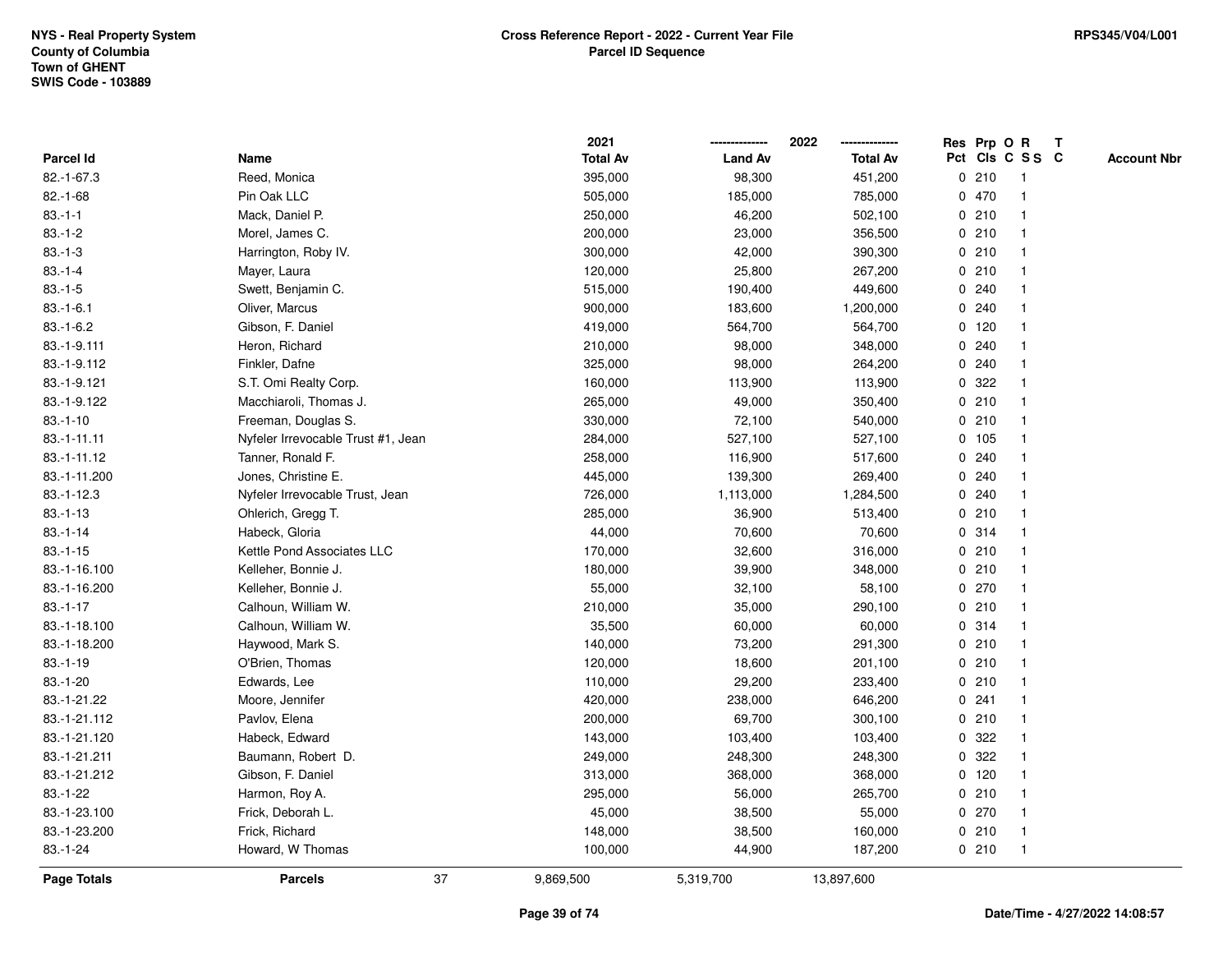|                    |                          |    | 2021            |                | 2022            |             |         | Res Prp O R     | T |                    |
|--------------------|--------------------------|----|-----------------|----------------|-----------------|-------------|---------|-----------------|---|--------------------|
| Parcel Id          | Name                     |    | <b>Total Av</b> | <b>Land Av</b> | <b>Total Av</b> |             |         | Pct Cls C S S C |   | <b>Account Nbr</b> |
| $83.-1-25$         | Miller, David            |    | 220,000         | 52,500         | 414,600         |             | 0210    | -1              |   |                    |
| $83.-1-26$         | Straw, Martyn W.         |    | 540,000         | 168,000        | 640,700         | 0           | 240     | -1              |   |                    |
| $83.-1-27$         | Visconti, James          |    | 120,000         | 60,900         | 183,500         |             | 0210    | $\mathbf{1}$    |   |                    |
| $83.-1-28$         | Deutschman, Deborah E.   |    | 220,000         | 53,900         | 287,600         |             | 0210    |                 |   |                    |
| 83.-1-31.111       | Romanchuk, John C.       |    | 320,000         | 96,800         | 386,200         |             | 0210    |                 |   |                    |
| 83.-1-31.112       | Knack, James             |    | 180,000         | 42,500         | 277,100         |             | 0210    |                 |   |                    |
| 83.-1-31.120       | Harrington, Roby IV.     |    | 411,000         | 45,700         | 1,360,500       |             | 0.281   |                 |   |                    |
| 83.-1-31.200       | Morel, James             |    | 162,000         | 104,100        | 163,400         | 0           | 312     | -1              |   |                    |
| $83.-1-32$         | Adamkiewicz, Joseph A.   |    | 274,000         | 41,000         | 304,600         | 0           | 210     |                 |   |                    |
| $83.-1-33$         | Dysard, Lois A.          |    | 210,000         | 45,000         | 231,100         |             | 0210    | 1               |   |                    |
| $83.-1-34$         | Silver, Judith Gail      |    | 310,000         | 45,000         | 474,300         |             | 0210    |                 |   |                    |
| $83.-1-36$         | Needham, Steven          |    | 220,000         | 155,000        | 519,500         |             | 0210    |                 |   |                    |
| $83.-1-37$         | Kopec, Florence          |    | 180,000         | 75,200         | 308,600         |             | 0210    |                 |   |                    |
| $83.-1-38$         | Curcio, Rosemarie D.     |    | 210,000         | 105,100        | 390,900         |             | 0.240   |                 |   |                    |
| $83.-1-39$         | Ferris, Benjamin         |    | 160,000         | 56,000         | 295,000         | 0           | 210     |                 |   |                    |
| $83.-1-40$         | Scherzer, Martin H.      |    | 443,000         | 292,400        | 673,900         | 0           | 240     |                 |   |                    |
| $83 - 1 - 44$      | Romanchuk, David Francis |    | 310,000         | 65,200         | 409,600         |             | 0210    | $\mathbf 1$     |   |                    |
| $83.-1-52.2$       | Kneller, Kirk            |    | 480,000         | 90,300         | 1,369,500       |             | 0210    |                 |   |                    |
| 83.-1-52.111       | Rutschmann, Nancy        |    | 310,000         | 154,700        | 565,500         |             | 0.240   |                 |   |                    |
| 83.-1-52.112       | Kammerer, Robert J.      |    | 182,000         | 111,800        | 271,700         |             | 0.312   |                 |   |                    |
| 83.-1-52.120       | O'Mara, Robert           |    | 570,000         | 555,100        | 624,800         |             | 0.240   |                 |   |                    |
| 83.-1-53.22        | McMann, David P. Sr.     |    | 120,000         | 36,500         | 232,400         | $\mathbf 0$ | 210     |                 |   |                    |
| 83.-1-53.121       | Wright, Henry Jr.        |    | 70,000          | 43,400         | 46,000          |             | $0$ 270 | $\mathbf{1}$    |   |                    |
| $83.-1-54.1$       | Goodman Estate, Francine |    | 270,000         | 34,800         | 439,000         |             | 0210    | $\mathbf 1$     |   |                    |
| 83.-1-54.2         | Traulsen, Henry F. Jr.   |    | 55,000          | 34,000         | 56,300          |             | 0270    |                 |   |                    |
| $83.-1-55$         | Zucco, Sophie            |    | 92,000          | 39,900         | 120,000         |             | 0210    |                 |   |                    |
| 83.-1-55.100       | Waring, Dillard          |    | 380,000         | 777,000        | 1,087,400       |             | 0.240   |                 |   |                    |
| 83.-1-55.212       | Hoyt, Lonnie Ralph Jr.   |    | 95,000          | 36,800         | 91,300          |             | $0$ 270 |                 |   |                    |
| 83.-1-55.220       | McMann, Derek P.         |    | 150,000         | 36,700         | 359,000         | 0           | 210     | $\mathbf{1}$    |   |                    |
| 83.-1-56.2         | Gibson, Keith G.         |    | 230,000         | 35,000         | 351,100         |             | 0210    | $\overline{1}$  |   |                    |
| 83.-1-56.12        | Brady, Jane              |    | 312,000         | 46,800         | 452,400         |             | 0210    | $\mathbf{1}$    |   |                    |
| 83.-1-56.111       | Gibson, F. Daniel        |    | 2,050,000       | 2,046,800      | 3,629,000       |             | $0$ 113 | $\mathbf 1$     |   |                    |
| 83.-1-56.112       | Gibson, F. Daniel        |    | 280,000         | 38,500         | 476,600         |             | 0210    |                 |   |                    |
| 83.-1-57.111       | Nagle-Zaik, Kelly Ann G. |    | 348,000         | 65,100         | 474,400         |             | 0210    |                 |   |                    |
| 83.-1-57.121       | Schrader, Adam           |    | 220,000         | 41,300         | 313,100         |             | 0210    |                 |   |                    |
| 83.-1-57.122       | Wheeler, Cory F.         |    | 310,000         | 54,000         | 321,300         |             | 0210    | $\overline{1}$  |   |                    |
| 83.-1-57.200       | Oliver, Harold           |    | 180,000         | 49,000         | 292,900         |             | 0210    | $\mathbf{1}$    |   |                    |
| <b>Page Totals</b> | <b>Parcels</b>           | 37 | 11,194,000      | 5,831,800      | 18,894,800      |             |         |                 |   |                    |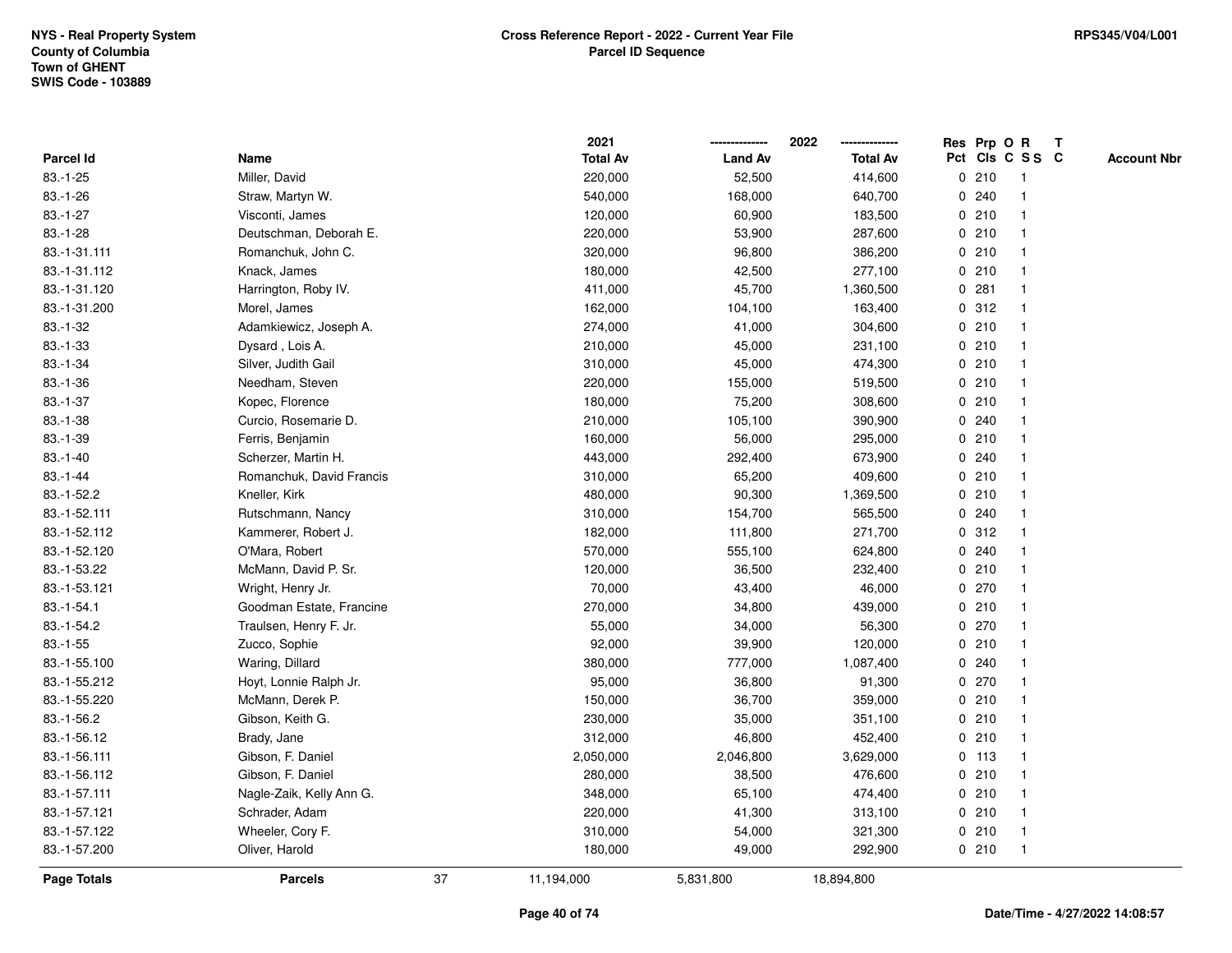|             |                                            | 2021            |                | 2022            |             |        | Res Prp O R     | $\mathsf{T}$       |
|-------------|--------------------------------------------|-----------------|----------------|-----------------|-------------|--------|-----------------|--------------------|
| Parcel Id   | Name                                       | <b>Total Av</b> | <b>Land Av</b> | <b>Total Av</b> |             |        | Pct Cls C S S C | <b>Account Nbr</b> |
| $83.-1-58$  | Fenn Family Revocable Trust                | 335,000         | 53,900         | 467,900         |             | 0210   |                 |                    |
| $83.-1-59$  | Arnold, Lynn M.                            | 140,000         | 37,100         | 226,300         | 0           | 220    |                 |                    |
| $83.-1-60$  | Francis, John                              | 63,000          | 98,200         | 98,200          | $\mathbf 0$ | 322    |                 |                    |
| $83.-1-64$  | Hamilton, Donald S.                        | 69,000          | 55,200         | 55,200          |             | 0.314  | $\mathbf{1}$    |                    |
| $83.-1-65$  | Sacco, Joseph                              | 170,000         | 35,800         | 296,500         |             | 0210   | -1              |                    |
| $83.-1-66$  | Shufelt, Wendy A.                          | 200,000         | 54,600         | 356,900         |             | 0210   | -1              |                    |
| $83.-1-67$  | Hamilton, Donald S.                        | 270,000         | 40,600         | 487,300         |             | 0210   |                 |                    |
| $83.-1-69$  | Pennea, Robert                             | 290,000         | 62,900         | 401,500         |             | 0210   |                 |                    |
| $83.-1-71$  | Scalera, David M.                          | 170,000         | 42,000         | 422,700         |             | 0210   | -1              |                    |
| $83.-1-72$  | Kahn, Gerard C.                            | 250,000         | 45,500         | 392,100         |             | 0210   |                 |                    |
| $83.-1-75$  | Booy, Christopher D.                       | 170,000         | 35,700         | 314,400         |             | 0210   | -1              |                    |
| $83.-1-76$  | Nagle-Zaik, Kelly Ann G.                   | 43,000          | 40,800         | 40,800          |             | 0.314  | -1              |                    |
| $83.-1-77$  | Wolfe, Michael A.                          | 250,000         | 53,200         | 419,700         |             | 0210   | -1              |                    |
| $83.-1-78$  | Karon, Joshua E.                           | 411,000         | 87,500         | 510,000         |             | 0210   |                 |                    |
| $83.-1-80$  | Cheffo Farms LLC                           | 185,000         | 186,600        | 186,600         |             | 0, 105 |                 |                    |
| 83.-1-92.1  | Stern, Laurie                              | 330,000         | 138,000        | 799,000         |             | 0210   |                 |                    |
| 83.-1-92.2  | Baer, Susan                                | 65,000          | 53,700         | 53,700          | 0           | 311    |                 |                    |
| $83.-1-94$  | Fingar, Janice M.                          | 254,000         | 258,100        | 258,100         | 0           | 322    | -1              |                    |
| $83.-1-95$  | Scibienski, Ann                            | 240,000         | 59,500         | 299,100         |             | 0210   | $\mathbf{1}$    |                    |
| 83.-1-96    | Tuccio, Michael                            | 210,000         | 57,500         | 399,800         |             | 0210   |                 |                    |
| $83.-1-97$  | Hesse, Christina U.                        | 275,000         | 51,100         | 267,300         |             | 0210   |                 |                    |
| 83.-1-98    | Zucco, Randolph P.                         | 80,000          | 61,600         | 160,600         |             | 0270   |                 |                    |
| 83.-1-99.1  | Rossman, Brandon G.                        | 200,000         | 49,700         | 436,700         |             | 0210   |                 |                    |
| 83.-1-99.2  | Rossman, Gary A.                           | 182,000         | 35,000         | 253,200         |             | 0210   | $\mathbf{1}$    |                    |
| $83.-2-1$   | Habeck Credit Shelter Trust, Edward W. Jr. | 65,000          | 64,900         | 64,900          | 0           | 322    |                 |                    |
| $83.-2-2$   | Nyfeler Irrevocable Trust, Jean            | 64,000          | 119,100        | 119,100         |             | 0 105  | $\mathbf 1$     |                    |
| $83.-2-3$   | Habeck, Edward W. Jr.                      | 12,000          | 8,700          | 8,700           |             | 0.314  |                 |                    |
| $83.-2-4$   | Tymczyszyn, Anna                           | 270,000         | 63,000         | 427,800         |             | 97 210 |                 |                    |
| $83.-2-5$   | Town Of Ghent                              | 160,000         | 98,500         | 98,500          | $\mathbf 0$ | 592    | 8               |                    |
| $83.-2-6$   | Kiel, Bradley                              | 180,000         | 41,300         | 317,700         |             | 0210   | -1              |                    |
| $83.-2-7$   | Russell, Daniel J.                         | 180,000         | 41,000         | 243,700         |             | 0210   | -1              |                    |
| $83.-2-8$   | Winch, Nathan                              | 220,000         | 39,900         | 305,700         |             | 0210   | $\mathbf 1$     |                    |
| $83.-2-9$   | Harrington, Roby IV.                       | 100,000         | 53,000         | 71,800          |             | 0.312  |                 |                    |
| $83.-2-10$  | Szoka, Kathryn                             | 194,000         | 146,100        | 146,100         |             | 0.322  |                 |                    |
| $83.-2-11$  | Szoka, Kathryn                             | 68,000          | 46,200         | 195,600         |             | 0.312  |                 |                    |
| $83.-2-12$  | Szoka, Kathryn                             | 148,000         | 104,800        | 104,800         |             | 0.314  | -1              |                    |
| $83.-2-13$  | Szoka, Kathryn                             | 159,000         | 113,200        | 113,200         |             | 0 322  | -1              |                    |
| Page Totals | 37<br><b>Parcels</b>                       | 6,672,000       | 2,633,500      | 9,821,200       |             |        |                 |                    |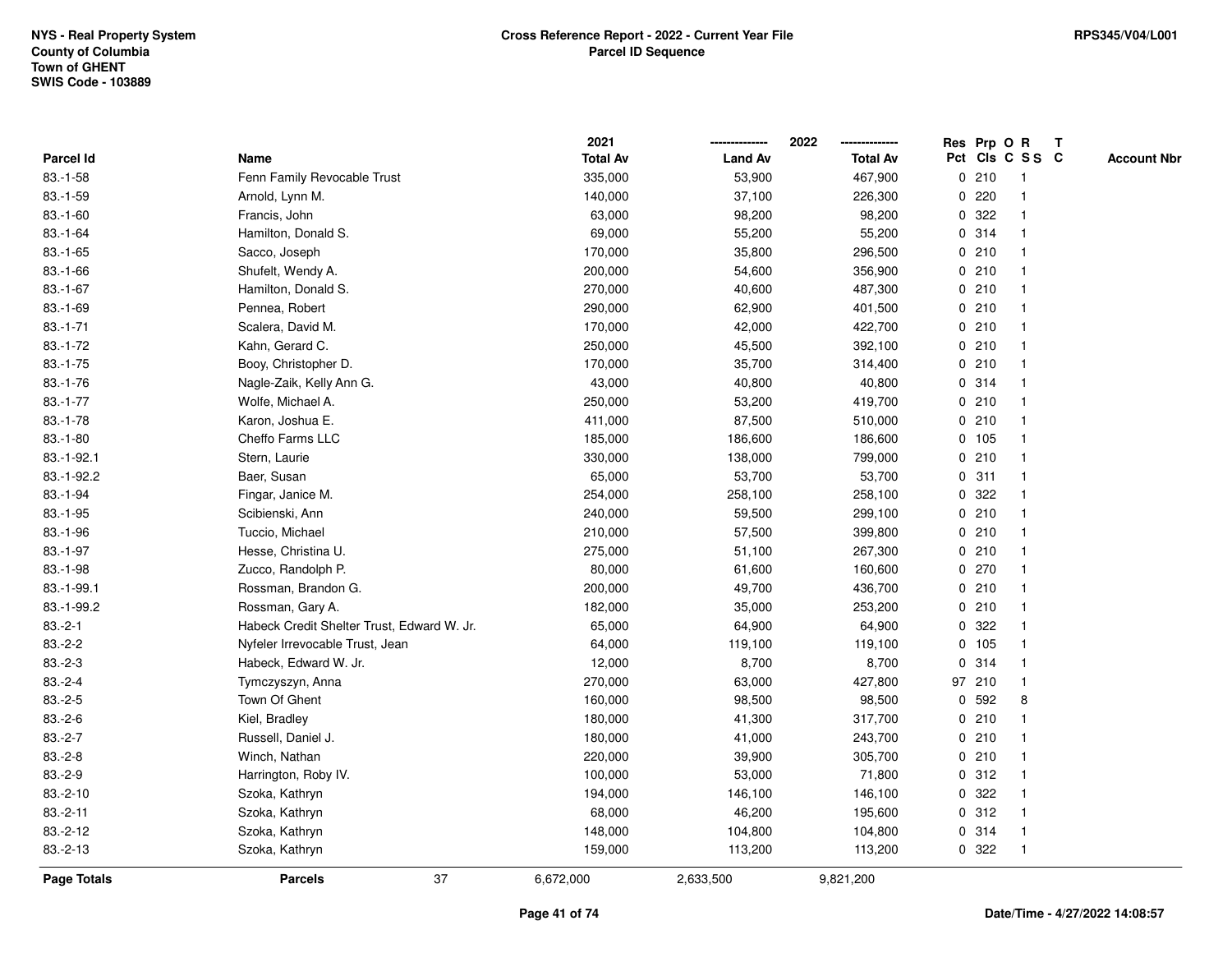|                  |                          |    | 2021            |                | 2022            |             | Res Prp O R |                 | Т |                    |
|------------------|--------------------------|----|-----------------|----------------|-----------------|-------------|-------------|-----------------|---|--------------------|
| <b>Parcel Id</b> | Name                     |    | <b>Total Av</b> | <b>Land Av</b> | <b>Total Av</b> |             |             | Pct Cls C S S C |   | <b>Account Nbr</b> |
| $83.-3-1.3$      | Pin Oak, LLC             |    | 104,000         | 190,100        | 190,100         | 0           | 322         | $\mathbf 1$     |   |                    |
| $83.-3-1.4$      | Merante, Jonathan        |    | 57,000          | 73,300         | 572,600         | 0           | 210         | $\mathbf 1$     |   |                    |
| $83.-3-7$        | Columbia County          |    | 223,000         | 200,000        | 200,000         | $\mathbf 0$ | 322         | 8               |   |                    |
| 83.-3-24         | Kammerer, Sr., Robert J. |    | 346,000         | 350,800        | 353,700         |             | 0.312       |                 |   |                    |
| 83.-3-27         | Greenburger, Francis J.  |    | 434,000         | 592,700        | 592,700         |             | 0 322       |                 |   |                    |
| 83.-3-28         | Kneller, Susan           |    | 380,000         | 397,500        | 712,000         |             | 0.312       |                 |   |                    |
| 83.-3-29         | Johnson, James J.        |    | 45,000          | 36,300         | 43,900          |             | 0270        |                 |   |                    |
| 83.-3-30         | Wright, David M.         |    | 110,000         | 39,000         | 96,200          | $\mathbf 0$ | 270         |                 |   |                    |
| 83.01-1-01       | Smith, Michael J.        |    | 185,000         | 29,000         | 276,700         |             | 0210        | -1              |   |                    |
| 83.01-1-02       | Kontzamanys, Stephanie   |    | 170,000         | 35,700         | 385,900         |             | 0210        | $\mathbf 1$     |   |                    |
| 83.01-1-03       | Keyser, David            |    | 200,000         | 34,800         | 379,800         |             | 0210        |                 |   |                    |
| 83.01-1-04       | Eggleston, Rodney A.     |    | 172,000         | 44,600         | 244,700         |             | 0210        |                 |   |                    |
| 83.01-1-05       | Long, Dennis             |    | 210,000         | 44,200         | 303,600         |             | 0210        |                 |   |                    |
| 83.01-1-06       | Trowbridge, Philip       |    | 388,000         | 403,000        | 452,400         |             | $0$ 120     |                 |   |                    |
| 83.01-1-07       | Rivenburgh, David        |    | 200,000         | 98,000         | 259,800         | 0           | 240         |                 |   |                    |
| 83.01-1-08       | Veneman, Gerda           |    | 220,000         | 35,700         | 235,500         | 0           | 210         |                 |   |                    |
| 83.01-1-09       | Costello, John F. III.   |    | 170,000         | 35,700         | 246,500         |             | 0210        |                 |   |                    |
| 83.01-1-10       | Garrison, Clyde          |    | 170,000         | 45,800         | 196,700         |             | 0210        |                 |   |                    |
| 83.01-1-11       | Lankenau, Jason          |    | 187,000         | 39,300         | 424,000         |             | 0210        |                 |   |                    |
| 83.01-1-12       | Lang, Richard            |    | 240,000         | 38,600         | 272,200         |             | 0210        |                 |   |                    |
| 83.01-1-13       | Markowitz, Michael C.    |    | 240,000         | 53,300         | 357,800         |             | 0210        |                 |   |                    |
| 83.01-1-14       | Rizzi, Michael R.        |    | 170,000         | 36,000         | 256,600         |             | 0210        |                 |   |                    |
| 83.01-1-15       | Rizzi, Michael R.        |    | 61,000          | 51,600         | 51,600          | 0           | 312         | -1              |   |                    |
| 83.01-1-16       | Kozel, Cindy             |    | 190,000         | 57,300         | 371,000         |             | 0210        | -1              |   |                    |
| 83.01-1-17       | Jacoby, Damon            |    | 285,000         | 59,500         | 291,200         |             | 0210        |                 |   |                    |
| 83.01-1-18       | Baker, David R.          |    | 180,000         | 49,100         | 326,100         |             | 0210        |                 |   |                    |
| 83.01-1-19       | Coon, Garee C.           |    | 130,000         | 61,800         | 246,400         |             | 0210        |                 |   |                    |
| 83.01-1-20       | Townsend, Scott K.       |    | 270,000         | 63,900         | 276,800         |             | 0210        |                 |   |                    |
| 83.01-1-21       | Allen, David J.          |    | 420,000         | 69,800         | 690,000         |             | 0210        |                 |   |                    |
| 83.01-1-22       | Sadowsky, Jane           |    | 600,000         | 95,900         | 1,000,000       |             | 0210        | -1              |   |                    |
| 83.01-1-23       | Siegel, Andrew R.        |    | 170,000         | 45,500         | 305,400         |             | 0210        |                 |   |                    |
| 83.01-1-24       | Van Akcker, Peter        |    | 190,000         | 43,300         | 225,900         |             | 0210        |                 |   |                    |
| 83.01-1-25       | McCann, Sean F.          |    | 210,000         | 52,500         | 251,000         |             | 0210        |                 |   |                    |
| 83.01-1-26       | Hanlon, Maria Theresa    |    | 240,000         | 48,000         | 499,600         |             | 0210        |                 |   |                    |
| 83.01-1-27       | Arango, Robert D.        |    | 250,000         | 52,200         | 424,200         |             | 0210        |                 |   |                    |
| 83.01-1-28       | Rosenthal, Michael       |    | 395,000         | 51,100         | 465,000         |             | 0210        | -1              |   |                    |
| 83.01-1-29       | Stroud, Adrienne         |    | 260,000         | 50,400         | 374,200         |             | 0210        | $\mathbf{1}$    |   |                    |
| Page Totals      | <b>Parcels</b>           | 37 | 8,472,000       | 3,705,300      | 12,851,800      |             |             |                 |   |                    |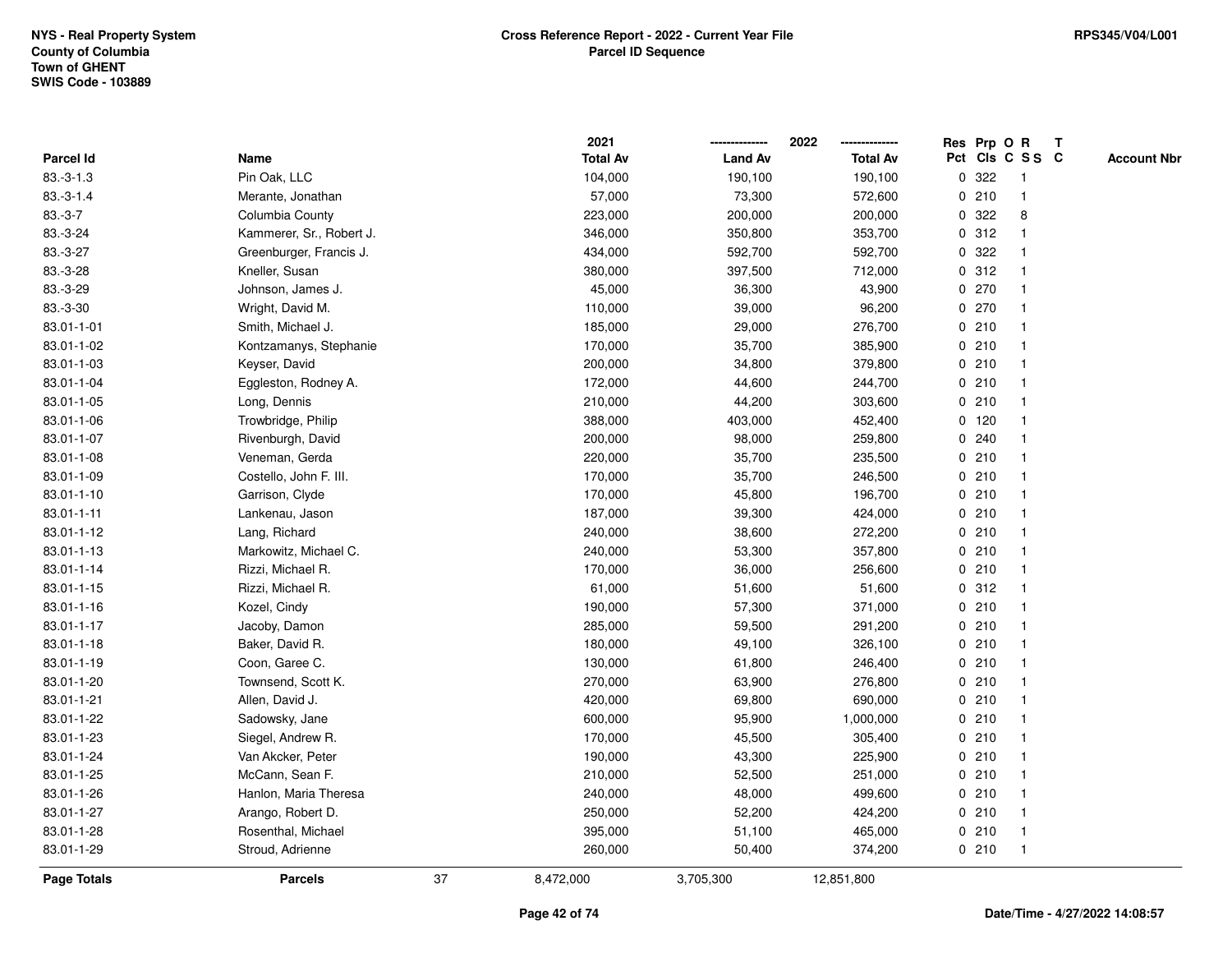|              |                                            | 2021            |                | 2022            | Res Prp O R |       |                 | Т |                    |
|--------------|--------------------------------------------|-----------------|----------------|-----------------|-------------|-------|-----------------|---|--------------------|
| Parcel Id    | Name                                       | <b>Total Av</b> | <b>Land Av</b> | <b>Total Av</b> |             |       | Pct Cls C S S C |   | <b>Account Nbr</b> |
| 83.01-1-30   | Wachtel, George                            | 300,000         | 84,700         | 384,200         |             | 0210  | $\mathbf{1}$    |   |                    |
| 83.03-1-01   | Walker, David                              | 280,000         | 41,600         | 331,200         | 0           | 210   | $\mathbf 1$     |   |                    |
| 83.03-1-02   | Cowan, Rocco G.                            | 200,000         | 41,600         | 301,900         |             | 0210  | $\mathbf{1}$    |   |                    |
| 83.03-1-03   | Orlando, Frank                             | 290,000         | 41,600         | 487,800         |             | 0210  | -1              |   |                    |
| 83.03-1-04   | Clark, William H. Jr.                      | 180,000         | 41,600         | 293,000         |             | 0210  |                 |   |                    |
| 83.03-1-05   | Antonelli, Michael                         | 210,000         | 42,800         | 328,300         |             | 0210  |                 |   |                    |
| 83.03-1-06   | Mccrudden, Patrick J.                      | 300,000         | 61,400         | 378,000         |             | 0210  | $\mathbf{1}$    |   |                    |
| 83.03-1-07   | Allen, Colleen                             | 190,000         | 73,400         | 380,000         |             | 0210  | $\overline{1}$  |   |                    |
| 83.03-1-08   | Hanley, Jason                              | 334,000         | 53,000         | 353,300         |             | 0210  | -1              |   |                    |
| 83.03-1-09   | Albertson, Robert                          | 178,000         | 64,400         | 355,900         |             | 0210  | $\mathbf 1$     |   |                    |
| 83.03-1-10   | Dennis, Danny                              | 230,000         | 47,600         | 398,400         |             | 0210  |                 |   |                    |
| 83.03-1-11   | Miller, Megin L.                           | 290,000         | 45,200         | 440,000         |             | 0210  |                 |   |                    |
| 83.03-1-12   | LaGrassa, James F.                         | 220,000         | 42,200         | 369,700         |             | 0210  |                 |   |                    |
| 83.03-1-13   | Scherer, Karl                              | 190,000         | 41,600         | 354,200         |             | 0210  |                 |   |                    |
| 83.03-1-14   | Millar, Jeanine L.                         | 155,000         | 42,200         | 383,600         |             | 0210  | $\mathbf{1}$    |   |                    |
| 83.03-1-15   | In Flight, Inc.                            | 190,000         | 42,200         | 398,400         | $\mathbf 0$ | 210   | 8               |   |                    |
| 83.03-1-16   | Williams, Latasha                          | 245,000         | 42,200         | 342,000         |             | 0210  | $\mathbf{1}$    |   |                    |
| 83.03-1-17   | Cameron, Gail                              | 230,000         | 29,800         | 365,900         |             | 0210  |                 |   |                    |
| 83.03-1-18   | Cameron, Gail                              | 57,000          | 45,900         | 45,900          |             | 0.314 |                 |   |                    |
| 83.03-1-19   | Addison, Elizabeth J.                      | 230,000         | 38,400         | 302,800         |             | 0210  |                 |   |                    |
| 83.03-1-20   | Addison, Elizabeth J.                      | 24,000          | 29,000         | 29,000          |             | 0.314 |                 |   |                    |
| 83.03-1-21   | Albright, Clifford Jr                      | 150,000         | 56,600         | 254,100         |             | 0270  | 1               |   |                    |
| 83.03-1-22   | Metz, George K.                            | 180,000         | 59,900         | 284,500         |             | 0210  | -1              |   |                    |
| 83.03-1-23   | Groll, Paul                                | 250,000         | 97,400         | 420,000         |             | 0.240 | $\mathbf{1}$    |   |                    |
| 83.03-1-24   | Miller, Clifford                           | 180,000         | 67,400         | 282,600         |             | 0210  |                 |   |                    |
| 83.03-1-25   | Collett, Duane A.                          | 204,000         | 42,200         | 358,300         |             | 0210  |                 |   |                    |
| 83.03-1-26   | Shufelt, Ronald                            | 250,000         | 52,400         | 357,400         |             | 0210  |                 |   |                    |
| 83.03-1-27   | Rivenburgh, Lee Thomas                     | 150,000         | 37,300         | 256,200         |             | 0210  |                 |   |                    |
| 83.03-1-28   | Teng, Eric P.                              | 240,000         | 33,300         | 257,500         |             | 0210  |                 |   |                    |
| 83.03-1-29   | Baldwin, William                           | 150,000         | 35,000         | 300,500         | 0           | 210   | $\mathbf 1$     |   |                    |
| 83.03-1-30   | Charron, Ronald R.                         | 170,000         | 37,100         | 265,900         | 0           | 210   | $\mathbf 1$     |   |                    |
| 83.03-1-31   | Autrey, Gloria J.                          | 200,000         | 35,600         | 330,200         |             | 0210  | $\mathbf 1$     |   |                    |
| 83.03-1-32   | Autrey, Michael W.                         | 120,000         | 35,000         | 331,700         |             | 0210  |                 |   |                    |
| 83.03-1-33   | Levine, Michael L.                         | 160,000         | 43,800         | 304,000         |             | 0210  |                 |   |                    |
| $84 - 1 - 1$ | Habeck, Edward W.                          | 94,000          | 71,900         | 71,900          |             | 0.314 |                 |   |                    |
| $84.-1-2$    | Habeck, Edward                             | 350,000         | 42,000         | 413,400         |             | 0210  | -1              |   |                    |
| $84.-1-3$    | Habeck Credit Shelter Trust, Edward W. Jr. | 290,000         | 70,000         | 424,100         |             | 0210  | $\overline{1}$  |   |                    |
| Page Totals  | 37<br><b>Parcels</b>                       | 7,661,000       | 1,809,300      | 11,935,800      |             |       |                 |   |                    |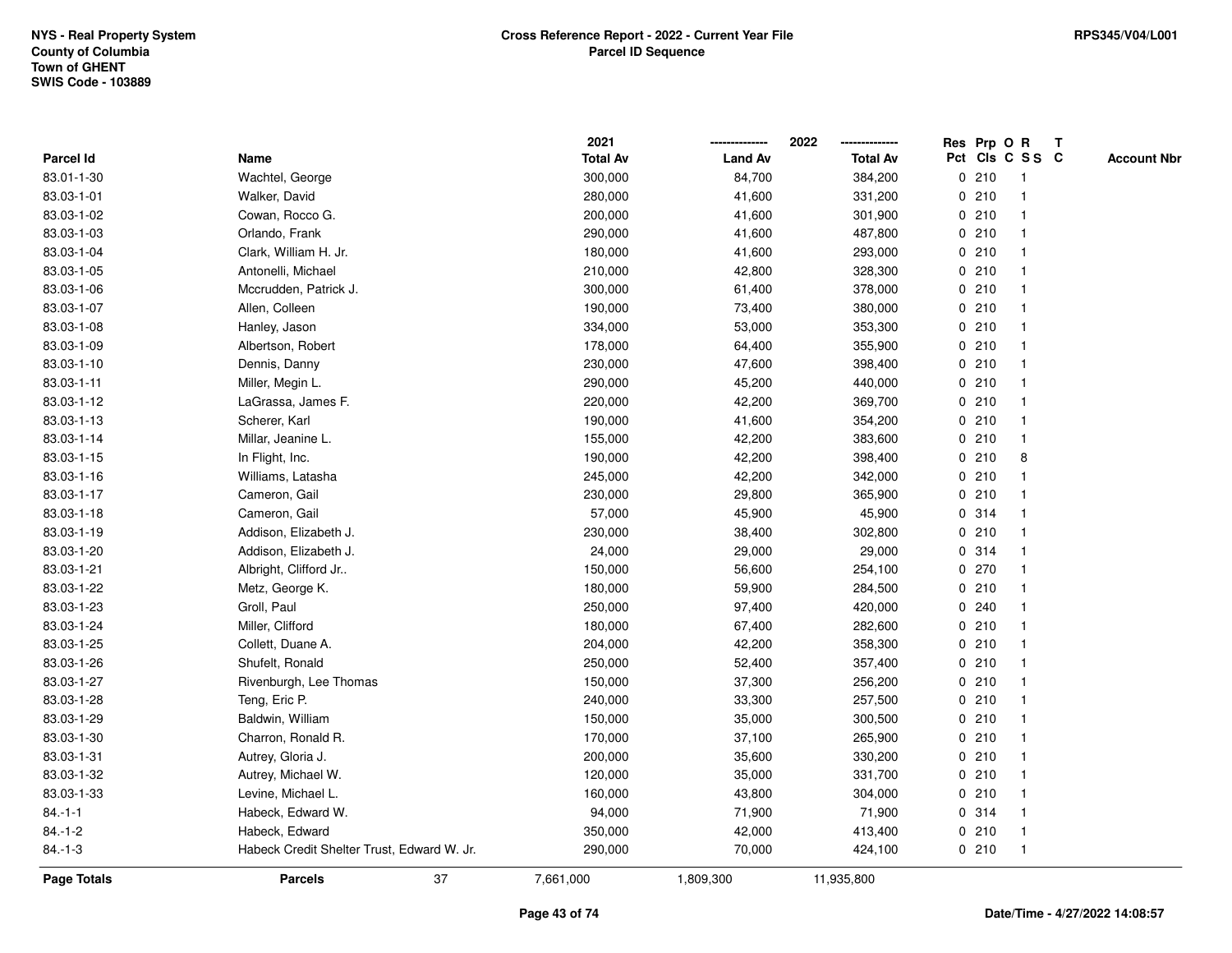|                 |                                     | 2021            |                | 2022            |   |       | Res Prp O R     | $\mathbf{T}$ |                    |
|-----------------|-------------------------------------|-----------------|----------------|-----------------|---|-------|-----------------|--------------|--------------------|
| Parcel Id       | Name                                | <b>Total Av</b> | <b>Land Av</b> | <b>Total Av</b> |   |       | Pct Cls C S S C |              | <b>Account Nbr</b> |
| $84 - 1 - 4$    | Shields, Toni E.                    | 170,000         | 63,000         | 187,600         |   | 0210  |                 |              |                    |
| 84.-1-5.110     | Snider, Jefferson                   | 357,000         | 166,600        | 459,900         |   | 0.240 |                 |              |                    |
| 84.-1-5.120     | Heleotis, Harry                     | 490,000         | 179,900        | 621,100         |   | 0.240 | -1              |              |                    |
| $84.-1-7$       | Perrin, Jennifer Paige              | 195,000         | 67,600         | 390,000         |   | 0210  | $\mathbf{1}$    |              |                    |
| $84.-1-10.1$    | Blass, Chester L.                   | 240,000         | 41,300         | 353,100         |   | 0210  | $\mathbf{1}$    |              |                    |
| 84.-1-10.2      | Blass, Chester L.                   | 16,000          | 25,500         | 25,500          |   | 0.311 | 1               |              |                    |
| $84.-1-11$      | Terpstra, Kathryn                   | 110,000         | 37,800         | 169,200         |   | 0210  | 1               |              |                    |
| $84 - 1 - 12$   | McBride, David Murdoch              | 215,000         | 44,000         | 445,700         |   | 0210  |                 |              |                    |
| $84.-1-13$      | Cooley, Ralph D. III.               | 110,000         | 38,500         | 164,900         |   | 0210  | $\mathbf{1}$    |              |                    |
| $84.-1-14$      | Finck, Thomas                       | 150,000         | 35,000         | 202,100         |   | 0210  | $\mathbf{1}$    |              |                    |
| $84.-1-15$      | Banow, Stacey L.                    | 170,000         | 36,400         | 254,600         |   | 0210  | $\mathbf{1}$    |              |                    |
| 84.-1-16.110    | Brinkerhoff, Peter                  | 310,000         | 102,900        | 402,300         |   | 0.240 | $\mathbf{1}$    |              |                    |
| 84.-1-16.120    | <b>LAR Realty Trust</b>             | 417,500         | 97,300         | 640,300         |   | 0210  | 1               |              |                    |
| 84.-1-16.211    | Zises, Cathy W.                     | 625,000         | 129,500        | 505,700         |   | 0.240 |                 |              |                    |
| 84.-1-16.212    | Claus, Frank                        | 550,000         | 118,700        | 607,600         |   | 0.240 |                 |              |                    |
| 84.-1-16.220    | Straus, Jerry A.                    | 730,000         | 393,300        | 1,815,500       |   | 0.240 |                 |              |                    |
| $84 - 1 - 17$   | Wachsberger, Chaim                  | 906,000         | 59,300         | 568,600         | 0 | 210   | $\mathbf{1}$    |              |                    |
| $84 - 1 - 18.1$ | McCagg, Amanda J.                   | 45,000          | 35,000         | 60,800          | 0 | 270   | 1               |              |                    |
| 84.-1-18.2      | Trowbridge, Philip J.               | 150,000         | 36,400         | 330,000         |   | 0210  | $\mathbf{1}$    |              |                    |
| $84.-1-19$      | Ollman, Robert C.                   | 610,000         | 319,000        | 1,064,100       |   | 0.281 |                 |              |                    |
| $84.-1-20$      | Wagner, Paul H.                     | 300,000         | 43,700         | 254,700         |   | 0210  |                 |              |                    |
| $84.-1-21$      | Eschen, John E.                     | 18,000          | 28,600         | 28,600          |   | 0.314 |                 |              |                    |
| 84.-1-22        | Winkler, Carl J.                    | 300,000         | 39,200         | 387,600         |   | 0210  | $\mathbf 1$     |              |                    |
| $84 - 1 - 24$   | Cady, James W.                      | 240,000         | 36,400         | 304,500         |   | 0210  | $\mathbf{1}$    |              |                    |
| $84.-1-25$      | Powell, Michael                     | 120,000         | 21,800         | 242,700         |   | 0210  | 1               |              |                    |
| 84.-1-26        | Eschen, John E.                     | 380,000         | 66,900         | 465,000         |   | 0210  | $\mathbf 1$     |              |                    |
| $84.-1-27$      | Harrison Mahon, Elizabeth Brennan   | 200,000         | 25,000         | 356,700         |   | 0210  | -1              |              |                    |
| 84.-1-28        | Laraway, Timothy M.                 | 155,000         | 26,600         | 258,800         |   | 0210  |                 |              |                    |
| 84.-1-29        | Black, David                        | 320,000         | 90,300         | 462,300         |   | 0210  | $\mathbf{1}$    |              |                    |
| 84.-1-31.2      | Simmons, Craig                      | 276,700         | 63,000         | 300,000         | 0 | 433   | 1               |              |                    |
| 84.-1-31.11     | Simmons, Craig                      | 8,100           | 15,100         | 15,100          | 0 | 314   | $\mathbf{1}$    |              |                    |
| 84.-1-31.12     | Navitski, Alanna E.                 | 214,000         | 76,400         | 274,400         |   | 0.240 | 1               |              |                    |
| $84.-1-33$      | McCarthy, Richard N.                | 760,000         | 151,900        | 984,900         |   | 0.240 | $\mathbf 1$     |              |                    |
| 84.-1-34        | Kyle Declaration of Trust, Nancy J. | 540,000         | 149,100        | 518,800         |   | 0210  |                 |              |                    |
| 84.-1-35        | Kaninenberg, Amanda M.              | 160,000         | 42,000         | 303,600         |   | 0220  |                 |              |                    |
| $84.-1-37$      | Langley, Scott                      | 157,000         | 35,000         | 250,700         |   | 0210  | $\mathbf{1}$    |              |                    |
| 84.-1-38.100    | Schmidt, Josesph-William            | 450,000         | 126,000        | 955,000         |   | 0240  | $\mathbf{1}$    |              |                    |
| Page Totals     | 37<br><b>Parcels</b>                | 11,165,300      | 3,064,000      | 15,632,000      |   |       |                 |              |                    |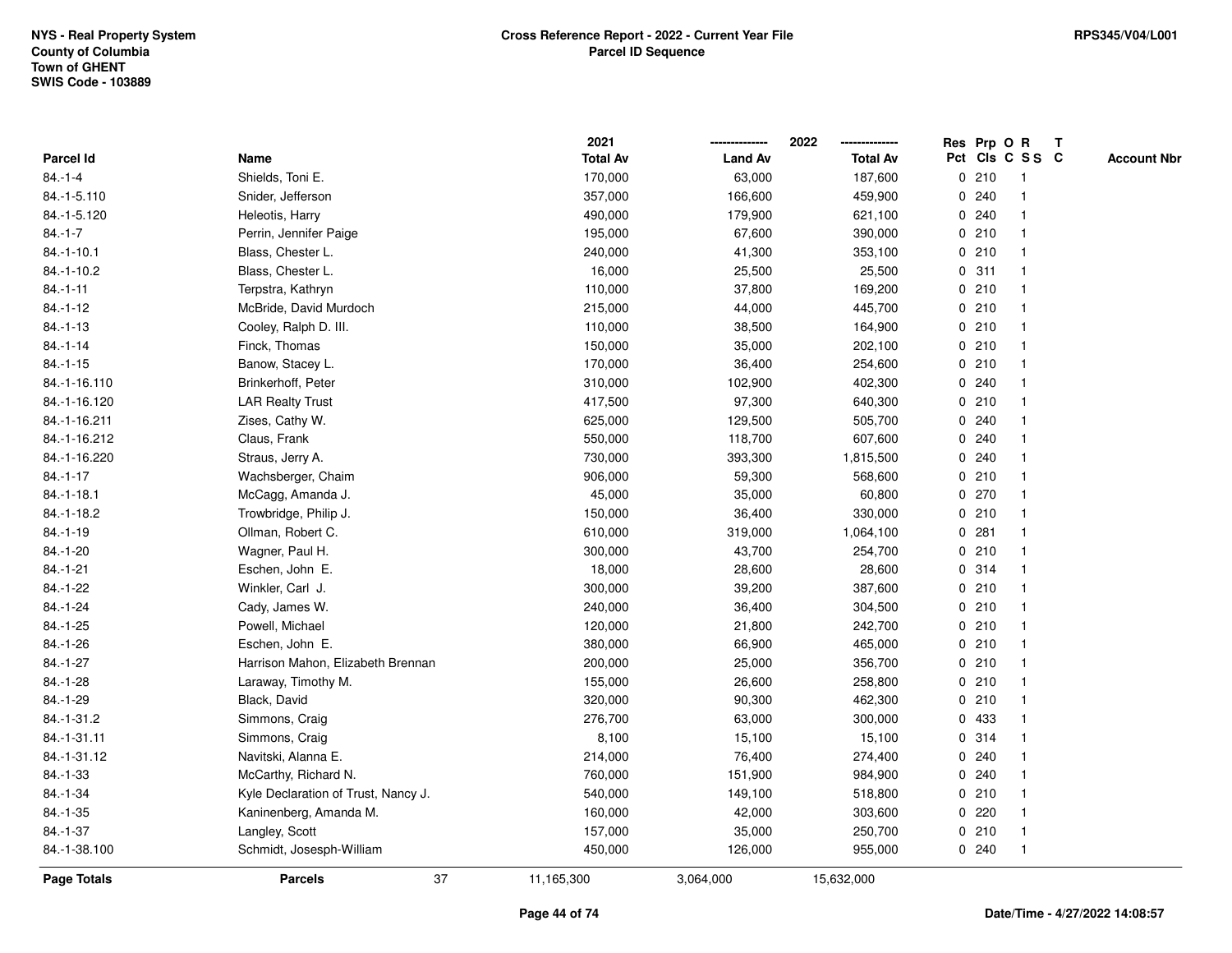|                  |                             |    | 2021            |                | 2022            |   |        | Res Prp O R     | $\mathbf{T}$ |                    |
|------------------|-----------------------------|----|-----------------|----------------|-----------------|---|--------|-----------------|--------------|--------------------|
| Parcel Id        | Name                        |    | <b>Total Av</b> | <b>Land Av</b> | <b>Total Av</b> |   |        | Pct Cls C S S C |              | <b>Account Nbr</b> |
| 84.-1-38.200     | Coons III, Jacob M.         |    | 110,000         | 35,000         | 214,500         |   | 0210   | -1              |              |                    |
| $84.-1-40$       | Callahan, Grayson           |    | 210,000         | 73,500         | 347,000         |   | 0210   |                 |              |                    |
| 84.-1-41.2       | Pearson, Eric               |    | 446,000         | 129,500        | 416,300         |   | 0210   | $\mathbf 1$     |              |                    |
| $84. - 1 - 41.4$ | Hills, Jodi                 |    | 465,000         | 138,600        | 554,200         |   | 0210   | $\mathbf{1}$    |              |                    |
| $84.-1-41.5$     | Callahan, Grayson           |    | 70,000          | 55,100         | 55,100          |   | 0.311  | $\mathbf{1}$    |              |                    |
| $84.-1-41.6$     | Berger, Jaclyn              |    | 260,000         | 100,600        | 456,600         |   | 0210   | $\mathbf 1$     |              |                    |
| 84.-1-41.112     | Walsh, Debbie               |    | 395,000         | 74,200         | 419,300         |   | 0210   |                 |              |                    |
| $84.-1-42$       | Kosnick, Kathleen           |    | 180,000         | 35,700         | 220,300         |   | 0210   |                 |              |                    |
| 84.-1-43         | Johnson, Steven C.          |    | 140,000         | 32,000         | 261,500         |   | 0210   | $\mathbf{1}$    |              |                    |
| $84.-1-44$       | Penston, Timothy            |    | 100,000         | 36,400         | 244,000         |   | 0210   | $\mathbf{1}$    |              |                    |
| $84.-1-45$       | Fleckman, Fern              |    | 210,000         | 54,600         | 262,800         |   | 0210   | $\mathbf{1}$    |              |                    |
| $84.-1-46$       | Akers, Barbara J.           |    | 180,000         | 49,000         | 267,000         |   | 0210   | $\mathbf{1}$    |              |                    |
| 84.-1-47         | Epstein, Doris              |    | 180,000         | 45,700         | 384,200         |   | 0210   | 1               |              |                    |
| 84.-1-48         | Moon, Bradley A.            |    | 195,000         | 35,000         | 257,000         |   | 0210   |                 |              |                    |
| 84.-1-49         | Kittle, John Irwin          |    | 150,000         | 79,800         | 367,200         |   | 70 484 |                 |              |                    |
| $84.-1-50$       | Berninger, Brandon A.       |    | 120,000         | 42,700         | 221,500         |   | 0210   | $\mathbf 1$     |              |                    |
| $84.-1-51$       | Duso, Darren R.             |    | 156,000         | 23,400         | 238,300         |   | 0210   | $\mathbf{1}$    |              |                    |
| 84.-1-52.21      | Guidera, James F.           |    | 510,000         | 89,000         | 730,500         | 0 | 281    | $\mathbf 1$     |              |                    |
| 84.-1-52.22      | Harvey, Shawn M.            |    | 180,000         | 35,700         | 233,100         |   | 0210   | $\mathbf{1}$    |              |                    |
| 84.-1-52.100     | Guidera, James F.           |    | 133,000         | 115,300        | 115,300         |   | 0.322  |                 |              |                    |
| 84.-1-53         | Mead, Stephen               |    | 190,000         | 35,000         | 329,100         |   | 0210   |                 |              |                    |
| $84.-1-54$       | Allen, Patrick H.           |    | 360,000         | 34,400         | 392,000         |   | 0210   |                 |              |                    |
| $84.-1-55$       | Valentine, Amy              |    | 120,000         | 33,900         | 230,300         |   | 0210   | $\mathbf 1$     |              |                    |
| 84.-1-56         | Decker, Henry W.            |    | 140,000         | 42,700         | 255,100         |   | 0210   | $\mathbf{1}$    |              |                    |
| $84.-1-57$       | Perry, Daniel               |    | 210,000         | 52,500         | 341,700         |   | 0210   | 1               |              |                    |
| 84.-1-58         | Perry, Daniel               |    | 51,000          | 47,200         | 47,200          |   | 0.314  | $\mathbf 1$     |              |                    |
| 84.-1-59         | Ghent Sportsman Association |    | 180,922         | 67,700         | 200,000         |   | 0 534  | -1              |              |                    |
| $84 - 1 - 61.1$  | Nelson, Peter               |    | 480,000         | 322,400        | 992,600         |   | 75 281 |                 |              |                    |
| 84.-1-61.2       | Nelson, Peter T. Jr.        |    | 320,000         | 47,600         | 457,400         |   | 0210   | $\mathbf{1}$    |              |                    |
| 84.-1-62         | Chestara, Mary Lou          |    | 440,000         | 91,000         | 445,800         |   | 0.240  | $\mathbf 1$     |              |                    |
| 84.-1-63.100     | Glasel, David               |    | 295,000         | 74,600         | 311,300         |   | 0210   | $\mathbf{1}$    |              |                    |
| 84.-1-63.200     | Glasel, David               |    | 32,000          | 34,800         | 34,800          |   | 0.322  | 1               |              |                    |
| $84.-1-64$       | Ghent Sportsman Association |    | 153,000         | 199,600        | 214,200         |   | 0.312  | $\mathbf 1$     |              |                    |
| $84.-1-65$       | Knapp, Daniel L.            |    | 650,000         | 702,800        | 961,000         |   | 0.240  |                 |              |                    |
| 84.-1-66.1       | Kerestes, Martin            |    | 570,000         | 158,700        | 655,100         |   | 0.240  |                 |              |                    |
| 84.-1-66.21      | Freakley, Simon             |    | 880,000         | 207,100        | 936,700         |   | 0.240  | $\mathbf{1}$    |              |                    |
| 84.-1-66.22      | Kerestes, Martin            |    | 52,000          | 46,000         | 46,000          |   | 0.314  | $\mathbf{1}$    |              |                    |
| Page Totals      | <b>Parcels</b>              | 37 | 9,513,922       | 3,478,800      | 13,116,000      |   |        |                 |              |                    |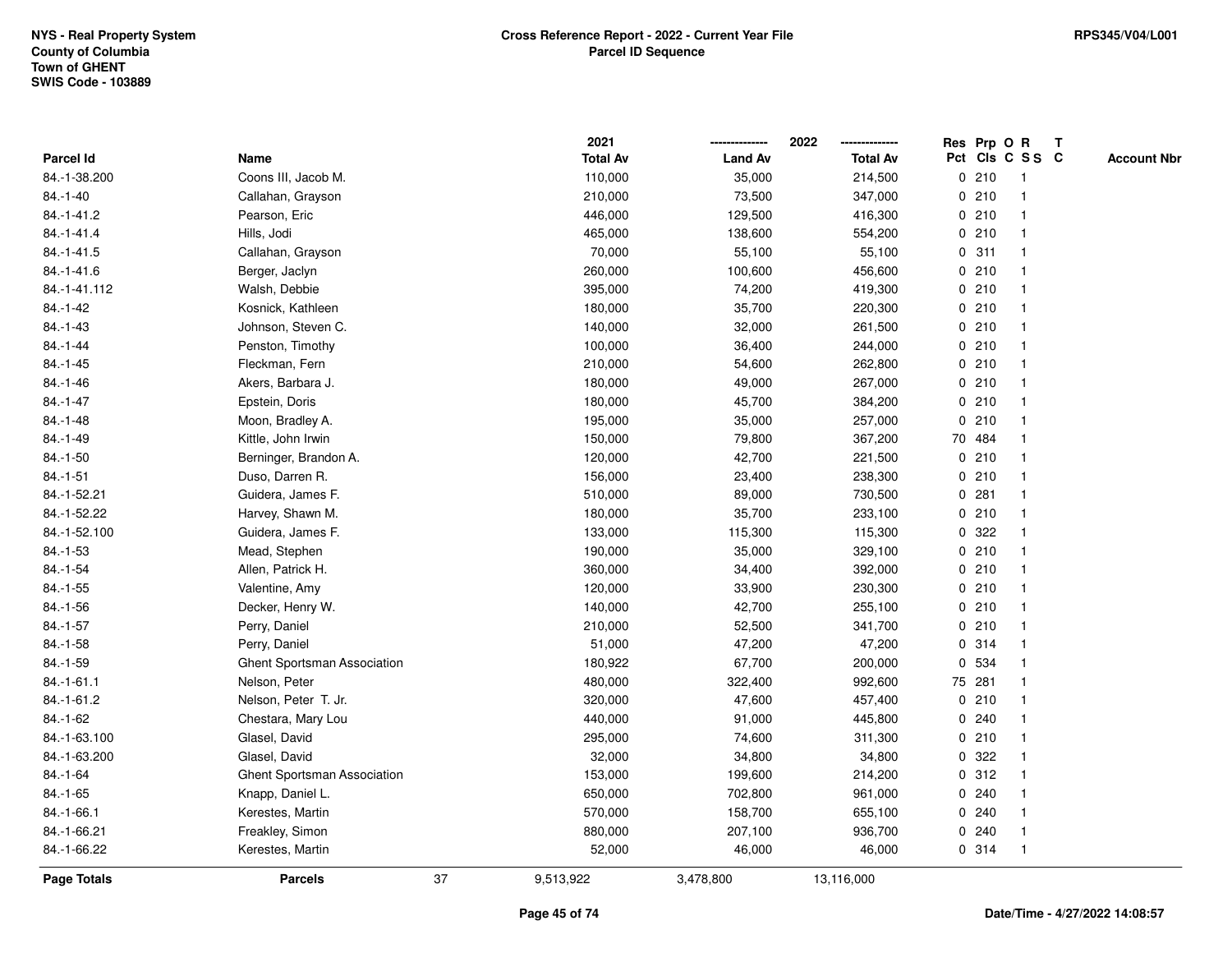|                    |                                  |    | 2021            |                | 2022            |              |       | Res Prp O R     | T |                    |
|--------------------|----------------------------------|----|-----------------|----------------|-----------------|--------------|-------|-----------------|---|--------------------|
| Parcel Id          | Name                             |    | <b>Total Av</b> | <b>Land Av</b> | <b>Total Av</b> |              |       | Pct Cls C S S C |   | <b>Account Nbr</b> |
| 84.-1-67           | Habeck, Edward                   |    | 77,000          | 134,200        | 134,200         | $\mathbf 0$  | 322   | -1              |   |                    |
| 84.-1-68           | Lauritsen, Amy                   |    | 430,000         | 79,800         | 490,400         | 0            | 210   | -1              |   |                    |
| 84.-1-69           | Halpin, Mark                     |    | 260,000         | 90,300         | 411,300         |              | 0210  | $\mathbf{1}$    |   |                    |
| $84.-1-70$         | Madsen, David                    |    | 410,000         | 83,300         | 654,600         |              | 0210  |                 |   |                    |
| 84.-1-71           | Madsen, Justin J.                |    | 260,000         | 64,500         | 614,500         |              | 0210  |                 |   |                    |
| 84.-1-72.100       | Madsen, David                    |    | 41,000          | 40,300         | 40,300          |              | 0.311 |                 |   |                    |
| 84.-1-72.200       | Flemming, Peter                  |    | 446,000         | 67,300         | 620,900         |              | 0210  |                 |   |                    |
| $84.-1-73$         | Walsh, Edward E.                 |    | 120,000         | 114,500        | 114,500         | 0            | 311   | $\mathbf{1}$    |   |                    |
| 84.-1-74           | Walsh, Edward E.                 |    | 89,500          | 64,400         | 64,400          | 0            | 311   | -1              |   |                    |
| $84.-1-75$         | Walsh, Edward C.                 |    | 99,000          | 76,700         | 76,700          |              | 0.311 | $\mathbf 1$     |   |                    |
| $84.-1-76$         | Walsh, Edward E.                 |    | 55,000          | 48,400         | 48,400          |              | 0.311 |                 |   |                    |
| $84.-2-1$          | Milicevic, Marko                 |    | 540,000         | 181,900        | 756,800         |              | 0.240 |                 |   |                    |
| $84.-2-2$          | Rusoff-Hoen, Tamara              |    | 190,000         | 21,800         | 279,600         |              | 0210  |                 |   |                    |
| $84.-2-3$          | Metrando, Stephen M.             |    | 130,000         | 42,000         | 251,700         |              | 0210  |                 |   |                    |
| $84.-2-4$          | Peduzzi, Marlena                 |    | 202,000         | 35,700         | 296,000         | $\mathbf 0$  | 210   |                 |   |                    |
| $84.-2-5$          | Whitby, Owen                     |    | 180,000         | 50,700         | 280,000         |              | 0210  | $\overline{1}$  |   |                    |
| $84.-2-6$          | Jacobs, Edward V. Jr.            |    | 160,000         | 51,100         | 319,100         |              | 0210  | $\mathbf{1}$    |   |                    |
| $84.-2-7$          | Zidel, Nancy E.                  |    | 120,000         | 36,100         | 276,800         |              | 0210  |                 |   |                    |
| $84.-2-8$          | Geerholt, Phillip                |    | 200,000         | 35,300         | 385,900         |              | 0210  |                 |   |                    |
| $84.-2-9$          | Galvin, Joshua P.                |    | 250,000         | 45,500         | 418,900         |              | 0210  |                 |   |                    |
| $84.-2-10$         | Perdue, Devan R.                 |    | 200,000         | 37,000         | 168,200         |              | 0210  |                 |   |                    |
| $84.-2-11$         | Mc Cabe, Amy                     |    | 130,000         | 34,600         | 196,300         |              | 0210  |                 |   |                    |
| 84.-2-12.1         | Sitzer, Kenneth G.               |    | 137,000         | 27,600         | 330,000         |              | 0210  | $\overline{1}$  |   |                    |
| 84.-2-12.2         | Oakley, Doreen                   |    | 100,000         | 17,000         | 55,000          | $\mathbf{0}$ | 270   | 1               |   |                    |
| $84.-2-14$         | Mooney, Robert E.                |    | 260,000         | 40,500         | 413,800         |              | 0210  |                 |   |                    |
| 84.-2-15           | Frazer, Justin E.                |    | 170,000         | 47,600         | 339,400         |              | 0210  |                 |   |                    |
| 84.-2-16           | Belterman, Richard               |    | 65,000          | 37,800         | 49,600          |              | 0270  |                 |   |                    |
| 84.-2-17           | Burke, Christopher               |    | 340,000         | 65,300         | 409,600         |              | 0210  |                 |   |                    |
| $84.-2-18$         | McLaren, Lynn                    |    | 155,000         | 35,800         | 261,200         |              | 0210  |                 |   |                    |
| 84.-2-19.2         | Mackerer, Thomas M.              |    | 220,000         | 38,500         | 373,600         | 0            | 210   | 1               |   |                    |
| 84.-2-19.12        | Gilbert, Jeffrey                 |    | 220,000         | 28,200         | 277,500         |              | 0210  | $\mathbf 1$     |   |                    |
| 84.-2-19.111       | McCarthy, Richard N.             |    | 910,000         | 679,900        | 1,260,000       |              | 0.220 | $\mathbf 1$     |   |                    |
| 84.-2-20           | Fuss, Arthur M.                  |    | 200,000         | 58,100         | 251,200         |              | 0210  |                 |   |                    |
| 84.-2-23.110       | McCarthy, Richard N.             |    | 200,000         | 158,000        | 158,000         |              | 0 322 |                 |   |                    |
| 84.-2-23.120       | <b>Ghent Union Cemetery Assc</b> |    | 33,750          | 52,500         | 52,500          |              | 0 695 | 8               |   |                    |
| 84.-2-23.200       | Simmons, Linda M.                |    | 45,000          | 35,000         | 35,000          |              | 0.314 | -1              |   |                    |
| 84.-2-24.100       | Rick's Barn Llc                  |    | 190,000         | 79,100         | 270,100         |              | 0 283 | $\overline{1}$  |   |                    |
| <b>Page Totals</b> | <b>Parcels</b>                   | 37 | 7,835,250       | 2,836,300      | 11,436,000      |              |       |                 |   |                    |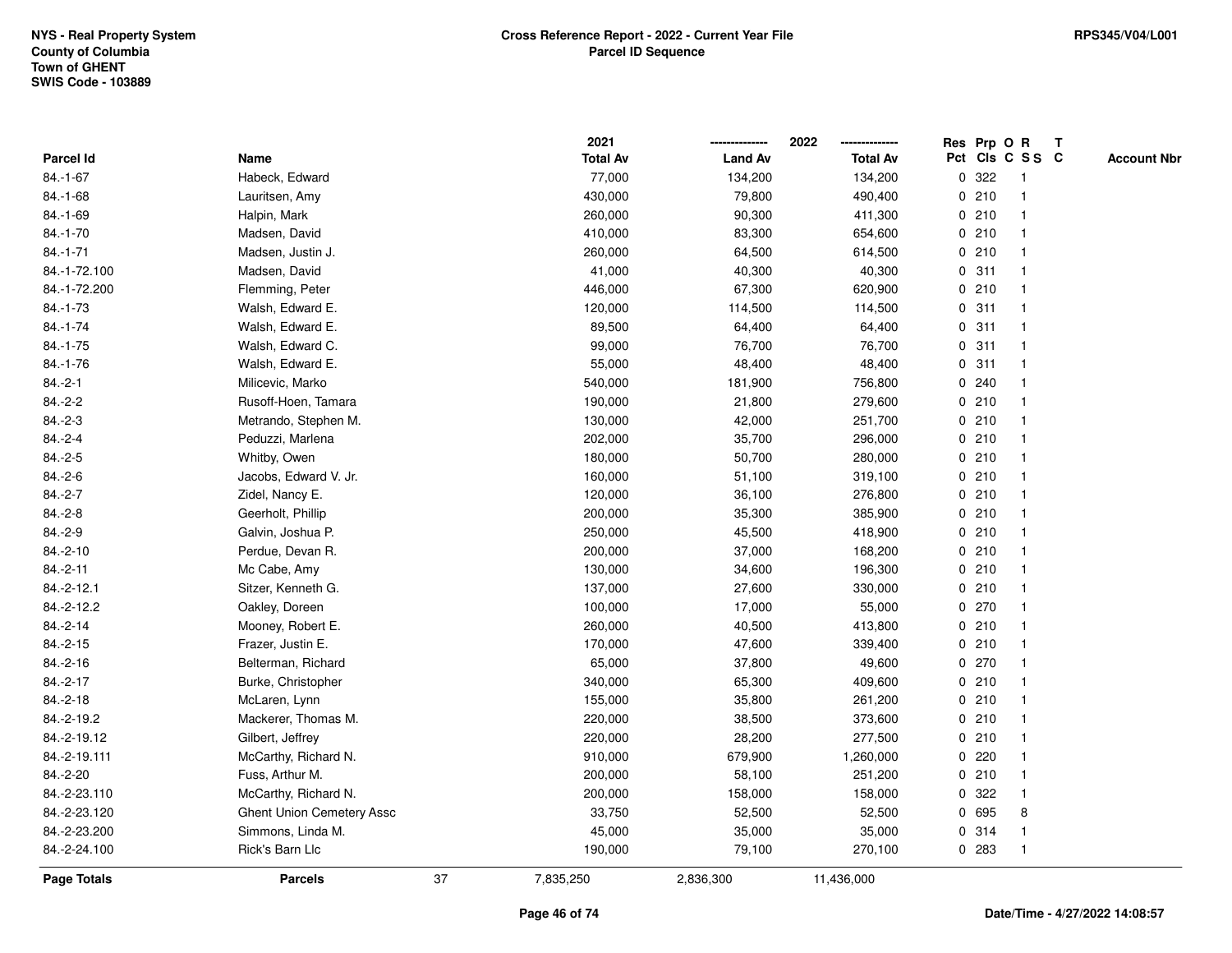|                    |                              |    | 2021            |                | 2022            |             |       | Res Prp O R     | T |                    |
|--------------------|------------------------------|----|-----------------|----------------|-----------------|-------------|-------|-----------------|---|--------------------|
| <b>Parcel Id</b>   | Name                         |    | <b>Total Av</b> | <b>Land Av</b> | <b>Total Av</b> |             |       | Pct Cls C S S C |   | <b>Account Nbr</b> |
| 84.-2-24.200       | McCarthy, Richard            |    | 16,000          | 25,000         | 25,000          |             | 0 314 | -1              |   |                    |
| 84.-2-25           | Groark, Christopher R.       |    | 110,000         | 19,000         | 81,800          | 0           | 220   |                 |   |                    |
| 84.-2-26           | Gellert, Joan R.             |    | 60,000          | 19,400         | 104,000         |             | 0210  | -1              |   |                    |
| 84.-2-27           | Gellert, Joan R.             |    | 60,000          | 18,600         | 114,000         |             | 0210  |                 |   |                    |
| 84.-2-28           | Bishop, Catherine            |    | 140,000         | 21,400         | 241,100         |             | 0210  |                 |   |                    |
| 84.-2-29           | Hudson, David                |    | 220,000         | 35,700         | 300,700         |             | 0210  |                 |   |                    |
| 84.-2-30           | Stein, Robyn L.              |    | 260,000         | 33,800         | 367,900         |             | 0210  |                 |   |                    |
| 84.-2-31           | Simmons, Robert T.           |    | 210,000         | 47,600         | 346,100         | 0           | 210   |                 |   |                    |
| 84.-2-32           | Tessitore, Matthew Roy Sr    |    | 190,000         | 37,100         | 325,300         |             | 0210  | -1              |   |                    |
| 84.-2-33           | <b>GKL Acquisitions, LLC</b> |    | 180,000         | 36,500         | 366,700         |             | 0210  | -1              |   |                    |
| 84.-2-34           | Wallace, Matthew C.          |    | 210,000         | 32,400         | 325,000         |             | 0210  |                 |   |                    |
| 84.-2-35.11        | Callander, Frederick J.      |    | 40,000          | 81,500         | 81,500          |             | 0 322 |                 |   |                    |
| 84.-2-35.12        | Rubin, Laurie                |    | 170,000         | 33,900         | 402,000         |             | 0210  |                 |   |                    |
| 84.-2-35.200       | Callander, Frederick J.      |    | 197,000         | 151,900        | 151,900         |             | 0.322 |                 |   |                    |
| 84.-2-36           | Callander, Frederick         |    | 390,000         | 90,300         | 932,700         | $\mathbf 0$ | 210   |                 |   |                    |
| 84.-2-37           | Reed, Gregory J.             |    | 328,000         | 53,300         | 332,400         |             | 0210  | $\overline{1}$  |   |                    |
| 84.-2-38           | Horkan, Michael J.           |    | 150,000         | 32,600         | 299,400         |             | 0210  | $\mathbf{1}$    |   |                    |
| 84.-2-39.100       | Wee, Gillian May Lian        |    | 190,000         | 67,800         | 521,200         |             | 0210  |                 |   |                    |
| 84.-2-39.200       | Perry, Daniel                |    | 8,000           | 18,500         | 29,900          |             | 0.312 |                 |   |                    |
| 84.-2-40           | Shub-Essig, Zachary          |    | 310,000         | 55,300         | 412,500         |             | 0210  |                 |   |                    |
| 84.-2-42           | Flavin, Sandra J.            |    | 205,000         | 49,000         | 392,100         |             | 0210  |                 |   |                    |
| 84.-2-43           | Warrington, Robert Jr.       |    | 185,000         | 52,500         | 414,900         |             | 0210  |                 |   |                    |
| 84.-2-44           | 220 North Central Avenue LLC |    | 1,160,000       | 968,800        | 1,407,700       |             | 0.240 |                 |   |                    |
| 84.-2-45.100       | Winch, Jock P.               |    | 484,000         | 179,600        | 569,400         | $\mathbf 0$ | 240   |                 |   |                    |
| 84.-2-45.200       | Warrington, Emily            |    | 200,000         | 60,900         | 363,300         |             | 0210  |                 |   |                    |
| 84.-2-46.100       | Ribley, Lolita               |    | 495,000         | 602,000        | 840,700         |             | 0.240 |                 |   |                    |
| 84.-2-46.200       | Blank, Steven N.             |    | 330,000         | 56,100         | 325,000         |             | 0210  |                 |   |                    |
| 84.-2-47           | Martino, Dean                |    | 170,000         | 35,000         | 282,600         |             | 0210  |                 |   |                    |
| 84.-2-48.1         | Dupier, Paul J.              |    | 170,000         | 61,600         | 216,400         |             | 0270  |                 |   |                    |
| 84.-2-48.2         | Boucher, Francios A.         |    | 200,000         | 49,700         | 353,600         | 0           | 210   |                 |   |                    |
| 84.-2-49           | Stark, Evan                  |    | 210,000         | 133,000        | 304,800         | 0           | 260   | -1              |   |                    |
| 84.-2-50           | Kittle, John                 |    | 28,000          | 32,000         | 32,000          |             | 0.311 | -1              |   |                    |
| 84.-2-52.111       | Huszar, John L.              |    | 250,000         | 63,000         | 402,700         |             | 0210  |                 |   |                    |
| 84.-2-52.112       | Singer, Amy                  |    | 303,000         | 35,000         | 1,050,000       |             | 0210  |                 |   |                    |
| 84.-2-52.120       | Allard, Katy J.              |    | 160,000         | 37,000         | 238,000         |             | 0210  |                 |   |                    |
| 84.-2-52.200       | Fenoff, Ron E.               |    | 190,000         | 35,000         | 267,000         |             | 0210  | -1              |   |                    |
| 84.-2-53           | Consolato, Karen             |    | 245,000         | 42,000         | 399,900         |             | 0210  | $\overline{1}$  |   |                    |
| <b>Page Totals</b> | <b>Parcels</b>               | 37 | 8,424,000       | 3,403,800      | 13,621,200      |             |       |                 |   |                    |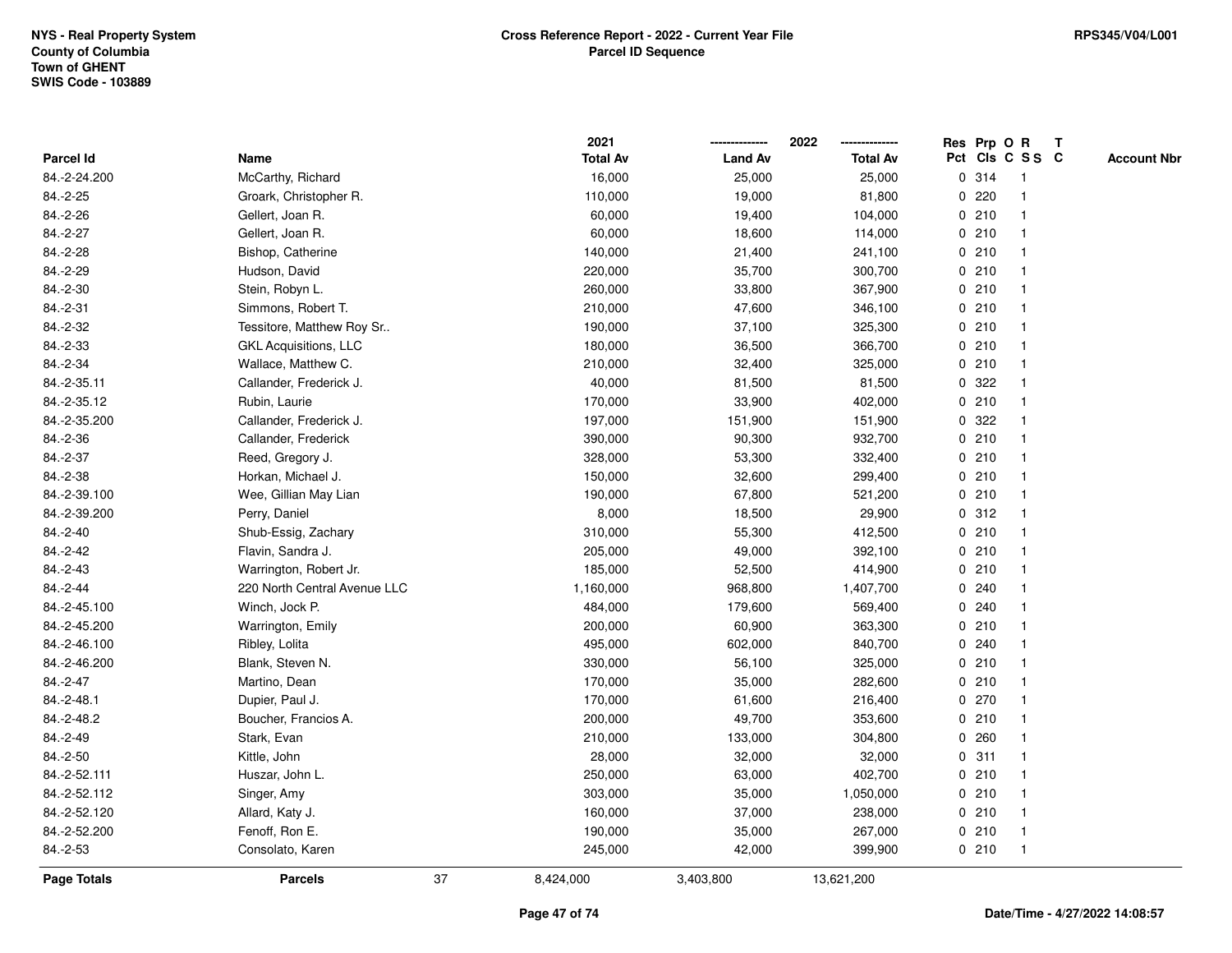|                    |                                          | 2021            |                | 2022            |   | Res Prp O R |                         | T |                    |
|--------------------|------------------------------------------|-----------------|----------------|-----------------|---|-------------|-------------------------|---|--------------------|
| Parcel Id          | Name                                     | <b>Total Av</b> | <b>Land Av</b> | <b>Total Av</b> |   |             | Pct Cls C S S C         |   | <b>Account Nbr</b> |
| 84.-2-54           | Schweizer, Hans H.                       | 180,000         | 30,600         | 358,100         |   | 0210        | $\overline{1}$          |   |                    |
| 84.-2-55           | Berman, Alexander                        | 425,000         | 55,200         | 392,100         |   | 0210        | $\overline{\mathbf{1}}$ |   |                    |
| 84.-2-56           | Horn, Jonathan                           | 350,000         | 52,500         | 465,000         |   | 0210        | -1                      |   |                    |
| 84.-2-57.1         | Bartel Trust No. 1 of 2021, Henry C. Jr. | 49,000          | 44,600         | 44,600          |   | 0.314       |                         |   |                    |
| 84.-2-58.2         | Hanssen, Karin C.                        | 650,000         | 164,800        | 754,900         |   | 0.240       |                         |   |                    |
| 84.-2-58.11        | Bartel Trust No. 1 of 2021, Henry C. Jr. | 271,000         | 289,600        | 289,600         |   | 0.322       |                         |   |                    |
| 84.-2-58.12        | Sardo, Joseph S.                         | 440,000         | 109,900        | 461,400         |   | 0210        |                         |   |                    |
| 84.-2-59.1         | McCarthy, Richard                        | 184,000         | 236,500        | 236,500         | 0 | 322         | -1                      |   |                    |
| 84.-2-59.2         | 220 North Central Avenue LLC             | 283,000         | 311,300        | 311,300         | 0 | 322         | -1                      |   |                    |
| 84.-2-60           | Gallo, Anne                              | 100,000         | 35,000         | 57,500          |   | 0.270       | $\mathbf{1}$            |   |                    |
| 84.-2-61           | Light, Jeffrey Robert                    | 224,000         | 202,100        | 202,100         |   | 0 322       |                         |   |                    |
| 84.-2-62           | Huszar, John L.                          | 84,000          | 65,600         | 65,600          |   | 0.314       |                         |   |                    |
| $84.-3-1.1$        | Habeck, Gloria L.                        | 171,000         | 120,900        | 120,900         |   | 0.322       |                         |   |                    |
| $84.-3-1.2$        | Krane, Amy                               | 230,000         | 47,600         | 266,500         |   | 0210        |                         |   |                    |
| $84.-3-2$          | Cice, Gregory                            | 244,000         | 141,900        | 196,900         |   | 0.312       | $\overline{\mathbf{1}}$ |   |                    |
| $84.-3-3$          | Wachsberger, Chaim                       | 125,000         | 53,000         | 55,100          |   | 0.312       | -1                      |   |                    |
| $84.-3-4$          | Trowbridge, Philip                       | 360,000         | 108,200        | 364,100         |   | 0210        | -1                      |   |                    |
| $84.-3-5$          | Cory, Robert C.                          | 550,000         | 206,500        | 851,600         |   | 0210        |                         |   |                    |
| 84.-3-6.2          | Toteno, James                            | 220,000         | 44,300         | 344,000         |   | 0210        |                         |   |                    |
| 84.-3-6.111        | Martin, Olan J.                          | 420,000         | 100,800        | 517,200         |   | 0.240       |                         |   |                    |
| 84.-3-6.112        | McCarthy, Richard N.                     | 154,000         | 110,400        | 110,400         |   | 0.322       |                         |   |                    |
| 84.-3-6.120        | Keyes, Clifford S.                       | 170,000         | 49,000         | 306,400         |   | 0210        |                         |   |                    |
| $84.-3-7$          | McCarthy, Richard N.                     | 212,000         | 181,100        | 181,100         | 0 | 322         | $\overline{\mathbf{1}}$ |   |                    |
| $84.-3-8$          | McCarthy, Richard N.                     | 146,000         | 105,300        | 105,300         |   | 0.322       |                         |   |                    |
| $84.-3-9$          | McCarthy, Richard N.                     | 109,000         | 81,300         | 81,300          |   | 0.314       |                         |   |                    |
| $84.-3-10$         | McCarthy, Richard                        | 101,000         | 76,100         | 76,100          |   | 0.314       |                         |   |                    |
| $84.-3-11$         | McCarthy, Richard N.                     | 113,000         | 83,800         | 83,800          |   | 0.314       |                         |   |                    |
| 84.-3-12           | McCarthy, Richard N.                     | 176,000         | 247,000        | 247,000         |   | 0.322       |                         |   |                    |
| $84.-3-13$         | Munson, Jaime L.                         | 165,000         | 74,800         | 114,300         |   | 0 270       | -1                      |   |                    |
| 84.-3-14.1         | Shufelt, Jonathan M.                     | 250,000         | 50,700         | 238,000         |   | 0210        | $\overline{\mathbf{1}}$ |   |                    |
| 84.-3-14.2         | Arsenault, Catherine P.                  | 200,000         | 35,000         | 308,400         |   | 0210        | $\overline{1}$          |   |                    |
| $84.-3-15$         | Cooley, William                          | 280,000         | 64,400         | 278,400         |   | 0270        |                         |   |                    |
| $84.-3-16$         | Martin, Gail                             | 90,000          | 71,400         | 215,200         |   | 0210        |                         |   |                    |
| $84.-3-17$         | Carver, Stacy Lynn                       | 132,500         | 44,400         | 261,200         |   | 0270        |                         |   |                    |
| $84.-3-18$         | Kurtz, Bonnie                            | 220,000         | 94,800         | 309,000         |   | 0.240       | -1                      |   |                    |
| 84.-3-19           | Krishnan, Radha T.                       | 118,000         | 87,100         | 87,100          |   | 0.314       | -1                      |   |                    |
| 84.-3-20           | Krishnan, Radha T.                       | 109,000         | 81,600         | 81,600          |   | 0.314       | $\overline{1}$          |   |                    |
| <b>Page Totals</b> | 37<br><b>Parcels</b>                     | 8,305,500       | 3,959,100      | 9,439,600       |   |             |                         |   |                    |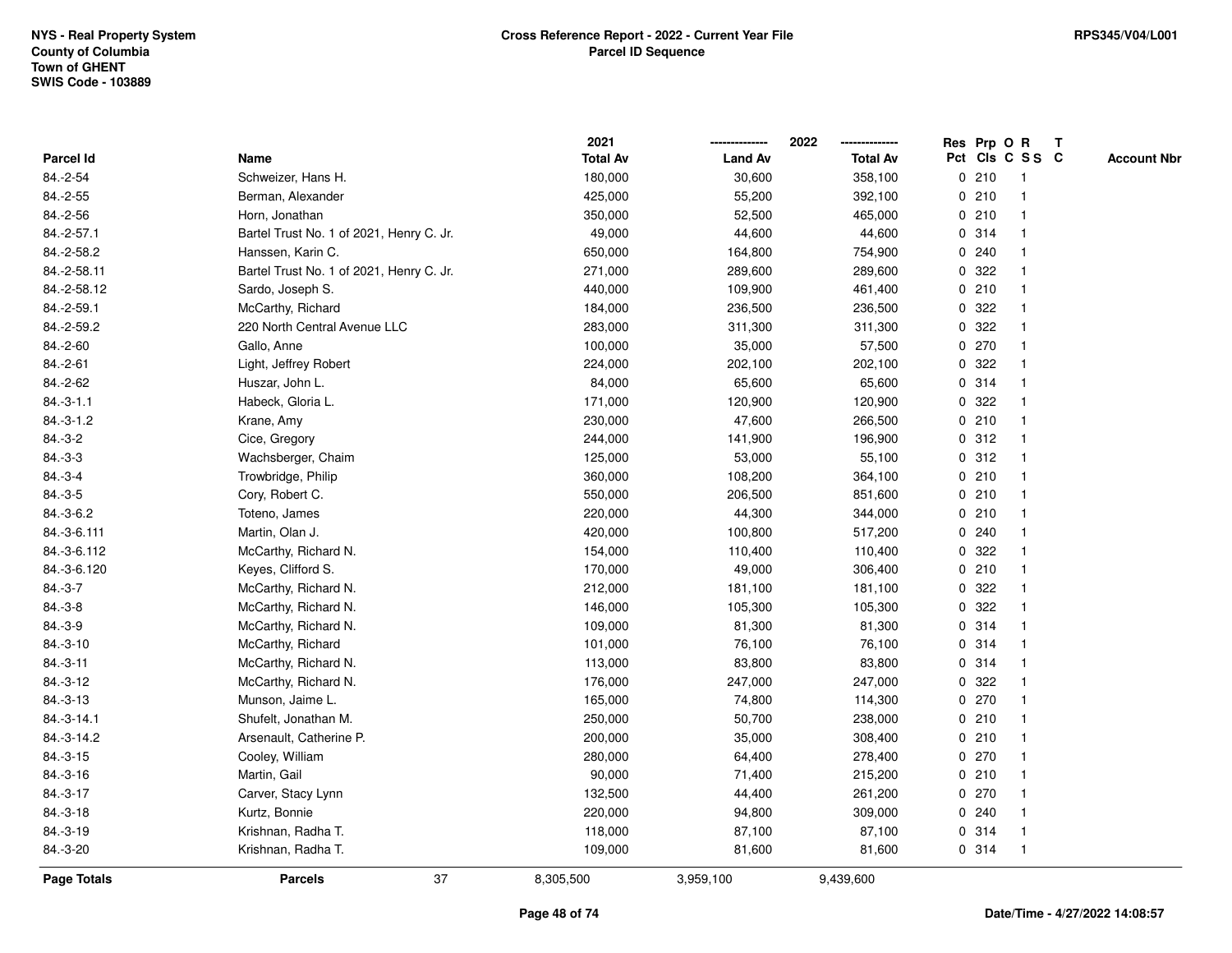|                |                            |    | 2021            |                | 2022            |   |       | Res Prp O R     | Т |                    |
|----------------|----------------------------|----|-----------------|----------------|-----------------|---|-------|-----------------|---|--------------------|
| Parcel Id      | Name                       |    | <b>Total Av</b> | <b>Land Av</b> | <b>Total Av</b> |   |       | Pct Cls C S S C |   | <b>Account Nbr</b> |
| 84.-3-21       | Schulman, Michael          |    | 104,000         | 78,500         | 78,500          |   | 0 314 | $\mathbf{1}$    |   |                    |
| 84.-3-22       | Ortabas, Faruk             |    | 490,000         | 130,700        | 439,800         | 0 | 240   | 1               |   |                    |
| 84.-3-23       | Finck, Thomas              |    | 288,000         | 79,100         | 532,400         |   | 0210  | $\mathbf{1}$    |   |                    |
| 84.-3-24.1     | 1900 State Route 66 LLC    |    | 590,000         | 135,600        | 711,000         |   | 0.241 |                 |   |                    |
| 84.-3-24.2     | Simmons, Craig             |    | 340,000         | 74,900         | 413,100         |   | 0210  |                 |   |                    |
| 84.-3-25       | McCarthy, Richard N.       |    | 93,000          | 71,500         | 71,500          |   | 0.314 |                 |   |                    |
| 84.-3-26       | McCarthy, Richard N.       |    | 88,000          | 68,200         | 68,200          |   | 0.314 | $\mathbf{1}$    |   |                    |
| 84.-3-27       | Burke, Christopher         |    | 18,000          | 36,200         | 57,000          |   | 0.312 | $\mathbf{1}$    |   |                    |
| 84.-3-28       | Zahn, Deborah E.           |    | 380,000         | 79,700         | 458,600         |   | 0210  | 1               |   |                    |
| 84.-3-29       | Zhang, Lihua               |    | 355,000         | 98,900         | 675,000         |   | 0.240 | $\mathbf{1}$    |   |                    |
| 84.-3-30.200   | Gatch, Roberta M.          |    | 174,000         | 36,300         | 299,600         |   | 0210  | $\mathbf 1$     |   |                    |
| 84.-3-31       | Resnick-Kramlich           |    | 600,000         | 141,400        | 569,200         |   | 0.240 |                 |   |                    |
| $85.-1-1$      | Warnasch, Christopher Alan |    | 339,000         | 97,100         | 438,100         |   | 0210  |                 |   |                    |
| $85.-1-2$      | Quart, Justine             |    | 525,000         | 136,500        | 585,000         |   | 0.281 | $\mathbf 1$     |   |                    |
| $85.-1-4$      | McCallum, Duncan K.        |    | 280,000         | 115,600        | 394,100         |   | 0.240 | $\mathbf{1}$    |   |                    |
| 85.-1-5.110    | Sullivan, Jeffery          |    | 290,000         | 90,800         | 437,200         | 0 | 281   | $\mathbf{1}$    |   |                    |
| 85.-1-5.120    | Kerestes, Martin           |    | 62,000          | 51,900         | 51,900          |   | 0.314 | $\mathbf{1}$    |   |                    |
| 85.-1-5.200    | Rosen, David               |    | 310,000         | 175,000        | 491,300         |   | 0210  | 1               |   |                    |
| $85.-1-6$      | Levine, Miles              |    | 310,000         | 88,200         | 559,300         |   | 0210  |                 |   |                    |
| 85.-1-7.100    | Schermerhorn, George M.    |    | 220,000         | 61,600         | 345,200         |   | 0210  |                 |   |                    |
| 85.-1-7.200    | Akin, William E. III.      |    | 200,000         | 43,400         | 342,100         |   | 0210  | $\mathbf{1}$    |   |                    |
| 85.-1-9.100    | Tishler, Margot            |    | 63,000          | 51,800         | 51,800          |   | 0.311 | 1               |   |                    |
| 85.-1-9.200    | Allen, Edward Paul         |    | 480,000         | 163,200        | 402,800         |   | 0210  | $\mathbf{1}$    |   |                    |
| $85.-1-10.2$   | French, Geoffrey W.        |    | 265,000         | 57,100         | 372,400         |   | 0210  | $\mathbf{1}$    |   |                    |
| 85.-1-10.111   | French, Geoffrey W.        |    | 101,000         | 182,500        | 187,500         |   | 0.312 | $\mathbf 1$     |   |                    |
| 85.-1-10.112   | 420 Warren Street LLC      |    | 125,000         | 152,200        | 152,200         |   | 0.322 |                 |   |                    |
| 85.-1-10.121   | French, Ian                |    | 200,000         | 217,000        | 218,600         |   | 0.312 |                 |   |                    |
| 85.-1-10.122   | Kratt, Alicia              |    | 163,000         | 52,400         | 304,300         |   | 0210  | $\mathbf{1}$    |   |                    |
| $85. - 1 - 11$ | Beaven, Jean               |    | 370,800         | 419,900        | 419,900         |   | 0.322 | $\mathbf{1}$    |   |                    |
| $85.-1-12$     | Ryan, Sherrill E.          |    | 90,000          | 38,500         | 118,600         |   | 0.260 | $\mathbf{1}$    |   |                    |
| 85.-1-13.11    | Scannell, Robert J. Jr.    |    | 160,000         | 41,000         | 285,400         |   | 0210  | 1               |   |                    |
| 85.-1-13.12    | Scannell, Joseph           |    | 3,500           | 4,300          | 4,300           |   | 0.311 | $\mathbf 1$     |   |                    |
| 85.-1-13.200   | Kristen, Uwe               |    | 260,000         | 55,000         | 428,900         |   | 0.220 |                 |   |                    |
| $85.-1-14$     | Knobel, Rolff Jr.          |    | 230,500         | 55,200         | 306,800         |   | 0210  |                 |   |                    |
| $85.-1-15.3$   | Scannell, Janet E.         |    | 295,000         | 91,900         | 328,600         |   | 0.240 | $\mathbf 1$     |   |                    |
| 85.-1-15.12    | Huston, Mark               |    | 9,700           | 19,900         | 19,900          |   | 0.314 | $\mathbf{1}$    |   |                    |
| 85.-1-15.200   | Huston, Mark               |    | 173,000         | 42,000         | 294,300         |   | 0210  | $\mathbf{1}$    |   |                    |
| Page Totals    | <b>Parcels</b>             | 37 | 9,045,500       | 3,535,000      | 11,914,400      |   |       |                 |   |                    |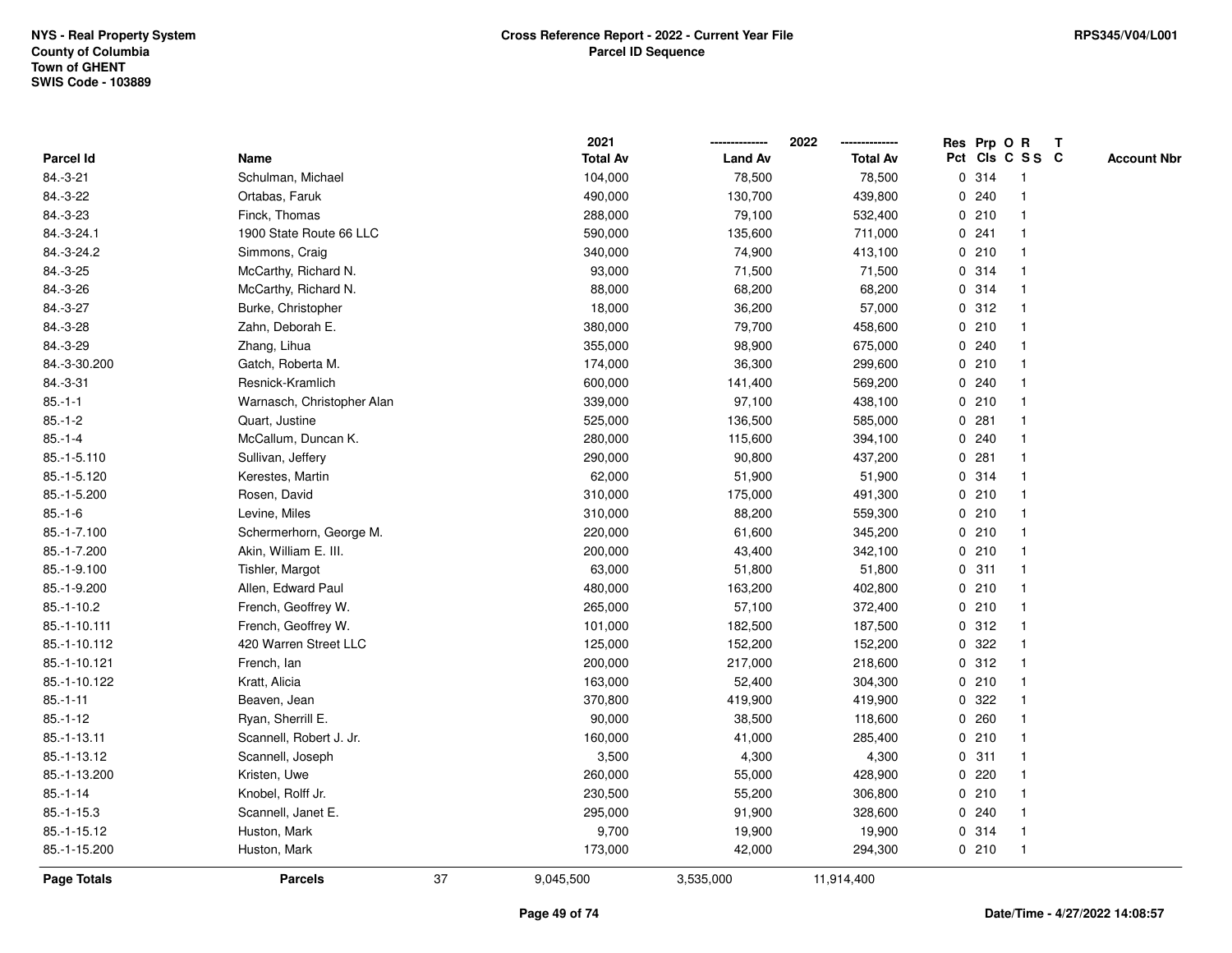|                    |                                     | 2021            |                | 2022            |   |       | Res Prp O R     | $\mathbf{T}$ |                    |
|--------------------|-------------------------------------|-----------------|----------------|-----------------|---|-------|-----------------|--------------|--------------------|
| Parcel Id          | Name                                | <b>Total Av</b> | <b>Land Av</b> | <b>Total Av</b> |   |       | Pct Cls C S S C |              | <b>Account Nbr</b> |
| $85.-1-16$         | Scannell, Robert J. Jr.             | 130,000         | 67,200         | 238,800         |   | 0210  | -1              |              |                    |
| 85.-1-17.100       | Scannell Trust, William & Marcia    | 127,000         | 92,900         | 92,900          | 0 | 322   |                 |              |                    |
| 85.-1-17.200       | Scannell, Gregory                   | 196,000         | 42,000         | 272,700         |   | 0210  | $\mathbf 1$     |              |                    |
| 85.-1-18.11        | Oles, Timothy A.                    | 275,000         | 77,300         | 347,400         |   | 0210  | $\mathbf{1}$    |              |                    |
| 85.-1-18.12        | Palleschi, Peter M.                 | 280,000         | 42,700         | 385,000         |   | 0210  | $\mathbf{1}$    |              |                    |
| 85.-1-18.200       | Everett, Peter W.                   | 170,000         | 54,000         | 351,400         |   | 0210  | $\mathbf 1$     |              |                    |
| $85.-1-19$         | Scannell Trust, William & Marcia    | 190,000         | 82,500         | 290,900         |   | 0210  |                 |              |                    |
| 85.-1-20.3         | Monahan, James                      | 450,000         | 274,500        | 742,400         |   | 0.240 |                 |              |                    |
| 85.-1-20.112       | Scanell, Robert J. Jr.              | 47,000          | 99,800         | 99,800          |   | 0.322 | $\mathbf 1$     |              |                    |
| 85.-1-20.120       | Lewis, Glen                         | 62,500          | 49,500         | 49,500          |   | 0.314 | $\mathbf{1}$    |              |                    |
| 85.-1-20.200       | Dodge, Colleen Scannell             | 50,000          | 45,100         | 45,100          |   | 0.314 | $\mathbf{1}$    |              |                    |
| 85.-1-21.100       | Freidank, Ragnar                    | 143,500         | 75,000         | 167,800         |   | 0210  | $\mathbf{1}$    |              |                    |
| 85.-1-21.200       | DeLucia, Michael A.                 | 330,000         | 130,900        | 613,300         |   | 0210  | $\mathbf 1$     |              |                    |
| $85.-1-22$         | Whiteman, Paul Jr                   | 270,000         | 66,500         | 449,200         |   | 0210  |                 |              |                    |
| $85.-1-23$         | Keller, Daniel                      | 200,000         | 62,000         | 265,000         |   | 0210  |                 |              |                    |
| 85.-1-24.111       | Smith Family Trust 2018, Hillary B. | 210,000         | 65,700         | 238,000         |   | 0210  | $\mathbf 1$     |              |                    |
| 85.-1-24.112       | Garber, Shawn K.                    | 220,000         | 60,300         | 435,600         |   | 0210  | $\mathbf{1}$    |              |                    |
| 85.-1-24.120       | Robards, Keely                      | 300,000         | 44,900         | 450,000         |   | 0210  | 1               |              |                    |
| 85.-1-24.210       | Keller, Henry W. & Nancy L.         | 190,000         | 47,600         | 249,600         |   | 0210  | $\mathbf{1}$    |              |                    |
| $85.-1-25$         | Sack, Brian M.                      | 302,600         | 57,400         | 360,100         |   | 0210  |                 |              |                    |
| $85.-1-27$         | Nieto, Steven                       | 190,000         | 60,900         | 210,600         |   | 0210  |                 |              |                    |
| 85.-1-28.2         | Zagaria, Linda                      | 230,000         | 79,800         | 351,600         |   | 0210  |                 |              |                    |
| 85.-1-28.11        | Berman, Jill                        | 230,000         | 63,000         | 312,300         |   | 0210  | $\mathbf 1$     |              |                    |
| 85.-1-28.12        | Scheriff, Brian J.                  | 250,000         | 70,000         | 324,300         |   | 0210  | $\mathbf{1}$    |              |                    |
| 85.-1-29.110       | Shields, Gina M.                    | 109,000         | 134,100        | 134,100         | 0 | 322   | $\mathbf 1$     |              |                    |
| 85.-1-29.121       | Sirani, David J.                    | 116,000         | 79,300         | 97,200          |   | 0.312 | $\mathbf 1$     |              |                    |
| 85.-1-29.122       | Sirani, David                       | 280,000         | 42,000         | 313,900         |   | 0210  | -1              |              |                    |
| 85.-1-29.200       | Shields, Todd                       | 300,000         | 42,000         | 389,400         |   | 0210  |                 |              |                    |
| 85.-1-30.111       | Wallace, Susan K.                   | 75,000          | 51,100         | 61,700          |   | 0270  | $\mathbf{1}$    |              |                    |
| 85.-1-30.112       | Tadpole Creek LLC                   | 150,000         | 127,900        | 127,900         | 0 | 322   |                 |              |                    |
| 85.-1-30.121       | Wilde, Martin                       | 330,000         | 94,500         | 521,600         |   | 0210  | $\mathbf{1}$    |              |                    |
| 85.-1-30.122       | Park-Luppi, Linda J.                | 300,000         | 52,400         | 406,500         |   | 0210  | 1               |              |                    |
| 85.-1-30.200       | Jones, Christopher K.               | 75,000          | 44,500         | 51,200          |   | 0270  | $\mathbf 1$     |              |                    |
| 85.-1-32.100       | Machado, Anthony D.                 | 645,000         | 306,600        | 705,100         |   | 0.240 |                 |              |                    |
| 85.-1-32.200       | Dupier, Paul                        | 91,000          | 86,200         | 86,200          |   | 0.314 |                 |              |                    |
| 85.-1-33.111       | Meeks, Philip G.                    | 182,000         | 177,800        | 1,350,000       |   | 0210  | $\mathbf{1}$    |              |                    |
| 85.-1-33.112       | Booth, David                        | 310,000         | 72,700         | 467,300         |   | 0210  | $\mathbf{1}$    |              |                    |
| <b>Page Totals</b> | 37<br><b>Parcels</b>                | 8,006,600       | 3,122,600      | 12,055,400      |   |       |                 |              |                    |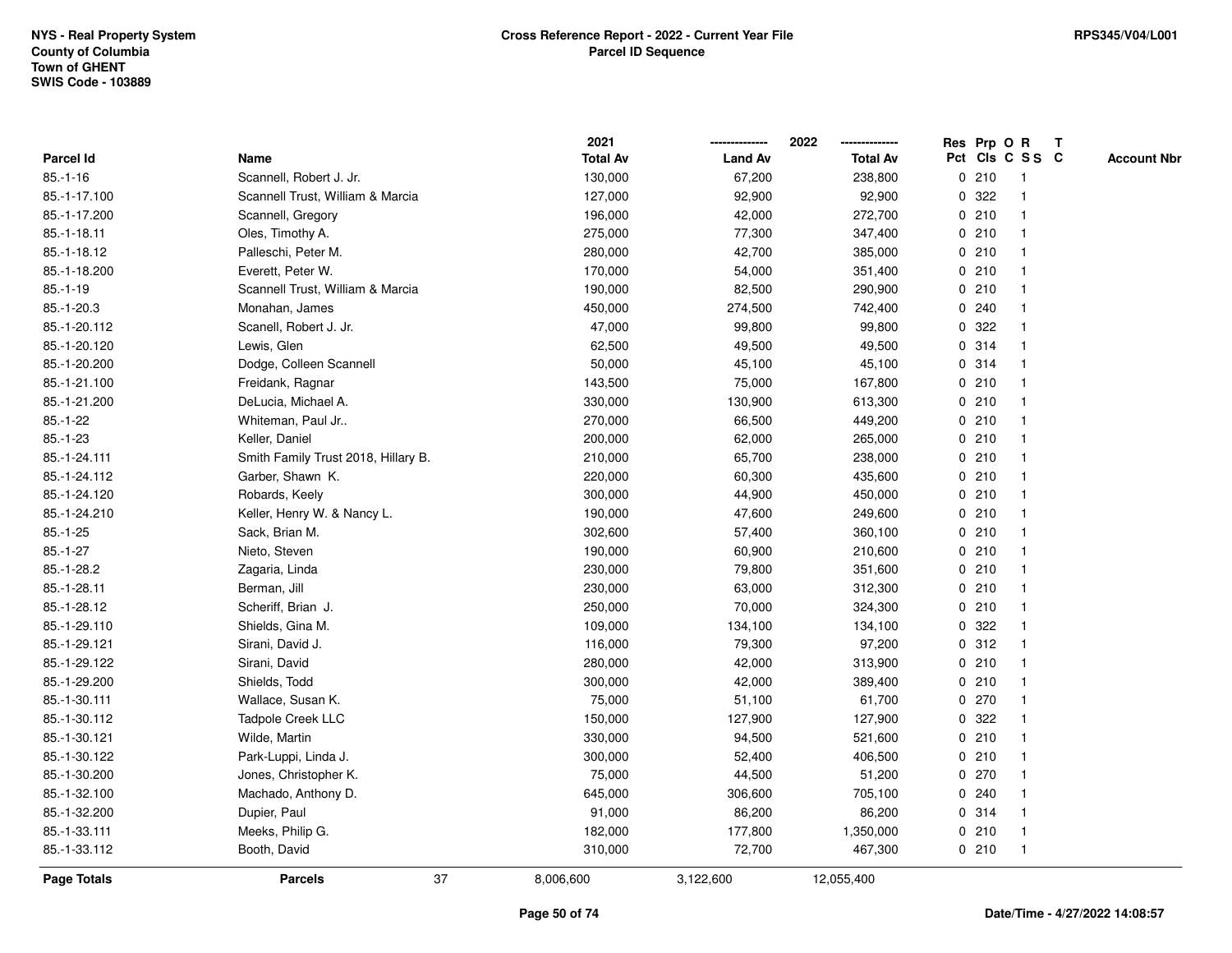|                    |                        |    | 2021            |                | 2022            |   |         | Res Prp O R     | $\mathbf{T}$ |                    |
|--------------------|------------------------|----|-----------------|----------------|-----------------|---|---------|-----------------|--------------|--------------------|
| <b>Parcel Id</b>   | Name                   |    | <b>Total Av</b> | <b>Land Av</b> | <b>Total Av</b> |   |         | Pct Cls C S S C |              | <b>Account Nbr</b> |
| 85.-1-33.120       | Sanderlin, Sarah       |    | 200,000         | 49,000         | 267,100         |   | 0210    | -1              |              |                    |
| 85.-1-33.200       | Korologos, Philip C.   |    | 560,000         | 82,900         | 756,100         |   | 0210    |                 |              |                    |
| 85.-1-34.111       | Gratz, Roberta         |    | 570,000         | 268,100        | 1,502,900       |   | 0.240   | $\mathbf{1}$    |              |                    |
| 85.-1-34.112       | YM9, LLC               |    | 198,000         | 154,400        | 154,400         | 0 | 322     | $\mathbf{1}$    |              |                    |
| 85.-1-34.120       | YM9, LLC               |    | 800,600         | 180,300        | 1,195,400       |   | 0.240   | $\mathbf{1}$    |              |                    |
| 85.-1-34.200       | Craft, John            |    | 400,000         | 89,300         | 400,000         |   | 0210    | $\mathbf{1}$    |              |                    |
| $85.-1-35$         | Madey, Benjamin        |    | 400,000         | 317,800        | 548,900         |   | 0.240   |                 |              |                    |
| $85.-1-36.1$       | Dimisa, Michael J.     |    | 190,000         | 46,900         | 321,400         |   | 0.281   |                 |              |                    |
| 85.-1-36.2         | Smith, James R.        |    | 310,000         | 67,500         | 429,100         |   | 0210    | $\mathbf{1}$    |              |                    |
| $85.-1-37$         | Stalker, Park G. Jr.   |    | 250,000         | 63,000         | 547,000         |   | 0210    | $\mathbf{1}$    |              |                    |
| $85.-1-38$         | Jackiewicz, Gary       |    | 320,000         | 68,500         | 394,500         |   | 0210    | $\mathbf{1}$    |              |                    |
| $85.-1-39$         | Kosnick, Donald        |    | 170,000         | 68,500         | 301,300         |   | 0210    | $\mathbf{1}$    |              |                    |
| $85.-1-40.3$       | YM6 LLC                |    | 1,238,400       | 844,900        | 1,383,400       |   | 0400    | $\mathbf{1}$    |              |                    |
| $85.-1-40.4$       | YM6, LLC               |    | 989,000         | 98,100         | 1,400,000       |   | 0210    | $\mathbf 1$     |              |                    |
| $85.-1-40.5$       | YM6, LLC               |    | 1,600,500       | 217,600        | 1,700,000       |   | $0$ 220 |                 |              |                    |
| 85.-1-40.12        | Zitz, Frank J.         |    | 105,000         | 78,900         | 78,900          |   | 0.314   | $\mathbf{1}$    |              |                    |
| 85.-1-40.112       | Ashe, Ashley           |    | 250,000         | 42,000         | 692,600         |   | 0210    | $\mathbf{1}$    |              |                    |
| $85.-1-41$         | Scannell, Joseph W.    |    | 190,000         | 10,000         | 279,400         |   | 0210    | $\mathbf{1}$    |              |                    |
| $85 - 1 - 43$      | Welch, Carl            |    | 230,000         | 57,200         | 267,200         |   | 0210    | $\mathbf{1}$    |              |                    |
| $85.-1-45$         | Scannell, Robert J. Jr |    | 25,000          | 30,600         | 30,600          |   | 0.314   |                 |              |                    |
| $85.-1-46$         | Scannell, John J.      |    | 32,000          | 34,800         | 34,800          |   | 0.314   |                 |              |                    |
| $85.-1-47$         | Cronin, Sherri         |    | 520,000         | 81,300         | 404,700         |   | 0210    | $\mathbf{1}$    |              |                    |
| $85.-1-49$         | Sauers, Valerie        |    | 205,000         | 70,800         | 441,700         |   | 0210    | $\mathbf{1}$    |              |                    |
| $85.-1-50$         | Rippel, William        |    | 200,000         | 65,700         | 245,600         |   | 0210    | $\mathbf{1}$    |              |                    |
| $85.-1-51$         | Gabosh, Karl           |    | 102,000         | 65,700         | 84,500          |   | 0.312   | $\mathbf{1}$    |              |                    |
| $85.-1-52$         | Simmons, Kevin         |    | 91,000          | 69,800         | 69,800          |   | 0.314   | $\mathbf{1}$    |              |                    |
| $85.-1-53$         | Barr, Bradford S.      |    | 720,000         | 196,200        | 1,859,100       |   | 0.240   | -1              |              |                    |
| $85.-1-54$         | Sanderlin, Sarah       |    | 91,000          | 62,100         | 63,500          |   | 0.312   |                 |              |                    |
| $85.-1-55$         | DeCicco, Brian         |    | 380,000         | 130,900        | 1,190,000       |   | 0210    | $\mathbf{1}$    |              |                    |
| $85.-1-56$         | Strodl, Oscar          |    | 175,000         | 42,000         | 610,900         |   | 0210    | $\mathbf{1}$    |              |                    |
| $85.-1-57$         | Zitz, Frank J.         |    | 340,000         | 203,000        | 575,000         |   | 0.240   | $\mathbf{1}$    |              |                    |
| $85.-1-58$         | Barr, Bradford S.      |    | 150,000         | 118,100        | 118,100         | 0 | 322     | 1               |              |                    |
| $85.-1-59$         | Barr, Bradford S.      |    | 246,400         | 192,300        | 192,300         |   | 0.322   | $\mathbf{1}$    |              |                    |
| $85.-1-60$         | YM6, LLC               |    | 658,300         | 110,600        | 591,500         |   | 0210    |                 |              |                    |
| $85.-1-61$         | Tadpole Creek, LLC     |    | 33,600          | 37,300         | 37,300          |   | 0.311   | $\mathbf 1$     |              |                    |
| $91.-1-1.110$      | McCaffree, Benedict    |    | 590,000         | 923,700        | 1,141,500       |   | 0.240   | $\mathbf{1}$    |              |                    |
| $91.-1-1.120$      | Bean GroupLLC, The     |    | 298,000         | 479,000        | 782,700         |   | 0416    | $\mathbf{1}$    |              |                    |
| <b>Page Totals</b> | <b>Parcels</b>         | 37 | 13,828,800      | 5,718,800      | 21,093,200      |   |         |                 |              |                    |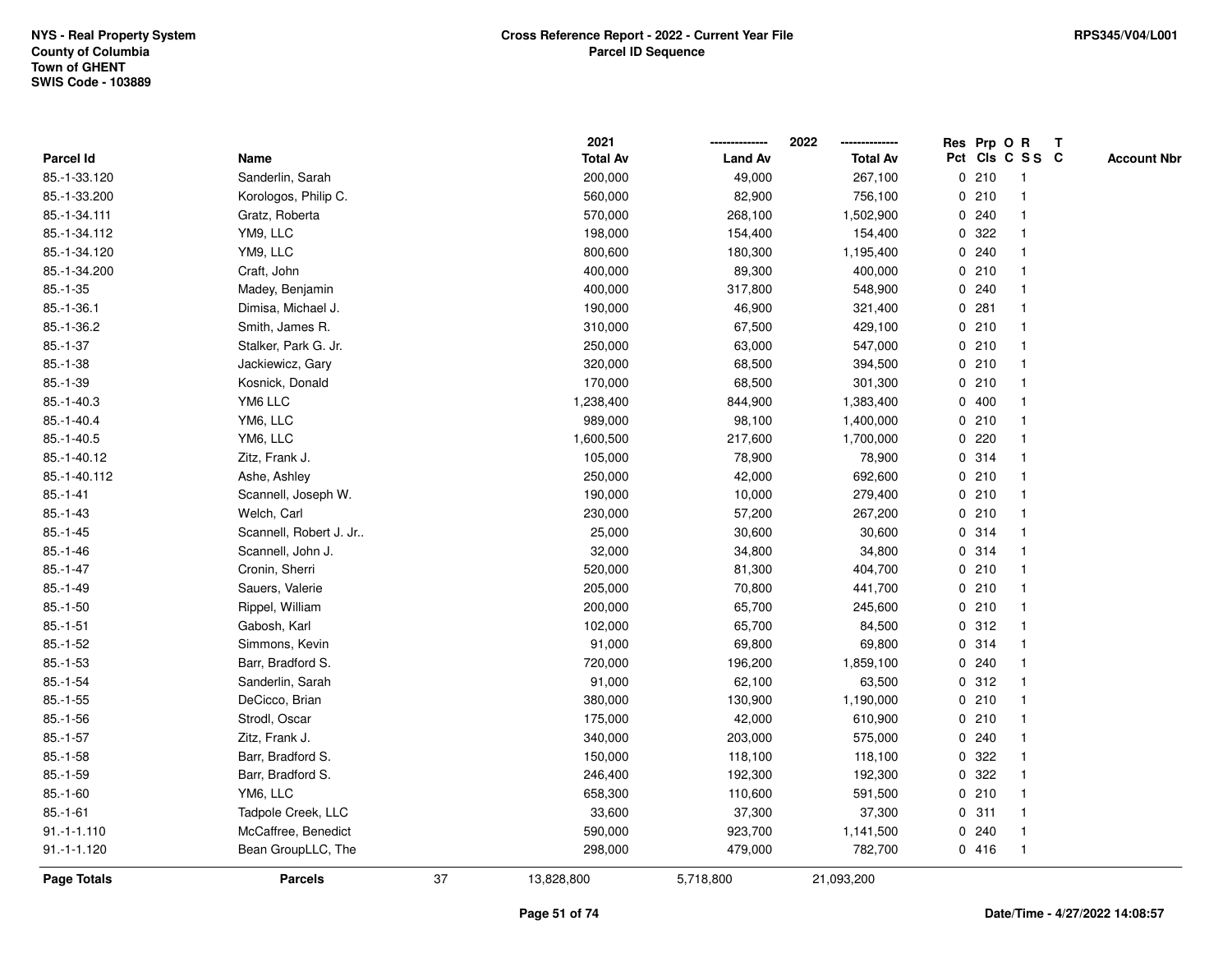|                  |                                 |    | 2021            |                | 2022<br>-------------- | Res Prp O R     |              | $\mathbf{T}$ |                    |
|------------------|---------------------------------|----|-----------------|----------------|------------------------|-----------------|--------------|--------------|--------------------|
| <b>Parcel Id</b> | Name                            |    | <b>Total Av</b> | <b>Land Av</b> | <b>Total Av</b>        | Pct Cls C S S C |              |              | <b>Account Nbr</b> |
| 91.-1-1.220      | Aiken, Andrew M.                |    | 230,000         | 41,400         | 180,800                | 0210            | $\mathbf{1}$ |              |                    |
| $91.-1-2$        | Schedler, Jessica               |    | 165,000         | 57,400         | 197,500                | 0210            |              |              |                    |
| $91.-1-3$        | O'Reilly, Edward S.             |    | 130,000         | 50,500         | 164,600                | 0210            | $\mathbf{1}$ |              |                    |
| $91.-1-4.3$      | Schrom, Michael                 |    |                 | 709,200        | 709,200                | 0.322           | $\mathbf{1}$ |              |                    |
| $91 - 1 - 4.4$   | Schrom, Michael                 |    |                 | 450,200        | 450,200                | 0.322           | $\mathbf{1}$ |              |                    |
| $*$ 91.-1-4.100  | Schrom, Michael                 |    | 729,000         | 729,000        | 729,000                | 0.322           | $\mathbf{1}$ |              |                    |
| 91.-1-4.100-22   | Schrom, Michael                 |    |                 | 729,000        | 729,000                | 0.322           | 9            |              |                    |
| $91.-1-4.200$    | Schrom, Michael                 |    | 46,000          | 42,000         | 42,000                 | 0.311           |              |              |                    |
| $91.-1-7.111$    | <b>CN Production Management</b> |    | 564,100         | 700,000        | 765,000                | 0 552           | $\mathbf{1}$ |              |                    |
| $91.-1-7.112$    | Columbia County                 |    | 88,000          | 59,600         | 59,600                 | 0.314           | 8            |              |                    |
| 91.-1-7.120      | <b>CN Production Management</b> |    | 425,000         | 413,000        | 500,000                | 0 582           | $\mathbf{1}$ |              |                    |
| 91.-1-7.200      | <b>CN Production Management</b> |    | 145,300         | 50,800         | 350,000                | 0457            | $\mathbf{1}$ |              |                    |
| $91.-1-8$        | Elliott, Wallace L.             |    | 144,000         | 38,500         | 422,400                | 0210            | 1            |              |                    |
| $91.-1-9$        | Carlucci, Venanzo               |    | 140,000         | 35,000         | 84,900                 | 0210            | $\mathbf 1$  |              |                    |
| $91.-1-11$       | Howard, Richard Jr.             |    | 170,000         | 35,000         | 206,100                | 0210            |              |              |                    |
| $91.-1-12$       | Wied, David                     |    | 220,000         | 101,500        | 231,600                | 0210            |              |              |                    |
| 91.-1-13.111     | Kozar Irrev Income Only Trust   |    | 129,000         | 140,200        | 140,200                | 0 322           | $\mathbf{1}$ |              |                    |
| 91.-1-13.112     | Reiser, Roger                   |    | 285,000         | 39,600         | 264,000                | 0210            | $\mathbf{1}$ |              |                    |
| 91.-1-13.120     | Milicia, Francesco P.           |    | 280,000         | 38,300         | 390,400                | 0210            | $\mathbf{1}$ |              |                    |
| 91.-1-13.200     | Casivant, Belinda M.            |    | 160,000         | 35,000         | 130,700                | 0210            | $\mathbf{1}$ |              |                    |
| $91.-1-14$       | Neal, Ruth M.                   |    | 103,500         | 35,700         | 162,100                | 0270            |              |              |                    |
| $91.-1-15$       | Funk, Daniel R.                 |    | 160,000         | 29,000         | 205,300                | 0210            |              |              |                    |
| $91.-1-16$       | Foster, Kristen F.              |    | 300,000         | 34,800         | 3,530,000              | 0210            | $\mathbf{1}$ |              |                    |
| 91.-1-17.110     | Podmijersky, David              |    | 145,000         | 81,800         | 94,100                 | 0270            | $\mathbf{1}$ |              |                    |
| 91.-1-17.120     | Ohl, Richard A.                 |    | 210,000         | 35,000         | 255,500                | 0210            | $\mathbf{1}$ |              |                    |
| 91.-1-17.211     | Baer, Glenn                     |    | 390,000         | 283,200        | 843,500                | 0.240           | $\mathbf{1}$ |              |                    |
| 91.-1-17.212     | Paci, Thomas                    |    | 170,000         | 85,400         | 110,500                | 0270            |              |              |                    |
| 91.-1-17.220     | Ohl, Richard                    |    | 28,000          | 32,000         | 32,000                 | 0.314           |              |              |                    |
| $91.-1-18$       | Bogart, John K.                 |    | 520,000         | 194,100        | 545,200                | 0210            | $\mathbf{1}$ |              |                    |
| 91.-1-19.111     | Phillips, Jack                  |    | 140,000         | 69,800         | 78,800                 | 0270            | $\mathbf{1}$ |              |                    |
| 91.-1-19.112     | Bishop, Hester                  |    | 70,000          | 35,000         | 48,100                 | 0270            | $\mathbf{1}$ |              |                    |
| 91.-1-19.120     | Phillips, Jack                  |    | 70,000          | 35,000         | 45,400                 | $0$ 270         | $\mathbf{1}$ |              |                    |
| 91.-1-19.200     | Riegel, Florence L.             |    | 55,000          | 35,000         | 150,300                | $0$ 270         | $\mathbf{1}$ |              |                    |
| $91.-1-20$       | Coons, Daniel G.                |    | 60,000          | 21,400         | 43,300                 | $0$ 270         | 1            |              |                    |
| $91.-1-21$       | Newberry, Hannah                |    | 170,000         | 20,600         | 291,700                | $0$ 220         | $\mathbf{1}$ |              |                    |
| 91.-1-22.111     | Khan, Irene A.                  |    | 258,000         | 65,800         | 202,200                | 0210            | $\mathbf{1}$ |              |                    |
| 91.-1-22.120     | Uhnak, Paul Jr.                 |    | 45,000          | 35,000         | 39,100                 | 0270            | $\mathbf{1}$ |              |                    |
| Page Totals      | <b>Parcels</b>                  | 36 | 6,215,900       | 4,894,800      | 12,695,300             |                 |              |              |                    |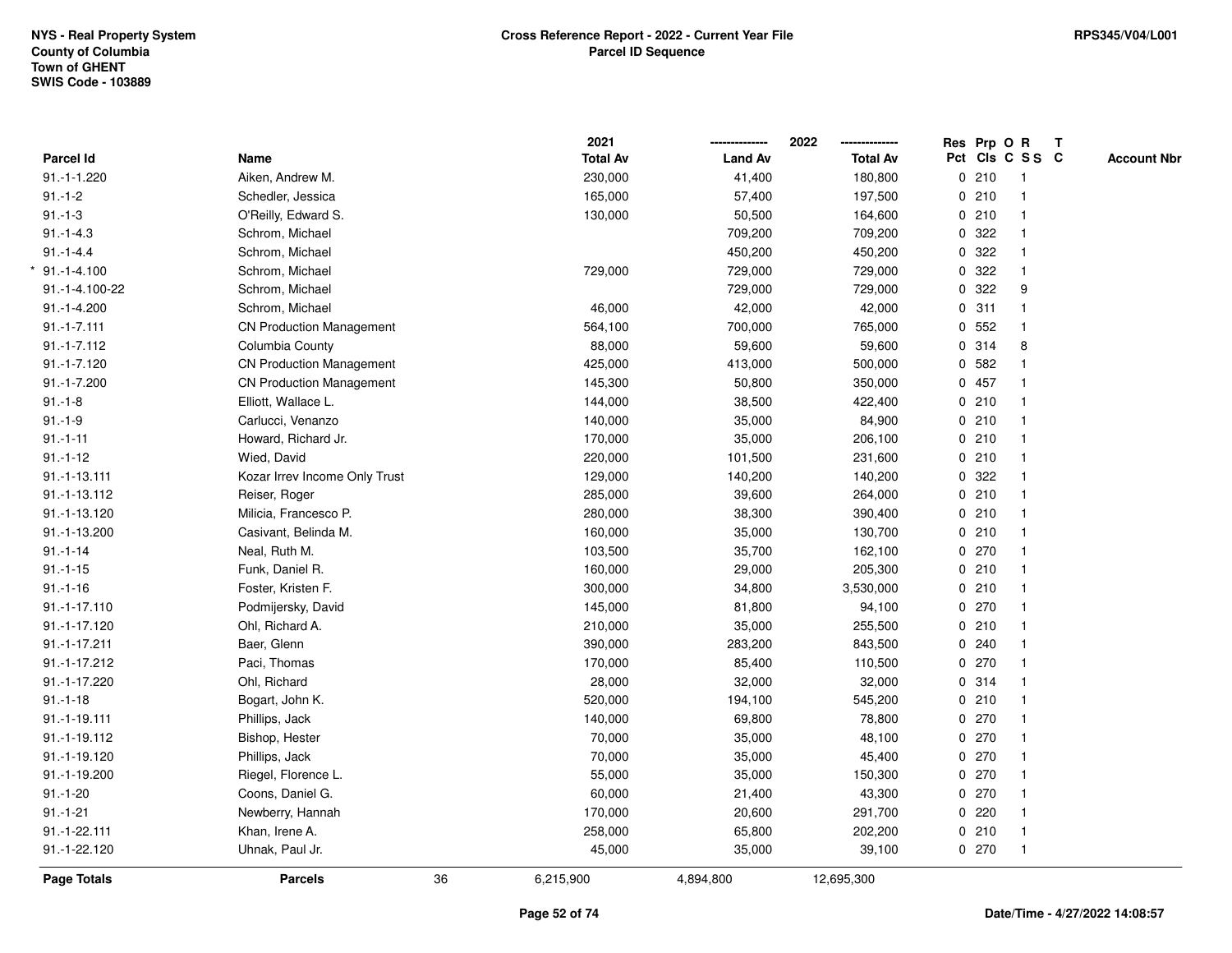|                    |                        |    | 2021            |                | 2022            |             |       | Res Prp O R             | $\mathbf{T}$ |                    |
|--------------------|------------------------|----|-----------------|----------------|-----------------|-------------|-------|-------------------------|--------------|--------------------|
| Parcel Id          | Name                   |    | <b>Total Av</b> | <b>Land Av</b> | <b>Total Av</b> |             |       | Pct Cls C S S C         |              | <b>Account Nbr</b> |
| 91.-1-22.200       | Uhnak, Edward          |    | 230,000         | 65,600         | 214,000         |             | 0210  | -1                      |              |                    |
| $91.-1-23$         | Garbarini, James D.    |    | 140,000         | 38,500         | 135,100         |             | 0210  |                         |              |                    |
| $91.-1-24$         | Spurge, Thomas G.      |    | 235,000         | 52,500         | 262,600         |             | 0210  | -1                      |              |                    |
| $91.-1-25$         | Christiana, Virginia   |    | 150,000         | 35,000         | 154,500         |             | 0210  | $\mathbf{1}$            |              |                    |
| $91.-1-26$         | Johnson, Franklin S.   |    | 230,000         | 37,800         | 386,200         |             | 0210  | $\mathbf{1}$            |              |                    |
| $91.-1-27$         | Post, Joann            |    | 65,000          | 38,500         | 60,900          |             | 0270  | -1                      |              |                    |
| $91.-1-28$         | Jaskula, Gary          |    | 188,200         | 37,800         | 233,200         |             | 0210  |                         |              |                    |
| $91.-1-29$         | Hoffman, Theresa       |    | 95,000          | 27,000         | 115,000         |             | 0210  |                         |              |                    |
| $91.-1-30$         | Fahs, Dorothy          |    | 110,000         | 35,000         | 275,300         |             | 0210  | $\mathbf{1}$            |              |                    |
| $91.-1-31$         | Dooling, James J. Jr.  |    | 180,000         | 26,600         | 257,900         |             | 0210  | $\overline{\mathbf{1}}$ |              |                    |
| $91.-1-32$         | Bada Bing Llc          |    | 175,000         | 146,100        | 146,100         | 0           | 322   | $\mathbf{1}$            |              |                    |
| $91.-1-33.2$       | Arnold, Francine       |    | 136,800         | 38,600         | 200,000         |             | 0472  | $\mathbf{1}$            |              |                    |
| 91.-1-33.12        | Arnold, Francine       |    | 110,000         | 38,600         | 180,500         |             | 0210  | $\mathbf 1$             |              |                    |
| 91.-1-33.110       | Skate 9H Realty Inc    |    | 695,000         | 47,100         | 800,000         |             | 0457  |                         |              |                    |
| $91.-1-34$         | Bingham, Mary Jane     |    | 90,000          | 20,600         | 131,900         |             | 0210  |                         |              |                    |
| $91.-1-35$         | Miller, Marilyn        |    | 90,000          | 27,000         | 176,000         |             | 0210  | -1                      |              |                    |
| $91.-1-36.1$       | Kipp, Stephen          |    | 22,000          | 28,500         | 28,500          | $\mathbf 0$ | 314   | $\overline{\mathbf{1}}$ |              |                    |
| $91.-1-36.2$       | VanVliet, John A.      |    | 65,000          | 21,800         | 105,300         |             | 0210  | $\mathbf 1$             |              |                    |
| $91.-1-37$         | Busa, Diane K.         |    | 190,000         | 67,600         | 235,900         |             | 0210  | $\mathbf{1}$            |              |                    |
| $91.-1-38$         | Columbia County        |    | 1,707,000       | 91,900         | 2,250,000       |             | 0 844 | 8                       |              |                    |
| $91.-1-39$         | Columbia County        |    | 1,850,000       | 511,000        | 2,100,000       |             | 0 844 | 8                       |              |                    |
| $91.-1-45$         | Gambino, Lucio         |    | 100,000         | 42,000         | 146,900         |             | 0210  |                         |              |                    |
| $91.-1-46$         | Ohl, Richard Jr.       |    | 140,000         | 42,000         | 149,300         |             | 0210  | -1                      |              |                    |
| $91.-1-47$         | Ohl, Richard Jr.       |    | 280,000         | 80,500         | 420,000         | $\mathbf 0$ | 433   | $\mathbf{1}$            |              |                    |
| $91.-1-48$         | Beresheim, Eileen      |    | 620,000         | 97,200         | 1,100,000       |             | 0210  | $\mathbf 1$             |              |                    |
| $91.-1-49.1$       | Kozel's Inc            |    | 189,000         | 138,400        | 140,700         |             | 0.312 | $\mathbf 1$             |              |                    |
| 91.-1-49.22        | Country Pointe, LLC    |    | 1,460,500       | 308,000        | 1,500,000       |             | 0411  |                         |              |                    |
| 91.-1-49.212       | Hobson, Brent R.       |    | 192,000         | 144,000        | 145,000         |             | 0.312 |                         |              |                    |
| $91.-1-50$         | Reutzel, Timothy W.    |    | 140,000         | 35,000         | 221,900         |             | 0210  | $\overline{\mathbf{1}}$ |              |                    |
| $91.-1-51$         | Griffin, Lewis G.      |    | 75,000          | 35,000         | 80,900          |             | 0270  |                         |              |                    |
| $91.-1-52$         | Duntz, Donna           |    | 110,000         | 35,000         | 105,600         |             | 0270  | $\mathbf{1}$            |              |                    |
| 91.-1-54.110       | Luppino, Cosimo        |    | 207,000         | 147,000        | 147,000         |             | 0.311 | $\mathbf 1$             |              |                    |
| 91.-1-54.120       | Wasserbach, Mark James |    | 47,000          | 35,000         | 75,100          |             | 0.312 | -1                      |              |                    |
| 91.-1-54.200       | Myers, Laurynn Dorothy |    | 115,000         | 35,000         | 144,800         |             | 0210  |                         |              |                    |
| $91.-1-57$         | Ambrogio, William      |    | 110,000         | 32,800         | 148,400         |             | 0210  |                         |              |                    |
| $91.-1-58$         | Pozarycki, Vincent     |    | 90,000          | 30,200         | 110,000         |             | 0210  | $\mathbf{1}$            |              |                    |
| $91.-1-59$         | Milstein, Steven       |    | 68,000          | 55,800         | 55,800          |             | 0 314 | -1                      |              |                    |
| <b>Page Totals</b> | <b>Parcels</b>         | 37 | 10,697,500      | 2,726,000      | 13,140,300      |             |       |                         |              |                    |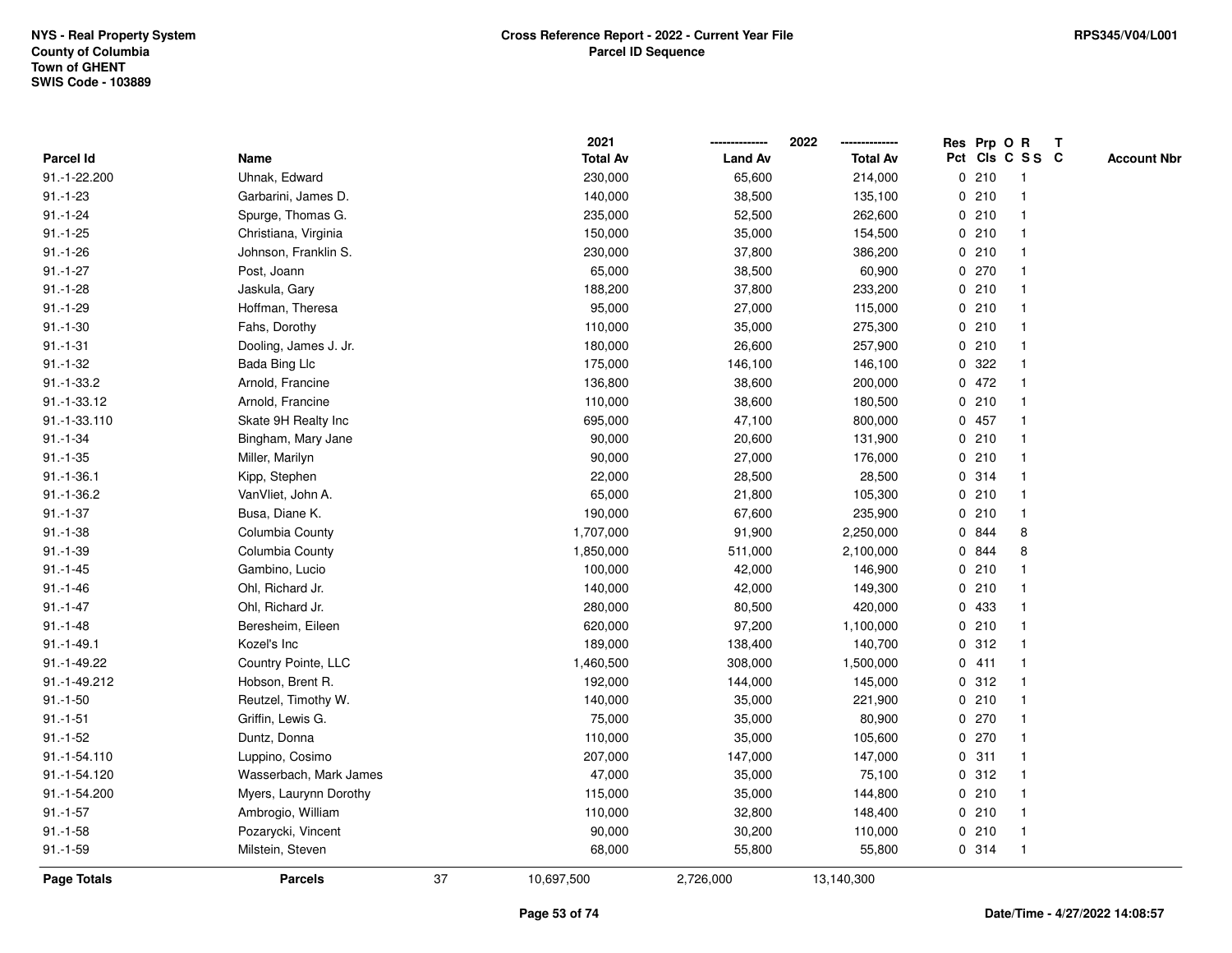|               |                                 |    | 2021            |                | 2022            |   |       | Res Prp O R     | $\mathbf{T}$ |                    |
|---------------|---------------------------------|----|-----------------|----------------|-----------------|---|-------|-----------------|--------------|--------------------|
| Parcel Id     | Name                            |    | <b>Total Av</b> | <b>Land Av</b> | <b>Total Av</b> |   |       | Pct Cls C S S C |              | <b>Account Nbr</b> |
| $91.-1-61.11$ | Utter Properties, Inc.          |    | 407,000         | 501,200        | 503,700         |   | 0.312 | 1               |              |                    |
| 91.-1-61.12   | Hamilton, Rory D.               |    | 74,000          | 65,000         | 65,000          | 0 | 311   |                 |              |                    |
| 91.-1-61.200  | Utter Properties, Inc.          |    | 300,000         | 235,000        | 484,400         |   | 0416  | -1              |              |                    |
| 91.-1-63.11   | Kozel's, Inc.                   |    | 119,000         | 81,800         | 81,800          | 0 | 311   | $\mathbf{1}$    |              |                    |
| 91.-1-63.120  | Busa, Diane Lynn                |    | 119,000         | 88,000         | 88,000          |   | 0.314 | $\mathbf{1}$    |              |                    |
| 91.-1-63.200  | Kozel, Helen O.                 |    | 550,000         | 98,000         | 379,100         |   | 0.240 | 1               |              |                    |
| $91.-1-64$    | Zibella, Michael                |    | 164,400         | 20,600         | 205,000         |   | 0 433 |                 |              |                    |
| $91.-1-65$    | Guarini, Michael                |    | 100,000         | 31,400         | 258,600         |   | 0210  |                 |              |                    |
| $91.-1-66$    | Burch, Barry E.                 |    | 259,000         | 265,100        | 265,100         |   | 0 105 | $\mathbf 1$     |              |                    |
| $91.-1-67.3$  | Perkins, Ludlow B.              |    | 190,000         | 38,200         | 550,800         |   | 0210  | $\mathbf{1}$    |              |                    |
| $91.-1-67.4$  | Mathew, Brian                   |    | 325,000         | 51,900         | 178,100         |   | 0270  | $\mathbf{1}$    |              |                    |
| $91.-1-68.1$  | 851-Sign, LLC                   |    | 245,300         | 54,600         | 340,000         |   | 0 484 | $\mathbf{1}$    |              |                    |
| $91.-1-68.2$  | Cesternino Contracting Corp.    |    | 76,000          | 70,200         | 75,200          |   | 0 331 | 1               |              |                    |
| $91.-1-69$    | Wolfe, Gary A.                  |    | 275,000         | 90,100         | 517,000         |   | 0.281 |                 |              |                    |
| $91.-1-70$    | Hess, Kenneth J.                |    | 200,000         | 112,000        | 182,400         |   | 0.240 |                 |              |                    |
| $91.-1-71$    | Kozel's Inc                     |    | 28,000          | 32,000         | 32,000          |   | 0.314 | $\mathbf 1$     |              |                    |
| $91.-1-72$    | Kozel's Inc                     |    | 530,000         | 64,000         | 784,300         | 0 | 421   | $\mathbf{1}$    |              |                    |
| $91.-1-73$    | Kozel's Inc                     |    | 66,700          | 26,200         | 100,000         | 0 | 433   | 1               |              |                    |
| $91.-1-74$    | Cesternino, James E.            |    | 160,000         | 43,400         | 389,000         |   | 0210  | $\mathbf{1}$    |              |                    |
| $91.-1-75$    | Parker-O'Malley Corp            |    | 610,000         | 53,300         | 510,000         |   | 0 681 |                 |              |                    |
| $91.-1-77$    | Rajczi, Suzanne K.              |    | 199,600         | 36,400         | 205,300         |   | 0210  |                 |              |                    |
| $91.-1-78$    | Busa, Diane K.                  |    | 210,000         | 35,700         | 454,600         |   | 0210  |                 |              |                    |
| $91.-1-79$    | Busa, Diane K.                  |    | 18,000          | 26,400         | 26,400          |   | 0.314 | $\mathbf 1$     |              |                    |
| $91.-1-81$    | Budelman, Peter V.              |    | 992,000         | 844,900        | 2,136,600       |   | 0.281 | $\mathbf{1}$    |              |                    |
| $91.-1-82.2$  | Witz, Henry                     |    | 172,000         | 38,300         | 277,800         |   | 0210  | 1               |              |                    |
| $91.-1-82.11$ | Katz, Antony E.                 |    | 660,000         | 261,000        | 861,600         |   | 0.240 | $\mathbf 1$     |              |                    |
| $91.-1-82.12$ | Rodrigues, Jose                 |    | 560,000         | 693,000        | 906,100         |   | 0210  | -1              |              |                    |
| $91.-1-83$    | Farrell, Donald                 |    | 230,000         | 42,000         | 161,700         |   | 0210  |                 |              |                    |
| $91.-1-84$    | Busa, Diane K.                  |    | 16,000          | 15,000         | 15,000          |   | 0 330 | $\mathbf{1}$    |              |                    |
| $91.-1-85$    | <b>CN Production Management</b> |    | 110,000         | 38,500         | 210,600         |   | 0 230 |                 |              |                    |
| $91.-1-86$    | Dawson, Eoin                    |    | 445,000         | 50,400         | 610,000         |   | 0210  | $\mathbf{1}$    |              |                    |
| $91.-1-87$    | Kozel, Edward G.                |    | 400,000         | 58,900         | 570,000         |   | 0.240 | 1               |              |                    |
| $91.-1-88$    | DiPaola, Angelo                 |    | 6,800           | 15,900         | 15,900          |   | 0.311 | 1               |              |                    |
| $91.-1-89$    | DiPaola, Angelo                 |    | 23,500          | 28,500         | 28,500          |   | 0.311 |                 |              |                    |
| $92.-1-1.2$   | Boghosian, Vorton B.            |    | 335,000         | 353,800        | 353,800         |   | 0.322 | $\mathbf 1$     |              |                    |
| $92.-1-1.4$   | Budelman, Peter                 |    | 135,000         | 206,000        | 206,000         |   | 0.311 | $\mathbf{1}$    |              |                    |
| $92.-1-1.5$   | Calvin, Carol H.                |    | 326,000         | 106,100        | 633,700         |   | 0.281 | 1               |              |                    |
| Page Totals   | <b>Parcels</b>                  | 37 | 9,637,300       | 4,872,800      | 13,663,100      |   |       |                 |              |                    |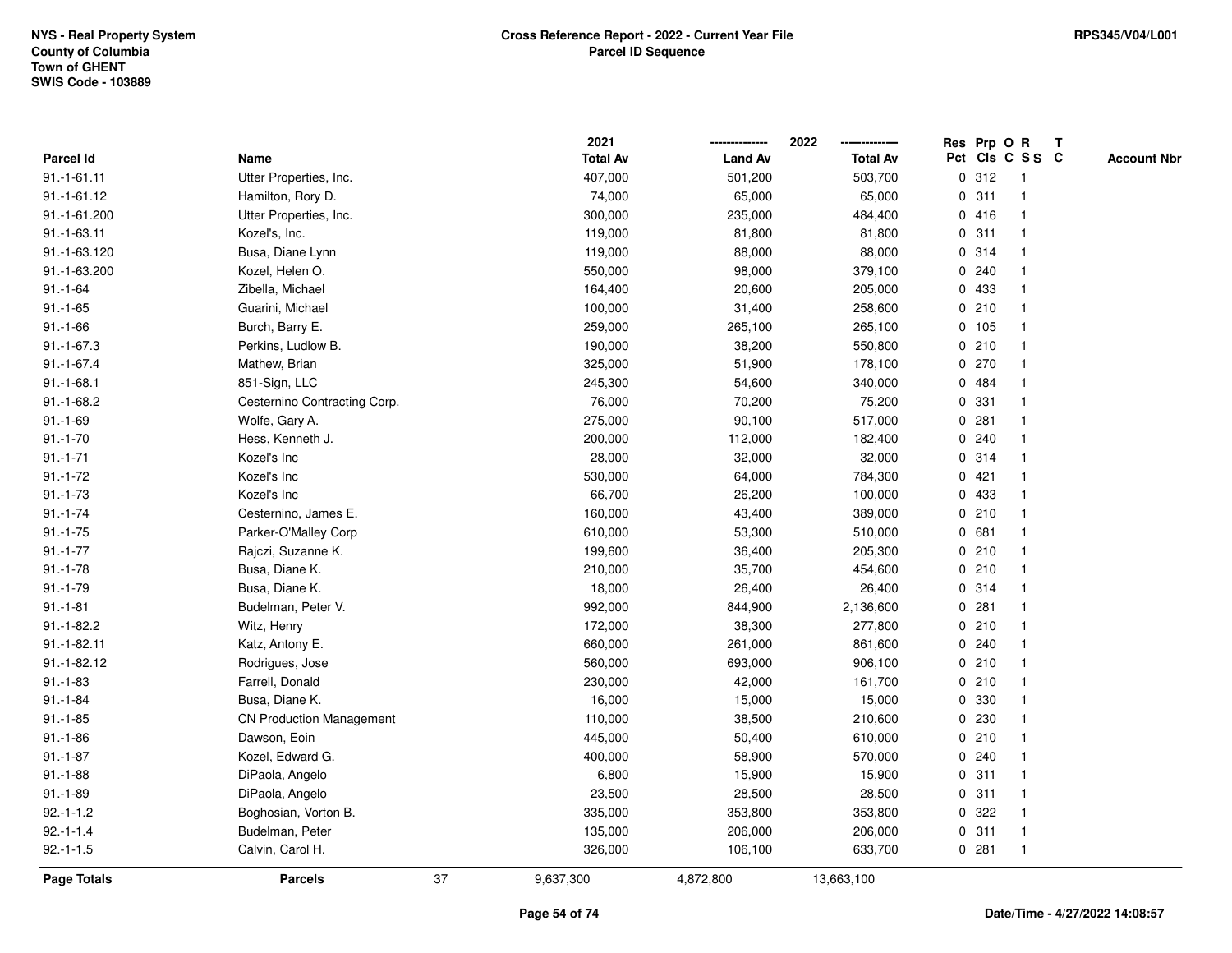| Pct Cls C S S C<br><b>Total Av</b><br><b>Land Av</b><br>Parcel Id<br>Name<br><b>Total Av</b><br>281<br>$92.-1-2$<br>Gardinier, Robert<br>230,000<br>64,100<br>302,300<br>$\mathbf 0$<br>$\mathbf{1}$<br>210<br>92.-1-3.210<br>Malowanczyk, Włodzimierz<br>160,000<br>69,500<br>335,000<br>0<br>$\overline{1}$<br>263,000<br>0210<br>92.-1-3.221<br>Moschini, Steven<br>94,500<br>427,200<br>$\mathbf 1$<br>0210<br>92.-1-3.222<br>170,000<br>52,500<br>380,600<br>Melino, Timothy J. Jr.<br>0.240<br>92.-1-4.110<br>Spoor, James<br>420,000<br>140,700<br>378,000<br>92.-1-4.120<br>Turco, Rose M.<br>180,000<br>39,600<br>0210<br>205,400<br>0 580<br>92.-1-4.211<br>God's Little Campground Inc.<br>637,900<br>296,100<br>1,100,000<br>8<br>92.-1-4.212<br>Friedman, Richard A.<br>0210<br>289,000<br>74,500<br>416,400<br>-1<br>281<br>92.-1-4.220<br>245,000<br>63,900<br>359,900<br>$\mathbf{0}$<br>Blanchfield, Terrence A.<br>0210<br>$92.-1-5$<br>Fortier, Keath<br>210,000<br>79,000<br>357,200<br>0210<br>92.-1-6.100<br>Whitbeck, William E. Jr.<br>52,800<br>295,000<br>160,000<br>0270<br>$92.-1-7$<br>Sherman, David<br>110,000<br>42,000<br>71,000<br>0210<br>$92.-1-8$<br>Meltz, Heather<br>190,000<br>42,700<br>334,100<br>0210<br>$92.-1-9$<br>Pulcher, Jacob<br>170,000<br>54,600<br>402,000<br>1<br>28,000<br>32,000<br>32,000<br>0.314<br>$92.-1-10$<br>Daley, Earl D.<br>$\overline{1}$<br>0210<br>$92.-1-11$<br>310,000<br>42,000<br>362,400<br>Daley, Earl D.<br>$\mathbf 1$<br>160,000<br>54,600<br>367,900<br>0210<br>$92.-1-12$<br>DeBell, John W.<br>0210<br>$92.-1-13$<br>Nickles, Brenda<br>160,000<br>49,700<br>262,700<br>0.314<br>92.-1-14.100<br>Satter, William J.<br>26,000<br>31,000<br>31,000<br>92.-1-14.200<br>Satter, William<br>160,000<br>339,000<br>0210<br>41,000<br>19,000<br>311<br>$92.-1-15$<br>Nickles, Brenda<br>26,100<br>26,100<br>$\mathbf 0$<br>$\overline{1}$<br>311<br>$92.-1-16$<br>Nickles, Brenda<br>10,900<br>20,200<br>20,200<br>0<br>-1<br>0.322<br>92.-1-17.111<br>Grimaldi, Mario A.<br>213,000<br>189,800<br>189,800<br>1<br>$0$ 112<br>92.-1-17.112<br>Grimaldi, Mario<br>315,000<br>104,200<br>363,600<br>92.-1-17.121<br>0210<br>Grimaldi, John J.<br>285,000<br>51,500<br>434,000<br>0270<br>92.-1-17.122<br>130,000<br>41,600<br>Pullen, Wallace<br>182,000<br>0210<br>92.-1-17.200<br>Mahar, David G.<br>130,000<br>42,000<br>263,700<br>210<br>$92.-1-18.2$<br>350,000<br>38,600<br>319,600<br>$\mathbf 0$<br>Cesternino, Gary L.<br>240<br>92.-1-18.12<br>Cesternino, Gary L.<br>442,000<br>402,300<br>606,000<br>0<br>$\mathbf{1}$<br>220,000<br>0210<br>92.-1-18.111<br>Cesternino, Joseph<br>41,500<br>363,400<br>1<br>0.240<br>92.-1-18.112<br>Cesternino, Joseph M.<br>590,000<br>314,100<br>821,800<br>0.240<br>$92.-1-20$<br>Houston, Kathy Ann<br>300,000<br>99,600<br>314,600<br>$92.-1-21$<br>175,000<br>0210<br>Nelson, Roberta L.<br>51,100<br>271,300<br>$92.-1-22$<br>Rossman, Warren<br>320,000<br>49,700<br>0210<br>398,000<br>0210<br>$92.-1-23$<br>Tipple, Nicolas E.<br>220,000<br>58,100<br>322,800<br>-1<br>$92.-1-24$<br>Ghent Wood Products Inc<br>0 444<br>991,000<br>168,000<br>1,200,000<br>$\mathbf{1}$<br>$92.-1-25$<br>Von Zwehl, Paul<br>160,000<br>45,500<br>224,900<br>0210<br>$\overline{1}$<br>37<br><b>Page Totals</b><br><b>Parcels</b><br>9,149,800<br>3,160,700<br>13,080,900 |  | 2021 | 2022 |  | Res Prp O R | T |                    |
|-----------------------------------------------------------------------------------------------------------------------------------------------------------------------------------------------------------------------------------------------------------------------------------------------------------------------------------------------------------------------------------------------------------------------------------------------------------------------------------------------------------------------------------------------------------------------------------------------------------------------------------------------------------------------------------------------------------------------------------------------------------------------------------------------------------------------------------------------------------------------------------------------------------------------------------------------------------------------------------------------------------------------------------------------------------------------------------------------------------------------------------------------------------------------------------------------------------------------------------------------------------------------------------------------------------------------------------------------------------------------------------------------------------------------------------------------------------------------------------------------------------------------------------------------------------------------------------------------------------------------------------------------------------------------------------------------------------------------------------------------------------------------------------------------------------------------------------------------------------------------------------------------------------------------------------------------------------------------------------------------------------------------------------------------------------------------------------------------------------------------------------------------------------------------------------------------------------------------------------------------------------------------------------------------------------------------------------------------------------------------------------------------------------------------------------------------------------------------------------------------------------------------------------------------------------------------------------------------------------------------------------------------------------------------------------------------------------------------------------------------------------------------------------------------------------------------------------------------------------------------------------------------------------------------------------------------------------------------------------------------------------------------------------------------------------------------------------------------------------------------------------------------------------------------------------------------------------------------------------------------------------------------------------------------------------------------------------------------------------------------------------------------|--|------|------|--|-------------|---|--------------------|
|                                                                                                                                                                                                                                                                                                                                                                                                                                                                                                                                                                                                                                                                                                                                                                                                                                                                                                                                                                                                                                                                                                                                                                                                                                                                                                                                                                                                                                                                                                                                                                                                                                                                                                                                                                                                                                                                                                                                                                                                                                                                                                                                                                                                                                                                                                                                                                                                                                                                                                                                                                                                                                                                                                                                                                                                                                                                                                                                                                                                                                                                                                                                                                                                                                                                                                                                                                                               |  |      |      |  |             |   | <b>Account Nbr</b> |
|                                                                                                                                                                                                                                                                                                                                                                                                                                                                                                                                                                                                                                                                                                                                                                                                                                                                                                                                                                                                                                                                                                                                                                                                                                                                                                                                                                                                                                                                                                                                                                                                                                                                                                                                                                                                                                                                                                                                                                                                                                                                                                                                                                                                                                                                                                                                                                                                                                                                                                                                                                                                                                                                                                                                                                                                                                                                                                                                                                                                                                                                                                                                                                                                                                                                                                                                                                                               |  |      |      |  |             |   |                    |
|                                                                                                                                                                                                                                                                                                                                                                                                                                                                                                                                                                                                                                                                                                                                                                                                                                                                                                                                                                                                                                                                                                                                                                                                                                                                                                                                                                                                                                                                                                                                                                                                                                                                                                                                                                                                                                                                                                                                                                                                                                                                                                                                                                                                                                                                                                                                                                                                                                                                                                                                                                                                                                                                                                                                                                                                                                                                                                                                                                                                                                                                                                                                                                                                                                                                                                                                                                                               |  |      |      |  |             |   |                    |
|                                                                                                                                                                                                                                                                                                                                                                                                                                                                                                                                                                                                                                                                                                                                                                                                                                                                                                                                                                                                                                                                                                                                                                                                                                                                                                                                                                                                                                                                                                                                                                                                                                                                                                                                                                                                                                                                                                                                                                                                                                                                                                                                                                                                                                                                                                                                                                                                                                                                                                                                                                                                                                                                                                                                                                                                                                                                                                                                                                                                                                                                                                                                                                                                                                                                                                                                                                                               |  |      |      |  |             |   |                    |
|                                                                                                                                                                                                                                                                                                                                                                                                                                                                                                                                                                                                                                                                                                                                                                                                                                                                                                                                                                                                                                                                                                                                                                                                                                                                                                                                                                                                                                                                                                                                                                                                                                                                                                                                                                                                                                                                                                                                                                                                                                                                                                                                                                                                                                                                                                                                                                                                                                                                                                                                                                                                                                                                                                                                                                                                                                                                                                                                                                                                                                                                                                                                                                                                                                                                                                                                                                                               |  |      |      |  |             |   |                    |
|                                                                                                                                                                                                                                                                                                                                                                                                                                                                                                                                                                                                                                                                                                                                                                                                                                                                                                                                                                                                                                                                                                                                                                                                                                                                                                                                                                                                                                                                                                                                                                                                                                                                                                                                                                                                                                                                                                                                                                                                                                                                                                                                                                                                                                                                                                                                                                                                                                                                                                                                                                                                                                                                                                                                                                                                                                                                                                                                                                                                                                                                                                                                                                                                                                                                                                                                                                                               |  |      |      |  |             |   |                    |
|                                                                                                                                                                                                                                                                                                                                                                                                                                                                                                                                                                                                                                                                                                                                                                                                                                                                                                                                                                                                                                                                                                                                                                                                                                                                                                                                                                                                                                                                                                                                                                                                                                                                                                                                                                                                                                                                                                                                                                                                                                                                                                                                                                                                                                                                                                                                                                                                                                                                                                                                                                                                                                                                                                                                                                                                                                                                                                                                                                                                                                                                                                                                                                                                                                                                                                                                                                                               |  |      |      |  |             |   |                    |
|                                                                                                                                                                                                                                                                                                                                                                                                                                                                                                                                                                                                                                                                                                                                                                                                                                                                                                                                                                                                                                                                                                                                                                                                                                                                                                                                                                                                                                                                                                                                                                                                                                                                                                                                                                                                                                                                                                                                                                                                                                                                                                                                                                                                                                                                                                                                                                                                                                                                                                                                                                                                                                                                                                                                                                                                                                                                                                                                                                                                                                                                                                                                                                                                                                                                                                                                                                                               |  |      |      |  |             |   |                    |
|                                                                                                                                                                                                                                                                                                                                                                                                                                                                                                                                                                                                                                                                                                                                                                                                                                                                                                                                                                                                                                                                                                                                                                                                                                                                                                                                                                                                                                                                                                                                                                                                                                                                                                                                                                                                                                                                                                                                                                                                                                                                                                                                                                                                                                                                                                                                                                                                                                                                                                                                                                                                                                                                                                                                                                                                                                                                                                                                                                                                                                                                                                                                                                                                                                                                                                                                                                                               |  |      |      |  |             |   |                    |
|                                                                                                                                                                                                                                                                                                                                                                                                                                                                                                                                                                                                                                                                                                                                                                                                                                                                                                                                                                                                                                                                                                                                                                                                                                                                                                                                                                                                                                                                                                                                                                                                                                                                                                                                                                                                                                                                                                                                                                                                                                                                                                                                                                                                                                                                                                                                                                                                                                                                                                                                                                                                                                                                                                                                                                                                                                                                                                                                                                                                                                                                                                                                                                                                                                                                                                                                                                                               |  |      |      |  |             |   |                    |
|                                                                                                                                                                                                                                                                                                                                                                                                                                                                                                                                                                                                                                                                                                                                                                                                                                                                                                                                                                                                                                                                                                                                                                                                                                                                                                                                                                                                                                                                                                                                                                                                                                                                                                                                                                                                                                                                                                                                                                                                                                                                                                                                                                                                                                                                                                                                                                                                                                                                                                                                                                                                                                                                                                                                                                                                                                                                                                                                                                                                                                                                                                                                                                                                                                                                                                                                                                                               |  |      |      |  |             |   |                    |
|                                                                                                                                                                                                                                                                                                                                                                                                                                                                                                                                                                                                                                                                                                                                                                                                                                                                                                                                                                                                                                                                                                                                                                                                                                                                                                                                                                                                                                                                                                                                                                                                                                                                                                                                                                                                                                                                                                                                                                                                                                                                                                                                                                                                                                                                                                                                                                                                                                                                                                                                                                                                                                                                                                                                                                                                                                                                                                                                                                                                                                                                                                                                                                                                                                                                                                                                                                                               |  |      |      |  |             |   |                    |
|                                                                                                                                                                                                                                                                                                                                                                                                                                                                                                                                                                                                                                                                                                                                                                                                                                                                                                                                                                                                                                                                                                                                                                                                                                                                                                                                                                                                                                                                                                                                                                                                                                                                                                                                                                                                                                                                                                                                                                                                                                                                                                                                                                                                                                                                                                                                                                                                                                                                                                                                                                                                                                                                                                                                                                                                                                                                                                                                                                                                                                                                                                                                                                                                                                                                                                                                                                                               |  |      |      |  |             |   |                    |
|                                                                                                                                                                                                                                                                                                                                                                                                                                                                                                                                                                                                                                                                                                                                                                                                                                                                                                                                                                                                                                                                                                                                                                                                                                                                                                                                                                                                                                                                                                                                                                                                                                                                                                                                                                                                                                                                                                                                                                                                                                                                                                                                                                                                                                                                                                                                                                                                                                                                                                                                                                                                                                                                                                                                                                                                                                                                                                                                                                                                                                                                                                                                                                                                                                                                                                                                                                                               |  |      |      |  |             |   |                    |
|                                                                                                                                                                                                                                                                                                                                                                                                                                                                                                                                                                                                                                                                                                                                                                                                                                                                                                                                                                                                                                                                                                                                                                                                                                                                                                                                                                                                                                                                                                                                                                                                                                                                                                                                                                                                                                                                                                                                                                                                                                                                                                                                                                                                                                                                                                                                                                                                                                                                                                                                                                                                                                                                                                                                                                                                                                                                                                                                                                                                                                                                                                                                                                                                                                                                                                                                                                                               |  |      |      |  |             |   |                    |
|                                                                                                                                                                                                                                                                                                                                                                                                                                                                                                                                                                                                                                                                                                                                                                                                                                                                                                                                                                                                                                                                                                                                                                                                                                                                                                                                                                                                                                                                                                                                                                                                                                                                                                                                                                                                                                                                                                                                                                                                                                                                                                                                                                                                                                                                                                                                                                                                                                                                                                                                                                                                                                                                                                                                                                                                                                                                                                                                                                                                                                                                                                                                                                                                                                                                                                                                                                                               |  |      |      |  |             |   |                    |
|                                                                                                                                                                                                                                                                                                                                                                                                                                                                                                                                                                                                                                                                                                                                                                                                                                                                                                                                                                                                                                                                                                                                                                                                                                                                                                                                                                                                                                                                                                                                                                                                                                                                                                                                                                                                                                                                                                                                                                                                                                                                                                                                                                                                                                                                                                                                                                                                                                                                                                                                                                                                                                                                                                                                                                                                                                                                                                                                                                                                                                                                                                                                                                                                                                                                                                                                                                                               |  |      |      |  |             |   |                    |
|                                                                                                                                                                                                                                                                                                                                                                                                                                                                                                                                                                                                                                                                                                                                                                                                                                                                                                                                                                                                                                                                                                                                                                                                                                                                                                                                                                                                                                                                                                                                                                                                                                                                                                                                                                                                                                                                                                                                                                                                                                                                                                                                                                                                                                                                                                                                                                                                                                                                                                                                                                                                                                                                                                                                                                                                                                                                                                                                                                                                                                                                                                                                                                                                                                                                                                                                                                                               |  |      |      |  |             |   |                    |
|                                                                                                                                                                                                                                                                                                                                                                                                                                                                                                                                                                                                                                                                                                                                                                                                                                                                                                                                                                                                                                                                                                                                                                                                                                                                                                                                                                                                                                                                                                                                                                                                                                                                                                                                                                                                                                                                                                                                                                                                                                                                                                                                                                                                                                                                                                                                                                                                                                                                                                                                                                                                                                                                                                                                                                                                                                                                                                                                                                                                                                                                                                                                                                                                                                                                                                                                                                                               |  |      |      |  |             |   |                    |
|                                                                                                                                                                                                                                                                                                                                                                                                                                                                                                                                                                                                                                                                                                                                                                                                                                                                                                                                                                                                                                                                                                                                                                                                                                                                                                                                                                                                                                                                                                                                                                                                                                                                                                                                                                                                                                                                                                                                                                                                                                                                                                                                                                                                                                                                                                                                                                                                                                                                                                                                                                                                                                                                                                                                                                                                                                                                                                                                                                                                                                                                                                                                                                                                                                                                                                                                                                                               |  |      |      |  |             |   |                    |
|                                                                                                                                                                                                                                                                                                                                                                                                                                                                                                                                                                                                                                                                                                                                                                                                                                                                                                                                                                                                                                                                                                                                                                                                                                                                                                                                                                                                                                                                                                                                                                                                                                                                                                                                                                                                                                                                                                                                                                                                                                                                                                                                                                                                                                                                                                                                                                                                                                                                                                                                                                                                                                                                                                                                                                                                                                                                                                                                                                                                                                                                                                                                                                                                                                                                                                                                                                                               |  |      |      |  |             |   |                    |
|                                                                                                                                                                                                                                                                                                                                                                                                                                                                                                                                                                                                                                                                                                                                                                                                                                                                                                                                                                                                                                                                                                                                                                                                                                                                                                                                                                                                                                                                                                                                                                                                                                                                                                                                                                                                                                                                                                                                                                                                                                                                                                                                                                                                                                                                                                                                                                                                                                                                                                                                                                                                                                                                                                                                                                                                                                                                                                                                                                                                                                                                                                                                                                                                                                                                                                                                                                                               |  |      |      |  |             |   |                    |
|                                                                                                                                                                                                                                                                                                                                                                                                                                                                                                                                                                                                                                                                                                                                                                                                                                                                                                                                                                                                                                                                                                                                                                                                                                                                                                                                                                                                                                                                                                                                                                                                                                                                                                                                                                                                                                                                                                                                                                                                                                                                                                                                                                                                                                                                                                                                                                                                                                                                                                                                                                                                                                                                                                                                                                                                                                                                                                                                                                                                                                                                                                                                                                                                                                                                                                                                                                                               |  |      |      |  |             |   |                    |
|                                                                                                                                                                                                                                                                                                                                                                                                                                                                                                                                                                                                                                                                                                                                                                                                                                                                                                                                                                                                                                                                                                                                                                                                                                                                                                                                                                                                                                                                                                                                                                                                                                                                                                                                                                                                                                                                                                                                                                                                                                                                                                                                                                                                                                                                                                                                                                                                                                                                                                                                                                                                                                                                                                                                                                                                                                                                                                                                                                                                                                                                                                                                                                                                                                                                                                                                                                                               |  |      |      |  |             |   |                    |
|                                                                                                                                                                                                                                                                                                                                                                                                                                                                                                                                                                                                                                                                                                                                                                                                                                                                                                                                                                                                                                                                                                                                                                                                                                                                                                                                                                                                                                                                                                                                                                                                                                                                                                                                                                                                                                                                                                                                                                                                                                                                                                                                                                                                                                                                                                                                                                                                                                                                                                                                                                                                                                                                                                                                                                                                                                                                                                                                                                                                                                                                                                                                                                                                                                                                                                                                                                                               |  |      |      |  |             |   |                    |
|                                                                                                                                                                                                                                                                                                                                                                                                                                                                                                                                                                                                                                                                                                                                                                                                                                                                                                                                                                                                                                                                                                                                                                                                                                                                                                                                                                                                                                                                                                                                                                                                                                                                                                                                                                                                                                                                                                                                                                                                                                                                                                                                                                                                                                                                                                                                                                                                                                                                                                                                                                                                                                                                                                                                                                                                                                                                                                                                                                                                                                                                                                                                                                                                                                                                                                                                                                                               |  |      |      |  |             |   |                    |
|                                                                                                                                                                                                                                                                                                                                                                                                                                                                                                                                                                                                                                                                                                                                                                                                                                                                                                                                                                                                                                                                                                                                                                                                                                                                                                                                                                                                                                                                                                                                                                                                                                                                                                                                                                                                                                                                                                                                                                                                                                                                                                                                                                                                                                                                                                                                                                                                                                                                                                                                                                                                                                                                                                                                                                                                                                                                                                                                                                                                                                                                                                                                                                                                                                                                                                                                                                                               |  |      |      |  |             |   |                    |
|                                                                                                                                                                                                                                                                                                                                                                                                                                                                                                                                                                                                                                                                                                                                                                                                                                                                                                                                                                                                                                                                                                                                                                                                                                                                                                                                                                                                                                                                                                                                                                                                                                                                                                                                                                                                                                                                                                                                                                                                                                                                                                                                                                                                                                                                                                                                                                                                                                                                                                                                                                                                                                                                                                                                                                                                                                                                                                                                                                                                                                                                                                                                                                                                                                                                                                                                                                                               |  |      |      |  |             |   |                    |
|                                                                                                                                                                                                                                                                                                                                                                                                                                                                                                                                                                                                                                                                                                                                                                                                                                                                                                                                                                                                                                                                                                                                                                                                                                                                                                                                                                                                                                                                                                                                                                                                                                                                                                                                                                                                                                                                                                                                                                                                                                                                                                                                                                                                                                                                                                                                                                                                                                                                                                                                                                                                                                                                                                                                                                                                                                                                                                                                                                                                                                                                                                                                                                                                                                                                                                                                                                                               |  |      |      |  |             |   |                    |
|                                                                                                                                                                                                                                                                                                                                                                                                                                                                                                                                                                                                                                                                                                                                                                                                                                                                                                                                                                                                                                                                                                                                                                                                                                                                                                                                                                                                                                                                                                                                                                                                                                                                                                                                                                                                                                                                                                                                                                                                                                                                                                                                                                                                                                                                                                                                                                                                                                                                                                                                                                                                                                                                                                                                                                                                                                                                                                                                                                                                                                                                                                                                                                                                                                                                                                                                                                                               |  |      |      |  |             |   |                    |
|                                                                                                                                                                                                                                                                                                                                                                                                                                                                                                                                                                                                                                                                                                                                                                                                                                                                                                                                                                                                                                                                                                                                                                                                                                                                                                                                                                                                                                                                                                                                                                                                                                                                                                                                                                                                                                                                                                                                                                                                                                                                                                                                                                                                                                                                                                                                                                                                                                                                                                                                                                                                                                                                                                                                                                                                                                                                                                                                                                                                                                                                                                                                                                                                                                                                                                                                                                                               |  |      |      |  |             |   |                    |
|                                                                                                                                                                                                                                                                                                                                                                                                                                                                                                                                                                                                                                                                                                                                                                                                                                                                                                                                                                                                                                                                                                                                                                                                                                                                                                                                                                                                                                                                                                                                                                                                                                                                                                                                                                                                                                                                                                                                                                                                                                                                                                                                                                                                                                                                                                                                                                                                                                                                                                                                                                                                                                                                                                                                                                                                                                                                                                                                                                                                                                                                                                                                                                                                                                                                                                                                                                                               |  |      |      |  |             |   |                    |
|                                                                                                                                                                                                                                                                                                                                                                                                                                                                                                                                                                                                                                                                                                                                                                                                                                                                                                                                                                                                                                                                                                                                                                                                                                                                                                                                                                                                                                                                                                                                                                                                                                                                                                                                                                                                                                                                                                                                                                                                                                                                                                                                                                                                                                                                                                                                                                                                                                                                                                                                                                                                                                                                                                                                                                                                                                                                                                                                                                                                                                                                                                                                                                                                                                                                                                                                                                                               |  |      |      |  |             |   |                    |
|                                                                                                                                                                                                                                                                                                                                                                                                                                                                                                                                                                                                                                                                                                                                                                                                                                                                                                                                                                                                                                                                                                                                                                                                                                                                                                                                                                                                                                                                                                                                                                                                                                                                                                                                                                                                                                                                                                                                                                                                                                                                                                                                                                                                                                                                                                                                                                                                                                                                                                                                                                                                                                                                                                                                                                                                                                                                                                                                                                                                                                                                                                                                                                                                                                                                                                                                                                                               |  |      |      |  |             |   |                    |
|                                                                                                                                                                                                                                                                                                                                                                                                                                                                                                                                                                                                                                                                                                                                                                                                                                                                                                                                                                                                                                                                                                                                                                                                                                                                                                                                                                                                                                                                                                                                                                                                                                                                                                                                                                                                                                                                                                                                                                                                                                                                                                                                                                                                                                                                                                                                                                                                                                                                                                                                                                                                                                                                                                                                                                                                                                                                                                                                                                                                                                                                                                                                                                                                                                                                                                                                                                                               |  |      |      |  |             |   |                    |
|                                                                                                                                                                                                                                                                                                                                                                                                                                                                                                                                                                                                                                                                                                                                                                                                                                                                                                                                                                                                                                                                                                                                                                                                                                                                                                                                                                                                                                                                                                                                                                                                                                                                                                                                                                                                                                                                                                                                                                                                                                                                                                                                                                                                                                                                                                                                                                                                                                                                                                                                                                                                                                                                                                                                                                                                                                                                                                                                                                                                                                                                                                                                                                                                                                                                                                                                                                                               |  |      |      |  |             |   |                    |
|                                                                                                                                                                                                                                                                                                                                                                                                                                                                                                                                                                                                                                                                                                                                                                                                                                                                                                                                                                                                                                                                                                                                                                                                                                                                                                                                                                                                                                                                                                                                                                                                                                                                                                                                                                                                                                                                                                                                                                                                                                                                                                                                                                                                                                                                                                                                                                                                                                                                                                                                                                                                                                                                                                                                                                                                                                                                                                                                                                                                                                                                                                                                                                                                                                                                                                                                                                                               |  |      |      |  |             |   |                    |
|                                                                                                                                                                                                                                                                                                                                                                                                                                                                                                                                                                                                                                                                                                                                                                                                                                                                                                                                                                                                                                                                                                                                                                                                                                                                                                                                                                                                                                                                                                                                                                                                                                                                                                                                                                                                                                                                                                                                                                                                                                                                                                                                                                                                                                                                                                                                                                                                                                                                                                                                                                                                                                                                                                                                                                                                                                                                                                                                                                                                                                                                                                                                                                                                                                                                                                                                                                                               |  |      |      |  |             |   |                    |
|                                                                                                                                                                                                                                                                                                                                                                                                                                                                                                                                                                                                                                                                                                                                                                                                                                                                                                                                                                                                                                                                                                                                                                                                                                                                                                                                                                                                                                                                                                                                                                                                                                                                                                                                                                                                                                                                                                                                                                                                                                                                                                                                                                                                                                                                                                                                                                                                                                                                                                                                                                                                                                                                                                                                                                                                                                                                                                                                                                                                                                                                                                                                                                                                                                                                                                                                                                                               |  |      |      |  |             |   |                    |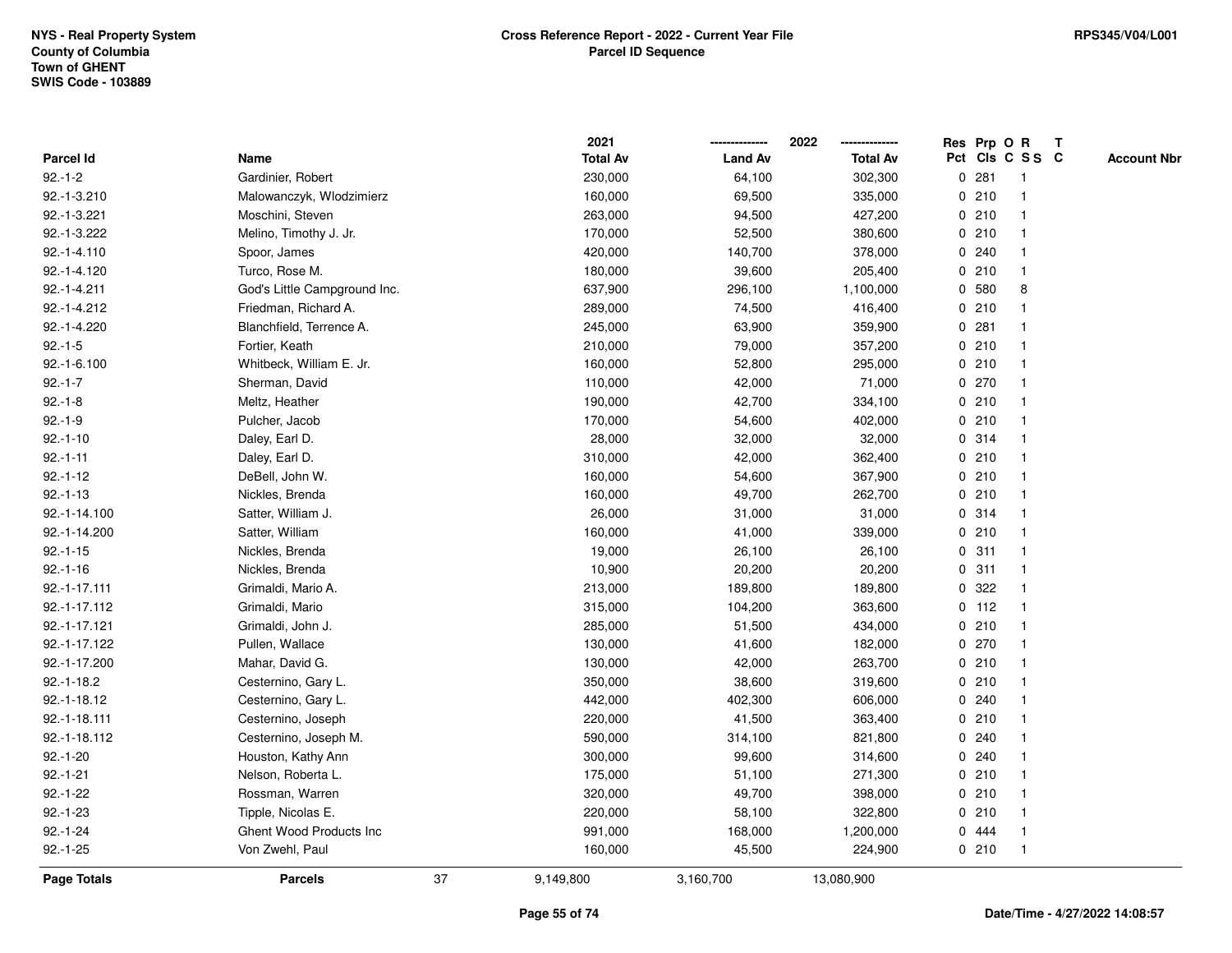|               |                        |    | 2021            |                | 2022            |         | Res Prp O R     | $\mathsf{T}$ |                    |
|---------------|------------------------|----|-----------------|----------------|-----------------|---------|-----------------|--------------|--------------------|
| Parcel Id     | Name                   |    | <b>Total Av</b> | <b>Land Av</b> | <b>Total Av</b> |         | Pct Cls C S S C |              | <b>Account Nbr</b> |
| $92.-1-26$    | Durgey, Jamie          |    | 240,000         | 58,700         | 310,100         | 0210    | 1               |              |                    |
| $92.-1-27$    | Mausolf, John Paul Jr. |    | 361,300         | 68,100         | 296,600         | 96 210  |                 |              |                    |
| $92.-1-28$    | Martino, Carmen        |    | 408,300         | 42,400         | 451,300         | 0210    | $\mathbf 1$     |              |                    |
| 92.-1-29.100  | Scali, Janelle A.      |    | 240,000         | 38,600         | 404,800         | 0210    | $\mathbf{1}$    |              |                    |
| 92.-1-29.120  | Martino Carmen         |    | 13,700          | 9,100          | 9,100           | 0 692   | $\mathbf{1}$    |              |                    |
| 92.-1-29.200  | Gilliland, Michael D.  |    | 190,000         | 35,700         | 295,200         | 0210    | $\mathbf 1$     |              |                    |
| $92.-1-30$    | Martino, Carmen        |    | 20,000          | 30,000         | 30,000          | 0.314   |                 |              |                    |
| 92.-1-31.100  | Sansarico, Mary F.     |    | 340,000         | 57,800         | 387,400         | 0210    |                 |              |                    |
| 92.-1-31.200  | Williams, Douglas      |    | 210,000         | 35,000         | 330,000         | 0210    | $\mathbf{1}$    |              |                    |
| $92.-1-32$    | Murphy, John D.        |    | 330,000         | 81,200         | 307,800         | $0$ 220 | $\mathbf{1}$    |              |                    |
| $92.-1-33$    | Cantele, Meagan M.     |    | 150,000         | 35,300         | 250,700         | 0210    | $\mathbf{1}$    |              |                    |
| $92.-1-34$    | Cheffo Properties, LLC |    | 277,400         | 64,100         | 180,000         | 30 425  | $\mathbf{1}$    |              |                    |
| $92.-1-35$    | Nickels, Kurt          |    | 321,800         | 83,500         | 380,000         | 0.281   | 1               |              |                    |
| $92.-1-36$    | Paladino, Frank B.     |    | 125,000         | 35,700         | 140,200         | 0270    |                 |              |                    |
| $92.-1-37$    | Espinoza, Faustina     |    | 190,000         | 37,800         | 330,200         | 0210    |                 |              |                    |
| $92.-1-38$    | Henderson, Arthur      |    | 297,000         | 43,300         | 399,500         | 0210    | $\mathbf 1$     |              |                    |
| $92.-1-39$    | May, Stephen E.        |    | 85,000          | 52,500         | 81,100          | 0270    | $\mathbf{1}$    |              |                    |
| $92.-1-40$    | Doleski, Craig         |    | 60,000          | 48,800         | 65,800          | 0.312   | 1               |              |                    |
| $92.-1-41$    | Barnard, Tammy         |    | 210,000         | 63,000         | 300,000         | 0210    | $\mathbf{1}$    |              |                    |
| $92.-1-42.1$  | Thorsen, John          |    | 28,000          | 32,000         | 32,000          | 0.314   |                 |              |                    |
| $92.-1-42.2$  | Thorsen, John          |    | 245,000         | 43,400         | 367,200         | 0210    |                 |              |                    |
| $92.-1-43$    | Ferraro, John          |    | 350,000         | 57,400         | 567,000         | 0210    |                 |              |                    |
| $92.-1-44$    | Decker, Brenda J.      |    | 115,000         | 27,000         | 261,700         | 0210    | $\mathbf 1$     |              |                    |
| $92.-1-45$    | Watkins, Quay          |    | 280,000         | 57,200         | 515,600         | 0210    | $\mathbf{1}$    |              |                    |
| $92.-1-46$    | Small, Lisa A.         |    | 70,000          | 19,800         | 276,400         | 0210    | 1               |              |                    |
| $92.-1-47$    | Mostow, Michael        |    | 180,000         | 35,700         | 213,500         | 0210    | $\mathbf 1$     |              |                    |
| $92.-1-48.3$  | Maiuri, John J.        |    | 298,000         | 129,800        | 407,000         | 0210    | 1               |              |                    |
| $92.-1-49$    | Grimaldi, Mario A.     |    | 74,000          | 73,000         | 73,000          | 0 105   |                 |              |                    |
| $92.-1-50$    | Gentile, Robert A.     |    | 200,000         | 48,200         | 353,600         | 0210    | $\mathbf{1}$    |              |                    |
| $92.-1-51$    | Shetsky, Michael Jr.   |    | 240,000         | 39,500         | 396,400         | 0210    | 1               |              |                    |
| $92.-1-52$    | Meaney, Elizabeth      |    | 95,000          | 39,500         | 56,900          | 0270    | $\mathbf{1}$    |              |                    |
| $92.-1-53$    | Peters, Gary J.        |    | 190,000         | 40,100         | 212,500         | 0270    | 1               |              |                    |
| $92.-1-54.1$  | Goold, Carol Ann       |    | 140,000         | 47,100         | 262,600         | 0210    | $\mathbf 1$     |              |                    |
| $92.-1-54.2$  | Coon, Lukas J.         |    | 140,000         | 42,700         | 354,000         | 0210    |                 |              |                    |
| $92.-1-55$    | Satter, William J.     |    | 24,000          | 29,900         | 29,900          | 0.314   | $\mathbf 1$     |              |                    |
| $92.-1-56$    | Mastrosimone, Robert   |    | 300,000         | 42,100         | 466,600         | 0210    | $\mathbf{1}$    |              |                    |
| $92 - 1 - 57$ | Baldwin, Bill          |    | 75,000          | 35,100         | 58,400          | 0270    | $\mathbf{1}$    |              |                    |
| Page Totals   | <b>Parcels</b>         | 37 | 7,113,500       | 1,760,100      | 9,854,100       |         |                 |              |                    |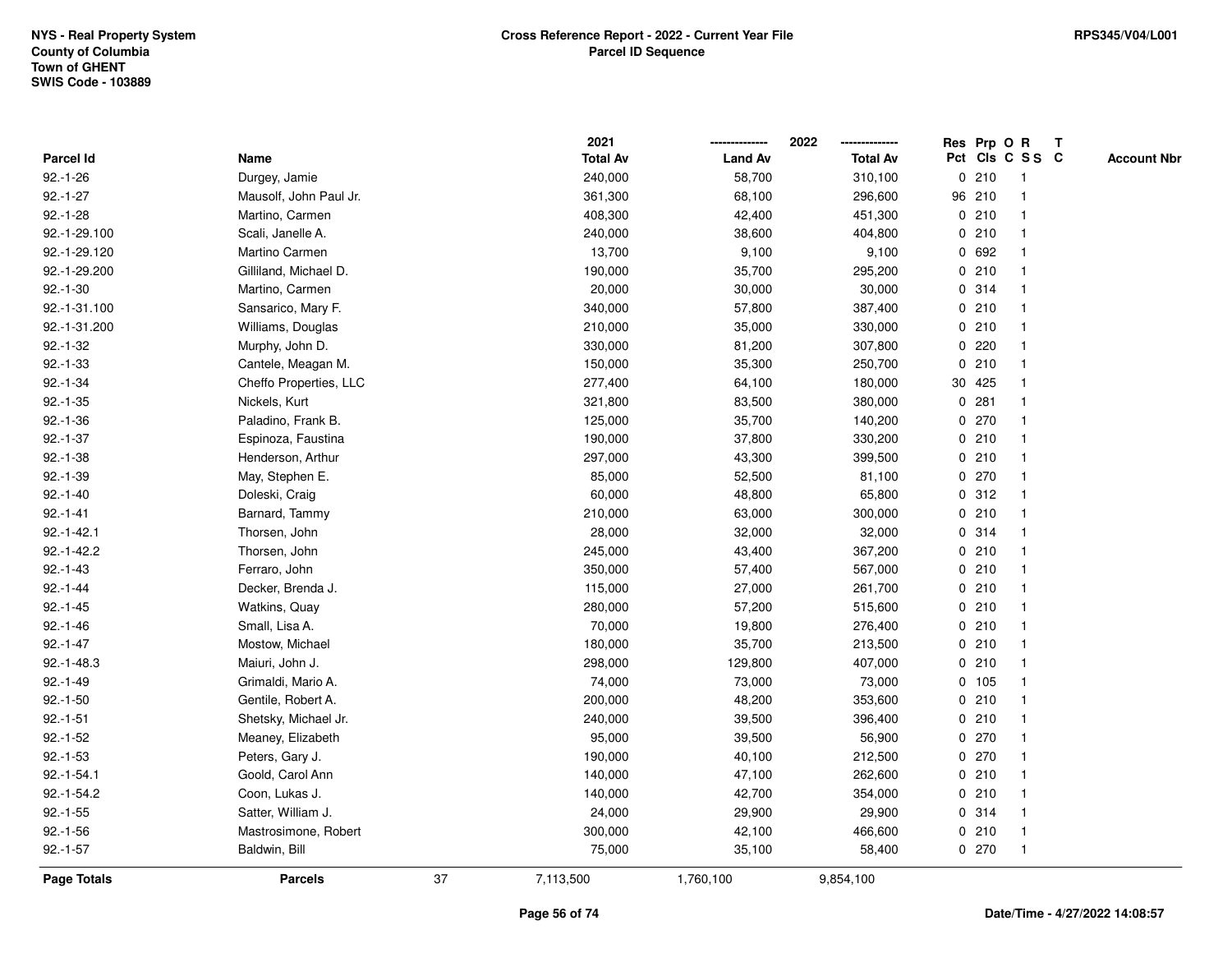|                  |                                     |    | 2021            |                | 2022<br>-------------- | Res Prp O R |                 | $\mathbf{T}$ |                    |
|------------------|-------------------------------------|----|-----------------|----------------|------------------------|-------------|-----------------|--------------|--------------------|
| <b>Parcel Id</b> | Name                                |    | <b>Total Av</b> | <b>Land Av</b> | <b>Total Av</b>        |             | Pct Cls C S S C |              | <b>Account Nbr</b> |
| $92.-1-58$       | Stallman, Edward                    |    | 150,000         | 40,500         | 270,100                | 0210        | -1              |              |                    |
| $92.-1-59$       | Cesternino, Gary L.                 |    | 114,000         | 184,800        | 184,800                | 0.322       |                 |              |                    |
| $92.-1-60$       | Williams, Douglas                   |    | 16,000          | 25,000         | 25,000                 | 0 314       |                 |              |                    |
| $92.-1-61$       | Wolferstieg, John H.                |    | 114,000         | 38,300         | 349,300                | 0210        | $\mathbf{1}$    |              |                    |
| $92.-1-62$       | Stancari, Frank                     |    | 200,000         | 35,700         | 270,800                | 0210        |                 |              |                    |
| $92.-1-63$       | Sardo, Richard                      |    | 150,000         | 37,800         | 96,400                 | 0270        |                 |              |                    |
| $92.-1-64$       | Tice, Michael                       |    | 170,000         | 35,700         | 366,100                | 0210        |                 |              |                    |
| $92.-1-65$       | Baldwin, Guy                        |    | 200,000         | 39,200         | 333,800                | 0210        |                 |              |                    |
| $92.-1-66$       | Baldwin, Bill                       |    | 370,000         | 214,900        | 505,000                | 0.240       |                 |              |                    |
| $92.-1-67$       | Baldwin & Sons Inc., Bill           |    | 31,000          | 34,200         | 34,200                 | 0.311       |                 |              |                    |
| $92.-1-68$       | Baldwin & Sons Inc, Bill            |    | 23,000          | 29,500         | 29,500                 | 0.311       | $\mathbf{1}$    |              |                    |
| $92.-1-69$       | Baldwin & Sons, Inc., Bill          |    | 20,000          | 27,300         | 27,300                 | 0.311       |                 |              |                    |
| $92.-1-70$       | Baldwin & Sons Inc., Bill           |    | 31,000          | 34,000         | 34,000                 | 0.311       |                 |              |                    |
| $92.-1-71$       | Baldwin & Sons, Inc., Bill          |    | 17,000          | 25,800         | 25,800                 | 0.311       |                 |              |                    |
| $92.-1-72$       | Topal, Alan J.                      |    | 350,000         | 132,400        | 392,200                | 0.240       |                 |              |                    |
| $92.-1-73$       | Topal, Alan J.                      |    | 63,000          | 52,700         | 52,700                 | 0.312       |                 |              |                    |
| $92.-1-74$       | Smith, Gregory                      |    | 435,000         | 63,900         | 895,000                | 0210        | $\mathbf 1$     |              |                    |
| $92.-1-75$       | Manchuck, Jason                     |    | 265,000         | 61,800         | 380,000                | 0210        |                 |              |                    |
| $92.-1-76$       | Quinones, Justin                    |    | 52,000          | 45,900         | 45,900                 | 0.311       |                 |              |                    |
| $92.-2-1$        | Dallas, Floyd                       |    | 140,000         | 51,100         | 160,000                | 0210        |                 |              |                    |
| $92.-2-2$        | Delahanty, Kevin B.                 |    | 412,500         | 78,400         | 487,000                | 0210        |                 |              |                    |
| $92.-2-3.1$      | Castle, Julie C.                    |    | 330,000         | 43,400         | 494,600                | 0210        |                 |              |                    |
| $92.-2-3.2$      | Tipple, Nicolas E.                  |    | 169,000         | 121,100        | 121,100                | 0 322       |                 |              |                    |
| $92.-2-4$        | Patterson, Carlene                  |    | 190,000         | 39,200         | 387,200                | 0 283       |                 |              |                    |
| $92.-2-5.2$      | Marold, Terry J.                    |    | 315,000         | 36,400         | 450,900                | 0210        |                 |              |                    |
| $92.-2-5.12$     | Melino, Philip J.                   |    | 24,000          | 29,900         | 29,900                 | 0.314       |                 |              |                    |
| 92.-2-5.112      | Doughty, Gary K.                    |    | 105,000         | 35,700         | 85,900                 | 0270        |                 |              |                    |
| $92.-2-6$        | In Flight, Inc.                     |    | 855,400         | 48,300         | 1,000,000              | 0 614       | 8               |              |                    |
| $92.-2-7.3$      | Cheffo Farms, LLC                   |    | 773,700         | 1,150,900      | 1,150,900              | 0 582       |                 |              |                    |
| $92.-2-7.12$     | Keeler, Robyn L.                    |    | 260,000         | 83,900         | 425,200                | 0210        |                 |              |                    |
| 92.-2-7.112      | Baldwin & Sons                      |    | 475,000         | 576,100        | 600,700                | 0270        |                 |              |                    |
| $92.-2-8$        | Keeler, Daniel                      |    | 290,000         | 40,600         | 440,000                | 0210        |                 |              |                    |
| $92.-2-9$        | Berninger, Brian A.                 |    | 130,000         | 23,000         | 130,000                | 0210        |                 |              |                    |
| $92.-2-9.3$      | Berninger, Brian A.                 |    |                 | 49,600         | 307,800                | 0210        |                 |              |                    |
| $92.-2-10$       | Schwartz Living Trust, Christine D. |    | 120,000         | 39,900         | 234,000                | 0210        |                 |              |                    |
| $92.-2-11$       | Baldwin, William                    |    | 520,000         | 449,600        | 474,800                | $0$ 271     | $\mathbf{1}$    |              |                    |
| $92.-2-12$       | Kunen, Janice A.                    |    | 220,000         | 73,500         | 345,000                | 0210        | $\mathbf{1}$    |              |                    |
| Page Totals      | <b>Parcels</b>                      | 36 | 7,970,600       | 4,107,000      | 11,512,900             |             |                 |              |                    |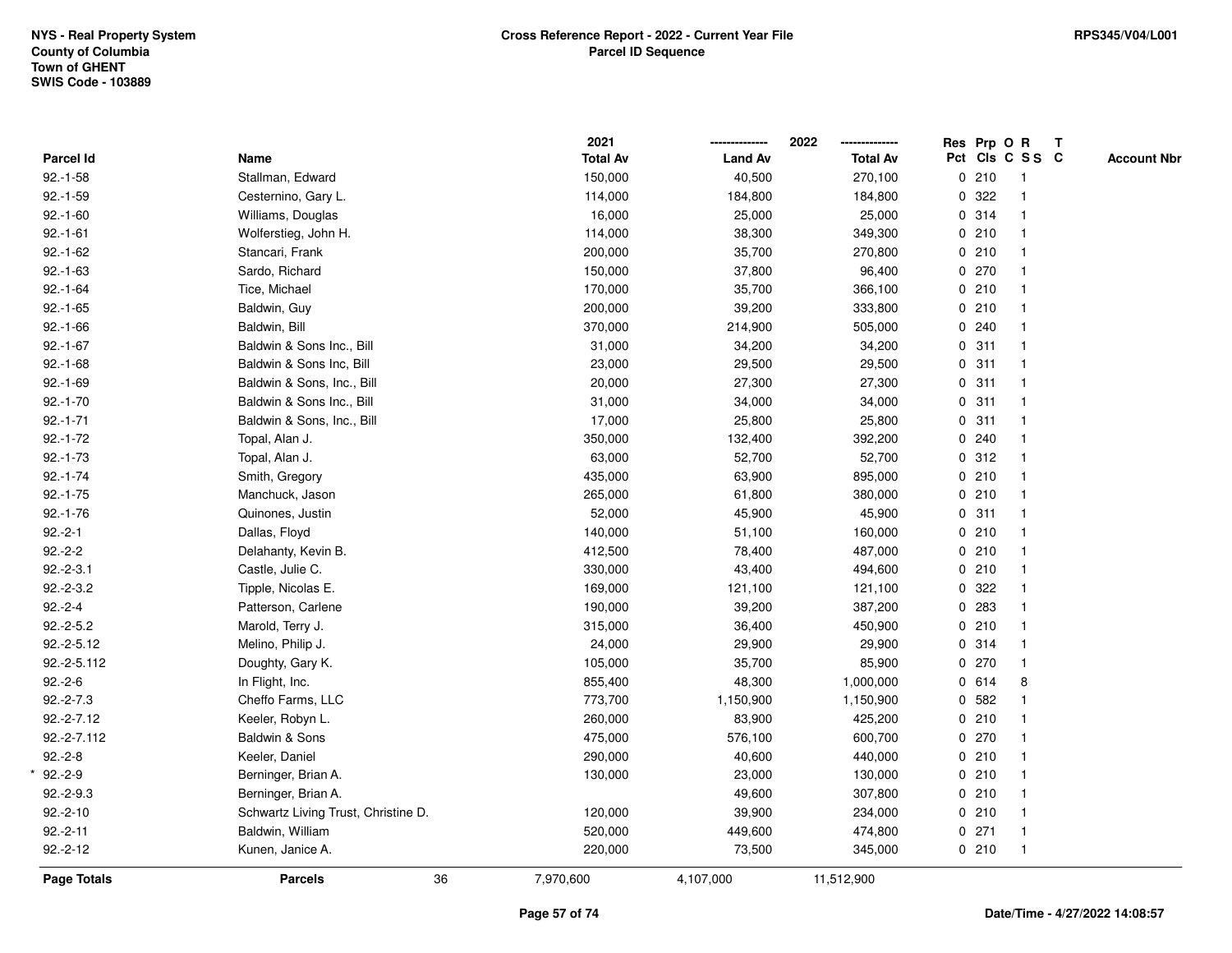|              |                         |    | 2021            |                | 2022            |             |         | Res Prp O R     | Т |                    |
|--------------|-------------------------|----|-----------------|----------------|-----------------|-------------|---------|-----------------|---|--------------------|
| Parcel Id    | Name                    |    | <b>Total Av</b> | <b>Land Av</b> | <b>Total Av</b> |             |         | Pct Cls C S S C |   | <b>Account Nbr</b> |
| $92.-2-13$   | Sheak, Naomi            |    | 240,000         | 57,600         | 400,000         |             | 0210    | $\mathbf{1}$    |   |                    |
| 92.-2-14.110 | Brown, Charles          |    | 270,000         | 77,000         | 631,000         | 0           | 281     | $\mathbf 1$     |   |                    |
| 92.-2-14.120 | Badertscher, James      |    | 170,000         | 42,700         | 289,500         |             | 0210    | $\mathbf{1}$    |   |                    |
| 92.-2-14.200 | Tarbox, Kim             |    | 195,000         | 37,000         | 324,300         |             | 0210    | -1              |   |                    |
| $92.-2-15$   | Swartz, James           |    | 143,000         | 45,500         | 255,500         |             | 0210    |                 |   |                    |
| $92.-2-16$   | Park, Robert J.         |    | 210,000         | 35,800         | 278,900         |             | 0210    |                 |   |                    |
| $92.-2-17$   | Moon, Adam              |    | 70,000          | 32,600         | 199,800         |             | 0210    | -1              |   |                    |
| $92.-2-18$   | Dechman, Kenneth G.     |    | 250,000         | 37,200         | 365,300         |             | 0210    | $\overline{1}$  |   |                    |
| $92.-2-20$   | Kuzmiak, William        |    | 156,000         | 42,600         | 250,500         |             | 0210    | -1              |   |                    |
| $92.-2-21$   | Simon, Brian H.         |    | 140,000         | 62,000         | 376,100         |             | 0210    | $\mathbf 1$     |   |                    |
| $92.-2-22$   | Clifford, Timothy       |    | 216,000         | 44,100         | 307,800         |             | 0210    |                 |   |                    |
| $92.-2-23$   | Neefus, Justin P.       |    | 207,000         | 49,000         | 340,000         |             | 0210    |                 |   |                    |
| $92.-2-24$   | Malish, Richard         |    | 65,000          | 38,500         | 220,000         |             | 0.220   |                 |   |                    |
| $92.-2-25$   | Chatok, Christopher M.  |    | 197,000         | 55,700         | 332,800         |             | 0210    |                 |   |                    |
| $92.-2-26$   | Stafford, David E. Jr.  |    | 165,000         | 65,800         | 223,900         |             | 0210    | $\overline{1}$  |   |                    |
| $92.-2-27$   | Muller, Cheryl M.       |    | 90,000          | 27,200         | 195,300         | $\mathbf 0$ | 210     | $\overline{1}$  |   |                    |
| $92.-2-28$   | Sheerin, Jean           |    | 120,000         | 32,800         | 223,200         |             | 0210    | $\mathbf{1}$    |   |                    |
| 92.-2-29.111 | Michalowicz, Candace    |    | 700,000         | 345,700        | 787,400         |             | 80 240  |                 |   |                    |
| 92.-2-29.112 | Cheffo Properties LLC   |    | 165,000         | 42,000         | 353,800         |             | 0210    |                 |   |                    |
| 92.-2-29.121 | Cheffo Farms, LLC       |    | 435,000         | 309,800        | 606,400         |             | 0.240   |                 |   |                    |
| 92.-2-29.122 | McMahon, Christopher J. |    | 450,000         | 168,700        | 565,000         |             | 0.240   |                 |   |                    |
| 92.-2-29.200 | Route 66 Holding Co LLC |    | 271,800         | 47,300         | 320,000         | 0           | 464     |                 |   |                    |
| $92.-2-31$   | Roberts, Kenneth        |    | 260,000         | 80,500         | 389,600         | 0           | 210     | -1              |   |                    |
| $92.-2-32$   | Cartolano, Anthony      |    | 230,000         | 35,000         | 360,800         |             | 0210    | $\mathbf{1}$    |   |                    |
| $92.-2-33$   | Snyder, Christopher     |    | 325,000         | 36,400         | 395,800         |             | 0210    | 1               |   |                    |
| 92.-2-34.111 | Brodsky, Sarah L.       |    | 300,000         | 177,600        | 497,000         |             | 0210    |                 |   |                    |
| 92.-2-34.112 | Recht, Mark S.          |    | 344,000         | 40,800         | 343,500         |             | 0210    |                 |   |                    |
| 92.-2-34.120 | Both, Laurie            |    | 115,000         | 38,500         | 132,900         |             | 0270    |                 |   |                    |
| 92.-2-34.200 | Cunningham, Lucia       |    | 240,000         | 46,800         | 365,100         |             | 0210    | $\mathbf{1}$    |   |                    |
| $92.-2-35$   | Bruck, Daniel           |    | 180,000         | 35,000         | 325,400         | $\mathbf 0$ | 210     | -1              |   |                    |
| $92.-2-36$   | Diruzzio, Robert A.     |    | 190,000         | 57,400         | 295,000         | 0           | 210     | $\mathbf 1$     |   |                    |
| $92.-2-37$   | Posey, Parker           |    | 560,000         | 65,100         | 478,200         |             | 0210    | $\mathbf{1}$    |   |                    |
| $92.-2-38$   | Oehlke, Vernon          |    | 200,200         | 37,800         | 407,200         |             | 0210    | 1               |   |                    |
| 92.-2-39.111 | Johnson, John M.        |    | 718,000         | 270,900        | 791,300         |             | $0$ 120 |                 |   |                    |
| 92.-2-39.112 | Coon, Wesley            |    | 460,000         | 81,300         | 639,000         |             | 0210    | 1               |   |                    |
| 92.-2-39.120 | Testa, Lawrence         |    | 170,000         | 35,000         | 350,100         |             | 0210    | -1              |   |                    |
| 92.-2-39.200 | Coon, Wesley L.         |    | 17,000          | 25,700         | 25,700          |             | 0.314   | $\mathbf{1}$    |   |                    |
| Page Totals  | <b>Parcels</b>          | 37 | 9,235,000       | 2,760,400      | 13,643,100      |             |         |                 |   |                    |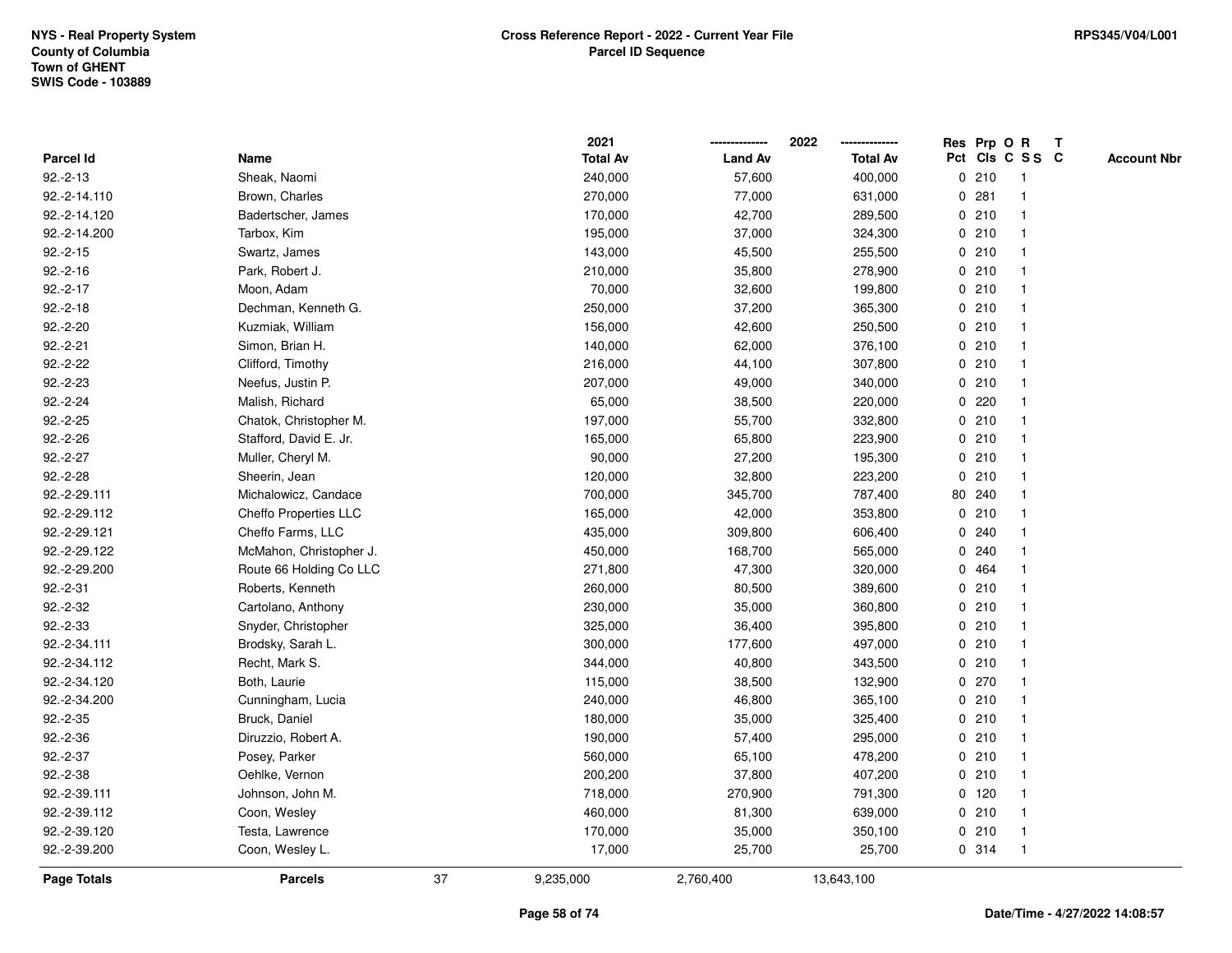|              |                                   | 2021            |                | 2022            |   |         | Res Prp O R     | T |                    |
|--------------|-----------------------------------|-----------------|----------------|-----------------|---|---------|-----------------|---|--------------------|
| Parcel Id    | Name                              | <b>Total Av</b> | <b>Land Av</b> | <b>Total Av</b> |   |         | Pct Cls C S S C |   | <b>Account Nbr</b> |
| 92.-2-41.200 | Brodsky, Sarah L.                 | 15,000          | 24,500         | 24,500          | 0 | 322     | $\mathbf{1}$    |   |                    |
| $92.-2-42.1$ | Coe, Donald                       | 130,000         | 66,800         | 71,700          | 0 | 270     | $\overline{1}$  |   |                    |
| $92.-2-42.3$ | Berninger, Brian                  | 225,000         | 225,000        | 225,000         |   | 0.322   | $\mathbf{1}$    |   |                    |
| $92.-2-42.4$ | Berninger, Brian                  |                 | 177,300        | 177,300         |   | 0.322   |                 |   |                    |
| 92.-2-42.220 | Berninger, Allen A.               | 290,000         | 51,600         | 325,600         |   | 0210    |                 |   |                    |
| 92.-2-45.111 | Landeck, Harry A.                 | 372,000         | 423,000        | 455,100         |   | 0.312   |                 |   |                    |
| 92.-2-45.112 | Splain, Kimberly A.               | 280,000         | 102,800        | 416,600         |   | 0210    | $\mathbf{1}$    |   |                    |
| 92.-2-45.120 | Shyer, Eric B.                    | 535,000         | 85,800         | 584,200         |   | 0210    | $\mathbf{1}$    |   |                    |
| 92.-2-45.200 | Doering, Matthew                  | 454,755         | 123,300        | 296,200         |   | 0210    | $\mathbf{1}$    |   |                    |
| $92.-2-46$   | Brier, Pamela                     | 300,000         | 61,600         | 355,300         |   | 0210    | $\mathbf{1}$    |   |                    |
| $92.-2-47$   | Kelsey, David                     | 200,000         | 42,700         | 282,600         |   | 0210    |                 |   |                    |
| 92.-2-48.2   | Cornell, Christopher D.           | 260,000         | 49,000         | 283,500         |   | 0210    |                 |   |                    |
| 92.-2-48.111 | Meltz, Emil Jr.                   | 985,300         | 495,600        | 1,053,800       |   | 0.210   |                 |   |                    |
| 92.-2-48.112 | Gallagher's Stud, Inc.            | 116,000         | 125,200        | 125,200         |   | 0.311   | $\mathbf{1}$    |   |                    |
| 92.-2-48.120 | Gallagher's Stud, Inc.            | 247,000         | 41,700         | 829,600         | 0 | 210     | $\mathbf{1}$    |   |                    |
| $92.-2-49$   | Cheffo Farms, LLC                 | 1,800,000       | 1,506,000      | 2,860,000       |   | $0$ 117 | $\mathbf{1}$    |   |                    |
| $92.-2-50$   | Bardes, Charles L.                | 210,000         | 39,700         | 299,800         |   | 0.210   | $\mathbf{1}$    |   |                    |
| $92.-2-51$   | Postell, Carolyn M.               | 887,000         | 1,172,300      | 1,404,900       |   | 0.240   |                 |   |                    |
| $92.-2-53$   | Owens, Yoshi                      | 260,000         | 53,600         | 475,000         |   | 0210    |                 |   |                    |
| $92.-2-54.3$ | Sugin, Linda                      | 548,000         | 152,500        | 514,000         |   | 0210    |                 |   |                    |
| 92.-2-54.4   | Sugin, Linda                      | 54,400          | 55,200         | 620,000         |   | 0210    | $\overline{1}$  |   |                    |
| 92.-2-54.121 | Berry, Trustee, Susan A.          | 325,000         | 53,900         | 459,300         |   | 0210    | $\mathbf{1}$    |   |                    |
| 92.-2-54.122 | Tousant, Scott                    | 200,000         | 38,200         | 323,900         |   | 0210    | $\mathbf{1}$    |   |                    |
| $92.-2-55$   | Coon, Wesley                      | 485,000         | 108,500        | 837,500         |   | 0.240   | $\mathbf{1}$    |   |                    |
| $92.-2-56$   | Fielder, Levi R.                  | 110,000         | 34,800         | 293,800         |   | 0210    | $\mathbf{1}$    |   |                    |
| $92.-2-57$   | Jenrich, Peter                    | 190,000         | 38,500         | 333,000         |   | 0.210   |                 |   |                    |
| $92.-2-58$   | Shufelt, Lawrence                 | 130,000         | 33,200         | 163,700         |   | 0210    |                 |   |                    |
| $92.-2-59$   | Main, Matthew                     | 240,000         | 56,000         | 415,000         |   | 0210    |                 |   |                    |
| 92.-2-60.11  | Beck, Russell D. Jr.              | 310,000         | 56,000         | 511,700         |   | 0210    | $\mathbf{1}$    |   |                    |
| 92.-2-60.12  | Cohen, Howard                     | 200,000         | 44,500         | 237,200         |   | 0210    | $\overline{1}$  |   |                    |
| 92.-2-60.200 | Nash, John T.                     | 174,000         | 122,800        | 122,800         |   | 0 314   | $\mathbf{1}$    |   |                    |
| $92.-2-61$   | Nash, John T.                     | 190,000         | 23,000         | 142,700         |   | 0210    | $\mathbf{1}$    |   |                    |
| $92.-2-62.3$ | Coon, Lukas                       |                 | 210,400        | 210,400         |   | 0 105   |                 |   |                    |
| $92.-2-62.4$ | Johnson, John M.                  |                 | 98,200         | 98,200          |   | 0 105   |                 |   |                    |
| 92.-2-62.111 | Nash, John                        | 271,000         | 271,000        | 271,000         |   | 0 105   |                 |   |                    |
| 92.-2-62.112 | Von Bieberstein Trustee, Geoffrey | 39,000          | 51,000         | 51,000          |   | 0.314   | $\mathbf{1}$    |   |                    |
| 92.-2-62.120 | <b>Stark Family Trust</b>         | 160,000         | 46,200         | 263,600         |   | 0210    | $\mathbf{1}$    |   |                    |
| Page Totals  | 35<br><b>Parcels</b>              | 10,697,455      | 5,865,400      | 15,918,700      |   |         |                 |   |                    |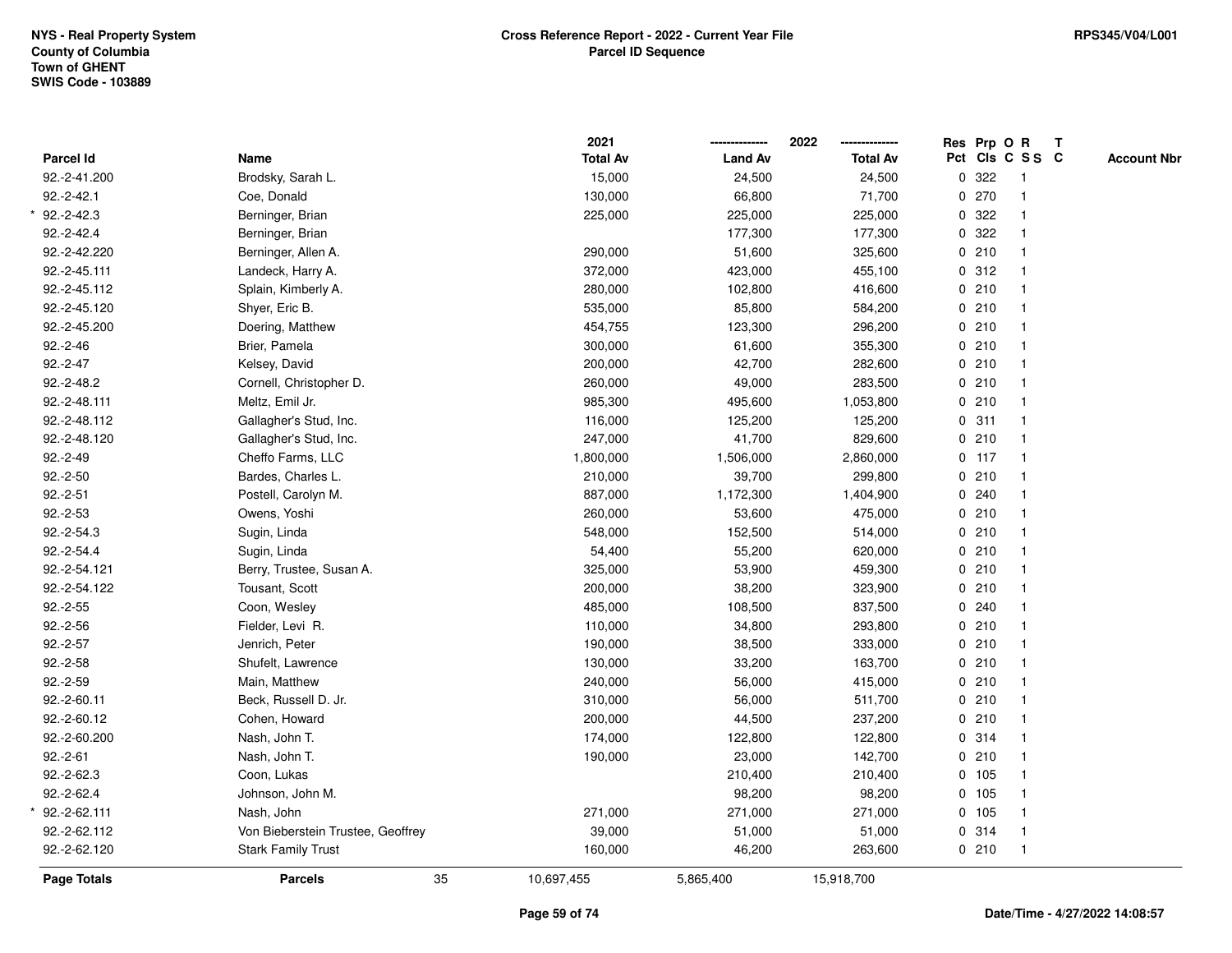|                  |                                   | 2021            |                | 2022            | Res Prp O R     |              | $\mathbf{T}$ |                    |
|------------------|-----------------------------------|-----------------|----------------|-----------------|-----------------|--------------|--------------|--------------------|
| <b>Parcel Id</b> | Name                              | <b>Total Av</b> | <b>Land Av</b> | <b>Total Av</b> | Pct Cls C S S C |              |              | <b>Account Nbr</b> |
| 92.-2-62.200     | Coon, Conrad                      | 390,000         | 101,800        | 527,700         | 0.240           | -1           |              |                    |
| $92.-2-63$       | Wolfe Family Irrevocable Trust    | 245,000         | 32,600         | 236,200         | 0210            | 1            |              |                    |
| $92.-2-64$       | Mele, Ilana                       | 190,000         | 24,100         | 278,700         | 0210            | 1            |              |                    |
| $92.-2-65$       | Mele, Ilana                       | 5,300           | 14,400         | 14,400          | 0.311           | 1            |              |                    |
| $92.-2-66$       | Gaylord, Kimberly A.              | 230,000         | 20,600         | 223,200         | 0210            | 1            |              |                    |
| $92.-2-67$       | Coon, Michael                     | 210,000         | 31,000         | 417,000         | 0210            | $\mathbf 1$  |              |                    |
| $92.-2-68$       | Von Bieberstein Trustee, Geoffrey | 340,000         | 37,200         | 500,000         | 0210            | 1            |              |                    |
| $92.-2-71$       | Sigler, Norman L. Jr.             | 235,000         | 42,700         | 276,300         | 0210            | 1            |              |                    |
| $92.-2-72$       | Posey, Parker                     | 107,000         | 74,000         | 75,200          | 0.312           | $\mathbf 1$  |              |                    |
| $92.-2-73$       | Coon, Wesley                      | 175,000         | 121,200        | 447,900         | 0210            | $\mathbf{1}$ |              |                    |
| $92.-2-74$       | Coon, Wesley L.                   | 200,000         | 131,600        | 131,600         | 0.311           | 1            |              |                    |
| $92.-2-75$       | Hogan, Skip T.                    | 260,000         | 59,800         | 414,900         | 0210            | 1            |              |                    |
| $92.-2-76$       | Hogan, Skip                       | 44,000          | 41,800         | 41,800          | 0.314           | 1            |              |                    |
| $92.-2-77$       | Tyroll, William                   | 170,000         | 62,200         | 207,900         | 0210            | 1            |              |                    |
| $92.-2-78$       | Kopec, Richard J.                 | 270,000         | 65,800         | 448,800         | 0210            | 1            |              |                    |
| $92.-2-79$       | Heermans, Melissa M.              | 255,000         | 51,900         | 342,200         | 0210            | 1            |              |                    |
| $92.-2-80$       | Richard, Carrie J.                | 300,000         | 49,100         | 609,500         | 0210            | $\mathbf{1}$ |              |                    |
| $92.-2-81$       | Kring, Ralph I.                   | 320,000         | 99,400         | 618,700         | 0.240           | 1            |              |                    |
| 92.-2-82.110     | Hagan, Thomas J.                  | 265,000         | 51,100         | 375,700         | 0210            | 1            |              |                    |
| 92.-2-82.120     | DiVecchio, Christopher            | 280,000         | 51,800         | 283,400         | 0210            |              |              |                    |
| 92.-2-82.200     | Hara Irrev. Trust, Michi          | 270,000         | 55,300         | 303,300         | 0210            | 1            |              |                    |
| $92.-2-83$       | Calnek, Anthony                   | 12,000          | 21,000         | 21,000          | 0 105           | 1            |              |                    |
| $92.-2-85.1$     | Eustace, David                    | 270,000         | 84,200         | 515,000         | 0210            | $\mathbf{1}$ |              |                    |
| 92.-2-85.2       | Schmidt, Kevin B.                 | 81,000          | 63,300         | 63,300          | 0 314           | $\mathbf{1}$ |              |                    |
| $92.-2-86$       | Sheehan, Carleen                  | 290,000         | 71,400         | 395,000         | 0210            | 1            |              |                    |
| $92.-2-87$       | Wright, Walter F. Sr.             | 210,000         | 37,100         | 366,000         | 0210            | 1            |              |                    |
| $92.-2-88$       | Intrieri, Anthony                 | 242,000         | 42,000         | 217,500         | 0210            | 1            |              |                    |
| $92.-2-89$       | Martino, Carmen Jr.               | 280,000         | 35,000         | 421,100         | 0210            | 1            |              |                    |
| $92.-2-90$       | Martino, Ricardo J.               | 260,000         | 55,300         | 454,500         | 0210            | 1            |              |                    |
| $92.-2-91$       | Oram, George L.                   | 180,000         | 85,400         | 310,000         | 0210            | 1            |              |                    |
| 92.-2-92.2       | Dufficy, Mary Ann C.              | 270,000         | 43,400         | 309,400         | 0215            | $\mathbf{1}$ |              |                    |
| 92.-2-92.11      | Schroeder, Carl D.                | 340,000         | 159,900        | 677,400         | 0.240           | 1            |              |                    |
| 92.-2-92.12      | Delaney, Randall                  | 160,000         | 37,100         | 205,000         | 0210            | 1            |              |                    |
| 92.-2-93.2       | Grant, Russell                    | 475,000         | 45,500         | 487,800         | 0210            | $\mathbf 1$  |              |                    |
| 92.-2-93.11      | Redler, Brian R.                  | 400,000         | 74,900         | 485,800         | 0210            | $\mathbf{1}$ |              |                    |
| 92.-2-93.12      | Osterhoudt, Cory                  | 150,000         | 42,000         | 196,500         | 0210            | 1            |              |                    |
| $92.-2-94$       | Folmsbee, Todd W. Jr.             | 230,000         | 56,000         | 379,800         | 0210            | $\mathbf{1}$ |              |                    |
| Page Totals      | 37<br><b>Parcels</b>              | 8,611,300       | 2,172,900      | 12,279,500      |                 |              |              |                    |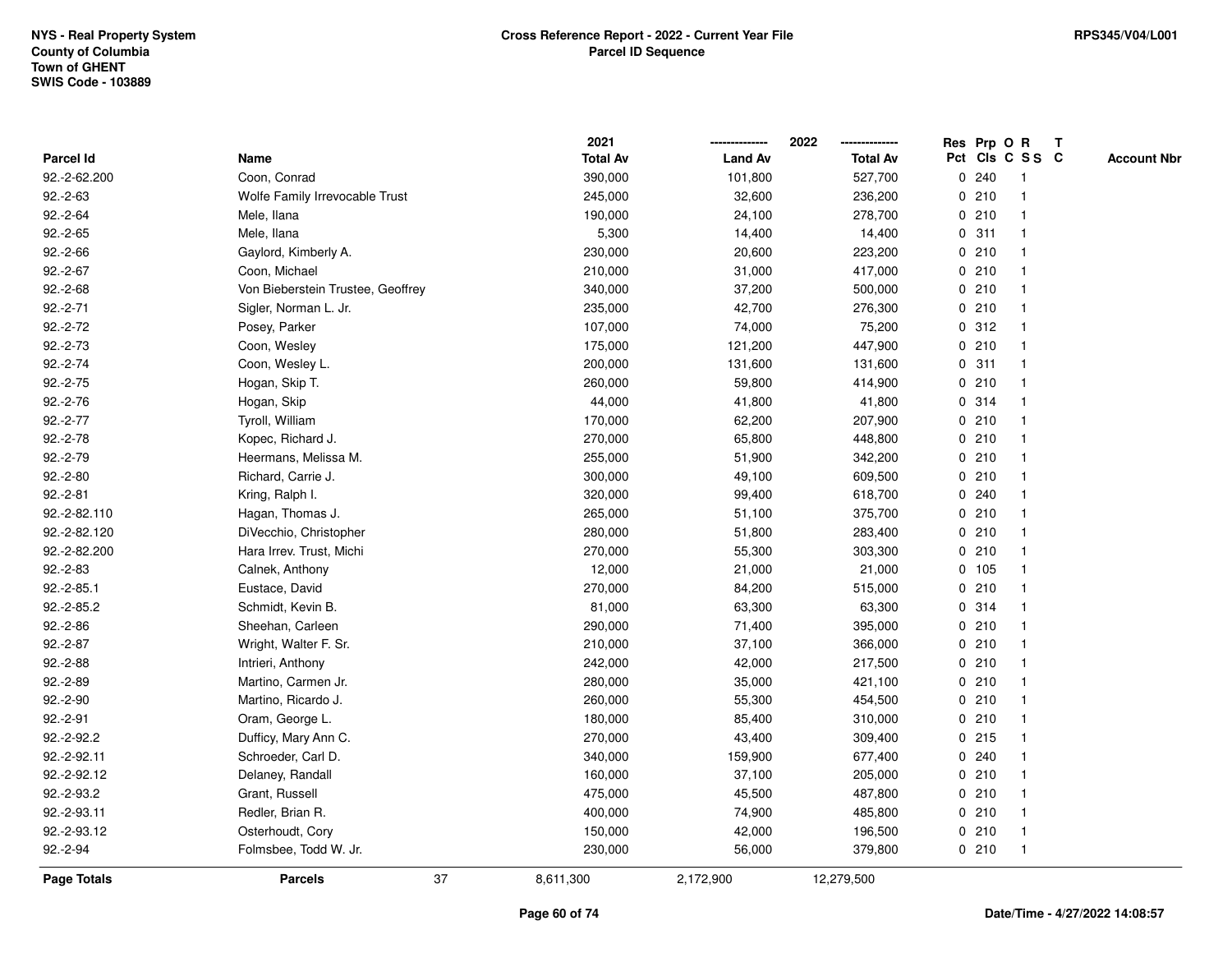|              |                                | 2021            |                | 2022            |   |       | Res Prp O R     | $\mathbf{T}$ |                    |
|--------------|--------------------------------|-----------------|----------------|-----------------|---|-------|-----------------|--------------|--------------------|
| Parcel Id    | Name                           | <b>Total Av</b> | <b>Land Av</b> | <b>Total Av</b> |   |       | Pct Cls C S S C |              | <b>Account Nbr</b> |
| $92.-2-95$   | Hanson, Erik L.                | 170,000         | 56,400         | 270,300         |   | 0210  | -1              |              |                    |
| $92.-2-96$   | Walch, Arlene M.               | 317,000         | 59,500         | 430,000         |   | 0210  |                 |              |                    |
| $92.-2-97$   | German Cemetery                | 23,400          | 12,600         | 12,600          |   | 0 695 | 8               |              |                    |
| 92.-2-98     | Schober, Eric J.               | 315,000         | 63,000         | 369,500         |   | 0210  | $\mathbf{1}$    |              |                    |
| 92.-2-99.1   | Posey, Parker                  | 46,000          | 40,800         | 40,800          |   | 0.311 | $\mathbf 1$     |              |                    |
| 92.-2-99.2   | Schober, Eric                  | 37,000          | 22,800         | 22,800          |   | 0.311 | $\mathbf 1$     |              |                    |
| $92.-3-1$    | Ramirez, Jorge K.              | 375,000         | 49,700         | 402,600         |   | 0210  | 1               |              |                    |
| $92.-3-2$    | Watz, Christopher J.           | 63,000          | 63,000         | 685,000         |   | 0210  |                 |              |                    |
| $92.-3-3$    | Joyce A. Price Revocable Trust | 520,000         | 72,800         | 433,900         |   | 0210  | $\mathbf{1}$    |              |                    |
| $92.-3-4$    | Kennett, Lawrence              | 63,000          | 53,000         | 53,000          |   | 0.314 | $\mathbf{1}$    |              |                    |
| $92.-3-5$    | Peck 1997 Investors LLC        | 440,000         | 46,200         | 490,000         |   | 0210  | $\mathbf{1}$    |              |                    |
| $92.-3-6$    | Notte, Eugenia                 | 520,000         | 43,400         | 550,000         |   | 0210  | $\mathbf{1}$    |              |                    |
| $92.-3-7$    | Kennett, Lawrence              | 52,000          | 46,000         | 46,000          |   | 0.314 | $\mathbf 1$     |              |                    |
| $93.-1-6.11$ | Alexander, Bruce               | 337,000         | 382,100        | 382,100         |   | 0.322 |                 |              |                    |
| $93.-1-6.12$ | Kraham, John H.                | 280,000         | 53,900         | 359,400         |   | 0210  |                 |              |                    |
| 93.-1-6.200  | Alexander, Bruce               | 467,200         | 168,000        | 510,100         |   | 0.240 | 1               |              |                    |
| $93.-1-7$    | Columbia County                | 160,000         | 297,500        | 297,500         | 0 | 322   | 8               |              |                    |
| $93.-1-8.1$  | Davis, Carlton                 | 360,000         | 334,600        | 630,200         | 0 | 240   | 1               |              |                    |
| $93.-1-8.2$  | 1818 Farm LLC, The             | 505,000         | 611,000        | 815,600         |   | 0.240 | $\mathbf 1$     |              |                    |
| $93.-1-9.11$ | Adlerstein, Michael            | 365,000         | 96,500         | 393,700         |   | 0.240 |                 |              |                    |
| 93.-1-9.121  | Furnee/Chulak Trust            | 63,000          | 121,700        | 121,700         |   | 0.311 |                 |              |                    |
| 93.-1-9.122  | Furnee/Chulak Trust            | 310,000         | 115,900        | 437,700         |   | 0210  |                 |              |                    |
| 93.-1-9.200  | Beller, Martin                 | 325,000         | 114,500        | 445,200         |   | 0.240 | $\mathbf 1$     |              |                    |
| $93.-1-10$   | NYS Office of Parks & Rec      | 321,000         | 382,000        | 382,000         | 0 | 322   | 8               |              |                    |
| $93.-1-11$   | Rubin, Walter J.               | 250,000         | 50,800         | 411,900         |   | 0210  | $\mathbf 1$     |              |                    |
| $93.-1-12$   | Decker, Brian                  | 310,000         | 38,500         | 446,600         |   | 0210  | $\mathbf 1$     |              |                    |
| $93.-1-13$   | Dallas, Mark W.                | 238,700         | 41,300         | 362,800         |   | 0210  | -1              |              |                    |
| $93.-1-14$   | Horton, James                  | 350,000         | 52,500         | 302,200         |   | 0210  |                 |              |                    |
| $93.-1-15$   | Martin, Richard                | 320,000         | 48,300         | 331,300         |   | 0210  | $\mathbf{1}$    |              |                    |
| $93.-1-16$   | Jacobson, Jerold D.            | 310,000         | 55,300         | 486,800         |   | 0210  | 1               |              |                    |
| $93.-1-17$   | Tice, Marjorie J.              | 198,100         | 40,700         | 342,100         |   | 0210  | $\mathbf{1}$    |              |                    |
| $93.-1-18$   | Duggan, Philip A.              | 340,000         | 48,400         | 307,900         |   | 0210  | 1               |              |                    |
| 93.-1-19.12  | Sunlight & Moonlight, LLC      | 496,000         | 706,800        | 706,800         |   | 0.322 | $\mathbf 1$     |              |                    |
| 93.-1-19.111 | Tice, John P.                  | 81,500          | 85,600         | 85,600          |   | 0.322 |                 |              |                    |
| 93.-1-19.200 | Tice, Edward E.                | 240,000         | 125,700        | 390,100         |   | 0210  | $\mathbf 1$     |              |                    |
| $93.-1-20$   | Catalino, Alexandra Elizabeth  | 230,000         | 52,000         | 285,000         |   | 0210  | $\mathbf{1}$    |              |                    |
| $93.-1-21$   | White, Richard A.              | 265,000         | 42,000         | 354,500         |   | 0210  | $\mathbf{1}$    |              |                    |
| Page Totals  | 37<br><b>Parcels</b>           | 10,063,900      | 4,694,800      | 13,395,300      |   |       |                 |              |                    |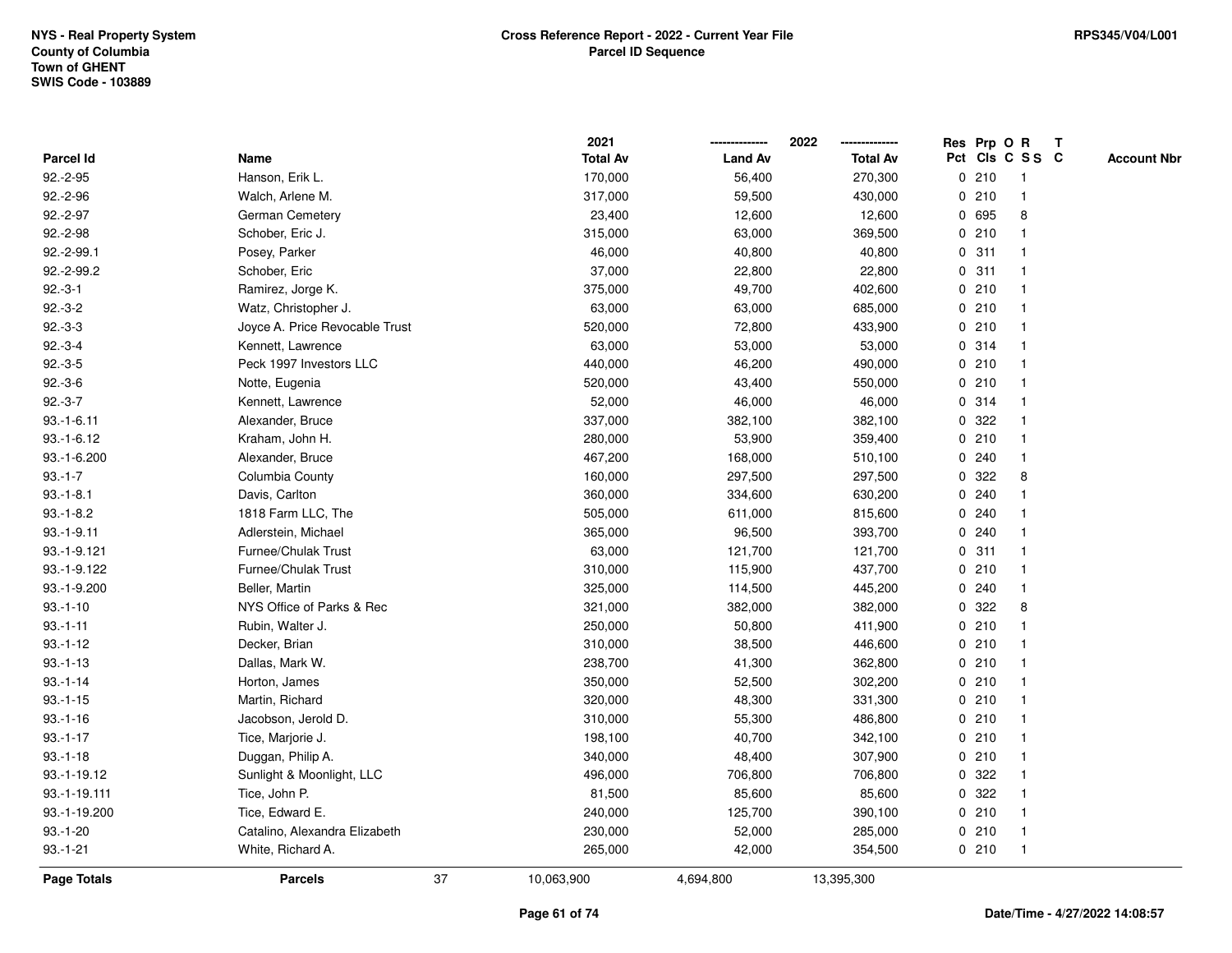|              |                             |    | 2021            |                | 2022            |   |        | Res Prp O R     | $\mathbf{T}$ |                    |
|--------------|-----------------------------|----|-----------------|----------------|-----------------|---|--------|-----------------|--------------|--------------------|
| Parcel Id    | Name                        |    | <b>Total Av</b> | <b>Land Av</b> | <b>Total Av</b> |   |        | Pct Cls C S S C |              | <b>Account Nbr</b> |
| $93.-1-22.2$ | Silberstein, Chareles D.    |    | 1,320,000       | 771,400        | 2,285,700       |   | 0.281  | -1              |              |                    |
| 93.-1-22.11  | Tice Hill Properties, LLC   |    | 2,500,000       | 723,000        | 3,000,000       |   | 0210   |                 |              |                    |
| 93.-1-22.12  | White, Richard A.           |    | 175,000         | 124,300        | 124,300         |   | 0.311  | -1              |              |                    |
| $93.-1-23$   | Machiz, Larry H.            |    | 420,000         | 185,500        | 589,900         | 0 | 240    | $\mathbf{1}$    |              |                    |
| 93.-1-24.110 | Levitsky, Melania           |    | 590,000         | 103,600        | 611,400         |   | 0.240  | $\mathbf{1}$    |              |                    |
| 93.-1-24.120 | DeGeyter, Terrence C.       |    | 265,000         | 77,700         | 302,900         |   | 0220   | -1              |              |                    |
| 93.-1-24.200 | Kinnicutt, John             |    | 480,000         | 55,700         | 473,100         |   | 0210   |                 |              |                    |
| $93.-1-26.1$ | 1818 Farm LLC, The          |    | 1,110,000       | 724,300        | 2,273,500       |   | 0.240  |                 |              |                    |
| $93.-1-26.2$ | Sky Farms Collective LLC    |    | 1,720,000       | 354,900        | 1,686,400       |   | 0.281  | $\mathbf 1$     |              |                    |
| $93.-1-27$   | Polin, Daniel B.            |    | 250,000         | 47,600         | 288,800         |   | 0210   | $\mathbf{1}$    |              |                    |
| $93.-1-32$   | Westfall, Michael J. Jr.    |    | 130,000         | 27,200         | 175,200         |   | 0210   | $\mathbf{1}$    |              |                    |
| $93.-1-33$   | Stark, David R.             |    | 180,000         | 17,800         | 221,500         |   | 0210   | $\mathbf{1}$    |              |                    |
| $93.-1-34$   | Oak, Robert E.              |    | 150,000         | 23,400         | 112,000         |   | 0210   | 1               |              |                    |
| $93.-1-35$   | Dellgrottaglia, David       |    | 340,000         | 38,400         | 490,100         |   | 0210   |                 |              |                    |
| $93.-1-36$   | Sunnyview Farm LLC          |    | 30,000          | 56,000         | 56,000          |   | 0 105  |                 |              |                    |
| $93.-1-37$   | Sunnyview Farm LLC          |    | 323,000         | 272,200        | 387,700         |   | 0 184  | $\mathbf 1$     |              |                    |
| $93.-1-38$   | Doleski, Craig              |    | 148,700         | 28,800         | 220,900         | 0 | 210    | $\mathbf{1}$    |              |                    |
| $93.-1-39$   | Nielsen, Michael A.         |    | 250,000         | 44,800         | 358,200         | 0 | 281    | $\mathbf 1$     |              |                    |
| $93.-1-40$   | Pinto, Lynne M.             |    | 209,000         | 35,000         | 241,900         |   | 0210   | $\mathbf{1}$    |              |                    |
| 93.-1-41.111 | Gardina, Hugo               |    | 1,000,000       | 693,400        | 1,345,900       |   | 35 281 |                 |              |                    |
| $93.-1-42$   | Kaihoi Family Rev Trust     |    | 470,000         | 46,800         | 610,000         |   | 0210   |                 |              |                    |
| 93.-1-43.111 | Sunnyview Farm LLC          |    | 1,203,000       | 1,378,300      | 1,675,100       |   | 0 184  |                 |              |                    |
| 93.-1-43.112 | Schrader, Michael A.        |    | 660,000         | 197,800        | 715,700         |   | 0210   | $\mathbf 1$     |              |                    |
| 93.-1-43.120 | Gigante, Louis R.           |    | 270,000         | 46,900         | 657,400         | 0 | 281    | $\mathbf{1}$    |              |                    |
| $93.-1-44$   | Zucker, Grover P.           |    | 260,000         | 56,000         | 290,000         |   | 0210   | 1               |              |                    |
| $93.-1-45$   | Alpart, Bruce & Elaine      |    | 210,000         | 48,300         | 270,500         |   | 0210   | $\mathbf 1$     |              |                    |
| $93.-1-46$   | Maack, Isa Tavares          |    | 220,000         | 52,100         | 323,500         |   | 0210   | -1              |              |                    |
| $93.-1-47$   | Nielsen, Mark E.            |    | 43,000          | 42,500         | 42,500          |   | 0.322  |                 |              |                    |
| $93.-1-48$   | Kindler, Peter              |    | 1,170,000       | 1,486,800      | 2,267,900       |   | 0.240  | $\mathbf{1}$    |              |                    |
| $93.-1-50$   | Murphy, Kevin               |    | 240,000         | 57,400         | 455,000         |   | 0210   | $\mathbf 1$     |              |                    |
| $93.-1-51$   | Keegan, Robert V.           |    | 400,000         | 282,800        | 880,300         |   | 0.240  | $\mathbf{1}$    |              |                    |
| $93.-1-52$   | Gardina, Felix              |    | 529,700         | 728,000        | 1,338,300       |   | 0.241  | $\mathbf 1$     |              |                    |
| $93.-1-53$   | Iselin, John J.             |    | 1,060,000       | 1,381,100      | 2,167,100       |   | 0.281  | $\mathbf 1$     |              |                    |
| $93.-1-55$   | Klimek, Ilona               |    | 175,000         | 56,000         | 222,400         |   | 0210   |                 |              |                    |
| $93.-1-56$   | <b>Gamello Family Trust</b> |    | 190,000         | 52,500         | 345,100         |   | 0210   | $\mathbf 1$     |              |                    |
| $93.-1-57$   | Aladin, Marie-Alan          |    | 300,000         | 51,100         | 556,600         |   | 0210   | $\mathbf{1}$    |              |                    |
| $93.-1-58$   | Bogart, Stephen Jr.         |    | 195,000         | 52,500         | 247,300         |   | 0210   | $\mathbf{1}$    |              |                    |
| Page Totals  | <b>Parcels</b>              | 37 | 19,186,400      | 10,421,900     | 28,310,100      |   |        |                 |              |                    |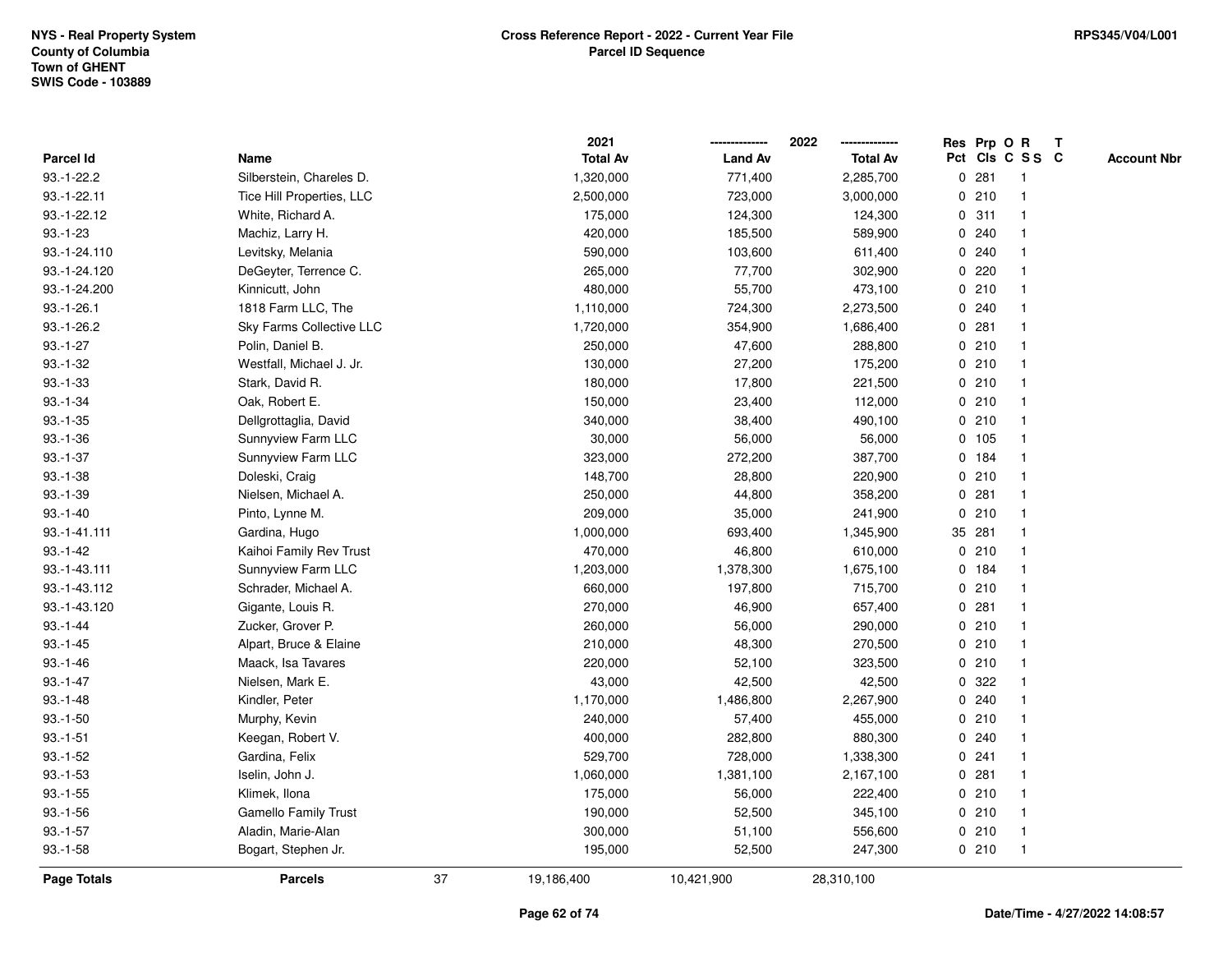|                   |                                          | 2021            |                | 2022            |             |       | Res Prp O R     | $\mathbf{T}$ |                    |
|-------------------|------------------------------------------|-----------------|----------------|-----------------|-------------|-------|-----------------|--------------|--------------------|
| <b>Parcel Id</b>  | Name                                     | <b>Total Av</b> | <b>Land Av</b> | <b>Total Av</b> |             |       | Pct Cls C S S C |              | <b>Account Nbr</b> |
| $93.-1-59$        | Schlegel, David                          | 200,000         | 69,300         | 369,700         |             | 0210  | $\mathbf{1}$    |              |                    |
| $93.-1-60$        | Neven, Scott                             | 600,000         | 72,200         | 791,100         | $\mathbf 0$ | 210   |                 |              |                    |
| $93.-1-61$        | Wilson, Scott E.                         | 335,000         | 49,600         | 341,200         |             | 0210  | $\mathbf{1}$    |              |                    |
| $93.-1-62$        | Hover, Barton                            | 310,000         | 44,200         | 308,600         |             | 0210  | $\mathbf{1}$    |              |                    |
| $93.-1-63$        | Hartnett, John                           | 410,000         | 95,000         | 410,000         |             | 0210  | $\mathbf{1}$    |              |                    |
| $93.-1-63.3$      | Hartnett, John                           |                 | 54,700         | 440,000         |             | 0210  | $\mathbf{1}$    |              |                    |
| $93.-1-63.4$      | Rose, Lynne G.                           |                 | 40,400         | 59,800          |             | 0.312 |                 |              |                    |
| $93.-1-64$        | Velleu, Richard J.                       | 220,000         | 46,500         | 190,000         |             | 0210  |                 |              |                    |
| $93.-1-65$        | Furnee Trust, Nicole                     | 51,000          | 44,000         | 44,000          |             | 0.311 | $\mathbf{1}$    |              |                    |
| $93.-1-66$        | Friedman, Jon                            | 350,000         | 49,700         | 325,500         |             | 0210  | $\mathbf{1}$    |              |                    |
| $93.-1-68$        | Simon, Michael                           | 420,000         | 44,000         | 507,500         |             | 0210  | $\mathbf{1}$    |              |                    |
| $93.-1-69$        | Gardina, Felix                           | 74,000          | 78,900         | 78,900          |             | 0 314 | $\mathbf{1}$    |              |                    |
| $93.-1-70$        | Kadatz, Elizabeth                        | 260,000         | 44,900         | 296,900         |             | 0210  | 1               |              |                    |
| $93.-1-71$        | Schell, Scott                            | 355,000         | 61,500         | 494,500         |             | 0210  |                 |              |                    |
| $93.-1-72$        | Young, Ewan                              | 270,000         | 46,300         | 247,400         |             | 0210  |                 |              |                    |
| $93.-1-73$        | Whitefeather Family Limited, Partnership | 350,000         | 68,600         | 739,800         |             | 0210  | $\mathbf{1}$    |              |                    |
| $93.-1-74$        | Seltzer, Richard Mark                    | 280,000         | 103,000        | 402,800         | 0           | 240   | $\mathbf{1}$    |              |                    |
| $93.-1-75$        | Clinton, Henry Louis Dr                  | 340,000         | 63,800         | 537,800         |             | 0210  | $\mathbf{1}$    |              |                    |
| $93.-1-76$        | Rose, Jon F.                             | 360,000         | 52,500         | 391,000         |             | 0210  | $\mathbf{1}$    |              |                    |
| $93.-1-77$        | Miller Family Trust                      | 340,000         | 57,700         | 582,400         |             | 0210  |                 |              |                    |
| $93.-1-78$        | Craig, Sandra                            | 425,000         | 64,100         | 527,000         |             | 0210  |                 |              |                    |
| $93.-1-80$        | Von Bieberstein Trustee, Geoffrey        | 20,000          | 11,000         | 11,800          |             | 0.312 |                 |              |                    |
| $93.-1-90$        | First, William C.                        | 350,000         | 63,000         | 416,600         |             | 0210  | $\mathbf{1}$    |              |                    |
| $93.-1-91$        | Augenbaugh, David                        | 200,000         | 42,000         | 247,300         |             | 0210  | $\mathbf{1}$    |              |                    |
| $93.-1-92$        | Shetsky, John                            | 230,000         | 49,700         | 273,000         |             | 0210  | $\mathbf{1}$    |              |                    |
| $93.-1-94$        | Hanaman, Stephanie` L.                   | 280,000         | 63,000         | 362,000         |             | 0210  | $\mathbf{1}$    |              |                    |
| $93.-1-99$        | VanTassel, Stephen                       | 3,500           | 10,000         | 10,000          |             | 0 322 |                 |              |                    |
| 93.01-1-01        | Guralnick, Richard S.                    | 240,000         | 69,800         | 637,000         |             | 0210  |                 |              |                    |
| 93.01-1-02        | Chrysler, Donald O. Jr.                  | 320,000         | 63,700         | 361,100         |             | 0210  | $\mathbf{1}$    |              |                    |
| 93.01-1-03        | Meltz, Jeffrey                           | 130,000         | 85,200         | 85,200          | $\mathbf 0$ | 314   | $\mathbf{1}$    |              |                    |
| $93.01 - 1 - 4.3$ | Mabey, Steven J.                         | 320,000         | 383,600        | 474,600         |             | 0.312 | $\mathbf{1}$    |              |                    |
| $93.01 - 1 - 4.4$ | Kreha, Michael B.                        | 230,000         | 108,400        | 231,900         |             | 0210  | $\mathbf{1}$    |              |                    |
| $93.01 - 1 - 4.5$ | Rowe, Brent A.                           | 415,000         | 110,500        | 635,000         |             | 0210  | $\mathbf{1}$    |              |                    |
| $93.01 - 1 - 4.6$ | Mayer, Andrew                            | 80,000          | 96,800         | 317,200         |             | 0210  | $\mathbf{1}$    |              |                    |
| 93.01-1-05        | Nelson, Eric H. Jr.                      | 350,000         | 80,500         | 435,100         |             | 0210  |                 |              |                    |
| 93.01-1-06        | Drummond, Duval                          | 260,000         | 49,000         | 310,000         |             | 0210  | $\mathbf{1}$    |              |                    |
| $93.01 - 1 - 08$  | Alexander, Bruce                         | 37,000          | 37,600         | 37,600          |             | 0 314 | $\mathbf{1}$    |              |                    |
| Page Totals       | 36<br><b>Parcels</b>                     | 9,005,500       | 2,479,700      | 12,521,300      |             |       |                 |              |                    |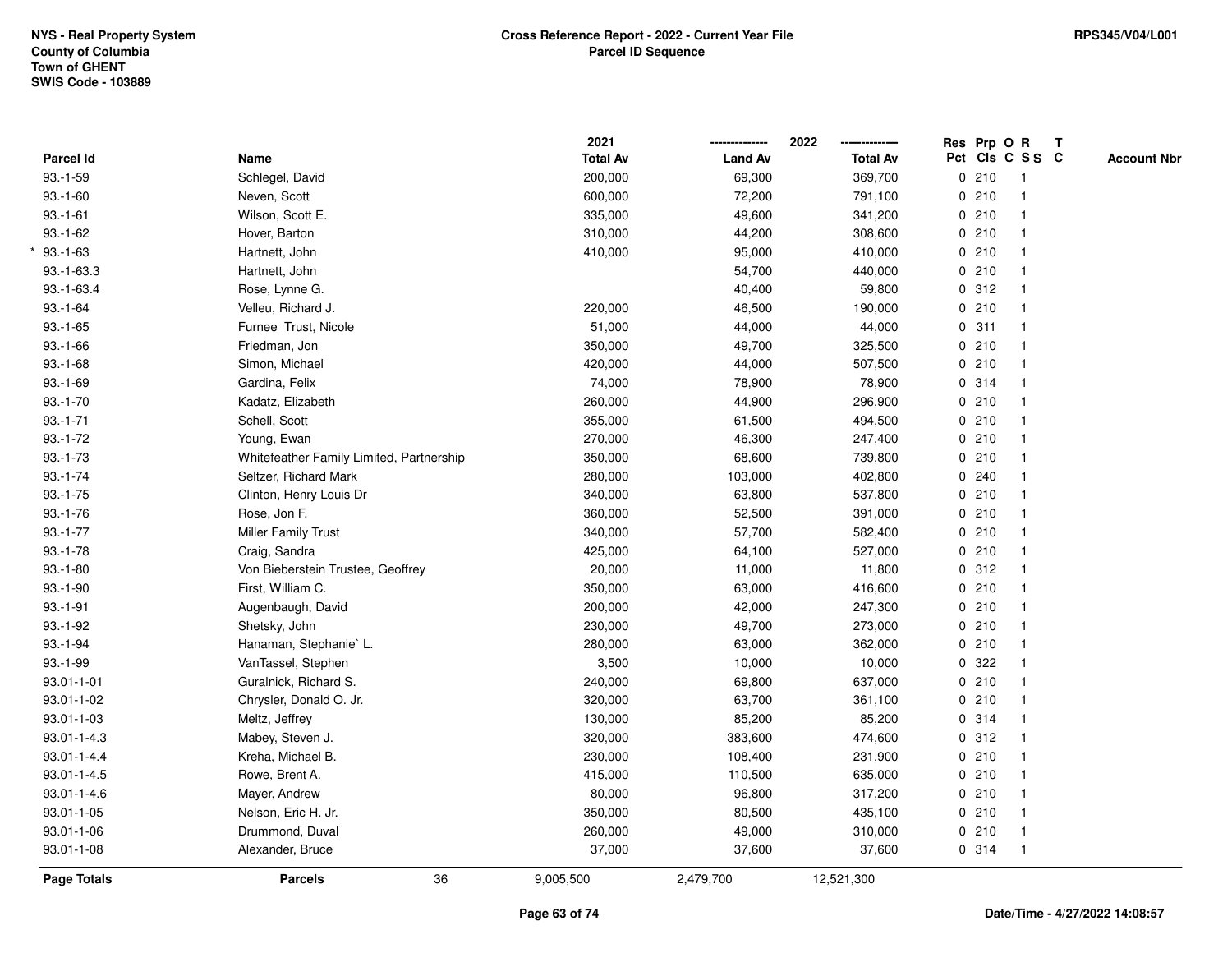|                    |                                |    | 2021            |                | 2022            |   | Res Prp O R |                 | Т |                    |
|--------------------|--------------------------------|----|-----------------|----------------|-----------------|---|-------------|-----------------|---|--------------------|
| Parcel Id          | Name                           |    | <b>Total Av</b> | <b>Land Av</b> | <b>Total Av</b> |   |             | Pct Cls C S S C |   | <b>Account Nbr</b> |
| 93.01-1-09         | Alexander, Bruce C.            |    | 145,000         | 35,000         | 133,300         |   | 0210        | $\mathbf{1}$    |   |                    |
| 93.01-1-10         | Mabey, Steven J.               |    | 465,000         | 101,500        | 895,100         |   | 0.240       | $\mathbf{1}$    |   |                    |
| $93.01 - 1 - 11$   | Koziol, Zygmunt S.             |    | 230,000         | 37,500         | 282,500         |   | 0210        | $\mathbf{1}$    |   |                    |
| 93.01-1-12.2       | Meltz, Jeffrey                 |    | 102,000         | 77,000         | 77,000          |   | 0.311       | -1              |   |                    |
| 93.01-1-12.3       | Meltz, Jeffrey                 |    | 255,000         | 291,800        | 291,800         |   | 0.322       |                 |   |                    |
| 93.01-1-13         | Meltz, Jeffrey                 |    | 865,000         | 531,000        | 1,611,600       |   | 0210        |                 |   |                    |
| 93.01-1-14         | Anderson, James Alton          |    | 400,000         | 83,300         | 781,200         |   | 0210        | $\mathbf{1}$    |   |                    |
| 93.01-1-15         | Anderson, James Alton          |    | 103,000         | 77,500         | 77,500          | 0 | 322         | $\mathbf{1}$    |   |                    |
| 93.01-1-16         | Brown, Stephen H.              |    | 429,000         | 58,800         | 429,600         |   | 0210        | $\mathbf{1}$    |   |                    |
| $93.01 - 1 - 17$   | Whitbeck, Charles L.           |    | 365,000         | 49,000         | 451,900         |   | 0210        | $\mathbf{1}$    |   |                    |
| 93.01-1-18         | Stoeffler, Nancy J.            |    | 250,000         | 60,200         | 328,600         |   | 0210        | $\mathbf 1$     |   |                    |
| 93.01-1-19         | Westover, Jeanne L.            |    | 367,400         | 53,200         | 420,000         |   | 0210        | 1               |   |                    |
| 93.01-1-20         | Behrens, Todd S.               |    | 280,000         | 63,000         | 375,000         |   | 0210        |                 |   |                    |
| 93.01-1-21         | Lesako, David J.               |    | 218,000         | 63,000         | 231,800         |   | 0210        | $\mathbf 1$     |   |                    |
| 93.01-1-22         | Meltz Lumber Co.of Mellenville |    | 110,000         | 110,400        | 110,400         | 0 | 322         | $\mathbf 1$     |   |                    |
| 93.01-1-23         | Lenahan, Elizabeth             |    | 420,000         | 100,100        | 756,600         |   | 0.240       | $\mathbf{1}$    |   |                    |
| 93.01-1-24         | Lenahan, Elizabeth             |    | 90,000          | 92,300         | 92,300          | 0 | 322         | $\mathbf{1}$    |   |                    |
| 93.01-1-25         | Sager, Laura L.                |    | 230,000         | 114,700        | 344,100         |   | 0210        | $\mathbf{1}$    |   |                    |
| 93.01-1-26         | Nack, Stephen B.               |    | 444,000         | 177,800        | 440,000         |   | 0210        | $\mathbf 1$     |   |                    |
| 93.01-1-27         | Bertin, Robert Y.              |    | 305,000         | 90,600         | 475,000         |   | 0.240       |                 |   |                    |
| 93.01-1-28         | Coccetti, Gregory F.           |    | 410,000         | 150,500        | 648,700         |   | 0.240       | $\mathbf{1}$    |   |                    |
| 93.01-1-29         | CCRC, Inc                      |    | 265,000         | 78,400         | 293,400         |   | 0210        | 8               |   |                    |
| 93.01-1-30         | Sky Farms Collective LLC       |    | 77,000          | 60,700         | 60,700          |   | 0.314       | $\mathbf{1}$    |   |                    |
| 93.01-1-31         | Keefe, Christopher             |    | 114,000         | 70,700         | 130,000         |   | 0210        | $\mathbf 1$     |   |                    |
| 93.01-1-32         | Kisselbrack, Stanley J.        |    | 220,000         | 35,000         | 291,300         |   | 0210        | $\mathbf 1$     |   |                    |
| 93.01-1-33         | Tanner, Richard A. Jr.         |    | 240,000         | 35,000         | 291,100         |   | 0210        | -1              |   |                    |
| 93.01-1-34         | Kring, Bonnie                  |    | 170,000         | 37,100         | 288,000         |   | 0210        |                 |   |                    |
| 93.01-1-35         | Albrecht, Michael J.           |    | 250,000         | 37,100         | 338,700         |   | 0210        | $\mathbf{1}$    |   |                    |
| 93.01-1-36         | Harvey, Shawn                  |    | 18,000          | 26,400         | 26,400          |   | 0.314       | $\mathbf{1}$    |   |                    |
| 93.01-1-37.1       | 1818 Farm LLC, The             |    | 117,500         | 127,200        | 127,200         | 0 | 322         | 1               |   |                    |
| 93.01-1-37.2       | 1818 Farm LLC, The             |    | 82,000          | 77,500         | 77,500          | 0 | 311         | $\mathbf{1}$    |   |                    |
| 93.01-1-38.3       | McMahon Family LLC             |    | 61,000          | 81,000         | 81,000          |   | 0.314       | $\mathbf{1}$    |   |                    |
| 93.01-1-38.4       | Nelson, Thomas R.              |    | 1,179,000       | 244,300        | 1,045,500       |   | 0210        | $\mathbf 1$     |   |                    |
| $94.-1-1$          | Greenstein, David              |    | 180,000         | 70,000         | 185,600         |   | 0210        |                 |   |                    |
| $94.-1-2$          | Sloan, Douglas & Fern          |    | 370,000         | 126,000        | 900,000         |   | 0220        | $\mathbf 1$     |   |                    |
| 94.-1-3.110        | Lanzi, Shara A.                |    | 230,000         | 139,300        | 557,800         |   | 0.240       | $\mathbf{1}$    |   |                    |
| $94.-1-5$          | Eaton, Benjamin G.             |    | 320,000         | 140,000        | 855,600         |   | 0.240       | $\mathbf{1}$    |   |                    |
| <b>Page Totals</b> | <b>Parcels</b>                 | 37 | 10,376,900      | 3,803,900      | 14,803,800      |   |             |                 |   |                    |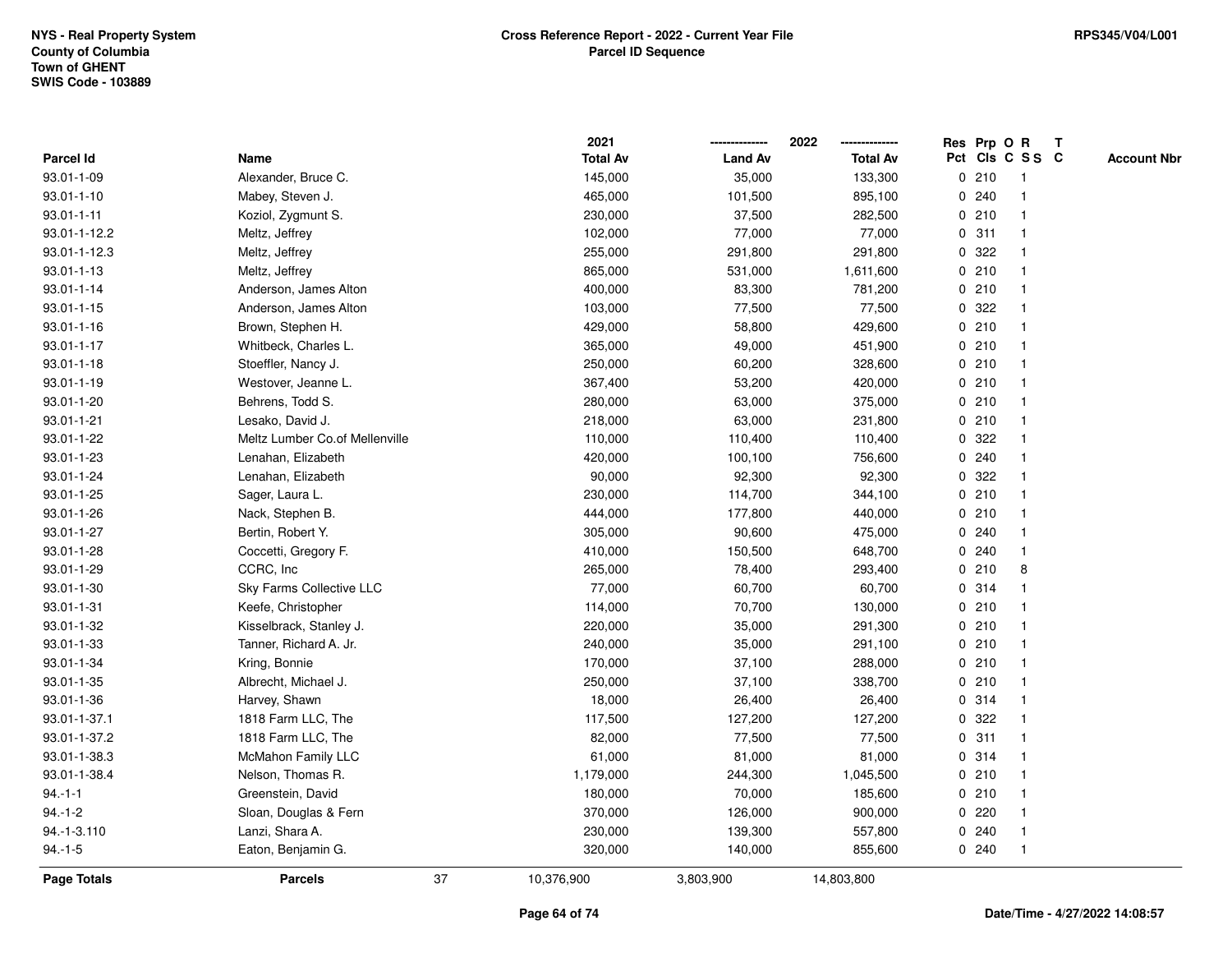|                  |                               |    | 2021            |                | 2022<br>-------------- | Res Prp O R |                 | $\mathbf{T}$ |                    |
|------------------|-------------------------------|----|-----------------|----------------|------------------------|-------------|-----------------|--------------|--------------------|
| <b>Parcel Id</b> | Name                          |    | <b>Total Av</b> | <b>Land Av</b> | <b>Total Av</b>        |             | Pct Cls C S S C |              | <b>Account Nbr</b> |
| $94.-1-6.2$      | DeCrosta, Louis               |    | 320,000         | 83,400         | 363,000                | 0210        | -1              |              |                    |
| $94.-1-6.3$      | Renfro, James G.              |    |                 | 493,700        | 493,700                | 0.311       |                 |              |                    |
| $94.-1-6.4$      | YM9 LLC                       |    |                 | 373,700        | 373,700                | 0.311       | $\mathbf{1}$    |              |                    |
| $94.-1-6.11$     | Renfro, James G.              |    | 572,000         | 572,000        | 572,000                | 0.311       | $\overline{1}$  |              |                    |
| $94.-1-6.12$     | Renfro, James G.              |    | 230,000         | 83,900         | 347,600                | 0210        | $\mathbf{1}$    |              |                    |
| $94.-1-7$        | Greenburger, Francis          |    | 441,000         | 573,800        | 586,000                | 0.312       | $\mathbf{1}$    |              |                    |
| $94.-1-8$        | Mesevage, John                |    | 170,000         | 100,100        | 500,000                | 0.240       |                 |              |                    |
| 94.-1-9.100      | Gardina, Felix                |    | 438,000         | 592,000        | 592,000                | 0 322       |                 |              |                    |
| 94.-1-9.200      | French, Sarah                 |    | 375,000         | 154,000        | 1,725,000              | 0.240       |                 |              |                    |
| 94.-1-10.100     | Tobin, Thomas J.              |    | 320,000         | 72,100         | 401,800                | 0210        | $\mathbf{1}$    |              |                    |
| $94.-1-11$       | Fujiwara, Aya                 |    | 190,000         | 33,000         | 190,000                | 0210        | -1              |              |                    |
| $94. -1 - 11.3$  | Fujiwara, Aya                 |    |                 | 23,400         | 450,000                | 0210        | $\mathbf{1}$    |              |                    |
| $94.-1-12$       | Fujiwara, Aya                 |    | 30,000          | 30,000         | 30,000                 | 0.314       | $\mathbf{1}$    |              |                    |
| $94.-1-12.3$     | Fujiwara, Aya                 |    |                 | 38,200         | 38,200                 | 0.314       |                 |              |                    |
| $94.-1-13$       | Fenniman, Spencer             |    | 283,500         | 27,000         | 333,700                | 0210        |                 |              |                    |
| $94.-1-14$       | McKee, Kimberly Reisman       |    | 568,800         | 67,200         | 657,000                | 0210        |                 |              |                    |
| $94.-1-15$       | Burfeind, Henry A. & Sandra J |    | 210,000         | 84,000         | 302,700                | 0210        | $\overline{1}$  |              |                    |
| $94.-1-16$       | Gardina, Joan L.              |    | 200,000         | 63,000         | 299,900                | 0210        | $\overline{1}$  |              |                    |
| 94.-1-17.110     | Chernow, Michael              |    | 540,000         | 387,800        | 1,001,900              | 0.240       |                 |              |                    |
| 94.-1-17.120     | Brignull, Kim B.              |    | 210,000         | 126,400        | 265,600                | 0210        | $\mathbf 1$     |              |                    |
| 94.-1-17.200     | Davenport, David F.           |    | 219,000         | 193,000        | 193,000                | 0 322       |                 |              |                    |
| 94.-1-17.200-22  | Davenport, David F.           |    |                 | 219,000        | 219,000                | 0.322       | 9               |              |                    |
| $94.-1-18$       | Davenport, David F.           |    | 248,000         | 247,600        | 247,600                | 0.322       |                 |              |                    |
| $94.-1-19$       | Thiess-Helden, Oliver         |    | 300,000         | 540,600        | 641,600                | 0.240       | -1              |              |                    |
| $94.-1-20$       | Klimek, Charles F.            |    | 230,000         | 40,600         | 351,100                | 0210        | $\mathbf{1}$    |              |                    |
| 94.-1-21.12      | Plaxe, Daniel B.              |    | 340,000         | 80,500         | 409,500                | 0210        | $\mathbf{1}$    |              |                    |
| 94.-1-21.111     | Hawthorne Valley Assoc Inc.   |    | 316,000         | 338,600        | 338,600                | 0.322       | 8               |              |                    |
| 94.-1-21.112     | McKee, Patrick Michael        |    | 215,000         | 186,700        | 186,700                | 0.322       |                 |              |                    |
| 94.-1-21.200     | Plaxe, Daniel B.              |    | 350,000         | 169,500        | 1,450,000              | 0.240       |                 |              |                    |
| 94.-1-22.100     | Hawthorne Valley Association  |    | 323,000         | 396,000        | 428,100                | 0.312       | 8               |              |                    |
| 94.-1-22.200     | Hawthorne Valley Association  |    | 310,000         | 42,000         | 354,000                | 0210        | 8               |              |                    |
| $94.-1-23$       | Hamersky, Joseph              |    | 270,000         | 91,000         | 240,600                | 0210        |                 |              |                    |
| $94.-1-24$       | Austerlitz Holding Co., LLC   |    | 7,200           | 3,900          | 3,900                  | 0.311       |                 |              |                    |
| $94.-1-25$       | Burfeind, Paul                |    | 407,000         | 218,600        | 722,800                | 0.281       | 1               |              |                    |
| $94.-1-26$       | YMI, LLC                      |    | 740,000         | 149,000        | 850,000                | 0210        |                 |              |                    |
| $101 - 1 - 1$    | Columbia County               |    | 824,000         | 705,600        | 714,600                | 0 331       | 8               |              |                    |
| $101.-1-2.11$    | Columbia County               |    | 293,000         | 320,900        | 320,900                | 0 330       | 8               |              |                    |
| Page Totals      | <b>Parcels</b>                | 34 | 9,698,500       | 7,286,800      | 16,403,800             |             |                 |              |                    |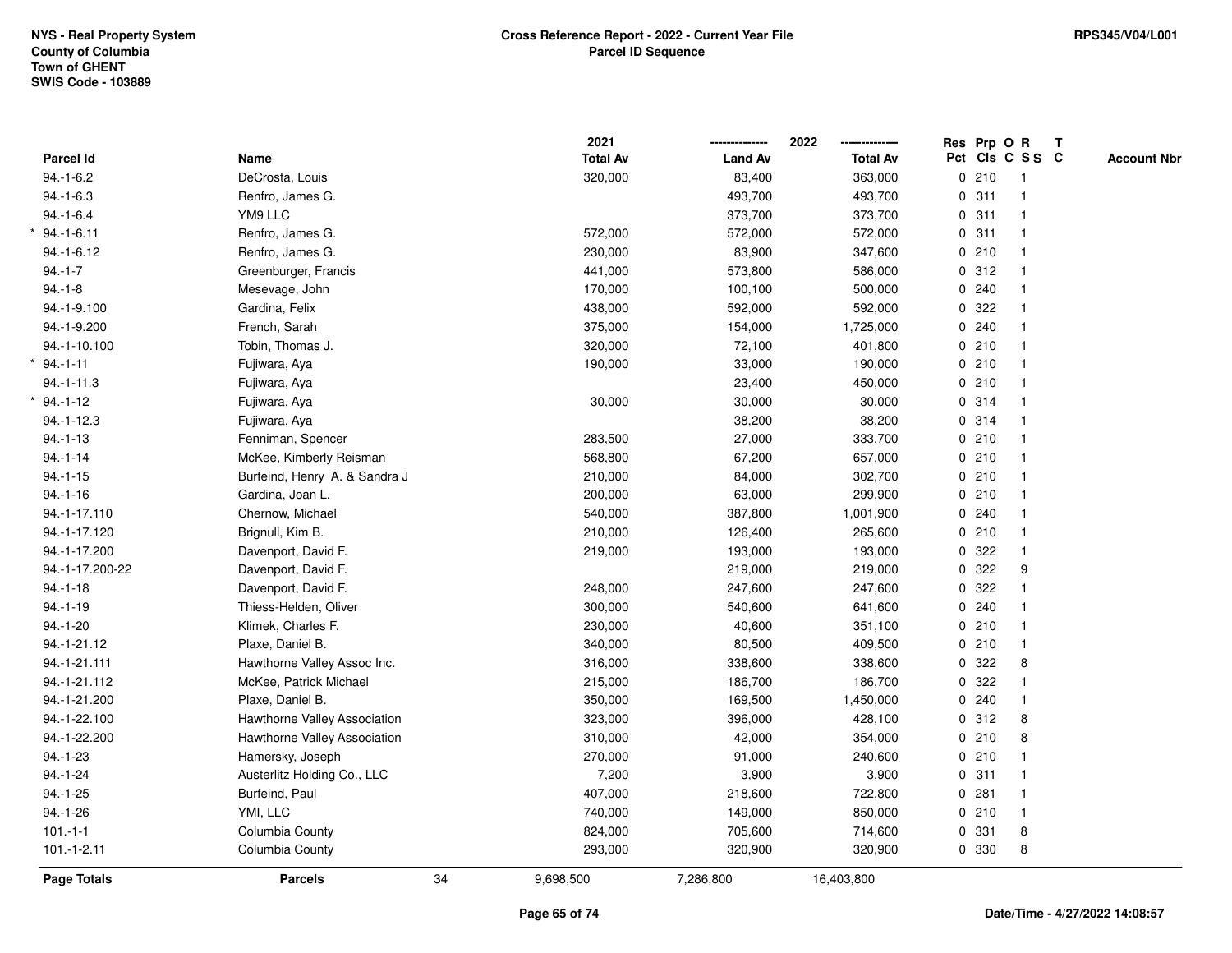|                    |                               |    | 2021            |                | 2022            |   |       | Res Prp O R     | $\mathbf{T}$ |                    |
|--------------------|-------------------------------|----|-----------------|----------------|-----------------|---|-------|-----------------|--------------|--------------------|
| <b>Parcel Id</b>   | Name                          |    | <b>Total Av</b> | <b>Land Av</b> | <b>Total Av</b> |   |       | Pct Cls C S S C |              | <b>Account Nbr</b> |
| 101.-1-2.120       | <b>GRNC Realty, LLC</b>       |    | 2,250,000       | 111,300        | 2,600,000       |   | 0 642 | -1              |              |                    |
| 101.-1-2.200       | <b>GALR Realty, LLC</b>       |    | 4,000,000       | 155,500        | 6,600,000       |   | 0 633 |                 |              |                    |
| $101.-1-3$         | Rubin, Patricia A.            |    | 68,000          | 30,200         | 36,200          |   | 0270  | $\mathbf{1}$    |              |                    |
| $101.-1-4$         | East Light Land, LLC          |    | 250,000         | 315,000        | 315,000         | 0 | 331   | $\mathbf{1}$    |              |                    |
| $101.-1-5.1$       | Slemp, William R.             |    | 360,000         | 139,200        | 490,500         |   | 0.240 | $\mathbf{1}$    |              |                    |
| $101.-1-5.3$       | Slemp, William C.             |    | 180,000         | 49,000         | 211,700         |   | 0210  | $\mathbf{1}$    |              |                    |
| $101.-1-5.4$       | Slemp, Samuel                 |    | 205,000         | 49,000         | 302,900         |   | 0210  | $\mathbf 1$     |              |                    |
| $101.-1-6$         | Martin, Adam K.               |    | 43,000          | 36,000         | 36,000          |   | 0.314 |                 |              |                    |
| $101.-1-7$         | West Ghent Vol Fire Co        |    | 1,402,300       | 39,200         | 1,700,000       |   | 0 662 | 8               |              |                    |
| $101.-1-8.2$       | Columbia County               |    | 1,127,800       | 41,400         | 1,300,000       |   | 0 652 | 8               |              |                    |
| $101.-1-8.11$      | Twin County Group, LLC        |    | 52,000          | 27,000         | 27,000          | 0 | 330   | $\mathbf{1}$    |              |                    |
| $101.-1-8.12$      | Twin County Group, LLC        |    | 985,000         | 41,000         | 1,200,000       |   | 0 642 | $\mathbf 1$     |              |                    |
| $101.-1-9$         | Nielsen Concrete Foundations  |    | 46,000          | 42,000         | 378,300         |   | 0440  | $\mathbf{1}$    |              |                    |
| $101.-1-10$        | <b>Biocam LLC</b>             |    | 37,700          | 37,200         | 37,200          |   | 0 438 | -1              |              |                    |
| $101 - 1 - 11$     | Nielsen Concrete Foundaions   |    | 378,300         | 35,000         | 35,000          |   | 0.314 |                 |              |                    |
| $101.-1-12$        | Columbia County               |    | 625,000         | 95,900         | 850,000         | 0 | 465   | 8               |              |                    |
| $101.-1-13$        | S&S Fabrications, Inc.        |    | 187,800         | 44,100         | 290,000         | 0 | 449   | $\mathbf{1}$    |              |                    |
| $101 - 1 - 14$     | Dreher, Adam                  |    | 174,000         | 40,600         | 121,100         | 0 | 331   | $\mathbf{1}$    |              |                    |
| $101.-1-15$        | County Outhouses & Septic Ser |    | 349,000         | 52,500         | 350,000         |   | 0 331 | $\mathbf{1}$    |              |                    |
| $101 - 1 - 17$     | Styled4 Facility LLC          |    | 226,900         | 51,500         | 250,000         |   | 0 714 | -1              |              |                    |
| $102.-1-1.3$       | Kastner, William              |    | 270,000         | 277,800        | 277,800         |   | 0.311 |                 |              |                    |
| $102.-1-1.4$       | Talwar, Rahul                 |    | 345,000         | 110,400        | 352,700         |   | 0210  |                 |              |                    |
| $102.-1-2$         | Merchant, Gertrude            |    | 160,000         | 35,000         | 228,400         |   | 0270  | $\mathbf{1}$    |              |                    |
| $102.-1-3$         | Woods Bailey, Malia           |    | 180,000         | 37,100         | 270,100         |   | 0210  | $\mathbf{1}$    |              |                    |
| $102.-1-5$         | Cordero, Evelyn C.            |    | 298,000         | 32,000         | 310,000         |   | 0210  | $\mathbf{1}$    |              |                    |
| $102.-1-6$         | Gellert, Philip               |    | 90,000          | 35,000         | 150,100         |   | 0.215 | $\mathbf 1$     |              |                    |
| $102.-1-7$         | Wren, Christopher             |    | 200,000         | 35,000         | 343,200         |   | 0210  | -1              |              |                    |
| $102.-1-8$         | Meltz Brothers Realty LLC     |    | 170,000         | 37,100         | 214,000         |   | 0210  |                 |              |                    |
| $102.-1-9$         | Couch, John C.                |    | 244,000         | 32,500         | 418,200         |   | 0210  | $\mathbf{1}$    |              |                    |
| $102.-1-10$        | Landeck, Jacob                |    | 260,000         | 270,000        | 270,000         | 0 | 322   | $\mathbf 1$     |              |                    |
| 102.-1-11.111      | Brew, Robert F.               |    | 250,000         | 250,400        | 250,400         | 0 | 322   | $\mathbf{1}$    |              |                    |
| 102.-1-11.112      | Ruggles, Fay                  |    | 260,000         | 54,200         | 409,300         |   | 0210  | 1               |              |                    |
| 102.-1-11.120      | Washburn, Holly M.            |    | 190,000         | 46,000         | 207,400         |   | 0210  | $\mathbf 1$     |              |                    |
| 102.-1-11.200      | Stark, James                  |    | 195,000         | 46,300         | 263,300         |   | 0210  |                 |              |                    |
| 102.-1-12.1        | Lince, Simon Peter            |    | 450,000         | 244,600        | 674,700         |   | 0.240 | $\mathbf 1$     |              |                    |
| 102.-1-12.21       | Cheffo Farms, LLC             |    | 506,000         | 725,000        | 725,000         |   | 0 322 | $\mathbf{1}$    |              |                    |
| 102.-1-12.221      | Martin, Adam K.               |    | 403,500         | 73,100         | 564,900         |   | 0210  | $\mathbf{1}$    |              |                    |
| <b>Page Totals</b> | <b>Parcels</b>                | 37 | 17,419,300      | 3,774,100      | 23,060,400      |   |       |                 |              |                    |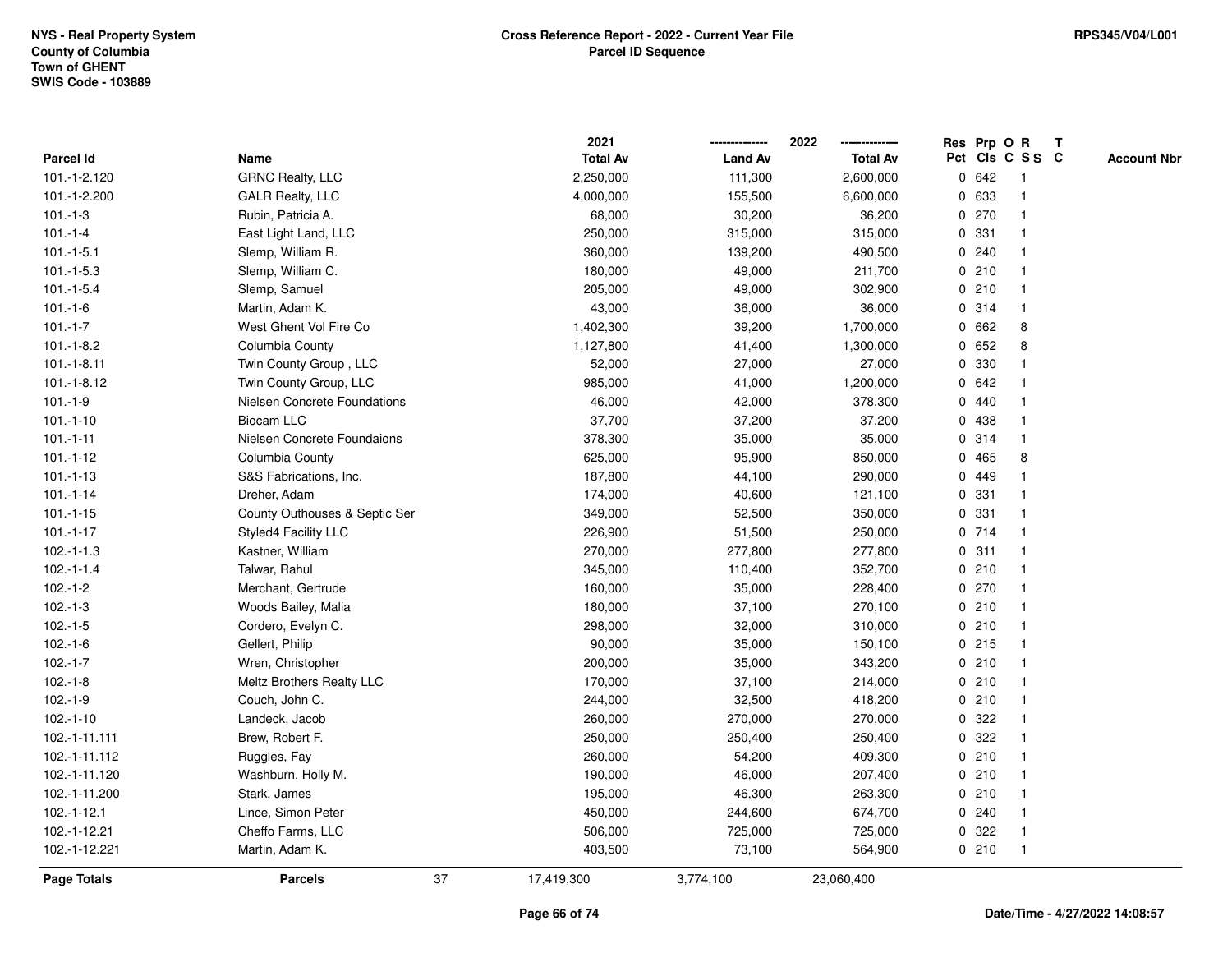|               |                                   |    | 2021            |                | 2022            |             |        | Res Prp O R     | T |                    |
|---------------|-----------------------------------|----|-----------------|----------------|-----------------|-------------|--------|-----------------|---|--------------------|
| Parcel Id     | Name                              |    | <b>Total Av</b> | <b>Land Av</b> | <b>Total Av</b> |             |        | Pct Cls C S S C |   | <b>Account Nbr</b> |
| 102.-1-12.222 | Buchinsky, Eric T.                |    | 435,000         | 76,900         | 493,800         |             | 0210   | -1              |   |                    |
| 102.-1-13.3   | Blake, Bruce                      |    | 601,000         | 776,300        | 1,397,000       | 0           | 240    |                 |   |                    |
| 102.-1-14.2   | Shepherd, Suzanne                 |    | 350,000         | 59,800         | 399,200         |             | 0210   | $\mathbf 1$     |   |                    |
| 102.-1-14.12  | Grieco, Giacinto                  |    | 460,000         | 156,100        | 868,100         |             | 0.240  |                 |   |                    |
| 102.-1-14.111 | Mukwoh LLC                        |    | 915,000         | 510,200        | 958,700         |             | 0210   |                 |   |                    |
| 102.-1-14.112 | Sullivan, John L.                 |    | 390,000         | 91,700         | 610,100         |             | 0210   |                 |   |                    |
| $102.-1-16$   | Tapsak, Leslie                    |    | 170,000         | 48,300         | 229,400         |             | 0210   |                 |   |                    |
| $102.-1-17$   | Hawks, Edward J.                  |    | 182,500         | 42,000         | 266,500         |             | 0210   |                 |   |                    |
| $102.-1-18$   | Taylor, Robert C.                 |    | 180,000         | 36,400         | 206,400         |             | 0210   |                 |   |                    |
| $102.-1-19$   | Novobaczky, Peter                 |    | 210,000         | 99,000         | 544,700         |             | 0.240  | $\mathbf 1$     |   |                    |
| $102.-1-20$   | Tague, Kathleen Ann               |    | 90,000          | 38,500         | 82,000          |             | 0.270  |                 |   |                    |
| $102.-1-21$   | Braunfels, Patricia               |    | 230,000         | 21,000         | 380,300         |             | 0210   |                 |   |                    |
| $102.-1-22$   | Garvie, Peter F.                  |    | 177,000         | 35,000         | 181,700         |             | 0210   |                 |   |                    |
| $102.-1-23$   | Von Bieberstein Trustee, Geoffrey |    | 900             | 800            | 800             |             | 0.311  |                 |   |                    |
| $102.-1-24$   | The Fredda Herz Brown Trust       |    | 180,000         | 35,000         | 249,300         | $\mathbf 0$ | 281    |                 |   |                    |
| $102.-1-25$   | Irwin, Michael                    |    | 145,000         | 35,000         | 164,600         |             | 0210   | $\overline{1}$  |   |                    |
| $102.-1-26$   | Leffler, James M.                 |    | 90,000          | 23,400         | 122,500         |             | 0210   | $\mathbf{1}$    |   |                    |
| 102.-1-27     | Sunnyview Farm LLC                |    | 120,000         | 23,400         | 89,900          |             | 0210   |                 |   |                    |
| $102.-1-28$   | Aight Den, LLC                    |    | 360,000         | 37,800         | 466,500         |             | 0210   |                 |   |                    |
| 102.-1-29.2   | Teitler, William                  |    | 300,000         | 35,000         | 350,000         |             | 0210   |                 |   |                    |
| 102.-1-29.11  | Sunnyview Farm LLC                |    | 1,123,000       | 833,000        | 1,149,000       |             | 0 184  |                 |   |                    |
| 102.-1-29.12  | Teitler, William                  |    | 28,000          | 32,000         | 32,000          | 0           | 314    |                 |   |                    |
| 102.-1-30.1   | Martin, Adam K.                   |    | 650,000         | 848,400        | 1,224,700       |             | 50 240 |                 |   |                    |
| 102.-1-30.2   | Martin, Adam K.                   |    | 310,000         | 174,300        | 621,300         |             | 25 240 |                 |   |                    |
| 102.-1-31.2   | Clarke, Mark                      |    | 230,000         | 36,900         | 313,900         |             | 0210   |                 |   |                    |
| 102.-1-31.12  | Teaney, Timothy                   |    | 200,000         | 36,300         | 270,600         |             | 0210   |                 |   |                    |
| 102.-1-31.111 | Teaney, Thomas W.                 |    | 355,000         | 416,300        | 418,000         |             | 0.312  |                 |   |                    |
| 102.-1-31.112 | Rossano, Richard T. Jr.           |    | 170,000         | 36,500         | 200,200         |             | 0210   |                 |   |                    |
| $102.-1-32$   | Graham, Cecelia                   |    | 175,000         | 49,700         | 255,600         |             | 0210   |                 |   |                    |
| 102.-1-33.2   | Thalia East Realty Ltd            |    | 53,000          | 28,500         | 38,700          | $\mathbf 0$ | 312    |                 |   |                    |
| 102.-1-33.3   | MUKWOH, LLC                       |    | 294,000         | 454,400        | 454,400         | 0           | 322    | -1              |   |                    |
| 102.-1-33.12  | Robinson, Jeffrey E.              |    | 355,000         | 93,100         | 534,800         |             | 0210   | $\mathbf 1$     |   |                    |
| 102.-1-33.112 | Miller, Jon H. Jr.                |    | 270,000         | 93,100         | 430,300         |             | 0210   |                 |   |                    |
| 102.-1-35.100 | Specter, Michael                  |    | 29,000          | 32,700         | 32,700          |             | 0 314  |                 |   |                    |
| 102.-1-35.211 | Cort, Paul                        |    | 350,000         | 63,200         | 423,100         |             | 0210   |                 |   |                    |
| 102.-1-35.221 | Hatch, Lewis A. III.              |    | 190,000         | 63,000         | 247,700         |             | 0210   | -1              |   |                    |
| 102.-1-35.222 | Mulrein, William J.               |    | 335,000         | 63,000         | 404,000         |             | 0210   | $\overline{1}$  |   |                    |
| Page Totals   | <b>Parcels</b>                    | 37 | 10,703,400      | 5,536,000      | 15,112,500      |             |        |                 |   |                    |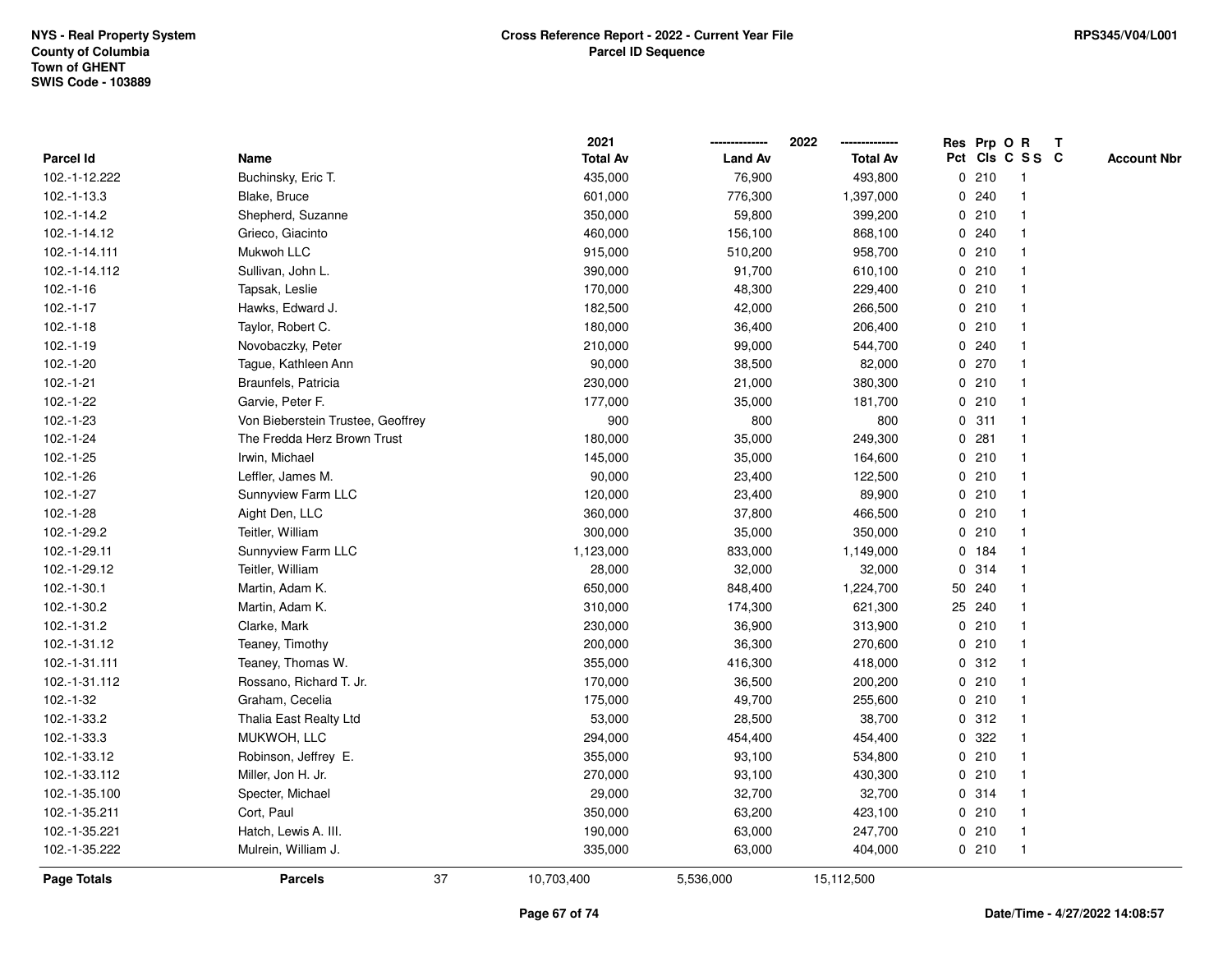|                    |                                      | 2021            |                | 2022<br>--------------- |   |       | Res Prp O R             | T |                    |
|--------------------|--------------------------------------|-----------------|----------------|-------------------------|---|-------|-------------------------|---|--------------------|
| Parcel Id          | Name                                 | <b>Total Av</b> | <b>Land Av</b> | <b>Total Av</b>         |   |       | Pct Cls C S S C         |   | <b>Account Nbr</b> |
| 102.-1-36          | Cheffo, Mark S.                      | 44,000          | 99,200         | 99,200                  | 0 | 322   | -1                      |   |                    |
| 102.-1-37.1        | Mier, Paul                           | 8,900           | 19,300         | 19,300                  | 0 | 314   | $\overline{\mathbf{1}}$ |   |                    |
| 102.-1-37.2        | Everett, Timothy                     | 7,100           | 17,100         | 17,100                  |   | 0.314 | $\mathbf{1}$            |   |                    |
| 102.-1-39          | Horst, Michael                       | 4,100           | 18,500         | 18,500                  |   | 0.314 |                         |   |                    |
| $102.-1-40$        | Allen, Robert D.                     | 170,000         | 49,000         | 306,000                 |   | 0210  |                         |   |                    |
| $102.-1-41$        | Tartaglione, Frank                   | 320,000         | 50,400         | 368,900                 |   | 0210  |                         |   |                    |
| $102.-1-42$        | Bullard, William                     | 603,000         | 58,800         | 820,000                 |   | 0210  |                         |   |                    |
| $102.-1-43$        | Martin, Adam K.                      | 192,000         | 144,000        | 144,000                 |   | 0 322 |                         |   |                    |
| 102.-1-44.2        | Harvey, Shawn                        | 220,000         | 37,800         | 246,800                 | 0 | 210   | 1                       |   |                    |
| 102.-1-44.111      | Haley, Joseph M.                     | 710,000         | 501,900        | 1,025,000               |   | 0.240 |                         |   |                    |
| 102.-1-44.120      | Knox, Dean                           | 170,000         | 36,100         | 300,100                 |   | 0210  |                         |   |                    |
| $102.-1-46$        | Dilworth Rev. Trust, Alexandra C.    | 6,100           | 6,200          | 6,200                   |   | 0.314 |                         |   |                    |
| $102.-1-48$        | Gavin, Meghan E.                     | 294,000         | 62,200         | 342,200                 |   | 0210  |                         |   |                    |
| $102.-1-49$        | Mabey, Chelsea A.                    | 170,000         | 72,700         | 445,700                 |   | 0210  |                         |   |                    |
| $102.-1-50$        | Runyon, Carolyn                      | 240,000         | 78,800         | 458,300                 |   | 0210  |                         |   |                    |
| $102.-1-51$        | Shetsky, John J.                     | 250,000         | 64,100         | 368,700                 |   | 0210  | 1                       |   |                    |
| 102.-1-52          | Nielsen, Robert T.                   | 320,000         | 63,800         | 355,500                 |   | 0210  | $\mathbf{1}$            |   |                    |
| $102.-1-53$        | Shutts, Michael J. Jr.               | 67,000          | 55,200         | 55,200                  |   | 0.314 |                         |   |                    |
| $102.-1-54$        | Busa, Tyler                          | 290,000         | 63,000         | 405,000                 |   | 0210  |                         |   |                    |
| $102.-1-55$        | Rice, Robert E. Jr.                  | 300,000         | 66,500         | 449,100                 |   | 0210  |                         |   |                    |
| $102.-1-56$        | Allen, Robert D.                     | 7,400           | 39,700         | 39,700                  |   | 0.314 |                         |   |                    |
| $102.-1-57$        | Mukwoh LLC                           | 37,000          | 39,200         | 39,200                  |   | 0.322 |                         |   |                    |
| $102.-1-58$        | Meyers, Bruce                        | 190,000         | 36,000         | 186,400                 | 0 | 210   | $\overline{\mathbf{1}}$ |   |                    |
| 102.-1-59          | Folsom, James E. Jr.                 | 355,000         | 53,200         | 636,600                 |   | 0.240 |                         |   |                    |
| $102.-1-60$        | Z Farm LLC                           | 241,000         | 186,700        | 222,700                 |   | 0.312 |                         |   |                    |
| $103.-1-1$         | Sunnyview Farm LLC                   | 2,500,000       | 1,059,000      | 3,333,200               |   | 0.250 |                         |   |                    |
| 103.-1-2.100       | Scheitinger, John                    | 620,000         | 817,600        | 1,275,800               |   | 0.240 |                         |   |                    |
| 103.-1-2.200       | Amos, Shaun                          | 250,000         | 42,100         | 302,100                 |   | 0210  |                         |   |                    |
| $103.-1-3$         | Mylroie, Sarah V.                    | 80,000          | 44,800         | 110,900                 |   | 0.260 |                         |   |                    |
| $103.-1-4$         | Celik, Richard                       | 170,000         | 50,400         | 231,900                 | 0 | 210   | $\overline{1}$          |   |                    |
| $103.-1-6$         | Rizzi, Richard D.                    | 125,000         | 38,500         | 190,100                 |   | 0210  | 1                       |   |                    |
| $103.-1-7$         | Safford, Merritt                     | 730,000         | 358,400        | 1,379,300               |   | 0.240 |                         |   |                    |
| $103.-1-8$         | Feldberg, Robert                     | 220,000         | 63,700         | 326,500                 |   | 0210  |                         |   |                    |
| 103.-1-9.120       | Iselin, John Jay                     | 28,000          | 32,100         | 32,100                  |   | 0.314 |                         |   |                    |
| 103.-1-9.200       | Vidibor, Bernard D.                  | 340,000         | 51,800         | 390,000                 |   | 0210  | $\overline{1}$          |   |                    |
| 103.-1-10.100      | Wu, Robert K.                        | 330,000         | 216,400        | 458,000                 |   | 0215  | -1                      |   |                    |
| 103.-1-11.100      | Meyers Irrev Trust, Jack & Sandra L. | 270,000         | 76,500         | 426,200                 |   | 0210  | $\overline{1}$          |   |                    |
| <b>Page Totals</b> | 37<br><b>Parcels</b>                 | 10,879,600      | 4,770,700      | 15,831,500              |   |       |                         |   |                    |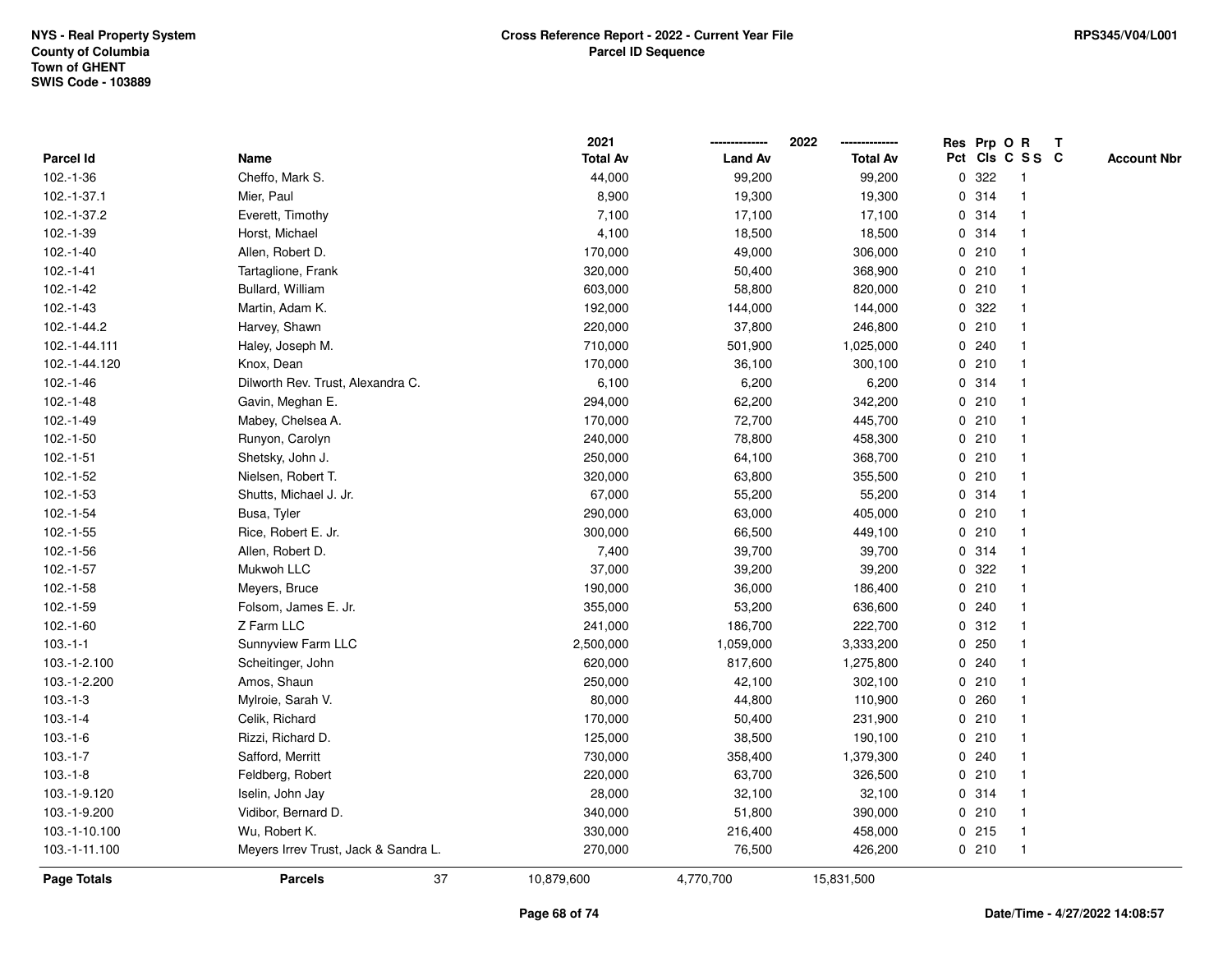|                  |                                            | 2021            |                | 2022            |   |        | Res Prp O R     | T |                    |
|------------------|--------------------------------------------|-----------------|----------------|-----------------|---|--------|-----------------|---|--------------------|
| <b>Parcel Id</b> | Name                                       | <b>Total Av</b> | <b>Land Av</b> | <b>Total Av</b> |   |        | Pct Cls C S S C |   | <b>Account Nbr</b> |
| 103.-1-11.200    | Schweid, Arthur                            | 300,000         | 72,800         | 364,400         |   | 0210   | $\mathbf{1}$    |   |                    |
| $103.-1-12$      | Decker Family Trust                        | 160,000         | 49,000         | 203,100         |   | 0210   | $\mathbf{1}$    |   |                    |
| 103.-1-13.110    | Wender & Bardwell Rev Trust                | 28,000          | 32,000         | 32,000          |   | 0.314  | $\mathbf{1}$    |   |                    |
| 103.-1-13.120    | Ruffner, Holly A.                          | 190,000         | 52,800         | 201,900         |   | 0210   | -1              |   |                    |
| 103.-1-13.200    | Figols, J. Alberto R.                      | 470,000         | 52,800         | 439,800         |   | 0210   |                 |   |                    |
| $103.-1-14$      | Leone, Michael                             | 58,000          | 49,500         | 49,500          |   | 0.312  | $\mathbf 1$     |   |                    |
| $103.-1-15$      | Leone, Salvatore P.                        | 58,000          | 49,500         | 49,500          |   | 0.314  | $\mathbf{1}$    |   |                    |
| $103.-1-16$      | Leone, Salvatore P.                        | 58,000          | 49,500         | 49,500          |   | 0.314  | $\mathbf{1}$    |   |                    |
| 103.-1-17        | Wender & Bardwell Rev Trust, Stephen & Ave | 258,000         | 266,300        | 266,300         | 0 | 322    | $\mathbf{1}$    |   |                    |
| $103.-1-18$      | Sunnyview Farm LLC                         | 20,000          | 137,900        | 137,900         |   | 0 105  | $\mathbf{1}$    |   |                    |
| $103.-1-19$      | Hotaling, R. Dwayne                        | 340,000         | 70,000         | 375,000         |   | 0210   | $\mathbf 1$     |   |                    |
| 103.-1-21.12     | Sunnyview Farm LLC                         | 1,238,000       | 1,299,100      | 1,827,900       |   | 0 184  |                 |   |                    |
| 103.-1-21.21     | <b>MUKWOH LLC</b>                          | 250,000         | 126,400        | 437,800         |   | 0210   |                 |   |                    |
| 103.-1-21.22     | Schrader, Aaron                            | 350,000         | 96,900         | 365,000         |   | 0210   | $\mathbf 1$     |   |                    |
| 103.-1-22.2      | Jennings, Steven M.                        | 490,000         | 99,600         | 738,600         |   | 0.240  | $\mathbf{1}$    |   |                    |
| 103.-1-22.12     | <b>MUKWOH LLC</b>                          | 175,000         | 92,300         | 97,300          | 0 | 312    | $\mathbf{1}$    |   |                    |
| 103.-1-22.111    | Otto, Carsten                              | 810,000         | 355,600        | 857,700         |   | 0.240  | $\mathbf{1}$    |   |                    |
| 103.-1-22.112    | <b>MUKWOH LLC</b>                          | 497,000         | 808,300        | 808,300         |   | 0 105  | $\mathbf{1}$    |   |                    |
| 103.-1-23        | Scannell, John                             | 170,000         | 35,400         | 275,000         |   | 0210   | $\mathbf 1$     |   |                    |
| 103.-1-24.1      | <b>MUKWOH LLC</b>                          | 71,000          | 57,200         | 57,200          |   | 0.311  |                 |   |                    |
| 103.-1-24.2      | McCaffery, Jonathon                        | 300,000         | 56,000         | 355,900         |   | 0210   | $\mathbf{1}$    |   |                    |
| $103.-1-25.1$    | Heintz, Dewitt S.                          | 294,500         | 121,900        | 531,500         |   | 0.240  | $\mathbf 1$     |   |                    |
| 103.-1-25.2      | Horvath, Fawn M.                           | 230,000         | 57,200         | 372,400         |   | 0210   | $\mathbf{1}$    |   |                    |
| 103.-1-26        | Sheak, Dale                                | 150,000         | 37,100         | 209,900         |   | 0210   | $\mathbf{1}$    |   |                    |
| 103.-1-27.2      | Taylor, Lee W.                             | 88,000          | 99,800         | 99,800          |   | 0.322  | $\mathbf 1$     |   |                    |
| 103.-1-27.11     | Schumann, Richard P.                       | 43,000          | 40,800         | 40,800          |   | 0.314  | -1              |   |                    |
| 103.-1-27.12     | Thompson, Barbara A.                       | 280,000         | 72,800         | 357,500         |   | 0210   | $\mathbf 1$     |   |                    |
| 103.-1-28        | Hilliard, Katherine L.                     | 110,000         | 82,300         | 88,600          |   | 0.312  | $\mathbf{1}$    |   |                    |
| 103.-1-29        | Earnhart, Alton                            | 430,000         | 129,500        | 651,600         |   | 0.240  | $\mathbf{1}$    |   |                    |
| $103.-1-30.1$    | Sunnyview Farm LLC                         | 280,000         | 537,400        | 537,400         |   | 0 105  | $\mathbf{1}$    |   |                    |
| 103.-1-30.2      | Harbutt, Charles                           | 190,000         | 56,000         | 268,200         |   | 0210   | $\mathbf{1}$    |   |                    |
| $103.-1-31$      | Sunnyview Farm LLC                         | 472,000         | 875,000        | 875,000         |   | 0, 105 | $\mathbf{1}$    |   |                    |
| $103.-1-32$      | <b>MUKWOH LLC</b>                          | 1,036,500       | 919,300        | 1,322,600       |   | 0.240  | $\mathbf 1$     |   |                    |
| 103.-1-34.1      | Reiff, Eric B.                             | 1,030,000       | 376,000        | 1,653,400       |   | 0.240  |                 |   |                    |
| 103.-1-34.22     | Cantele, Brian E.                          | 360,000         | 119,000        | 485,000         |   | 0210   | $\mathbf{1}$    |   |                    |
| 103.-1-34.211    | Greenberg, Robert M.                       | 2,135,000       | 889,600        | 3,084,500       |   | 0210   | $\mathbf{1}$    |   |                    |
| 103.-1-34.212    | Wender & Bardwell Rev. Trust, Stephen & Av | 300,000         | 113,400        | 429,900         |   | 0210   | $\mathbf{1}$    |   |                    |
| Page Totals      | 37<br><b>Parcels</b>                       | 13,720,000      | 8,436,000      | 18,997,700      |   |        |                 |   |                    |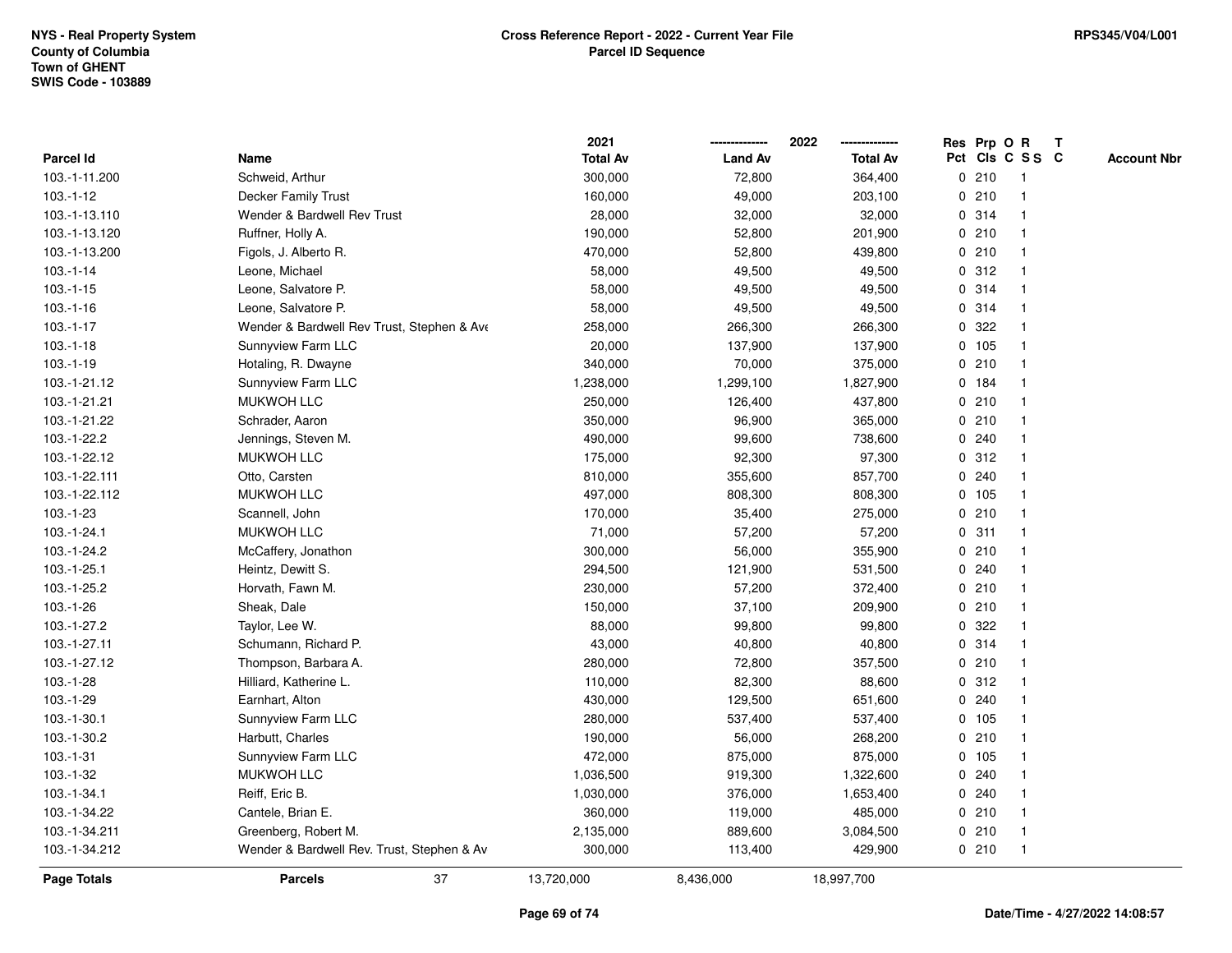|                    |                              |    | 2021            |                | 2022            |   |         | Res Prp O R     | $\mathbf{T}$ |                    |
|--------------------|------------------------------|----|-----------------|----------------|-----------------|---|---------|-----------------|--------------|--------------------|
| Parcel Id          | Name                         |    | <b>Total Av</b> | <b>Land Av</b> | <b>Total Av</b> |   |         | Pct Cls C S S C |              | <b>Account Nbr</b> |
| 103.-1-35.1        | Greenberg, Robert M.         |    | 390,000         | 748,300        | 748,300         | 0 | 322     | -1              |              |                    |
| 103.-1-35.2        | Buckbee, Peter               |    | 210,000         | 84,400         | 366,300         |   | 0210    |                 |              |                    |
| $103.-1-36$        | Burfeind Holdings, LLC       |    | 110,000         | 42,000         | 227,400         |   | 0210    | $\mathbf{1}$    |              |                    |
| 103.-1-38.1        | Tillery, Jennifer Louise     |    | 161,000         | 35,000         | 250,800         |   | 0210    | $\mathbf{1}$    |              |                    |
| 103.-1-38.2        | Degnan, Dennis H.            |    | 100,000         | 38,500         | 166,600         |   | 0210    | $\mathbf{1}$    |              |                    |
| $103.-1-39$        | Degler, Stephen K.           |    | 420,000         | 84,000         | 701,500         |   | 0210    | $\mathbf{1}$    |              |                    |
| $103.-1-40$        | Servetar, Stuart J.          |    | 180,000         | 52,500         | 229,900         |   | 0210    | $\mathbf 1$     |              |                    |
| $103.-1-41$        | Boyles, Delbert M.           |    | 150,000         | 40,600         | 203,800         |   | 0210    |                 |              |                    |
| $103.-1-42$        | Schermerhorn, Ross Frank     |    | 230,000         | 87,500         | 337,800         |   | 0210    | $\mathbf{1}$    |              |                    |
| 103.-1-43.3        | Celentano, Keith J.          |    | 73,900          | 117,500        | 117,500         |   | 0.311   | $\mathbf{1}$    |              |                    |
| 103.-1-43.4        | Celentano, Keith             |    | 85,400          | 71,800         | 71,800          |   | 0.311   | $\mathbf{1}$    |              |                    |
| 103.-1-43.112      | Dellgrottaglia, David        |    | 82,000          | 51,600         | 80,000          |   | 0 331   | $\mathbf{1}$    |              |                    |
| 103.-1-43.120      | Dellgrottaglia, David        |    | 264,000         | 42,000         | 310,000         |   | 0 484   | $\mathbf{1}$    |              |                    |
| 103.-1-43.212      | Wolfe, David M.              |    | 170,000         | 47,900         | 202,700         |   | 0210    | 1               |              |                    |
| $103.-1-46$        | Dandrew, Robert              |    | 246,700         | 42,000         | 228,400         |   | 0210    |                 |              |                    |
| $103.-1-47$        | Schmolz, William             |    | 200,000         | 65,100         | 220,300         |   | 0210    | $\mathbf 1$     |              |                    |
| $103.-1-48$        | Mylroie, Sarah V.            |    | 9,400           | 15,300         | 15,300          | 0 | 314     | $\mathbf{1}$    |              |                    |
| 103.-1-49          | Lowe, William                |    | 560,000         | 400,000        | 2,200,000       | 0 | 210     | $\mathbf{1}$    |              |                    |
| $103.-1-50$        | Greenberg, Robert M.         |    | 75,000          | 135,000        | 135,000         |   | 0.322   | $\mathbf{1}$    |              |                    |
| $103.-1-51$        | Jennings, Steven M.          |    | 76,000          | 90,100         | 95,100          |   | 0.312   | -1              |              |                    |
| $103.-1-52$        | Pyfrom, Ananda Hall          |    | 250,000         | 98,800         | 290,000         |   | 0210    | 1               |              |                    |
| $104.-1-1.12$      | Simon-MacDonald, Gregor      |    | 217,000         | 49,000         | 283,500         |   | 0210    | $\mathbf{1}$    |              |                    |
| $104.-1-1.111$     | Schroeder, Ernst             |    | 470,000         | 201,500        | 621,600         |   | 0210    | $\mathbf{1}$    |              |                    |
| 104.-1-1.112       | Howard, John Reynolds        |    | 130,000         | 128,300        | 128,300         | 0 | 311     | $\mathbf{1}$    |              |                    |
| 104.-1-1.200       | O'Callahan, Patrick          |    | 288,000         | 69,600         | 565,000         |   | 0.240   | $\mathbf{1}$    |              |                    |
| 104.-1-3.21        | Gellert, Philip              |    | 173,000         | 160,400        | 160,400         |   | 0.322   | $\mathbf 1$     |              |                    |
| 104.-1-3.100       | Salz, David                  |    | 410,000         | 84,000         | 589,600         |   | 0210    | -1              |              |                    |
| 104.-1-3.220       | Johnson, Virginia            |    | 480,000         | 59,400         | 470,700         |   | 0210    |                 |              |                    |
| $104.-1-4$         | Cope, Nicholas               |    | 170,000         | 168,000        | 2,000,000       |   | 0210    | $\mathbf{1}$    |              |                    |
| $104.-1-5$         | Town Of Ghent                |    | 8,700           | 8,700          | 8,700           |   | 0822    | 8               |              |                    |
| $104.-1-6$         | Mendenhall, Thomas D.        |    | 240,000         | 92,500         | 595,900         |   | 0210    | $\mathbf{1}$    |              |                    |
| $104.-1-7$         | Cope, Nicholas               |    | 610,000         | 95,200         | 95,200          |   | 0.311   | 1               |              |                    |
| 104.-1-8.111       | Rudolph Steiner              |    | 975,000         | 928,000        | 935,000         |   | $0$ 120 | 8               |              |                    |
| 104.-1-8.112       | Meier, May Partnership       |    | 50,000          | 46,100         | 46,100          |   | 0 692   | 8               |              |                    |
| 104.-1-8.200       | Hawthorne Valley Assoc. Inc. |    | 340,000         | 44,100         | 345,000         |   | 0615    | 8               |              |                    |
| 104.-1-10.112      | Edelman, Benjamin            |    | 300,000         | 93,100         | 370,800         |   | 0210    | $\mathbf{1}$    |              |                    |
| 104.-1-10.120      | Baraschi, Anton              |    | 120,000         | 63,700         | 85,800          |   | 0270    | $\mathbf{1}$    |              |                    |
| <b>Page Totals</b> | <b>Parcels</b>               | 37 | 9,025,100       | 4,681,500      | 14,500,100      |   |         |                 |              |                    |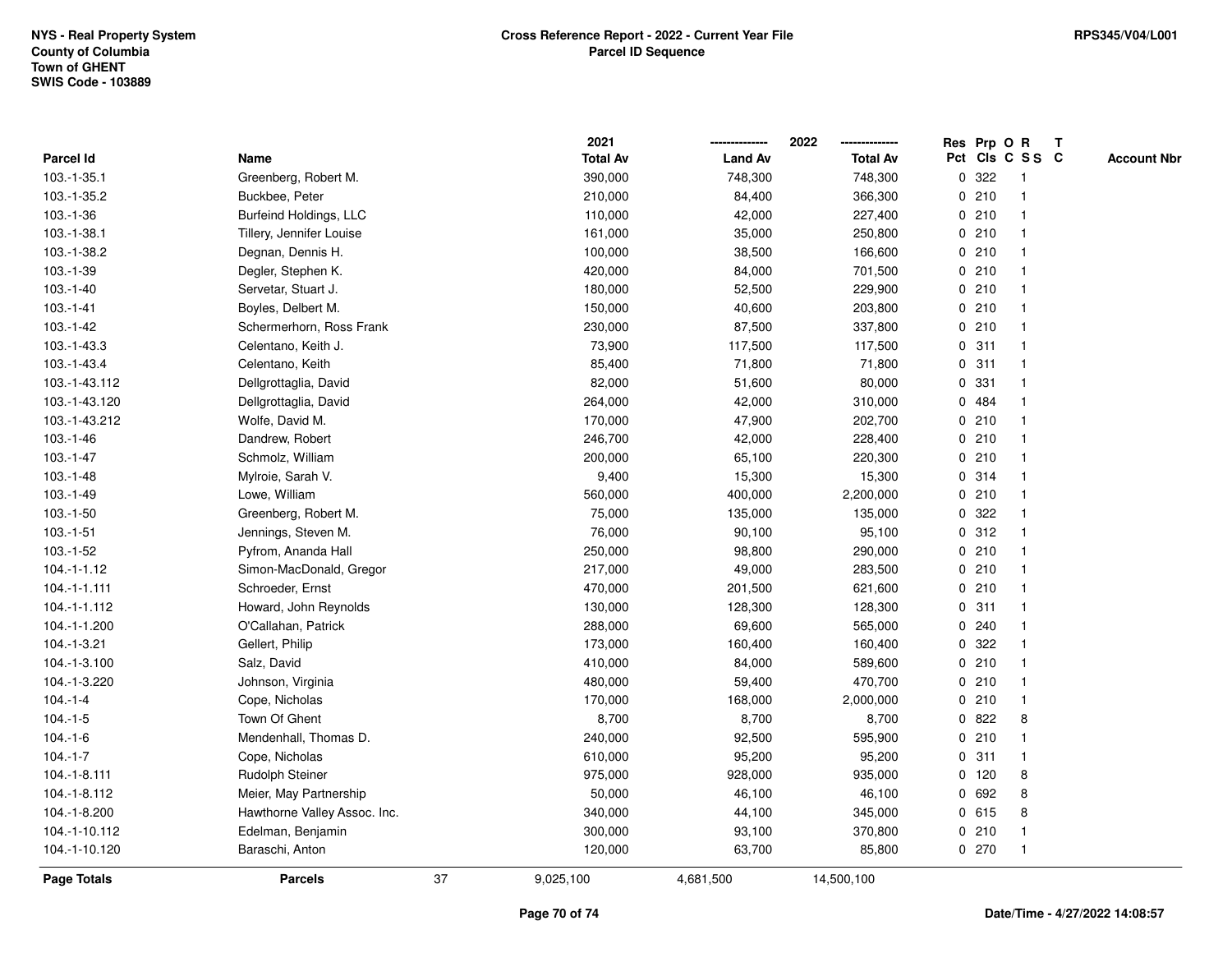|                    |                                  |    | 2021            |                | 2022            |   |         | Res Prp O R     | $\mathbf{T}$ |                    |
|--------------------|----------------------------------|----|-----------------|----------------|-----------------|---|---------|-----------------|--------------|--------------------|
| Parcel Id          | Name                             |    | <b>Total Av</b> | <b>Land Av</b> | <b>Total Av</b> |   |         | Pct Cls C S S C |              | <b>Account Nbr</b> |
| 104.-1-10.200      | Wolff, Lauren B.                 |    | 250,000         | 57,300         | 301,700         |   | 0210    | -1              |              |                    |
| $104 - 1 - 11$     | Rudolph Steiner                  |    | 599,700         | 31,000         | 700,000         |   | 0 615   | 8               |              |                    |
| 104.-1-13.110      | Tekverk, Luke C.                 |    | 413,700         | 147,000        | 563,700         |   | 0260    | $\mathbf 1$     |              |                    |
| 104.-1-13.120      | Holdrege, Christina M.           |    | 180,000         | 42,000         | 363,600         |   | 0210    | $\mathbf{1}$    |              |                    |
| 104.-1-13.200      | Brobst, Jessica                  |    | 120,000         | 42,000         | 312,500         |   | 0210    | $\mathbf{1}$    |              |                    |
| $104.-1-14$        | Sherman, Roland                  |    | 330,000         | 41,700         | 425,800         |   | 0210    | $\mathbf{1}$    |              |                    |
| 104.-1-15.111      | Sive, Theodore                   |    | 130,000         | 35,400         | 150,400         |   | 0210    | $\mathbf 1$     |              |                    |
| 104.-1-15.112      | Sive, Theodore                   |    | 46,000          | 55,000         | 60,000          |   | 0.312   |                 |              |                    |
| 104.-1-15.120      | Esrick, Kenneth                  |    | 14,000          | 10,200         | 10,200          |   | 0.314   | $\mathbf{1}$    |              |                    |
| 104.-1-15.200      | Esrick, Kenneth                  |    | 240,000         | 53,900         | 395,000         |   | 0210    | $\mathbf{1}$    |              |                    |
| $104.-1-16$        | Sive, Theodore                   |    | 130,000         | 34,200         | 199,500         |   | 0210    | $\mathbf{1}$    |              |                    |
| 104.-1-17.120      | Talbott, Gene B.                 |    | 364,000         | 42,000         | 365,000         |   | 0210    | $\mathbf{1}$    |              |                    |
| 104.-1-17.211      | Simonak, Steven                  |    | 340,000         | 72,800         | 259,100         |   | 0210    | $\mathbf{1}$    |              |                    |
| 104.-1-17.212      | Metreaud, Frederic               |    | 390,000         | 114,100        | 634,200         |   | 0.240   |                 |              |                    |
| 104.-1-17.220      | Taiga, Anton                     |    | 430,000         | 85,800         | 303,400         |   | 0210    |                 |              |                    |
| $104.-1-18$        | Corsun Family Farm LLC           |    | 1,295,000       | 380,800        | 1,500,000       |   | $0$ 117 | $\mathbf{1}$    |              |                    |
| $104.-1-19$        | Ghent Cottage LLC                |    | 270,000         | 94,500         | 375,000         | 0 | 240     | $\mathbf{1}$    |              |                    |
| 104.-1-20          | Sive, Theodore                   |    | 14,000          | 28,500         | 28,500          |   | 0.314   | $\mathbf{1}$    |              |                    |
| $104.-1-21$        | Ingham Family Trust              |    | 220,000         | 42,000         | 267,300         |   | 0210    | $\mathbf{1}$    |              |                    |
| 104.-1-22          | Thewless, Alan                   |    | 54,000          | 96,400         | 96,400          |   | 0.322   | -1              |              |                    |
| $104.-1-23$        | Rudolph Steiner                  |    | 121,000         | 89,400         | 89,400          | 0 | 322     | 8               |              |                    |
| $104.-1-24$        | Myers, Lesley                    |    | 240,000         | 43,000         | 284,400         |   | 0 283   |                 |              |                    |
| 104.-1-25          | Bartolo, Charles                 |    | 270,000         | 63,700         | 417,900         |   | 0210    | $\mathbf{1}$    |              |                    |
| $104.-1-26$        | LaPointe, Michael                |    | 350,000         | 70,400         | 451,300         |   | 0210    | $\mathbf{1}$    |              |                    |
| $104.-1-27$        | Maynard, David H.                |    | 330,000         | 64,100         | 273,200         |   | 0210    | $\mathbf{1}$    |              |                    |
| $104.-1-28$        | Williams, Kirk Aaron             |    | 240,000         | 42,800         | 317,600         |   | 0210    | $\mathbf 1$     |              |                    |
| $104.-1-29$        | Selby, Nicholas J.               |    | 485,000         | 63,500         | 448,900         |   | 0210    | -1              |              |                    |
| $104.-1-30$        | Nature Institute Inc, The        |    | 349,500         | 63,000         | 650,000         |   | 0 600   | 8               |              |                    |
| $104.-1-31$        | Novelli, Vincenzo AndrewsNove    |    | 295,000         | 63,200         | 415,000         |   | 0210    | $\mathbf{1}$    |              |                    |
| 104.-1-32          | Lebe, David                      |    | 310,000         | 63,000         | 344,900         |   | 0210    | $\mathbf{1}$    |              |                    |
| $104.-1-33$        | Rudolph Steiner Education        |    | 231,000         | 215,400        | 215,400         | 0 | 322     | 8               |              |                    |
| $104.-1-35$        | Enright, Samantha                |    | 360,000         | 63,700         | 332,000         |   | 0210    | 1               |              |                    |
| $104.-1-36$        | Shumer, Bennett                  |    | 340,000         | 103,600        | 538,200         |   | 0.240   | $\mathbf{1}$    |              |                    |
| $104.-1-37$        | Ballinger, Alexandra             |    | 300,000         | 63,000         | 339,700         |   | $0$ 220 |                 |              |                    |
| 104.-1-38          | Meier, Trustee, Judith E.        |    | 220,000         | 46,200         | 229,100         |   | 0210    | $\mathbf 1$     |              |                    |
| 104.-1-39          | Ping Irr. Trust, Martin & Janene |    | 310,000         | 68,600         | 378,000         |   | 0.281   | $\mathbf{1}$    |              |                    |
| 104.-1-40.11       | Ocean, Gary                      |    | 300,000         | 76,700         | 475,600         |   | 0.240   | $\mathbf{1}$    |              |                    |
| <b>Page Totals</b> | <b>Parcels</b>                   | 37 | 10,881,900      | 2,769,900      | 13,511,900      |   |         |                 |              |                    |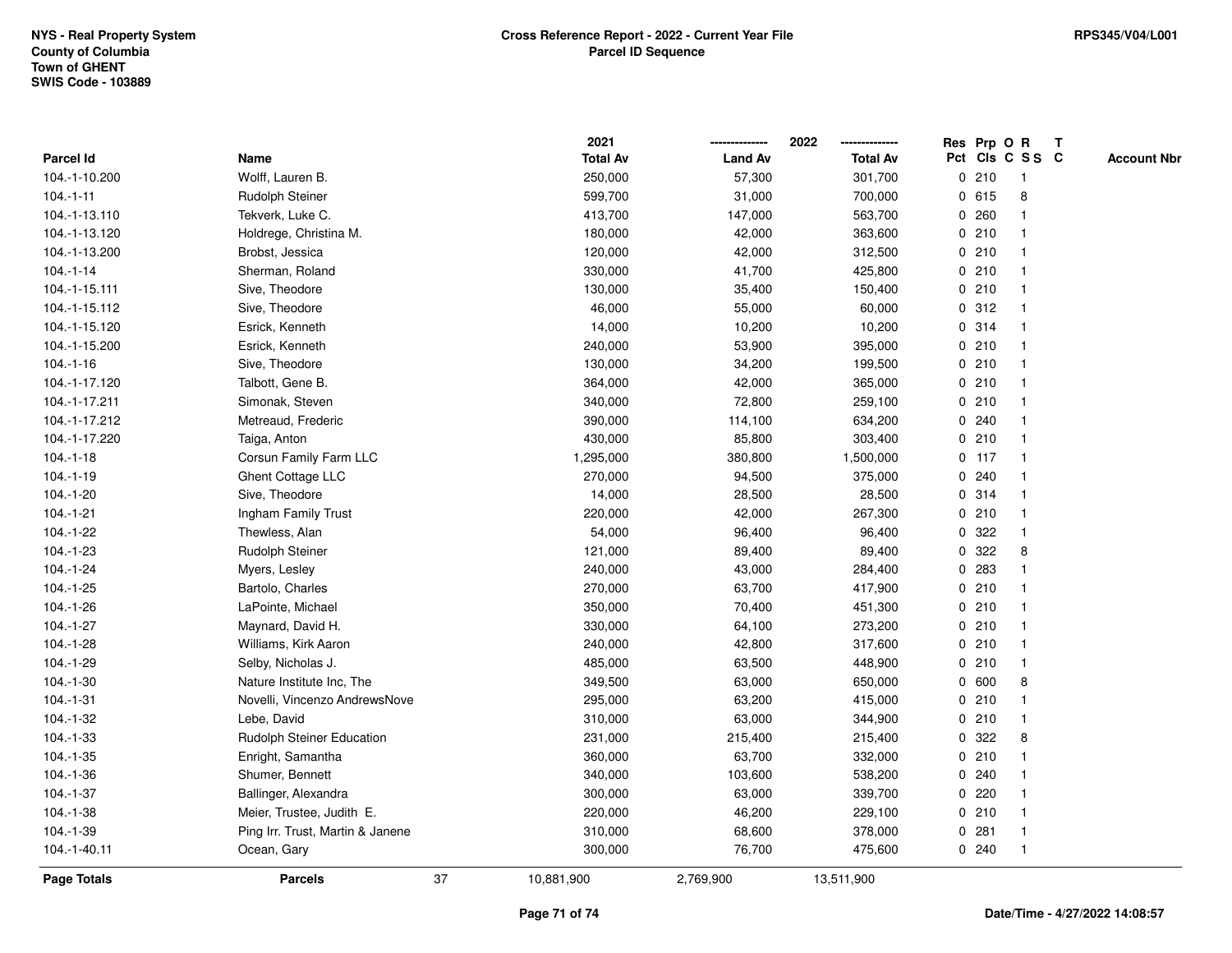|                           |                                    |    | 2021            |                | 2022            |              |        | Res Prp O R     | T |                    |
|---------------------------|------------------------------------|----|-----------------|----------------|-----------------|--------------|--------|-----------------|---|--------------------|
| <b>Parcel Id</b>          | Name                               |    | <b>Total Av</b> | <b>Land Av</b> | <b>Total Av</b> |              |        | Pct Cls C S S C |   | <b>Account Nbr</b> |
| 104.-1-40.12              | Cullen, Enrico                     |    | 85,000          | 76,300         | 175,000         |              | 0.312  | $\mathbf{1}$    |   |                    |
| 104.-1-40.200             | Zay, Helena Sophia                 |    | 340,000         | 66,500         | 422,700         | 0            | 210    | -1              |   |                    |
| $104 - 1 - 41$            | Nelson, Douglas                    |    | 176,000         | 63,700         | 312,200         |              | 0210   | $\mathbf 1$     |   |                    |
| $104.-1-42$               | Bender, Craig                      |    | 410,000         | 107,100        | 455,800         |              | 0210   |                 |   |                    |
| $104.-1-43$               | Sills, Eugenie                     |    | 320,000         | 63,700         | 300,000         |              | 0210   |                 |   |                    |
| 104.-1-44                 | Schroeder, Carl                    |    | 74,000          | 60,000         | 60,000          |              | 0.311  |                 |   |                    |
| $113.-1-1$                | Steuerwald, Dolores R.             |    | 85,000          | 94,900         | 94,900          |              | 0.312  |                 |   |                    |
| $113.-1-2$                | Gajtkowski, Esther                 |    | 300,000         | 256,200        | 400,000         | $\mathbf{0}$ | 240    | -1              |   |                    |
| $113.-1-3$                | Gumprecht, Gary                    |    | 90,000          | 15,500         | 120,100         | $\mathbf{0}$ | 210    | -1              |   |                    |
| $113.-1-4$                | Hertle, Margaretha C.              |    | 210,000         | 149,100        | 829,800         |              | 60 240 | $\overline{1}$  |   |                    |
| $113.-1-5$                | Jones, Laura J.                    |    | 140,000         | 36,400         | 160,000         |              | 0210   |                 |   |                    |
| $113.-1-6$                | Park, Gerald                       |    | 69,000          | 56,500         | 56,500          |              | 0.314  |                 |   |                    |
| $114 - 1 - 1$             | Esrick, Steven                     |    | 190,000         | 96,600         | 195,500         |              | 0210   |                 |   |                    |
| $114.-1-2.11$             | Dubrow, David L.                   |    | 890,000         | 891,800        | 1,440,700       | 0            | 240    |                 |   |                    |
| 114.-1-2.12               | Gaffney, Dennis                    |    | 104,000         | 78,200         | 78,200          | 0            | 314    |                 |   |                    |
| 114.-1-2.200              | Bedard, Mary L.                    |    | 300,000         | 56,000         | 350,000         | $\mathbf 0$  | 210    | $\mathbf{1}$    |   |                    |
| 114.-1-4.2                | Celentano, Keith J.                |    | 3,000           | 3,300          | 3,300           |              | 0.314  | -1              |   |                    |
| $114 - 1 - 4.11$          | Celentano, Keith                   |    | 320,000         | 44,200         | 369,000         |              | 0210   | $\mathbf 1$     |   |                    |
| 114.-1-4.12               | Boice, Carolyn                     |    | 290,000         | 60,700         | 347,000         |              | 0210   |                 |   |                    |
| $114.-1-5.1$              | Beaver Creek Realty LLC            |    | 80,000          | 36,400         | 161,700         |              | 0210   |                 |   |                    |
| $114.-1-5.2$              | Griffin, Brenda L.                 |    | 85,000          | 37,100         | 54,300          |              | 0270   |                 |   |                    |
| $114.-1-6.1$              | 234 Harder Road LLC                |    | 118,000         | 124,600        | 124,600         |              | 0 105  |                 |   |                    |
| $114.-1-6.2$              | Snow, Taylor M.                    |    | 270,000         | 52,500         | 325,000         | 0            | 210    | -1              |   |                    |
| $114 - 1 - 8.1$           | McNeill, Linda                     |    | 60,000          | 76,100         | 76,100          | 0            | 322    |                 |   |                    |
| $114.-1-8.2$              | Paynter, Steven                    |    | 7,800           | 6,000          | 6,000           |              | 0.311  | $\mathbf{1}$    |   |                    |
| $555.-7-1$                | <b>Charter Communications</b>      |    | 125,706         | 125,706        | 125,706         |              | 0 835  | 6               |   |                    |
| 638.089-0000-628.350-1881 | <b>MCI Communications Services</b> |    | 305             | 0              | 293             |              | 0 836  | 6               |   |                    |
| 638.089-0000-628.350-1882 | <b>MCI Communications Services</b> |    | 768             | 0              | 736             | $\mathbf{0}$ | 836    | 6               |   |                    |
| 638.089-0000-628.350-1883 | <b>MCI Communications Services</b> |    | 2,164           | 0              | 2,077           |              | 0 830  | 6               |   |                    |
| 638.089-0000-628.350-1884 | <b>MCI Communications Services</b> |    | 447             | 0              | 428             | 0            | 830    | 6               |   |                    |
| 638.089-0000-631.900-1881 | Verizon New York Inc               |    | 7,751           | 0              | 7,751           | $\mathbf{0}$ | 831    | 6               |   |                    |
| 638.089-0000-631.900-1882 | Verizon New York Inc               |    | 19,532          | 0              | 19,532          |              | 0 836  | 6               |   |                    |
| 638.089-0000-631.900-1883 | Verizon New York Inc               |    | 55,081          | 0              | 55,081          |              | 0 831  | 6               |   |                    |
| 638.089-0000-631.900-1884 | Verizon New York Inc               |    | 11,359          | $\mathbf 0$    | 11,359          |              | 0 831  | 6               |   |                    |
| 638.089-0000-644.550-1881 | Taconic Telephone Corp.            |    | 16,377          | 0              | 16,377          |              | 0 836  | 6               |   |                    |
| 638.089-0000-644.550-1882 | Taconic Telephone Corp.            |    | 41,267          | 0              | 41,267          | $\mathbf{0}$ | 836    | 6               |   |                    |
| 638.089-0000-644.550-1883 | Taconic Telephone Corp.            |    | 116,376         | $\mathbf 0$    | 116,376         |              | 0 836  | 6               |   |                    |
| <b>Page Totals</b>        | <b>Parcels</b>                     | 37 | 5,413,933       | 2,735,106      | 7,315,383       |              |        |                 |   |                    |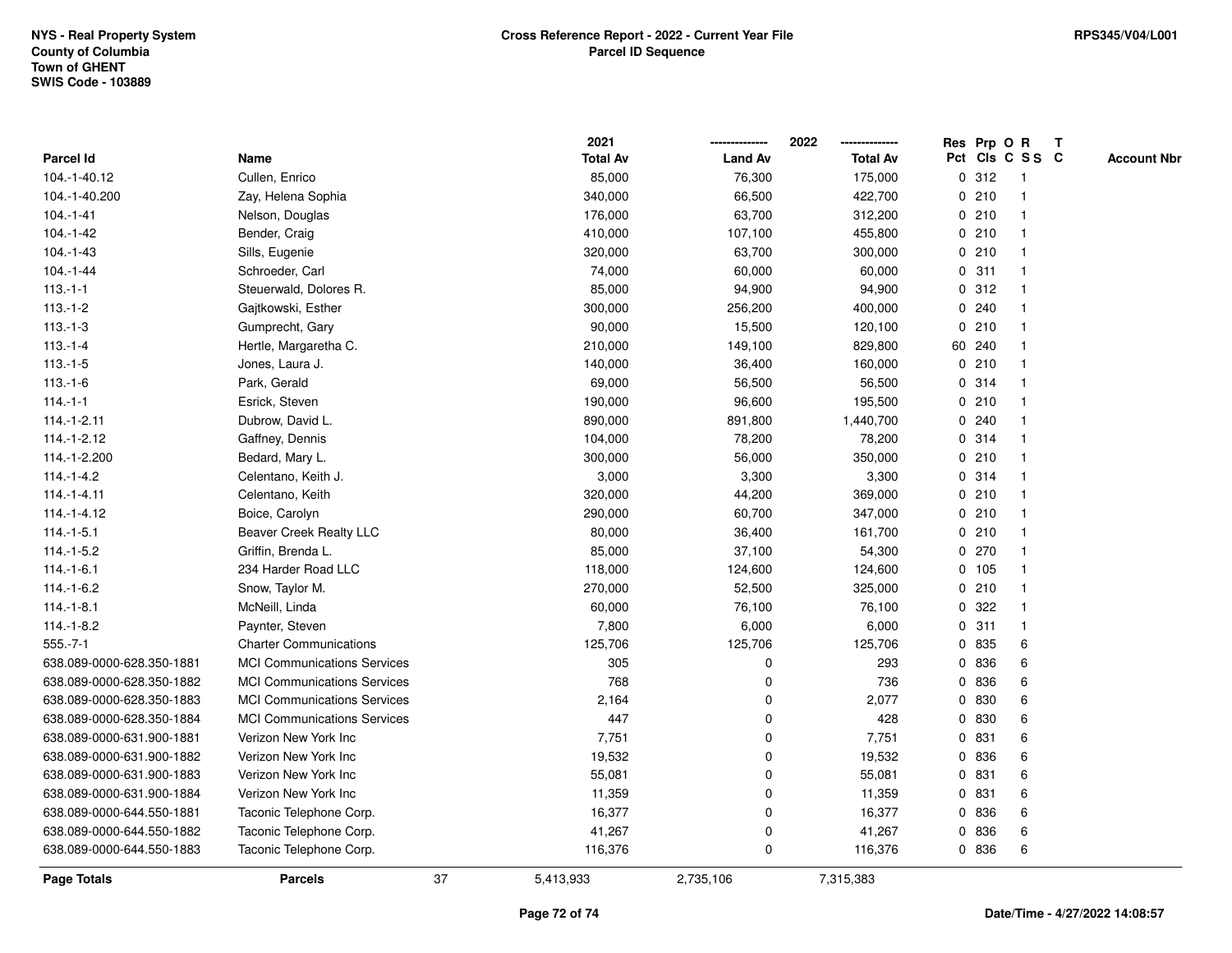|                           |                             |    | 2021            |                | 2022<br>--------------- |   | Res Prp O R |                 | T |                    |
|---------------------------|-----------------------------|----|-----------------|----------------|-------------------------|---|-------------|-----------------|---|--------------------|
| Parcel Id                 | Name                        |    | <b>Total Av</b> | <b>Land Av</b> | <b>Total Av</b>         |   |             | Pct Cls C S S C |   | <b>Account Nbr</b> |
| 638.089-0000-644.550-1884 | Taconic Telephone Corp.     |    | 24,000          | 0              | 24,000                  |   | 0 836       | 6               |   |                    |
| 638.089-0000-738.100-1881 | Global Crossing No. America |    | 430             | 0              | 391                     |   | 0 830       | 6               |   |                    |
| 638.089-0000-738.100-1882 | Global Crossing No. America |    | 1,085           | $\Omega$       | 984                     |   | 0 830       | 6               |   |                    |
| 638.089-0000-738.100-1883 | Global Crossing No. America |    | 3,058           | 0              | 2,776                   |   | 0 830       | 6               |   |                    |
| 638.089-0000-738.100-1884 | Global Crossing No. America |    | 631             | $\mathbf 0$    | 572                     |   | 0 830       | 6               |   |                    |
| 638.089-0000-745.000-1881 | Century Link Comm. LLC      |    | 1,753           | 0              | 1,657                   |   | 0 836       | 6               |   |                    |
| 638.089-0000-745.000-1882 | Century Link                |    | 4,416           | 0              | 4,176                   |   | 0 836       | 6               |   |                    |
| 638.089-0000-745.000-1883 | Century Link                |    | 12,455          | 0              | 11,776                  |   | 0 836       | 6               |   |                    |
| 638.089-0000-745.000-1884 | Century Link                |    | 2,568           | $\Omega$       | 2,429                   | 0 | 836         | 6               |   |                    |
| 638.089-0000-746.120-1881 | T-Mobile                    |    | 54              | $\mathbf 0$    | 54                      | 0 | 836         | 6               |   |                    |
| 638.089-0000-746.120-1882 | T-Mobile                    |    | 137             | 0              | 135                     |   | 0 836       | 6               |   |                    |
| 638.089-0000-746.120-1883 | T-Mobile                    |    | 387             | $\Omega$       | 381                     |   | 0 836       | 6               |   |                    |
| 638.089-0000-746.120-1884 | T-Mobile                    |    | 80              | 0              | 79                      |   | 0 836       | 6               |   |                    |
| 638.89-9999-131.600-1001  | <b>NYSEG</b>                |    | 7,084           | 7,084          | 7,084                   | 0 | 882         | 6               |   |                    |
| 638.89-9999-131.600-1002  | <b>NYSEG</b>                |    | 1,012           | 1,012          | 1,012                   | 0 | 882         | 6               |   |                    |
| 638.89-9999-131.600-1021  | <b>NYSEG</b>                |    | 281,415         | 0              | 252,670                 | 0 | 882         | 6               |   |                    |
| 638.89-9999-131.600-1022  | <b>NYSEG</b>                |    | 40,202          | $\Omega$       | 36,096                  | 0 | 882         | 6               |   |                    |
| 638.89-9999-131.600-1031  | <b>NYSEG</b>                |    |                 | 0              | 2,956,503               |   | 0 882       | 6               |   |                    |
| 638.89-9999-131.600-1032  | <b>NYSEG</b>                |    |                 | $\mathbf 0$    | 287,203                 |   | 0 882       | 6               |   |                    |
| 638.89-9999-131.600-1033  | <b>NYSEG</b>                |    |                 | 0              | 67,577                  |   | 0 882       | 6               |   |                    |
| 638.89-9999-131.600-1034  | <b>NYSEG</b>                |    |                 | 0              | 67,577                  | 0 | 882         | 6               |   |                    |
| 638.89-9999-131.600-1041  | <b>NYSEG</b>                |    |                 | $\mathbf 0$    | 2,525,551               |   | 0 882       | 6               |   |                    |
| 638.89-9999-131.600-1042  | <b>NYSEG</b>                |    |                 | $\mathbf 0$    | 245,339                 | 0 | 882         | 6               |   |                    |
| 638.89-9999-131.600-1043  | <b>NYSEG</b>                |    |                 | $\Omega$       | 57,727                  | 0 | 882         | 6               |   |                    |
| 638.89-9999-131.600-1044  | <b>NYSEG</b>                |    |                 | 0              | 57,727                  |   | 0 882       | 6               |   |                    |
| 638.89-9999-131.600-1881  | <b>NYSEG</b>                |    | 3,210,330       | $\mathbf 0$    | 3,994,013               |   | 0 884       | 6               |   |                    |
| 638.89-9999-131.600-1882  | <b>NYSEG</b>                |    | 311,861         | $\mathbf 0$    | 387,990                 |   | 0 884       | 6               |   |                    |
| 638.89-9999-131.600-1883  | <b>NYSEG</b>                |    | 73,379          | 0              | 91,292                  |   | 0 884       | 6               |   |                    |
| 638.89-9999-131.600-1884  | <b>NYSEG</b>                |    | 73,379          | $\Omega$       | 91,292                  |   | 0 884       | 6               |   |                    |
| 638.089-9999-132.350-1003 | NY Transco LLC              |    | 22,366          | 22,366         | 22,366                  | 0 | 882         | 6               |   |                    |
| 638.89-9999-132.350-1883  | Niagara Mohawk Power Corp   |    | 79,066          | $\Omega$       | 97,810                  | 0 | 884         | 6               |   |                    |
| 638.089-9999-132.350-2003 | Niagara Mohawk Power Corp   |    | 16,899          | $\Omega$       | 123,657                 |   | 0 883       | 6               |   |                    |
| 638.89-9999-132.350-2883  | Niagara Mohawk Power Corp   |    | 9,723           | $\Omega$       | 10,511                  |   | 0 885       | 6               |   |                    |
| 638.89-9999-139.800-1003  | <b>NY Transco LLC</b>       |    |                 | $\Omega$       | 24,342                  |   | 0 882       | 6               |   |                    |
| 638.89-9999-727.-1881     | Level 3 Communications      |    | 4,861           | 4,861          | 4,861                   |   | 0 830       | 6               |   |                    |
| $666 - 1 - 21 - 1$        | Clear Channel Outdoor, LLC  |    | 22,000          | 38,500         | 50,000                  |   | 0 474       | $\overline{1}$  |   |                    |
| $777.-2-1.-10$            | Verizon New York Inc        |    | 28,746          | 0              | 36,567                  |   | 0 866       | 5               |   |                    |
| Page Totals               | <b>Parcels</b>              | 34 | 4,202,915       | 43,361         | 11,515,715              |   |             |                 |   |                    |